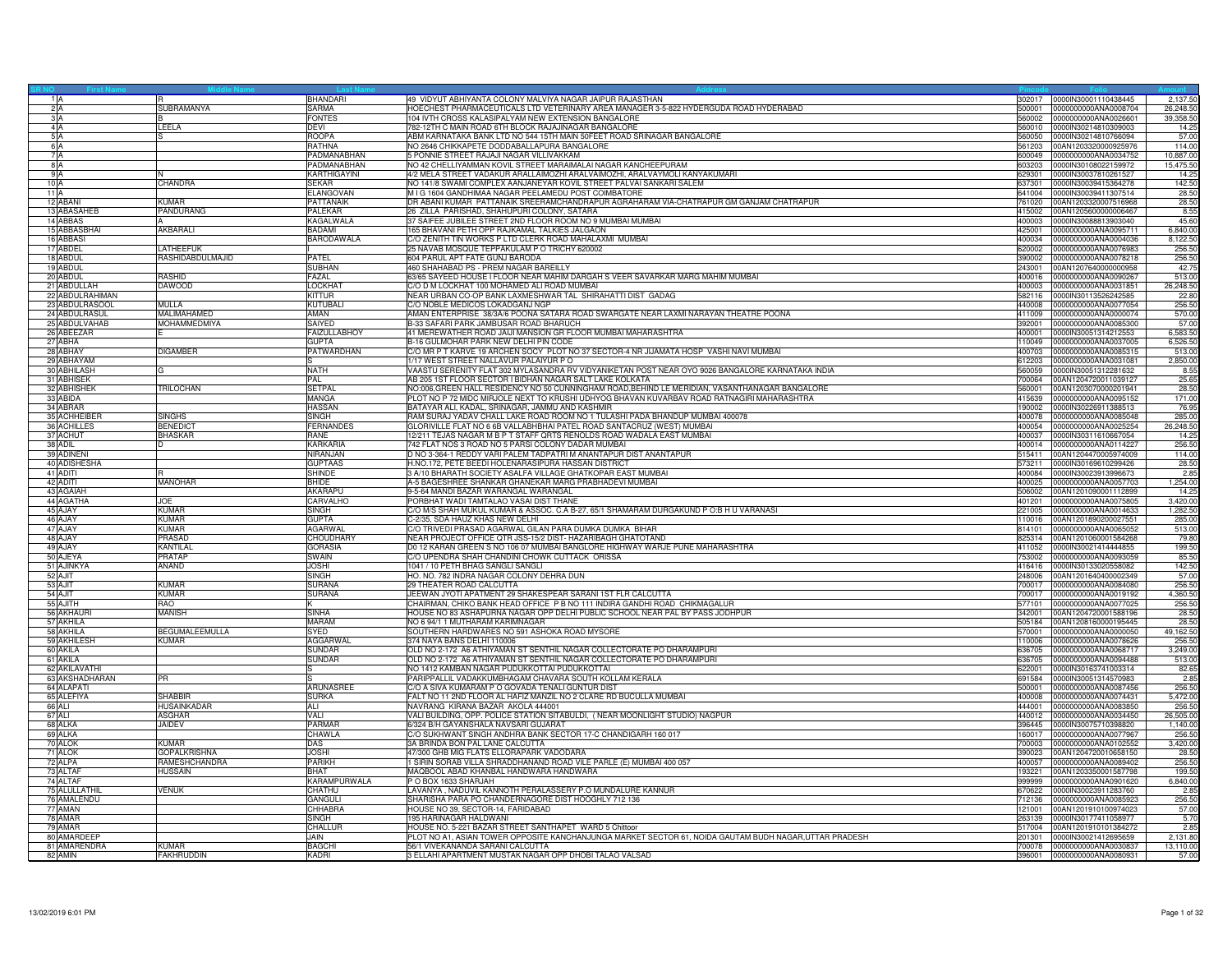|                         |                                 | Last N             |                                                                                                     |        |                                                     |                 |
|-------------------------|---------------------------------|--------------------|-----------------------------------------------------------------------------------------------------|--------|-----------------------------------------------------|-----------------|
| 83 AMINA                | <b>MAHMED</b>                   | LAKHI              | AT POST SIMLAK VIA DABHEL TA-NAVSARI DIST -VALSAD                                                   |        | 396415 0000000000ANA0066417                         | 855.00          |
| 84 AMIR                 | CHAND                           | PRINJHA            | S/O SH CHIRANJI LAL PRINJHA MOHALLA THANADARAN MEHLI GATE, PHAGWARA(DISTT PHAGWARA)                 | 144401 | 0000IN30133018938413                                | 57.00           |
| 85 AMISHA               | <b>HETAL</b>                    | <b>CONTRACTOR</b>  | B/1 MORAR FLATS BEHIND MANINAGAR RAILWAY STATION MANINAGAR (EAST) AHMEDABAD                         | 380008 | 0000000000ANA0092412                                | 256.50          |
| 86 AMIT                 | SADANAND                        | KINI               | S/O DR SADANAND S KINI BHAVANI NAGAR HUBLI HUBLI                                                    |        | 580029 0000IN30113526753990                         | 71.25           |
| 87 AMIT                 |                                 | <b>KUMAR</b>       | HADALJA COMPOUND' OPP ALKPURI CLUB BARODA                                                           |        | 390001 0000000000ANA0008056                         | 15,304.50       |
| 88 AMIT                 | <b>VIRAM</b>                    | <b>BOKHIRIYA</b>   | NR. CHAMUNDA. MANDIR BOKHIRA. . PORBANDAR                                                           |        | 360575 00AN1207100000098726                         | 168.15          |
| 89 AMIT                 | ARUN                            | <b>BHURKE</b>      | 121, SHUKRAWAR PETH, AATMAGANGA APT, SATARA                                                         | 415002 | 00AN1203000000498593                                | 105.45          |
| 90 AMIT                 |                                 | <b>BHATIA</b>      | H NO 183 MODEL COLONY YAMUNA NAGAR HARYANA                                                          | 135001 | 0000IN30226912035953                                | 14.25           |
| 91 AMIT                 | D                               | SHAH               | A/12 MAYANI MANOR ANDHERI KORLA ROAD ANDHERI EAST MUMBAI                                            | 400069 | 0000000000ANA0085977                                | 171.00          |
| 92 AMIT                 | <b>KUMAR</b>                    | SINGI              | 45,GUMASHTA NAGAR, INDORE (M.P.)                                                                    |        |                                                     | 37.05           |
| 93 AMITA                | PURNENDU                        | <b>MEHTA</b>       | M/S MAGANLAL T VORA 23 BHUPEN CHAMBER DALAL ST FORT MUMBAI 23                                       | 400023 | 0000000000ANA0088865                                | 256.50          |
| 94 AMITA                | PURNENDU                        | <b>MEHTA</b>       | M/S MAGANLAL T VORA 23 RHUPEN CHAMBER, DALAL STREET, FORT MUMBAI 23                                 | 400023 | 0000000000ANA0088431                                | 1,054.50        |
| 95 AMITA                | <b>PURNENDU</b>                 | <b>MEHTA</b>       | M/S MAGANLAL T VORA 33 BHUPEN CHAMBERS DALAL STREET FORT MUMBAI                                     | 400001 | 0000000000ANA0088717                                | 1,368.00        |
| 96 AMITA                |                                 | SARASWAT           | BLOCK NO 77 PLOT NO 04 NEHRU NAGAR BHILAI                                                           | 490020 | 0000IN30045012712222                                | 28.50           |
| 97 AMITABH              |                                 | <b>GOEL</b>        | HOSPITAL CAMPUS, T. CHOITHRAM HOSPITAL, INDORE (M.P.)                                               |        | 452001 0000IN30198310146464                         | 28.50           |
| 98 AMIYA                | KUMAR                           | DAS                | 99 DATTANI PARK II FLOOR WESTERN EXPRESS HIGHWAY KANDIVILI (E) MUMBAI                               | 400101 | 0000000000ANA0024551                                | 13,110.00       |
| 99 AMOL                 | <b>JAYWAN1</b>                  | <b>JAIN</b>        | 229 ADARSH NAGAR SHIRPUR                                                                            | 425405 | 00AN1203320003314933                                | 114.00          |
| 100 AMOL                | <b>RAMESH</b>                   | <b>BAHETI</b>      | WARD NO. 21 CHIKHLI CHIKHLI                                                                         | 443201 | 00AN1202990003970618                                | 28.50           |
| 101 AMOSU               |                                 | <b>YENDURI</b>     | S/O ASEERWADAM DRIVER PWD WORKSHOP SEETHANAGARAM RAMALAYAM POST GUNTUR DISTRICT                     | 500001 | 0000000000ANA0085435                                | 513.00          |
| 102 AMRAPALI            | <b>JAYANT</b>                   | OZA                | A-1 APARTMENT BLOCK NO 53 260 WALKESHWAR ROAD MUMBAI                                                | 400006 | 0000000000ANA0048505                                | 1,425.00        |
| 103 AMRESH              | <b>KUMAR</b>                    | SRIVASTAVA         | CENTRAL BANK OF INDIA NICHLOUL DIST MAHRAJGANJ UTTAR PRADESH                                        | 273304 | 0000IN30051314945056                                | 28.50           |
| 104 AMRITANSHU          |                                 | TRIPATHI           | H NO 5 8 291 GROUND FLOOR MAHESHNAGAR CLNY NAMPALLY HYDERABAD                                       |        | 500001 00AN1204720005624632                         | 14.25           |
| 105 AMROTLAL            | VIRJI                           | <b>VIRA</b>        | 12 BHATIA NIVAS G K ROAD PAREL BHOIWADU MUMBAI                                                      | 400012 | 0000000000ANA0091052                                | 1,054.50        |
| 106 ANAMIKA             | <b>ROY</b>                      | <b>CHOWDHURY</b>   | 24/7 WIRELESSPARA BARASAT ROAD NONACHANDANPUKUR BARRACKPORE KOLKATA                                 |        | 700122 00AN1204720001647445                         | 28.50           |
| 107 ANAND               | <b>RAJESHKUMAR</b>              | AGRAWAL            | JAI NIWAS OPP ADV. SARDAJI KEDIA PLOT AKOLA                                                         | 444005 | 00AN1302310000088922                                | 2.85            |
| 108 ANAND               | <b>PURUSHOTTAM</b>              | MULYE              | -4 MALHAR CHAYA 3RD LANE PANDURANG WADI DOMBIVLI (EAST) DIST THANE                                  | 421201 | 0000000000ANA0084867                                | 256.50          |
| 109 ANAND               | VISHWASRAO                      | <b>SALUKHE</b>     | VILKANTHA APARTMENT 4TH FLOOR S NO 155/1B BARANGANI ROAD DHYARI PUNE                                | 411041 | 0000000000ANA0089406                                | 114.00          |
| 110 ANAND               |                                 | <b>MADA</b>        | SEVA KUNJ PLOT.NO 282 BLOCK NO.17 SION (E) MUMBAI                                                   | 400022 | 0000000000ANA0014379                                | 171.00          |
| 111 ANAND               |                                 | <b>NAIR</b>        | M-6/4 ASOKNAGAR THONGATH HOUSE KANJANIROAD,AYYANTHOLE THRISSUR                                      |        | 680003 0000IN30163740096439                         | 940.50          |
| 112 ANAND               | <b>KUMAR</b>                    | <b>JAIN</b>        | 39 B JANAK ROAD FLAT NO 4 CALCUTTA                                                                  | 700029 | 0000000000ANA0070816                                |                 |
| 113 ANANDKUMAR          | ARUNKUMAF                       | <b>AGRWAL</b>      | 504/A VAIBHAV APTT BHATAR ROAD SURAT GUJARAT INDIA                                                  | 395001 | 0000000000ANA8100009                                | 28.50<br>142.5  |
|                         |                                 |                    | MAYA PLOT NO 533 3RD FLOOR SEVENTEENTH ROAD KHAR MUMBAI                                             |        |                                                     |                 |
| 114 ANANT<br>115 ANANTA | <b>DADOBA</b><br><b>NARAYAN</b> | THAKOOR<br>PANDA   |                                                                                                     | 400052 | 0000000000ANA0085932<br>761020 0000IN30232410879883 | 256.50<br>76.95 |
|                         |                                 |                    | S/O BIJAY CHANDRA PANDA TADEPALLI STREET CHATRAPUR GANJAM                                           |        |                                                     |                 |
| 116 ANANTHAYYA          | VASUDEVA                        | RAO<br><b>ALEX</b> | 51/52 ADARSH PALM MEADOWS PHASE 2 OLD AIRPORT WHITEFIELD ROAD RAMAGONDANAHALLI BANGALORE            | 691557 | 560066 0000000000ANA0902663                         | 513.00          |
| 117 ANEESH              |                                 |                    | CHITTAZHIKATTHU PUTHEN VEEDU CHENGAMANADU PO KOTTARAKARA KOLLAM                                     |        | 00AN1204470006306607                                | 17.10           |
| 118 ANGAD               |                                 | SINGH              | LAT NO-2746 GR FLOOR GANDHI NAGAR PIPAL CHS BLDG NO-62 BLOCK BANDRA EAST MUMBAI                     | 400051 | 00AN1203320002751085                                | 31.35           |
| <b>119 ANIL</b>         | PANDURANG                       | PUROHIT            | SHRI PARSHURAM SAHAKARI GRUHNIRMAN SANSTHA MARYADIT,2ND FLR BLOCK NO 202,MIDC,RATNAGIRI MAHARASHTRA | 415612 | 0000IN30226912020420                                | 42.75           |
| <b>120 ANIL</b>         | <b>KUMAR</b>                    | <b>JAGNANY</b>     | C/O GHANSHYAMDAS GIRDHARI LAL POST BARHIYA DIST LAKHISARAI                                          | 811302 | 0000000000ANA0096240                                | 28.50           |
| 121 ANIL                | KR                              | <b>BAID</b>        | DIAMOND CITY SOUTH BL-3, 4- FR, FL- 4B 58 MAHATMA GANDHI ROAD, LP-63/8 KOLKATA                      | 700041 | 0000IN30032710135351                                | 883.50          |
| <b>122 ANIL</b>         | M                               | <b>THOMAS</b>      | 3/B KANNARKAT CONDOMINIUS TOC H ROAD VYTTILA KOCHI KERALA                                           | 682019 | 0000IN30051312923392                                | 313.50          |
| 123 ANIL                |                                 | <b>JOHNSON</b>     | THEKKEPARAMBIL HOUSE NELLIKKUNNU KACHERY THRISSUR EAST PO THRISSUR                                  | 680005 | 00AN1204720008411712                                | 2.85            |
| <b>124 ANIL</b>         | <b>KUMAR</b>                    | <b>NYATI</b>       | LAV-KUSH 661 DADABARI RAWATBHATA ROAD KOTA                                                          | 324009 | 0000000000ANA0017481                                | 8,749.50        |
| 125 ANIL                | OCHCHHAVLAL                     | <b>MEHTA</b>       | MEHTA WADA AT PO TA MALPUR DIST S K 383345                                                          | 383345 | 0000000000ANA0076645                                | 256.50          |
| <b>126 ANIL</b>         | <b>KUMAR</b>                    | <b>GOEL</b>        | C/O BANSI DHAR RAMESH KUMAR GOKHLY MARG KOTDWAR GARHWAL UP 246149                                   |        | 246149 0000000000ANA0079857                         | 57.00           |
| 127 ANIL                | <b>KUMAR</b>                    | <b>GUPTA</b>       | C/O P N FINANCE CORPORATION P O ALLAHAGANJ DIST SHAHJAHANPUR UTTAR PRADESH                          | 242220 | 0000000000ANA0065919                                | 855.00          |
| <b>128 ANIL</b>         | <b>KUMAR</b>                    | <b>NIGAM</b>       | ARTIFICIAL LIMBS MFG CORPN OF INDIA MARKETING DEPT G T ROAD KANPUR                                  | 208016 | 0000000000ANA0079776                                | 256.50          |
| 129 ANIL                | <b>KUMAR</b>                    | <b>MALHOTRA</b>    | H NO 966/37 JANDI STREET HARBANS PURA LUDHIANA-141008                                               | 141008 | 0000000000ANA0088133                                | 256.50          |
| 130 ANIL                |                                 | KUMAR              | 469 D M S QRS HARI NAGAR NEW DELHI DELHI INDIA                                                      |        | 110064 0000IN30226912970057                         | 25.6            |
| 131 ANIL                | <b>PRAVINCHANDRA</b>            | VARA               | A/103 RATNAJYAT APT 60 D P ROAD DEVCHAND NAGAR BHAYANDAR                                            |        | 401101 0000000000ANA0091608                         | 256.50          |
| <b>132 ANIL</b>         |                                 | <b>JAGASIA</b>     | PLOT 41 SINDHI SOCIETY CHEMBUR MUMBAI                                                               | 400071 | 0000000000ANA0014149                                | 8.578.50        |
| <b>133 ANIL</b>         | TRIBHOVANDAS                    | <b>DODIA</b>       | 504 SHRI LAXMI APARTMENTS 3 CARTER ROAD BEHIND AMBA MATA MANDIR BORIVLI EAST MUMBAI                 | 400066 | 0000000000ANA0089924                                | 256.50          |
| 134 ANIL                |                                 | RATHI              | 88 M G ROAD NAGDA MADHYA PRADESH                                                                    |        | 456335 0000IN30051311976138                         | 65.55           |
| 135 ANIL                | <b>KUMAR</b>                    | <b>GUPTA</b>       | 283 3RD MAIN ISRO LAYOUT . BANGALORE                                                                |        | 560078 00AN1204720011185969                         | 2.85            |
| <b>136 ANIL</b>         |                                 | <b>MALHOTRA</b>    | 27/10, OLD AIR INDIA COLONY KALINA SANTACRUZ EAST MUMBAI (MAHARASHTRA)                              |        | 400029 0000IN30245310177627                         | 108.30          |
| 137 ANILKUMAR           |                                 | <b>BALIGA</b>      | O NO 4119/76B GANAPATHI KRUPA NEAR RTO OFFICE DAVANGERE                                             |        | 577004 0000IN30214810815568                         | 28.50           |
| 138 ANILKUMAR           |                                 | SANGHI             | AA;RADHAKUNJAA; 8/4 YESHWANT NIWAS ROAD INDORE 452 003 (MP)                                         | 452003 | 0000000000ANA0086568                                | 256.50          |
| 139 ANINDITA            |                                 | PAUL               | H NO 40 BASISTHA NAGAR ROAD NATUN BAZAR GUWAHATI                                                    |        | 781029 00AN1301440000878806                         | 57.00           |
| 140 ANIRUDDHA           | GAJANAN                         | SOMAN              | GANGA NIWAS RAM WADI NAUPADA THANE                                                                  | 400602 | 0000lN30112715364840                                | 427.50          |
| 141 ANISH               |                                 | <b>SRIKRISHNA</b>  | C/116 2ND FLOOR INDER PURI DELHI DELHI                                                              |        | 110012 0000IN30051311883159                         | 142.50          |
| 142 ANITA               |                                 | AGGARWAL           | 977 CHANTALA SAHARANPUR                                                                             | 247001 | 0000IN30282210196513                                | 14.25           |
| 143 ANITA               | D                               | <b>MITTAL</b>      | 205 SILVER ESTATE MEENAL SHREE ABOVE INDIRA EXPORTS PVT LTD 19/1 YESHWANT NIWAS ROAD, INDORE        |        | 452002 0000IN30088813706305                         | 8.55            |
| 144 ANITA               |                                 | JOSE               | PARASSERIL HOUSE RAMAPURAM BAZAR P O KOTTAYAM, KERALA                                               |        | 686576 0000IN30189510835216                         | 71.25           |
| 145 ANITHA              |                                 | SARASAMMA          | MNRA 46 ARATHY CHENGALLOOR POOJAPPURA THIRUVANANTHAPURAM                                            |        | 695012 0000IN30039419037274                         | 142.50          |
| 146 ANJALI              |                                 | PRASAD             | C/O N K KEJRIWAL & CO KHEMKA LANE J J ROAD UPPER BAZAR RANCHI                                       | 834001 | 0000000000ANA0072574                                | 5,130.00        |
| 147 ANJALI              |                                 | MARIWALA           | SUDHA KUNJ 2ND FLOOR 3 TARDEO ROAD MUMBAI 400 034                                                   | 400034 | 0000000000ANA0088682                                | 285.00          |
| 148 ANJALI              |                                 | <b>SHARMA</b>      | 9-D ARMY OFFRS COLONY GAUR ENCLAVE SULTANPUR ROAD LUCKNOW LUCKNOW                                   | 226002 | 00AN1203320000991731                                | 71.25           |
| 149 ANJALI              |                                 | <b>SINGHAL</b>     | C/O S P SINGHAL SNEH KUTIR A-74 DEFENCE COLONY MAWANA ROAD MEERUT                                   | 250001 | 0000000000ANA0061324                                | 6.840.00        |
| 150 ANJAN               | <b>KUMAR</b>                    | <b>BHUYAN</b>      | C/O ASIAN PAINTS I LTD LOKHARA ROAD REHABARI GUWAHATI ASSAM 781008                                  | 781008 | 0000000000ANA0085114                                | 513.00          |
| 151 ANJANA              | <b>MULCHAND</b>                 | <b>MEHTA</b>       | C/O MULCHAND G MEHTA 704/B ARIHANT APARTMENTS 31 DR D B MARG MUMBAI                                 | 400008 | 0000000000ANA0012772                                | 1,738.50        |
| 152 ANJU                |                                 | JAIN               | 9 LALITA III FLOOR GOKHALE ROAD VILE PARLE EAST MUMBAI                                              | 400057 | 0000000000ANA0071698                                | 4,617.00        |
| 153 ANMOL               | <b>KRISHAN</b>                  | <b>SEKHRI</b>      | 3RD FLOOR SAHAKAR BAZAR OPP RAILWAY STATION BANDRA WEST MUMBAI                                      | 400050 | 0000000000ANA0048398                                | 3,078.00        |
| 154 ANNADA              | PRASAD                          | PANDA              | C/O SRI BIPIN BEHARI PANDA QTR NO C/29 KOELNAGAR ROURKELA                                           |        | 769014 0000000000ANA0027335                         | 13.366.50       |
| 155 ANNARAO             | <b>KASHIRAO</b>                 | <b>KHEDKAR</b>     | C/O BADRI PURANIK ONTI KHANE BRAMHAPUR GULBARGA                                                     | 585103 | 0000IN30113526820517                                | 14.25           |
| 156 ANNPURNA            |                                 | <b>SHARMA</b>      | 8E-1 MAHAVIR NAGAR BHOPAL 462 016                                                                   | 462016 | 0000000000ANA0088768                                | 171.00          |
| 157 ANNPURNA            |                                 | <b>SHARMA</b>      | E-1 MAHAVIR NAGAR BHOPAL 462 016                                                                    | 462016 | 0000000000ANA0088767                                | 171.0           |
| 158 ANNU                | PRAVINKUMAR                     | <b>MISTRY</b>      | 6-B YESHWANT NIWAS ROAD REGAL COLONY INDORE                                                         | 452003 | 0000000000ANA0076898                                | 256.50          |
| 159 ANOOF               |                                 | A                  | SBI GITC OFFSITE CENTRE 2ND FLOOR OLD LHO BUILDING S S KOVIL ROAD THAMPANOOR THIRUVANANTHAPURAM     | 695001 | 00AN1204720002280761                                | 5.70            |
| 160 ANOOP               | KUMAR                           | <b>MEHRA</b>       | 124A/371 GOVIND NAGAR KANPUR 6                                                                      | 208006 | 0000000000ANA0087532                                | 85.50           |
| 161 ANTIM               | AMBALAL                         | <b>MODI</b>        | A/2-3 KAILAS TOWER NEAR DARSHAN SOCIETY NAVRANGPURA AHMEDABAD                                       | 380009 | 0000000000ANA0006151                                | 114.00          |
|                         |                                 | YADAV              |                                                                                                     | 206001 |                                                     |                 |
| 162 ANUBHUTI            | SANTOSHKUMAR                    |                    | 4 209 AVASVIKAS COLONY ETAWAH<br>FLAT NO 9 SUKHDA APT CHANOD COLONY NR GURUDWARA GIDC VAPI GUJARAT  |        | 00AN1204720010079610                                | 22.80           |
| 163 ANUJ                |                                 | SAHU               | 907 B KRISHNA PRAKASH 16TH MAIN ROAD BANK OFFICERS COLONY BEHIND ADVITH BANGALORE                   |        | 396195 0000IN30045014170389                         | 8.55            |
| 164 ANUP                |                                 | <b>NAYAK</b>       |                                                                                                     |        | 560068 00AN1601430104552310                         | 14.25           |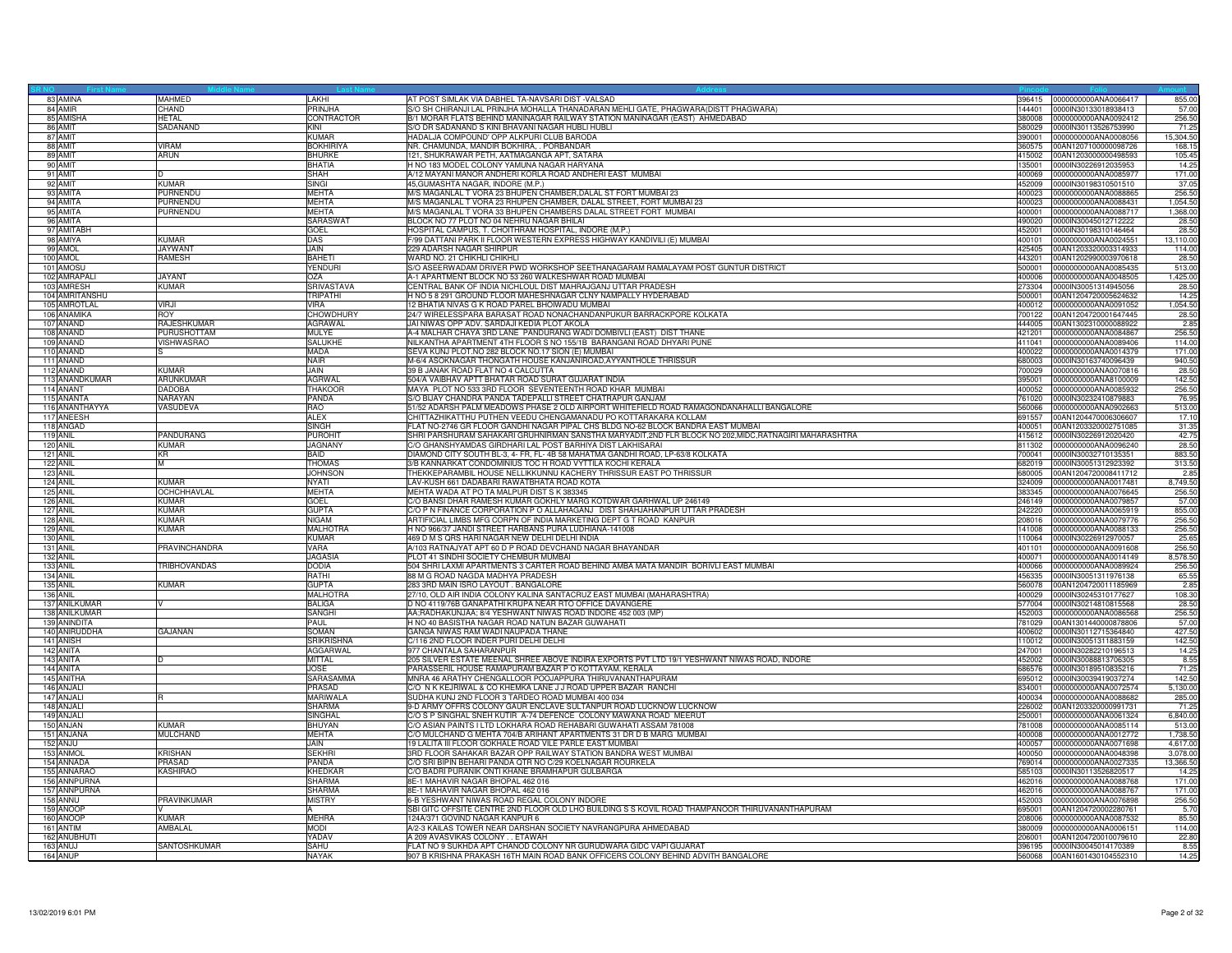|          | 165 ANURADHA                   | <b>SHRIRAM</b>                 | KHATU                             | 120 KRISHNA NIWAS T H KATARIA MARG MAHIM MUMBAI                                                                                                                                                                                                                                |                  | 400016 0000000000ANA0059155                  | 19,408.50          |
|----------|--------------------------------|--------------------------------|-----------------------------------|--------------------------------------------------------------------------------------------------------------------------------------------------------------------------------------------------------------------------------------------------------------------------------|------------------|----------------------------------------------|--------------------|
|          | 166 ANURADHA                   |                                |                                   | OLD NO 20 NEW NO 25 SECOND MAIN ROAD AG S STAFF COLONY WEST VELACHERY CHENNAI                                                                                                                                                                                                  | 600042           | 0000IN30018312425255                         | 99.7               |
|          | 167 ANURADHA                   | NIRAN.IAN                      | <b>SASHITTAL</b>                  | F/4 SARASWAT COLONY SANTACRUZ MUMBAI                                                                                                                                                                                                                                           | 400054           | 0000000000ANA0025129                         | 3,420.00           |
|          | 168 ANURADHA                   | KAMLAKAR                       | <b>DIVEKAR</b>                    | 80 B POWAR COLONY SHANUPURI GENDAMAL SATARA SATARA                                                                                                                                                                                                                             | 415002           | 00AN1202990004234439                         | 14.25              |
|          | 169 ANURADHA                   |                                |                                   | DOOR NO. 1 PLOT NO. 290 VANCHINATHAN STREET, SENTHIL NAGAR CHENNAI                                                                                                                                                                                                             | 600062           | 0000IN30163740350409                         | 8.55               |
|          | 170 ANURADHA                   |                                | <b>SINGHAL</b>                    | H.NO. 647 SECTOR-8 URBAN ESTATE KARNAL HARYANA                                                                                                                                                                                                                                 | 132001           | 0000IN30236510993201                         | 285.00             |
|          | 171 ANURADHA                   |                                | WADHAWAN                          | A-29 SECTOR 34 NOIDA                                                                                                                                                                                                                                                           | 201307           | 0000000000ANA0026499                         | 1,453.50           |
|          | 172 ANURADHA                   |                                |                                   | NO-3 AZAD NAGAR THIRUVARUR THIRUVARUR THIRUVARUR                                                                                                                                                                                                                               | 610002           | 00AN1204470006565547                         | 5.70               |
|          | 173 ANWARSADAD                 |                                |                                   | OLD NO 2 NEW NO 3 SADIQ BATCHA NAGAR ALWARTHIRUNAG NEAR MASQUE CHENNAI                                                                                                                                                                                                         | 600087           | 00AN1203600000259673                         | 19.95              |
|          | 174 APARNA                     | PRASHANT                       | <b>KADAM</b>                      | H.NO.18 A, GAJANAN TRADERS, SAHYOGNAGAR, WORKSHOP NANDED                                                                                                                                                                                                                       | 431605           | 00AN1201750000097069                         | 14.25              |
|          | 175 APPARAO                    |                                | <b>DUGGIRALA</b>                  | H NO 280 LIG BHARATHI NAGAR NEAR BHEL RAMA CHANDRAPURAM MU RAMACHANDRAPURAM MEDAK                                                                                                                                                                                              | 502032           | 00AN1206420002772931                         | 22.80              |
|          | 176 APPASAHEB                  |                                | <b>BONGALE</b>                    | SHRIMANT 220 VISHWAMBAR NAGAR PONDA MARGAO ROAD PONDA GOA                                                                                                                                                                                                                      | 403401           | 0000000000ANA0021372                         | 6,270.00           |
| 177 AR   |                                |                                | VISWANATHAN                       | 13/33 KAMASHI JOSIER STREET KUMBAKONAM                                                                                                                                                                                                                                         | 612001           | 00AN1204470001582221                         | 14.25              |
| 178 AR   |                                |                                | <b>ALAGAMMAI</b>                  | PL RM AR HOUSE PUDIVAYAL                                                                                                                                                                                                                                                       | 623108           | 0000000000ANA0009659                         | 26,248.50          |
|          | 179 ARATI                      |                                | RATH                              | QTR NO.33/ A, AVNEUC- C, SECTOR- -1 BHILAI, CHATTISGARH                                                                                                                                                                                                                        | 490001           | 0000IN30226910687873                         | 672.60             |
|          | 180 ARCHANA                    | ARUN                           | PATIL                             | H NO 19 UDAY COLONY NEMINATH NAGAR SANGLI                                                                                                                                                                                                                                      | 416416           | 0000IN30039417576319                         | 28.50              |
|          | 181 ARDEEP                     |                                | <b>SINGH</b>                      | H.NO W.G 554/1 SARAJ GANJ JALANDHAR                                                                                                                                                                                                                                            | 144001           | 0000IN30184610114032                         | 85.50              |
|          | 182 ARINDAM                    |                                | DAS                               | FLAT NO 53 LAKSHMI GARDENS VAITHI KUPPAM PADMINI NAGAR S O PONDICHERRY                                                                                                                                                                                                         | 605012           | 00AN1301440001885397                         | 39.90              |
|          | 183 ARJUNSA                    | <b>KRISHNASA</b>               | <b>CHOUDHARI</b>                  | 1857 JADEGALLI SHAHAPUR BELGAUM                                                                                                                                                                                                                                                | 590003           | 0000000000ANA0024902                         | 2,736.00           |
|          | 184 ARUN                       |                                | TANEJA                            | B8/26 SECTOR 15 ROHINI NEW DELHI                                                                                                                                                                                                                                               | 110085           | 0000IN30133019288031                         | 14.25              |
|          | 185 ARUN                       | <b>GANESHRAO</b>               | WAJAPE                            | CANARA BANK PREMISES SECTION CIRCLE OFFICE BALMATTA ROAD MANGALORE                                                                                                                                                                                                             | 575001           | 00AN1203840000195136                         | 5.70               |
|          | 186 ARUN                       |                                | SHAH                              | 12 BALBIR NIWAS NEXT TO CENTRAL BANK 3RD ROAD KHAR MUMBAI W                                                                                                                                                                                                                    | 400052           | 0000000000ANA0087976                         | 256.50             |
|          | 187 ARUN                       | <b>KANT</b>                    | <b>SAXENA</b>                     | KU 60 VISHAKHA ENCLAVE PITAMPURA DELHI                                                                                                                                                                                                                                         | 110088           | 0000IN30018313507925                         | 42.75              |
|          | 188 ARUN                       |                                | <b>KUMAR</b>                      | BLOCK NO 246 FLAT NO 1B RAILWAY OFFICERS FLATS PANCHKUIAN ROAD NEW DELHI                                                                                                                                                                                                       | 110001           | 0000000000ANA0011950                         | 4,617.00           |
|          | 189 ARUNA                      |                                | <b>KHANNA</b>                     | 39-11 VAYUPURI SAINIKPURI POST SECUNDERABAD                                                                                                                                                                                                                                    | 500062           | 00AN1203320003666153                         | 28.50              |
|          | 190 ARUNA                      |                                | NAG                               | C/O B NAG C F P B 30 GORACHAND ROAD CALCUTTA 700014                                                                                                                                                                                                                            | 700014           | 0000000000ANA0079014                         | 256.50             |
|          | 191 ARUNA<br>192 ARUNBHAI      | NARENDRA                       | PATEL                             | 10 JAY AVINAS SOCIETY BHD K.K NAGAR GHATLODIA AHMEDABAD                                                                                                                                                                                                                        | 380061           | 0000000000ANA0088499                         | 256.50             |
|          |                                |                                | PATEL                             | 11 JALDHARA SOCIETY OPP TRIMURTI SOCIETY PIJ ROAD NADIAD                                                                                                                                                                                                                       | 387002           | 0000000000ANA0066775                         | 28.50              |
|          | 193 ARUNKUMAR<br>194 ARUPRATAN | <b>DURGAPRASAD</b>             | <b>AGARWAI</b><br>CHATTERJEE      | 504/A VAIBHAV APARTMENT BHATAR ROAD SURAT GUJARAT INDIA<br>H 1587 CHITTARANJAN PARK NEW DELHI                                                                                                                                                                                  | 395001<br>110019 | 0000000000ANA8100011<br>0000000000ANA0079815 | 142.50<br>256.50   |
|          |                                |                                |                                   |                                                                                                                                                                                                                                                                                |                  |                                              |                    |
|          | 195 ARVIND<br>196 ARVIND       | KUMAR<br>KEDARNATH             | <b>VASHISHTHA</b><br><b>GUPTA</b> | P O BOX 2724 INUVIK NT XOE OTO<br>M/S SHARDA STORES POST OFFICE SQUARE BHANDARA                                                                                                                                                                                                | 999999<br>441904 | 0000000000ANA0901423<br>0000000000ANA0010028 | 9,262.50<br>570.00 |
|          | 197 ARVIND                     |                                | PRADHAN                           | ARVIND PRADHAN 'KRISHNA' BABAJI PURA HATHI POLE CORNER BARODA                                                                                                                                                                                                                  | 390001           | 0000000000ANA0086300                         | 256.50             |
|          | 198 ARVIND                     |                                | SHRIVASTAVA                       | N 79 ANOOP NAGAR INDORE                                                                                                                                                                                                                                                        | 452008           | 0000IN30115113035511                         | 256.50             |
|          | 199 ARVIND                     | <b>PURUSHOTTAM</b>             | <b>EKBOTE</b>                     | SHRIASHISH MADHAV NAGAR GORAKSHAN ROAD AKOLA                                                                                                                                                                                                                                   | 444005           | 00AN1201070000173526                         | 202.35             |
|          | 200 ARVIND                     | GOPAL                          | PARKER                            | 54/3 MANUBAR MANSION DR AMBEDKAR ROAD DADAR MUMBAI 400014                                                                                                                                                                                                                      | 400014           | 0000000000ANA0077920                         | 256.50             |
|          | 201 ARVINDBHAI                 | <b>KANTIBHA</b>                | PATEL                             | 5 PRATAP GUNJ BARODA                                                                                                                                                                                                                                                           | 390002           | 0000000000ANA0018373                         | 2,565.00           |
|          | 202 ARVINDKUMAR                | JAYANTILAL                     | RAVAL                             | 10 PURLEY ROAD LEICESTER UK LE46PA                                                                                                                                                                                                                                             |                  | 0000000000ANA0902129                         | 513.00             |
|          | 203 ARYAVARAT                  | <b>FINANCIALSERVICES</b>       | LTD                               | 15 GANGADHAR BABU LANE 306 EDEN HOUSE CALCUTTA                                                                                                                                                                                                                                 | 700012           | 0000000000ANA0093362                         | 1,425.00           |
|          | 204 ASEEM                      | <b>BALRAM</b>                  | SINGH                             | C/O SRI P P SRIVASTAVA 113/24 SWAROOP NAGAR KANPUR UTTAR PRADESH                                                                                                                                                                                                               | 208012           | 0000IN30267931146533                         | 62.70              |
|          | 205 ASHA                       |                                | PAI                               | D NO 7/02/63 B1 1ST FLOOR VADIRAJA ROAD UDUPI                                                                                                                                                                                                                                  | 576101           | 00AN1204470005123499                         | 28.50              |
|          | 206 ASHA                       | <b>MOTILAL</b>                 | <b>MOOLANI</b>                    | A/3 ASHOKA HOUSING SOCIETY 3 NAYLOR ROAD PUNE                                                                                                                                                                                                                                  | 411001           | 0000000000ANA0077100                         | 256.50             |
|          | 207 ASHA                       |                                | VALECHA                           | NO 64 17TH MAIN 3RD CROSS IIND BLOCK KORAMANGALA BANGALORE                                                                                                                                                                                                                     | 560034           | 0000000000ANA0106474                         | 17,470.50          |
|          | 208 ASHA                       | <b>MAHESH</b>                  | <b>MODY</b>                       | 781, KRIBHCO TOWNSHIP, POST - KRIBHCO NAGAR, DIST - SURAT.                                                                                                                                                                                                                     | 394515           | 0000IN30042510034550                         | 28.50              |
|          | 209 ASHISH                     | <b>KUMAR</b>                   | <b>GUPTA</b>                      | 1431 / 32 CHARITAL WARD JABALPUR MP                                                                                                                                                                                                                                            | 482002           | 0000lN30133020183077                         | 28.50              |
|          | 210 ASHIT                      |                                | <b>GHELANI</b>                    | 134 SALKIA SCHOOL ROAD BLOCK E FLAT NO 618 HOWRAH                                                                                                                                                                                                                              | 711106           | 0000000000ANA0079629                         | 256.50             |
|          | 211 ASHOK                      | ΙK                             |                                   | AMBIKALAYAM BUDHANOOR P O PULIYOOR (VIA) CHENGANNUR                                                                                                                                                                                                                            | 689510           | 0000IN30023911791260                         | 28.50              |
|          | 212 ASHOK                      | <b>KUMAR</b>                   | <b>KOTHARI</b>                    | 12, AMRATALA LANE RAJA PLASTICS KOLKATA                                                                                                                                                                                                                                        | 700001           | 0000IN30372710002449                         | 142.50             |
|          | 213 ASHOK                      | <b>KUMAR</b>                   | <b>AGARWAL</b>                    | C/O HALDIRAM BHUJIAWALA 7 JAGMOHAN MULLICK LANE CALCUTTA                                                                                                                                                                                                                       | 700007           | 0000000000ANA0058952                         | 3,420.00           |
|          | 214 ASHOK                      | MALAR                          | DAS                               | MAHANADI ROAD TULSIPUR CUTTACT                                                                                                                                                                                                                                                 | 753008           | 0000000000ANA0085469                         | 513.00             |
|          | 215 ASHOK                      | <b>KUMAR</b>                   | <b>MEHTA</b>                      | POBOX 819 DUBAIU A E                                                                                                                                                                                                                                                           | 999999           | 0000000000ANA0902716                         | 513.00             |
|          | 216 ASHOK                      | <b>BIHARILAL</b>               | <b>TAPADIA</b>                    | NEAR ANKUR BALWADI RAMKRISHNA NAGAR BASMAT ROAD PARBHANI PARBHANI                                                                                                                                                                                                              | 431401           | 00AN1203320000448543                         | 25.65              |
|          | 217 ASHOK                      |                                | ROY                               | QTR NO T II/24 SHIVKUNJ COLONY PO SINGRAULI SINGRAULI                                                                                                                                                                                                                          | 486889           | 00AN1204720011347785                         | 427.50             |
|          | 218 ASHOK                      | KUMAR                          | <b>MODA</b>                       | 31, 2ND PHOPHAL WADI 4TH FLOOR KALBADEVI MUMBAI                                                                                                                                                                                                                                | 400002           | 0000000000ANA0080340                         | 256.50             |
|          | 219 ASHOK                      | JAYANTILAL                     | SHAH                              | 25/C SONARIKA, 1ST FLOOR, FLAT NO 2 C P TANK, CHANDANWADI OPP MADHAV BAUG MUMBAI                                                                                                                                                                                               | 400004           | 0000IN30051310253593                         | 5.70               |
|          | 220 ASHOK                      |                                | <b>KUMAF</b>                      | INS KUNJALI NAGAR US CLUB RC CHURCH COLABA MUMBAI MAHARASHTRA                                                                                                                                                                                                                  | 400005           | 0000IN30051314786137                         | 2.85               |
|          | 221 ASHOK                      | CHHOTALAL                      | <b>SHAH</b>                       | 9 "HIRAVILLA" 6 TH ROAD, SANTACRUZ (E) MUMBAI                                                                                                                                                                                                                                  | 400055           | 00AN1203820000044311                         | 860.70             |
|          | 222 ASHOK                      | MANSUKHLAL                     | <b>GOHIL</b>                      | A-7, SHYAM SARJIT, MATHURADAS ROAD, KANDIVLI (WEST). MUMBAI                                                                                                                                                                                                                    | 400067           | 00AN1201170000049604                         | 11.40              |
|          | 223 ASHOK                      | KUMARCHAMPALAL                 | JAIN.                             | PLOT NO 27 SECTOR NO 8 VASHI NEW MUMBAI 400703                                                                                                                                                                                                                                 | 400703           | 0000000000ANA0077336                         | 256.50             |
|          | 224 ASHOK                      | RAMCHANDRA                     | <b>BAPAT</b>                      | SN - 1/9, PLOT 20, HINGANE KD., GAURI SHANKAR SOCIETY, PUNE                                                                                                                                                                                                                    | 411051           | 00AN1205810000138697                         | 28.50              |
|          | 225 ASHOK                      |                                | WADHWA                            | MG-1/37, VikasPuri New Delhi                                                                                                                                                                                                                                                   | 110018           | 0000IN30086110045893                         | 256.50             |
|          | 226 ASHOK                      |                                |                                   | MAIN GANJ ETAH UTTAR PRADESH                                                                                                                                                                                                                                                   | 207001           | 0000IN30165310078938                         | 142.50             |
|          | 227 ASHOK                      | KUMAR                          | <b>DWIVEDI</b>                    | ALLAHABAD BANK UNIVERSITY BRANCH GORAKHPUR UP 273001                                                                                                                                                                                                                           | 273001           | 0000000000ANA0079753                         | 256.50             |
|          | 228 ASHOK                      | <b>KUMAR</b>                   | <b>AGRAWAL</b>                    | ASHOKA HARDWARE AND PAINT STORE KOTWALI ROAD MATHURA                                                                                                                                                                                                                           | 281001           | 0000lN30155721720033                         | 256.50             |
|          | 229 ASHOKKUMAR                 | DAHYABHAI                      | PATEL                             | 31 BHAGIRATH SOCIETY NARANPURA AHMEDABAD                                                                                                                                                                                                                                       | 380013           | 0000000000ANA0024658                         | 4,161.00           |
|          | 230 ASHOKKUMAR                 |                                | <b>BHATT</b>                      | JAMANI BUILDING LILIYA MOTA 365535 DIST AMRELI                                                                                                                                                                                                                                 | 365535           | 0000000000ANA0091271                         | 256.50             |
|          | 231 ASHOKKUMAR                 | RADHAKRISHNA                   | <b>RUIA</b>                       | THE PHOENIX MILLS LTD SENAPATI BAPAT MARG LOWER PAREL MUMBAI                                                                                                                                                                                                                   | 400013           | 0000000000ANA0068839                         | 1,282.50           |
|          | 232 ASHU                       | M                              | <b>MAHESHWARI</b>                 | 18/41 KANCHANJUNGA OSWAL PARK POKHRAN ROAD 2 THANE WEST MAHARASHTRA                                                                                                                                                                                                            | 400602           | 0000IN30051315726194                         | 85.50              |
|          | 233 ASHVIN                     |                                | <b>DEDHIA</b>                     | 20/1041 MHB COLONY KHER NAGAR BANDRA EAST MUMBAI                                                                                                                                                                                                                               | 400051           | 0000000000ANA0091064                         | 57.00              |
|          | 234 ASHWANI                    |                                | <b>KUMAR</b>                      | 86A PRAHALAD NAGAR MEERUT MEERUT                                                                                                                                                                                                                                               | 250002           | 00AN1204470002959391                         | 5.70               |
|          | 235 ASHWIN                     | <b>GORADHANDAS</b>             | PANDYA                            | BORDI KUWA SATYAM HOUSE AT & PO TA MODASA DIST S K                                                                                                                                                                                                                             | 383315           | 0000000000ANA0069255                         | 256.50             |
|          | 236 ASHWIN                     | <b>PAINTS</b>                  | <b>MADIA</b>                      | 13810 58TH AVENUE N PLYMOUTH M N 55446 U S A                                                                                                                                                                                                                                   | 999999           | 000000000ANA0901637                          | 6,840.00           |
|          | 237 ASIAN<br>238 ASIAN         |                                | LIMITED<br><b>ACCOUNT</b>         | ASIAN PAINTS LIMITED,C/O ADDRESS BLANK CASES AT THE TIME OF DATA TAKEOVER ASIAN PAINTS HOUSE,6A SHANTINAGAR, SANTACRUZ (EAST) MUMBAI                                                                                                                                           | 400055<br>400055 | 0000000000ANA0091663<br>0000IN30154939357265 | 513.00             |
|          |                                | PAINTSLIMITEDUNCLAIMEDSUSPENSE |                                   | 6A SHANTI NAGAR VAKOLA LANE NR VOKALA BRIDGE OPP GRAND HYATT SANTACRUZ (E) MUMBAI                                                                                                                                                                                              |                  |                                              | 2,190,624.00       |
|          | 239 ASIAN<br>240 ASIAN         | <b>PAINTS</b>                  | LIMITED<br>LIMITED                | ASIAN PAINTS LIMITED,C/O ADDRESS BLANK CASES AT THE TIME OF DATA TAKEOVER ASIAN PAINTS HOUSE,6A SHANTINAGAR, SANTACRUZ (EAST) MUMBAI<br>ASIAN PAINTS LIMITED, C/O ADDRESS BLANK CASES AT THE TIME OF DATA TAKEOVER ASIAN PAINTS HOUSE, 6A SHANTINAGAR, SANTACRUZ (EAST) MUMBAI | 400055<br>400055 | 0000000000ANA0091813<br>0000000000ANA0091555 | 256.50             |
|          | 241 ASIT                       | <b>PAINTS</b>                  | KAR                               | 36 KALI BISWAS ROAD KANCHRAPARA 24 PGS NORTH KOLKATA                                                                                                                                                                                                                           | 743145           | 0000IN30177410982208                         | 256.50<br>2.85     |
|          |                                | <b>ESMAIL</b>                  |                                   | FLAT NO 502/ C BUILDING VISHAL APARTMENTS BHAVANI PETH PUNE                                                                                                                                                                                                                    | 411002           |                                              | 5,728.50           |
|          | 242 ASMA<br>243 ASOKAN         |                                | <b>BADSHAH</b>                    | 45 MUNICIPAL COLONY ERODE PERIYAR DISTRICT 638004                                                                                                                                                                                                                              | 638004           | 0000000000ANA0036873<br>0000000000ANA0084464 | 114.00             |
|          | 244 ATISH                      | <b>DIPANKAR</b>                | <b>GIRI</b>                       | VILL AND PO BARAGHUNI PS CHANDIPUR PURBA MEDINIPUR                                                                                                                                                                                                                             | 721656           | 0000IN30177415517036                         | 17.10              |
|          | 245 ATUL                       | MADHUSUDAN                     | PATEL                             | MADHUYAN SANGAMPARK NR HIRABAUG CROSSING AMBAWADI AHMEDABAD                                                                                                                                                                                                                    |                  | 380006 0000000000ANA0086573                  | 85.50              |
| 246 ATUL |                                |                                | <b>SHARMA</b>                     | A/55 NIRMAN VIHAR NEW DELHI                                                                                                                                                                                                                                                    |                  | 110092 0000000000ANA0004321                  | 13,110.00          |
|          |                                |                                |                                   |                                                                                                                                                                                                                                                                                |                  |                                              |                    |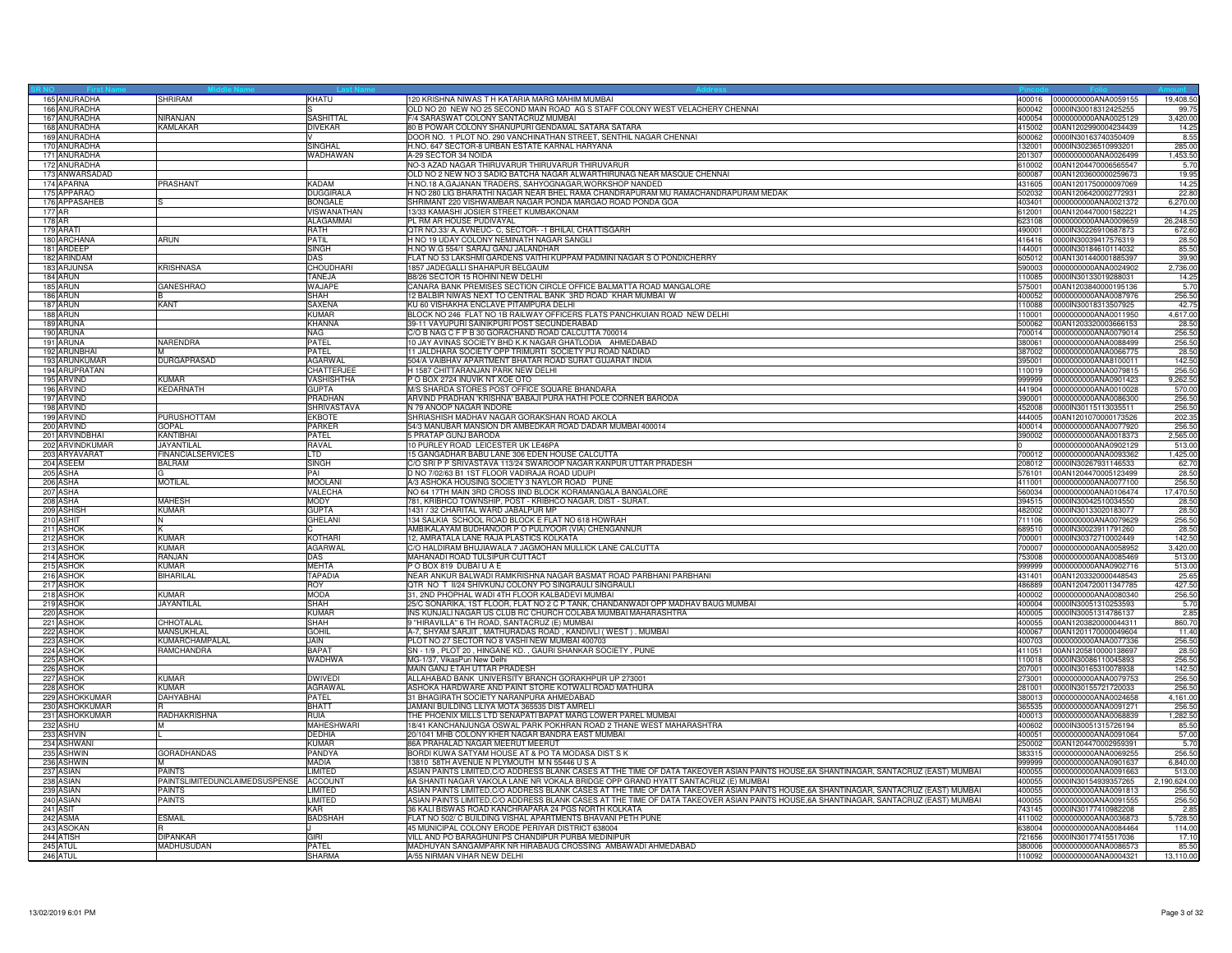| 247 ATUL            |                   | <b>GUPTA</b>        | 114 GUDRI NEAR JK MISSION SCHOOL Jhansi                                                                          | 284002 | 00AN1201910101231822 | 5.70      |
|---------------------|-------------------|---------------------|------------------------------------------------------------------------------------------------------------------|--------|----------------------|-----------|
| 248 ATULKUMAR       | CHANDULAL         | <b>MISTRY</b>       | LAXMINARAYAN COLONY KALPNA TALKIES ROAD ANAND                                                                    | 388001 | 0000000000ANA0080055 | 256.50    |
| 249 AVARACHAN       |                   | AP                  | ALIATTUKUDIYIL VENGOOR P O PERUMBAVOOR ERNAKULAM                                                                 | 999999 | 00AN1203280000135742 | 25.65     |
| 250 AVINASH         | RAMCHANDRA        | RASAL               | HOUSE NO 12-L AMOLKAR HOUSE NR MONALISA BLDG CHUIM VILLAGE DR AMBEDKAR RD KHAR (W) MUMBAI                        | 400052 | 0000000000ANA0079956 | 256.50    |
|                     |                   | <b>AHAMED</b>       |                                                                                                                  |        |                      |           |
| 251 AYOOB           |                   |                     | 9 86 MAIN ROAD SEMBIKULAM RADHAPURAM PALAVOOR                                                                    | 627116 | 0000IN30177418872915 | 5.70      |
| 252 AYYADURAI       | SADAGOPAN         | <b>IYENGAR</b>      | 7/2283 SUCHITRA GROUND FLOOR C/O S ALWAN THEVARATHU KOIJAL PALACE COMPOUND FORT TRIVANDRUM                       | 395023 | 0000000000ANA0022322 | 13,110.00 |
| 253 AZIZ            |                   | ABBASBHAI           | O BOX 1722 SABAKA ROAD DEIRA DUBAI U A E                                                                         |        | 0000000000ANA0900819 | 2,052.00  |
| 254 Ajay            |                   | Kumar               | 56 Sarajan Dakki Jammu                                                                                           | 180001 | 0000IN30177410269646 | 356.25    |
| 255 Ashish          |                   | Tiwari              | CAPUS CHOWK NEAR MUNCIPAL KUA LAMBTIBAHAL BRAJARAJNAGAR Jharsuguda                                               | 768230 | 00AN1201750300014161 | 85.50     |
| 256 B               | <b>AKRISHNA</b>   | <b>SETTY</b>        | NO 1/20 8TH CROSS KUMARA PARK WEST BANGALORE BANGALORE                                                           | 560020 | 0000IN30113526172913 | 2,850.00  |
| 257 B               |                   | <b>GURURAJ</b>      | VO 1150 SANTHRUPTHI 8TH CROSS ASHOK NAGAR BSK 1 STAGE BANGALORE                                                  | 560050 | 0000IN30192610331102 | 213.7     |
| 258 <sub>B</sub>    |                   | NIRMALA             | 1606, " SAI SHREE" III RD MAIN, V STAGE BEML LAYOUT, RAJESHWARI NAGAR BANGALORE                                  | 560098 | 0000IN30214810298919 |           |
|                     |                   |                     |                                                                                                                  |        |                      | 85.50     |
| 259 <sub>B</sub>    | <b>GSANDHYA</b>   | RAVI                | 12 2ND STAGE OUT HOUSE SANMARGA SIDDARTHA NAGAR MYSORE                                                           | 570011 | 00AN1202300000764797 | 14.25     |
| 260 B               | <b>DINESH</b>     | PAI                 | C/O KESHAV V PAI NO 30 BEEDI DISTRIBUTORS 1298 TILAK CHOWK BELGAUM                                               | 590002 | 0000000000ANB0020646 | 13,110.00 |
| 261 <sub>B</sub>    |                   | <b>LALITHA</b>      | NO 58 B-2 CHITRAKULAM NORTH STREET MYLAPORE MADRAS                                                               | 600004 | 0000000000ANB0067537 | 114.00    |
| 262 E               |                   | CHANDAK             | 3-B ARIHANT GARDENS 81 SOUTHERN AVENUE CALCUTTA                                                                  | 700029 | 0000000000ANB0049336 | 342.00    |
| 263 BABITA          |                   | <b>TEWATIA</b>      | 275 B, RB-2 East Railway Colony Bina                                                                             | 470113 | 00AN1204370000160421 | 14.25     |
| 264 BABITA          |                   | <b>GUPTA</b>        | 1431/32 SARAWATI COLONY CHERITAL JABALPUR MP                                                                     | 482002 | 0000IN30133020756250 | 85.50     |
| 265 BABITA          |                   | <b>AGARWAL</b>      | RAJ KUMAR HARDWARE STORE OLD BUS STAND MANDAMARRI PO KALYANI KHANI AP 504231                                     | 504231 | 0000000000ANB0077870 | 256.50    |
|                     |                   |                     |                                                                                                                  |        |                      |           |
| 266 BABULA          | NATHALAL          | SHAH                | 102 SHANKAR DHARA NEAR SANYAS ASHRAM V P ROAD VILE PARLE WEST MUMBAI                                             | 400056 | 0000000000ANB0032088 | 39,358.50 |
| 267 BABULAL         |                   | <b>DHOLARIA</b>     | RAJMOTI NAGAR MAIN ROAD NEAR KALA NALA UPLETA DIST RAJKOT                                                        | 360490 | 0000000000ANB0021633 | 1,140.00  |
| 268 BABULAL         |                   | <b>MURARKA</b>      | 667 DADABARI KOTA                                                                                                | 324009 | 0000000000ANB0052337 | 10,944.00 |
| 269 BABULAL         |                   | SONI                | 12/2 SOVARAM BYSAK STREET KOLKATA                                                                                | 700007 | 0000000000ANB0057852 | 427.50    |
| 270 BABY            |                   |                     | THOPIL CHAKRAVELIL HOUSE IRIMPANAM P O ERNAKULAM DT 682309                                                       | 682309 | 0000000000ANB0076808 | 256.50    |
| 271 BALAKRISHNAN    | <b>MAHALINGAM</b> | <b>VENKATRAMANI</b> | 302 HARMONY SOCIETY BLDG NO 27 C WING NEW MHADA OPP MANTRI PARK GOREGAON EAST MUMBAL                             | 400065 | 0000IN30177417497675 | 42.75     |
| 272 BALAMBA         |                   |                     | 3730 R S MUTT ROAD BASAVANAHALLY CHIKAMAGALUR CHIKAMAGALUR                                                       | 577101 | 0000IN30023913111454 | 57.00     |
|                     |                   |                     |                                                                                                                  |        |                      |           |
| 273 BALASUBRAMANIAN |                   | $\mathbf{A}$        | LAKSHMY NIVAS PULIKOT STREET KOLLENKODE PALAKKAD KERALA                                                          | 678506 | 0000IN30163740066964 | 256.50    |
| 274 BALASUBRAMANIAN |                   | $\vee$              | SANTHI NIKETAN 31 BUNDER GARDEN STREET PERAMBUR CHENNAI                                                          | 600011 | 0000IN30044110953756 | 85.50     |
| 275 BALDEV          | RAJG              | MAHAJAN             | 12 SHOLAPUR ROAD PUNE                                                                                            | 411001 | 0000000000ANB0021174 | 2,736.00  |
| 276 BALDEVBHAI      | <b>AMBALA</b>     | PATEL               | 3A NARAYAN NAGAR DAKOR ROAD KAPADWANJ DIST KAIRA                                                                 | 387620 | 0000000000ANB0006790 | 13,366.50 |
| 277 BALOO           | RAM               | SAINI               | OPP SUB JAIL CHHAWNI P O NIMKA THANA DISTT SIKAR RAJASTHAN                                                       | 332713 | 0000000000ANB0019875 | 171.00    |
| 278 BALRAM          |                   | <b>KADYAN</b>       | PANA CHAJYAN BERI DIST JHAJJAR JHAJJAR                                                                           | 124201 | 00AN1203320006042895 | 282.15    |
| 279 BAMA            |                   | SUBRAMANIAN         | D 23 ANNA NAGAR EAST MADRAS 600102                                                                               | 600102 | 0000000000ANB0079104 | 256.50    |
|                     |                   |                     |                                                                                                                  |        |                      |           |
| 280 BANK            | OF                | <b>INDIA</b>        | ANDHERI (WEST) BRANCH, 28, S.V. ROAD, P.B.NO.7358 ANDHERI(WEST), MUMBAI                                          | 400058 | 0000IN30074910036393 | 4,275.00  |
| 281 BANKIM          |                   | <b>SHAH</b>         | 6 THORNHILL ROAD FORT WORTH TX 76132 U S A                                                                       |        | 0000000000ANB0902047 | 228.00    |
| 282 BANOO           | <b>SHIAVAK</b>    | <b>MISTRY</b>       | 3 MOONLIGHT 1ST FLOOR 158 MAHARSHI KARVE ROAD MUMBAI                                                             | 400020 | 0000000000ANB0059847 | 256.50    |
| 283 BANWAR          | I AI              | <b>KHANDELWAL</b>   | SADAR BAZAR LANSDOWNE GARWAL U P                                                                                 | 246155 | 0000000000ANB0078590 | 85.50     |
| 284 BASANT          | <b>KUMAR</b>      | <b>JHAWER</b>       | FLAT NO A 92C/3-6A N K BANERJEE STREET P O RISHRA DIST HOOGHLY W B                                               | 712248 | 0000000000ANB0069012 | 28.50     |
| 285 BASANTA         | <b>KUMAR</b>      | <b>BEHURA</b>       | PLOT NO 300 UNIT III KHARAVELA NAGAR BHUBANESWAR                                                                 | 751001 | 0000000000ANB0008569 | 5,472.00  |
| 286 BASANTILAL      |                   | AGARWAL             | 3/1870 SASTHA NAGAR OPP TELEPHONE EXCHANGE COCHIN                                                                | 682002 | 0000000000ANB0058522 | 456.00    |
|                     |                   |                     |                                                                                                                  |        |                      |           |
| 287 BASAVARAJ       |                   | <b>GORGUDDI</b>     | 3 KARAGANVI ONIYIND PATHTHAR ONIMA NAM 1/E RIND 23E KALLOLLI GOKAK BELGAUM KARNATAKA                             | 591224 | 0000IN30051318077570 | 2.85      |
| 288 BASAWARA        | R                 | <b>PATIL</b>        | H NO 82 SHANTI NAGAR GULBARGA                                                                                    | 585103 | 00AN1201060001006120 | 39.90     |
| 289 BASHAB          | <b>KUMAR</b>      | <b>MUKHERJEE</b>    | KAMAKSHI NIKETAN LT DILIP GUPTE ROAD MAHIM MUMBAI                                                                | 400016 | 0000000000ANB0022541 | 1,311.00  |
| 290 BASIL           | CF                | <b>MONTEIRO</b>     | SHANTIVANAM FLAT 15 23B PALI ROAD BANDRA MUMBAI                                                                  | 400050 | 0000000000ANB0043705 | 2,280.00  |
| 291 BASKARAN        |                   |                     | 3 T V A KOIL STREET AMINJIKARAI MADRAS 600029                                                                    | 600029 | 0000000000ANB0084730 | 256.50    |
| 292 BEDI            |                   |                     | 3   898 KUCHA LAXMI NARAIN LUDHIANA 141008                                                                       | 141008 | 0000000000ANB0090130 | 57.00     |
| 293 BEENA           |                   | <b>TRIVED</b>       | A/18 JEEVAN SUDHA JUHU LANE ANDHERI (W) MUMBAI                                                                   | 400058 | 0000000000ANB0104967 | 3.420.00  |
|                     |                   |                     |                                                                                                                  |        |                      |           |
| 294 BELA            |                   | <b>BHATIA</b>       | 64 TILAK NAGAR AMRITSAR                                                                                          | 143001 | 0000IN30184610292637 | 142.50    |
| 295 BEULAH          | ANGELA            | <b>HOLMES</b>       | C/O MR UTPAL SOM C/1 M P T COLONY HEADLAND SADA GOA                                                              | 403804 | 0000000000ANB0054333 | 9,832.50  |
| 296 BHADRA          |                   | SHAH                | DAUDI PLOT RAVAPAR ROAD MORBI GUJARAT                                                                            | 363641 | 0000IN30015910202997 | 2,365.50  |
| 297 BHADRA          | <b>BHUPENDRA</b>  | <b>GANDHI</b>       | 5 MINOTI MAHAL V P RD BEHIND ARYA SAMAJ MANDIR SANTACRUZ W MUMBAI 400054                                         | 400054 | 0000000000ANB0081485 | 256.50    |
| 298 BHAG            | CHAND             | <b>JAIN</b>         | C/O B C JAIR& ASSCOATES 2B GRANT CANE 2ND FLOOR CAL 12                                                           | 700012 | 0000000000ANB0085635 | 114.00    |
| 299 BHAGABHAI       | THAKORBHAI        | PATEL               | 259 SARDAR FALIYU NANA KALODARA KALODARA DIST ANAND ANAND                                                        | 388630 | 00AN1203210000074323 | 726.75    |
| 300 BHAGAVANTHA     | REDDY             | <b>MOOLA</b>        | PLOT NO.7, FLAT NO.209 STREETNO.2, HARE RAMA RESIDENCY PRASHANT NAGAR, VIL. MEDIPALLY MDL. GHATKESAR, RANGAREDDY | 500098 | 00AN1205140000042176 | 22.80     |
| 301 BHAGAWATIBAI    |                   | <b>KHEMKA</b>       | O V S KHEEMKA ADVOCATE 9053 BHUPEN CHAMBERS 3RD FLR DALAL STREET FORT MUMBAI                                     | 400023 | 0000000000ANB0029376 | 256.50    |
|                     |                   |                     |                                                                                                                  |        |                      |           |
| 302 BHAGIRATH       |                   | <b>SHUKLA</b>       | PITRU CHHAYA 2 PRAGATI SOC RAIYA ROAD RAJKOT                                                                     | 361003 | 0000000000ANB0085296 | 171.00    |
| 303 BHAGWAN         | DAS               | <b>NAGPAL</b>       | BH-646-D EAST JANTA FLATS SHALIMAR BAGH DELHI                                                                    | 110088 | 00AN1203340000010465 | 2.85      |
| 304 BHAGWAN         | <b>DEVI</b>       | <b>ARORA</b>        | C/O ARORA HOSPITAL 42 KRISHAMA NAGAR BHARATPUR                                                                   | 321001 | 0000000000ANB0092419 | 256.50    |
| 305 BHAGYASHREI     | <b>ANIKET</b>     | <b>KURKUTE</b>      | 301, C-WING, PLOT NO. 1, NEW S CHS SECTOR 14, KOPERKHAIRNE, NAVI MUMBAI MUMBAI                                   | 400709 | 00AN1203320009631644 | 34.20     |
| 306 BHAKTIBEN       | <b>GORDHANDAS</b> | AMIN                | <b>RAMBHAI MANSION SAYAJI GANJ BARODA</b>                                                                        | 390005 | 0000000000ANB0007687 | 13,110.00 |
| 307 BHANABHAI       | RAMBHAI           | PATEL               | TAD FALIA AT MACHHAD VIA JALALPORE TAL JALALPORE DIST NAVSARI GUJARAT                                            | 396440 | 0000000000ANB0079317 | 114.00    |
| 308 BHANUDAS        |                   | <b>DEGLURKAR</b>    | 1519 UTPAT LANE PANDHARPUR                                                                                       | 413304 | 0000000000ANB0077881 | 57.00     |
|                     |                   |                     |                                                                                                                  |        |                      |           |
| 309 BHANUMATHY      |                   | s                   | O NO 8-702 THOTAPALEM NEAR SAI KUTEER APPT CHITTOOR A P                                                          | 517001 | 0000000000ANB0087787 | 256.50    |
| 310 BHANUPRASAD     |                   | RAVAL               | 21 DIGVIJAY PLOT SITA MADHULI JAMNAGAR. GUJARAT                                                                  | 361001 | 0000000000ANB0077152 | 256.50    |
| 311 BHANUPRASAD     | NARANJI           | SHELA <sub>1</sub>  | 501-502 POOJAKIRAN APT ABOVE BANK OF BARODA BHATAR ROAD                                                          | 395001 | 0000000000ANB0022156 | 13,110.00 |
| 312 BHANWARLAL      | ILIHARMAL.II      | <b>JAIN</b>         | 903, DARSHAN HEIGHTS, BALASETH MADURKAR MARG, OPP- DEEPAK TALKIES, LOWER PAREL, MUMBAI                           | 400013 | 0000IN30074910294497 | 2.85      |
| 313 BHARAT          |                   | <b>SHAH</b>         | C/O L JIVANLAL & CO 297 VADGADI SAMUEL STREET MUMBAI                                                             | 400003 | 0000000000ANB0103939 | 256.50    |
| 314 BHARAT          |                   | PURI                | C/O CADBURY INDIA LTD TERRACE FLAT CADBURY HOUSE 19 BHULABHAI DESAI ROAD MUMBAI                                  | 400026 | 0000000000ANB0003483 | 3,990.00  |
| 315 BHARATH         | <b>KUMARK</b>     |                     | 3615 15TH CROSS R P ROAD NANJANGUD MYSORE DIST MYSORE                                                            | 571301 | 00AN1201060001861019 | 5.70      |
|                     |                   |                     |                                                                                                                  |        |                      |           |
| 316 BHARATI         | NADKISHORE        | MUNDADA             | PLOT-25, NR. NAVJIVAN HOSPITAL CAMP ROAD, MALEGAON CAMP, MALEGAON                                                | 423203 | 00AN1207100000035952 | 8.55      |
| 317 BHARATI         | <b>ASHOK</b>      | <b>KAMAT</b>        | 204/C HAPPY HOMES I C COLONY BORIVLI (W) MUMBAI                                                                  | 400103 | 0000000000ANB0036688 | 26,248.50 |
| 318 BHARATKUMAR     |                   | PATEL               | RAM NIVAS B S PATEL DHARWAD, KARNATAKA                                                                           | 580001 | 0000IN30189510271553 | 2.85      |
| 319 BHARGAV         | B                 | <b>SHELAT</b>       | MBT SHARDA CENTRE S NO 91 CTS CENTRE NO 11B/1 ERANDAWANE PUNE MAHARASHTRA                                        | 411004 | 0000lN30045013701747 | 28.50     |
| 320 BHARGAVA        | R                 | IN.                 | 4-49 ALLAHABAD BANK HOUSING SOCIETY PLOT NO 3 MAYUR KUNJ NEAR CHILLA REGULATOR DELHI                             | 110096 | 0000000000ANB0078665 | 256.50    |
| 321 BHARTI          |                   | <b>VORA</b>         | C/O VORA PHARMA BHAIRAVNATH ROAD AHMEDABAD                                                                       | 380028 | 0000000000ANB0076554 | 256.50    |
| 322 BHARTI          |                   | <b>SHAH</b>         | 502-C BAFNA APTT C-WING 5TH FLOOR MOGUL LANE MATUNGA (W) MUMBAI                                                  | 400016 | 0000000000ANB0073736 | 5,700.00  |
|                     | SANJAY            | <b>GOSAI</b>        |                                                                                                                  | 390002 | 0000IN30199110647621 |           |
| 323 BHARTI          |                   |                     | D-30, MARUTI TOWNSHIP OPP. SWAMINARAYAN NAGAR VADODARA                                                           |        |                      | 57.00     |
| 324 BHARTIBEN       | <b>HASMUKH</b>    | GANGANI             | HIGHSCHOOL ROAD RANJITPARA BHANVAD                                                                               | 360510 | 00AN1203510000026291 | 99.75     |
| 325 BHASKAR         | SAKHARAM          | WALIMBE             | BLOCK NO 205 PRATIBHA CO OP HSG SOC A WING IIND FLOOR AGARKAR ROAD DOMBIVLI (E) DIST THANE                       | 421201 | 0000000000ANB0084944 | 256.50    |
| 326 BHAVANA         |                   | KUMBHARI            | H NO 13E ST 16 SADAK 15 HOSPITAL SECTOR BHILAI                                                                   | 490009 | 00AN1204470004495443 | 5.70      |
| 327 BHAVANA         |                   | <b>SHAH</b>         | VISHAL INVT & CONSULTANCY SERVICE BAJWADA NAVLAKHA S HAVELI BARODA 390001                                        | 390001 | 0000000000ANB0076729 | 256.50    |
| 328 BHAVANA         | <b>SATYENDRA</b>  | <b>GUPTA</b>        | 94 ALAKNANDA A NEAR DESHMUKH COLLEGE KALKAJI NEW DELHI                                                           | 110019 | 0000000000ANB0040704 | 15,304.50 |
|                     |                   |                     |                                                                                                                  |        |                      |           |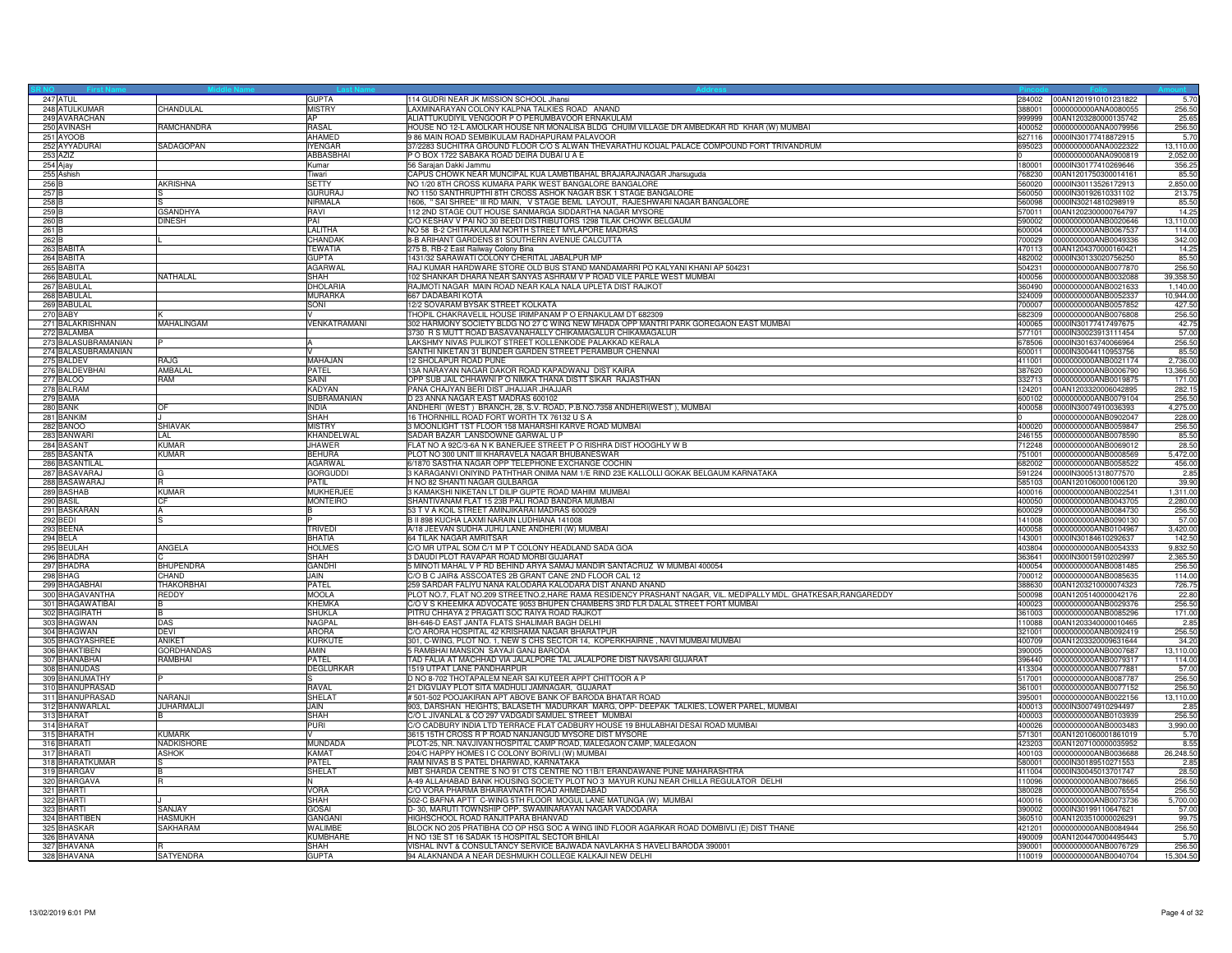| 329 BHAVANI                         |                   | SIVASANKARAN       | UDAYAM COURTVIEW NAGAR VANCHIYOOR TRIVANDRUM                                                                                 | 695035           | 0000000000ANB0075556                         | 3,420.00           |
|-------------------------------------|-------------------|--------------------|------------------------------------------------------------------------------------------------------------------------------|------------------|----------------------------------------------|--------------------|
| 330 BHAVENDRA                       | <b>KANTIBHAI</b>  | PATEL              | 8 MAMBULIMA ROAD P O BOX LUSAKA ZAMBIA                                                                                       |                  | 0000000000ANB0901149                         | 78,774.00          |
| 331 BHAVESH                         |                   | <b>SHAH</b>        | 502 MAHAVIR DARSHAN MAHAVIR NAGAR KANDIVALI WEST MUMBAI                                                                      | 400067           | 0000000000ANB0062093                         | 8.379.00           |
| 332 BHAVESHBHAI                     | <b>HARISHBHAI</b> | PATEL              | NEAR C J CO. MOTA PORE POST: NADIAD DIST: KHEDA (GUJRAT)                                                                     | 387001           | 0000000000ANB0059874                         | 1.425.00           |
| 333 BHAVISHA                        |                   | DHOLARIA           | AA;SWASTIKAA; RAJMOTI NAGAR UPLETA                                                                                           | 360490           | 0000000000ANB0054375                         | 1,054.50           |
| 334 BHAVNA                          |                   | <b>THUMAR</b>      | NEW THORALA RAJKOT 360003                                                                                                    | 860003           | 0000000000ANB0078499                         | 85.50              |
| 335 BHAVNA                          | İΝ                | <b>BHUTA</b>       | NAGARDAS PARK OLD NAGARDAS ROAD ANDHERI E MUMBAI 400069                                                                      | 400069           | 0000000000ANB0077388                         | 256.50             |
| 336 BHIKAM                          | CHAND             | <b>MEWARA</b>      | NELESH BHAWAN OPP.KRISHI MANDI PALI-MARWAR                                                                                   | 306401           | 00AN1201210100018937                         | 142.50             |
| 337 BHIMA                           | CHARAN            | <b>RAKHIT</b>      | 11 BEADON STREET CALCUTTA                                                                                                    | 700006           | 0000000000ANB0018668                         | 13,366.50          |
| 338 BHUPENDER                       |                   | <b>SARNA</b>       | C/O SRI AMREEK SARNA 597 SRINAGAR LUCKNOW                                                                                    | 201001           | 0000000000ANB0082585                         | 256.50             |
| 339 BHUPENDRA                       |                   | GANDHI             | 1004 10TH FLOOR BLDG 6/C DAMODAR PARK L B S MARG GHATKOPAR (W) MUMBAI                                                        | 400086           | 0000000000ANB0093370                         | 114.00             |
| 340 BHUPENDRA                       | <b>HIRALAL</b>    | PANDYA             | 16 SWASTIK SOCIETY BEHIND RIDDHI SIDDHI NAGAR AJWA ROAD BARODA                                                               | 390019           | 0000000000ANB0033915                         | 8,208.00           |
| 341 BHUPESH                         | RAJENDRA          | <b>BANSAL</b>      | PLOT NO 1935/1936 PHASE 1 R P NAGAR KOSABADI KORBA                                                                           | 495677           | 0000IN30048413789183                         | 57.00              |
| 342 BHUPINDER                       | <b>KUMAR</b>      | <b>SNEHI</b>       | STREET NO 3 IIND CROSS NEW SURAJ NAGARI ABOHAR PUNJAB                                                                        | 152116           | 0000000000ANB0060814                         | 1,368.00           |
| 343 BIBIANA                         | <b>DELPHINE</b>   | <b>MARY</b>        | 166 A DHINDUKALL ROAD MANAPPARAI TRICHY                                                                                      | 621306           | 0000IN30163740584868                         | 28.50              |
| 344 BIHARI                          |                   | <b>BRAHMBHATTA</b> | 13/15 DHANJI STREET PARSI GALLI OPP SANJAY HOTEL MUMBAI                                                                      | 400003           | 0000000000ANB0092491                         | 1,368.00           |
| 345 BIHARILAI                       |                   | SHAH               | 88A/90 NAGDEVI CROSS LANE GHADIALI BLDG ABDUL REHMAN ST MUMBAI 400003                                                        | 400003           | 0000000000ANB0079269                         | 256.50             |
| 346 BIMLA                           |                   | <b>MALHOTRA</b>    | D 27 PAMPOSH ENCLAVE NEW DELHI                                                                                               | 10048            | 0000000000ANB0028232                         | 9,832.50           |
| 347 BIMLA                           |                   | <b>DEVI</b>        | C/O JUGALKISHORE KASHIRAM ROHTAK HARYANA                                                                                     | 124001           | 0000000000ANB0018118                         | 2,736.00           |
| 348 BINOD                           | <b>KUMAR</b>      | <b>SIKARIA</b>     | 5 GOPAL CHANDRA MUKHERJEE LANE HOWRAH                                                                                        | 711101           | 0000000000ANB0079709                         | 256.50             |
| 349 BINOY                           | MAHENDRA          | SHAH               | 3 MAHAVIR SAGAR 32 GARODIA NAGAR GHATKOPAR MUMBAI                                                                            | 400077           | 0000000000ANB0012680                         | 10,944.00          |
| 350 BIPIN                           | <b>KUMARN</b>     | <b>DOSHI</b>       | C.K.15/7 JAIN BHAWAN BULANALA VARANASI                                                                                       | 221001           |                                              |                    |
|                                     |                   |                    |                                                                                                                              |                  | 0000IN30202534038884                         | 256.50             |
| 351 BIPIN                           |                   | <b>MEHTA</b>       | CORRONET JEWELS 3 NATIONAL GARAGE BLDG, 1ST FLOOR B D ROAD MUMBAI                                                            | 400004           | 0000000000ANB0061796                         | 5,985.00           |
| 352 BIPIN                           | NARENDRA          | <b>PARMAR</b>      | 40B GUJARI BAZAR KOLHAPUR                                                                                                    | 416002           | 0000000000ANB0111745                         | 1,425.00           |
| 353 BIPINCHANDRA                    |                   | AMIN               | 1 RAJIV CO OP HSG SOCY BEHIND L D ENG COLLEGE HOSTEL AHMEDABAD                                                               | 380015           | 0000000000ANB0005250                         | 1,710.00           |
| 354 BISHNU                          | <b>KUMAR</b>      | AGARWAL            | 2/1 JODHAN SINGH ROAD POST RISHRA DIST HOOGHLY WEST BENGAL                                                                   | 12248            | 0000000000ANB0068973                         | 28.50              |
| 355 BISWABRATA                      |                   | MUKHOPADHYAY       | FLAT NO. 217 KALPKRITI PARISAR, AWADHPURI RISALI, BHILAI DURG                                                                | 490006           | 00AN1204720011476564                         | 28.50              |
| 356 BLANCHE                         |                   | MANUEL             | INDIAN INSTITUTE OF MANAGEMENT 11-12 KMS BANNERGHATTA ROAD BANGALORE                                                         | 560076           | 0000000000ANB0007105                         | 8,721.00           |
| 357 BOBBY                           |                   | <b>MATHEW</b>      | KONIKKARA HOUSE OPP MARTHIMOTHIYOUS KUNNATHUMKARA OLLUKKARA P O THRISSUR KERALA                                              | 680655           | 0000IN30163740052717                         | 142.50             |
| 358 BONDE                           | <b>DEEPAK</b>     | GHANASHYAM         | FLAT NO R-4 AMRUT SAI PLAZA SILK MILK COLONY BEHIND RAILWAY STATION AURANGABAD                                               | 431003           | 0000IN30039413610429                         | 31.35              |
| 359 BRAAN                           | <b>DSOUZAJ</b>    |                    | AA;PALM GROVEAA; KEMMANNU P O 576 115 UDUPI TALUK (DK)                                                                       | 576115           | 0000000000ANB0090353                         | 256.50             |
| 360 BRIGITHA                        |                   | <b>KOSHY</b>       | C/O A/CS DEPT ALGHO PO B 223 SAFAT KUWAIT 13003                                                                              | 999999           | 0000000000ANB0902757                         | 171.00             |
| 361 BRIJ                            | <b>VIR</b>        | <b>KAKKAR</b>      | NO 318 INDRALOK P O MANAS NAGAR LUCKNOW                                                                                      | 226023           | 0000000000ANB0009327                         | 2,166.00           |
| 362 BRIJ                            | RANI              | <b>BHARGAVA</b>    | A-49 ALLAHABAD BANK HOUS SOCIETY PLOT #3 MAYUR KUNJ NR CHILLA REGULATOR DELHI                                                | 110096           | 0000000000ANB0078593                         | 256.50             |
| 363 BRINDA                          |                   | VENKATARAMAN       | 'SUKASREE' PLOT NO.17 4TH B CROS RD ATHMANANDA COLONY, SULTANPALYA EXTN R.T.NAGAR POST, BANGALORE                            | 560032           | 0000000000ANB0031502                         | 26,248.50          |
| 364 BULA                            |                   | <b>DAS</b>         | NO 1 GARBATI ROAD P O BUROSHIB TALA P S CHINSURAH HOOGHLY                                                                    | 712105           | 0000000000ANB0115629                         | 1,453.50           |
| 365 BURHANUDDIN                     | <b>MOHAMMED</b>   | <b>KAMARI</b>      | BURHANI COLLEGE OF COMM & ARTS 6TH FLOOR NESBIT ROAD MAZAGAON MUMBAI                                                         | 400010           | 0000000000ANB0101425                         | 3,420.00           |
| 366 C                               | IA                | <b>NARAYAN</b>     | 50 IRIS CUFFE PARADE COLABA MUMBAI                                                                                           | 400005           | 0000000000ANC0023939                         | 4,902.00           |
| 367 C                               |                   | <b>RAMMURTHY</b>   | 14 4 208 BEGUMBAZAR SHAHINATHGUNJ HYDERABAD                                                                                  | 500012           | 0000IN30102220088116                         | 570.00             |
| 368 C                               |                   | <b>INDRAVATHI</b>  | H NO 20-49-S22-3316 MARUTHI NAGAR KORLAGUNTA TIRUPATI                                                                        | 517501           | 0000lN30039418616834                         | 14.25              |
| 369 C                               | M                 | <b>UBAIDULLA</b>   | DARUL AMEEN NO 367 AKKITHIMMANA HALLY LAYOUT SHANTHINAGAR BANGALORE                                                          | 560027           | 0000000000ANC0068951                         | 997.50             |
| 370 C                               |                   | <b>SUBRAMANYA</b>  | NO 1468 4TH A MAIN WEST OF CHORD ROAD SECOND STAGE BANGALORE                                                                 | 560086           | 0000IN30192611100398                         | 28.50              |
| 371 C                               | VRADHAKRISHNA     | <b>SETTY</b>       | CHINDALUR VENKATACHALAPATHY & SONS BALAJI STORES H & P DEALERS BIG BAZAR KOLAR KARNATAKA                                     | 563101           | 0000000000ANC0004429                         | 13,110.00          |
| 372 C                               |                   | <b>NAGESH</b>      | NO 61 9TH CROSS DATTAGALLI1 BLOCK RAMAKRISHNA NAGAR MYSORE KARNATAKA                                                         | 570022           | 0000IN30051315920612                         | 37.05              |
| 373 C                               | MV                | RAMANUJAM          | 85 THANGA SALAI CHENNAI                                                                                                      | 600079           | 0000000000ANC0031065                         | 14,649.00          |
| 374 C                               | RAVI              | <b>SHANKAR</b>     | METTU STREET MOTCHAKULAM VILLIPURAM VILLIPURAM                                                                               | 605105           | 0000IN30113526629997                         | 313.50             |
| 375 C                               |                   | <b>INDRABAI</b>    | 623 JAWAHAR BAZAAR KARUR                                                                                                     | 639001           | 0000000000ANC0008471                         | 2,736.00           |
| 376 C                               |                   | VISWASOM           | 10 DINDIGUL ROAD KARUR                                                                                                       | 639001           | 0000000000ANC0070204                         | 13,680.00          |
| 377 CELINE                          | VALERIAN          | NAZARETH           | D/115 VADANIWALLA CHINCHOLI BUNDER RD MALAD [WEST] MUMBAI                                                                    | 400064           | 00AN1201320000545251                         | 128.2              |
| 378 CHAGANRAJ                       | <b>GAJRAJ</b>     | <b>SOLANKI</b>     | CRYSTAL PALACE ROW HOUSE NO 15 LINK ROAD KANCHPADA MALAD (W) MUMBAI                                                          | 400064           | 0000000000ANC0035160                         | 2,850.00           |
| 379 CHAMPA                          | <b>RANI</b>       | AGGARWAL           | JAYCEE MOTORS RLY RD AMRITSAR                                                                                                | 143001           | 0000000000ANC0079116                         | 256.50             |
| 380 CHAMPABEN                       | DAHYALAL          | <b>SHAH</b>        | 255/3 JAWAHARNAGAR NEAR MOUNT MERY HIGH SCHOOL GOREGAON WEST MUMBAI                                                          | 400062           | 0000000000ANC0013265                         | 6,583.50           |
| 381 CHANCHAL                        | <b>SINGH</b>      | <b>GADHOKE</b>     | C/O M/S DELHI PAINTS CORP KAMPTEE ROAD NAGPUR                                                                                | 440001           | 0000000000ANC0000219                         | 3,420.00           |
| 382 CHANDA                          | DEVI              | AGARWAL            | C/O CENTRAL HARDWARE STORES UPPER BAZAR RANCHI                                                                               | 834001           | 0000000000ANC0019569                         | 26,248.50          |
| 383 CHANDAN                         |                   | <b>KUMAR</b>       | S/O SHREEKANT PRASAD SHARMA DHIWAR PO CHAKNAWADA PS PUNPARAKH PATNA                                                          | 803213           | 00AN1204470001685772                         | 8.55               |
| 384 CHANDANBEN                      | <b>CHHOTALA</b>   | <b>SHAH</b>        | CHANDRALOK ' A' BLOCK NO. 301 97, NEPEANSEA ROAD MUMBAI                                                                      | 400006           | 0000IN30036021411850                         | 57,000.00          |
| 385 CHANDI                          | CHARAN            | <b>SEN</b>         | 144/8 BARUI PARA LANE P O ALAMBAZAR CALCUTTA                                                                                 | 700035           | 0000000000ANC0109158                         | 2.85               |
| 386 CHANDRA                         |                   | <b>SETHURAMAN</b>  | NO 11 VELU STREET WEST MAMBALAM MADRAS                                                                                       | 600033           | 0000000000ANC0038676                         | 6,526.50           |
| 387 CHANDRA                         | PRAKASH           | <b>BAID</b>        | 30/31 BHIWANDIWALLA TERRACE 618 J S S ROAD DHOBI TALAO MUMBAI                                                                | 400002           | 0000lN30021411307777                         | 570.00             |
| 388 CHANDRA                         | <b>SHEKHAR</b>    | AGRAWAL            | 7-2-1087/3-A SANATNAGAR HYDERABAD 500018                                                                                     | 500018           | 0000000000ANC0080423                         | 256.50             |
| 389 CHANDRA                         | <b>PRABHA</b>     | <b>THIRANI</b>     | SD - 92, DDA TOWERS APARTS. PITAMPURA, . NEW DELHI                                                                           | 10088            | 00AN1204720012896060                         | 712.50             |
| 390 CHANDRABALA                     | ARVINDKUMAR       | <b>KAPADIA</b>     | RAGHAVJI NIVAS 2ND FLOOR 10 DADI SETH 1ST LANE CHOWPATTY MUMBAI 400007                                                       | 400007           | 0000000000ANC0078937                         | 256.50             |
| 391 CHANDRAKANT                     | <b>RAMCHANDRA</b> | DAL AL             | FLAT 12 C WING III FLOOR PANT PRASAD CO SAMADEVI GALLI BELGAUM                                                               | 590002           | 00AN1204330000083150                         | 71.25              |
| 392 CHANDRAKANT                     | <b>NARAYAN</b>    | BHATT              | P/O SHIRGAON, BOND PADA VIA BHILAD DIST BULSAR                                                                               | 390001           | 0000000000ANC0088897                         | 256.50             |
| 393 CHANDRAKANT                     |                   | <b>DEOGADE</b>     | C 5/16/1:3, SECTOR 3 C B D NEW MUMBAI                                                                                        | 400614           | 0000000000ANC0061739                         | 2,166.00           |
| 394 CHANDRAKANT                     | <b>SHIVRAM</b>    | <b>HATLE</b>       | EKATA SOCIETY ROOM NO 12 MAHARASHTRA NAGAR BHANDUP MUMBAI 400078                                                             | 400078           | 0000000000ANC0085204                         | 513.00             |
|                                     | IN                | M                  |                                                                                                                              |                  |                                              |                    |
| 395 CHANDRAMOHAN<br>396 CHANDRAMONI |                   | <b>BEHURA</b>      | C/O M/S N M GURAPPA SON HARDWARE MERCHANTS BANGALORE ROAD BELLARY 583101<br>PLOT NO 300 UNIT III KHARAVELA NAGAR BHUBANESWAR | 583101<br>751001 | 0000000000ANC0080256<br>0000000000ANC0008570 | 114.00<br>5,472.00 |
|                                     |                   |                    |                                                                                                                              |                  |                                              |                    |
| 397 CHANDRAPPA                      |                   | <b>BHAIKHADI</b>   | MAHATMA GANDHI CO-OP HSG SOCY BLDG NO 4 R NO 27 SION BANDRA LINK ROAD DHARAVI KOLIWADA MUMBAI                                | 400017           | 0000000000ANC0085039                         | 513.00             |
| 398 CHANDRASHEKARAIAH               |                   |                    | SIDDAGANGA MUTT QUARTERS SIDDAGANGA MUTT SIDDAGANGA MUTT KYATSANDRA TUMKUR                                                   | 572104           | 0000IN30307710280798                         | 228.00             |
| 399 CHANDRAVALIBEN                  | <b>GOVINDLAL</b>  | SHAH               | 1957 DESAIWADA TALAV FALIA DAHOD P M S                                                                                       | 389151           | 0000000000ANC0004874                         | 13,110.00          |
| 400 CHANDRIKA                       | PARMANANDDAS      | <b>DOSHI</b>       | 9 JAY MAHAL 2ND FLR 29 DADABHAI ROAD VILE PARLE WEST MUMBAI                                                                  | 400056           | 0000000000ANC0042163                         | 2,992.50           |
| 401 CHANDRIKA                       | NIRANJAN          | <b>KAPADIA</b>     | 4A SAGAR VIHAR 45 CHOWPATTY ROAD KULPATI MUNSHI MARG MUMBAI MUMBAI MAHARASHTRA INDIA                                         | 400007           | 0000000000ANC8100004                         | 2,992.50           |
| 402 CHANDRIKABEN                    | CHHAGANLAL        | <b>KOTHARI</b>     | 6 AGAM FLATS VASANA BARRAGE ROAD VASANA AHMEDABAD                                                                            | 380007           | 0000000000ANC0006306                         | 912.00             |
| 403 CHANDU                          | I AL              | PATEL              | DURGA SAW MILL NEW TIMBER MARKET FAFADIH RAIPUR CG                                                                           | 492009           | 0000IN30133019625036                         | 228.00             |
| 404 CHANDUBHAI                      | PURUSHOTTAMDAS    | PATFI              | B NO 16 PLOT 684 SECTOR 21 GANDHINAGAR PINCODE 382021 GUJARAT                                                                | 382021           | 0000000000ANC0041377                         | 8,208.00           |
| 405 CHANDUBHAI                      | <b>JIWANBHAI</b>  | PATEL              | ASIAN PAINTS LIMITED 6A SHANTHI NAGAR SANTACRUZ (E) MUMBAI                                                                   | 400055           | 0000000000ANC0900943                         | 36,024.00          |
| 406 CHANDUBHAI                      | <b>JAGMALBHA</b>  | THAKOR             | NEAR BANK OF BARODA PETLAD ROAD POST: NADIAD DIST KHEDA                                                                      | 387001           | 0000000000ANC0076089                         | 2,052.00           |
| 407 CHANNA                          | BALAGOVINDA       | RAJULU             | D NO 18 1 48 PLOT NO 201 SRI BRUNDAVANA APARTMENS K T ROAD TIRUPATI                                                          | 517501           | 0000IN30102221365608                         | 28.50              |
| 408 CHARANJIT                       | <b>SINGH</b>      | <b>GORAYA</b>      | MOH TALIAN URMAR W 5 HOSHIARPUR PUNJAB INDIA                                                                                 | 144204           | 0000IN30226912686334                         | 71.25              |
| 409 CHARANJIT                       |                   | <b>SINGH</b>       | VPO RAJPUR GAHOT DISTT HOSHIAR PUR HOSHIARPUR                                                                                | 144203           | 00AN1204470004358539                         | 48.45              |
| 410 CHARU                           |                   | SUBRAMANIAN        | 57/304 AUDUMBAR VASANT VIHAR 2ND POKHRAN ROAD THANE W                                                                        |                  | 400601 0000IN30075710767934                  | 270.75             |
|                                     |                   |                    |                                                                                                                              |                  |                                              |                    |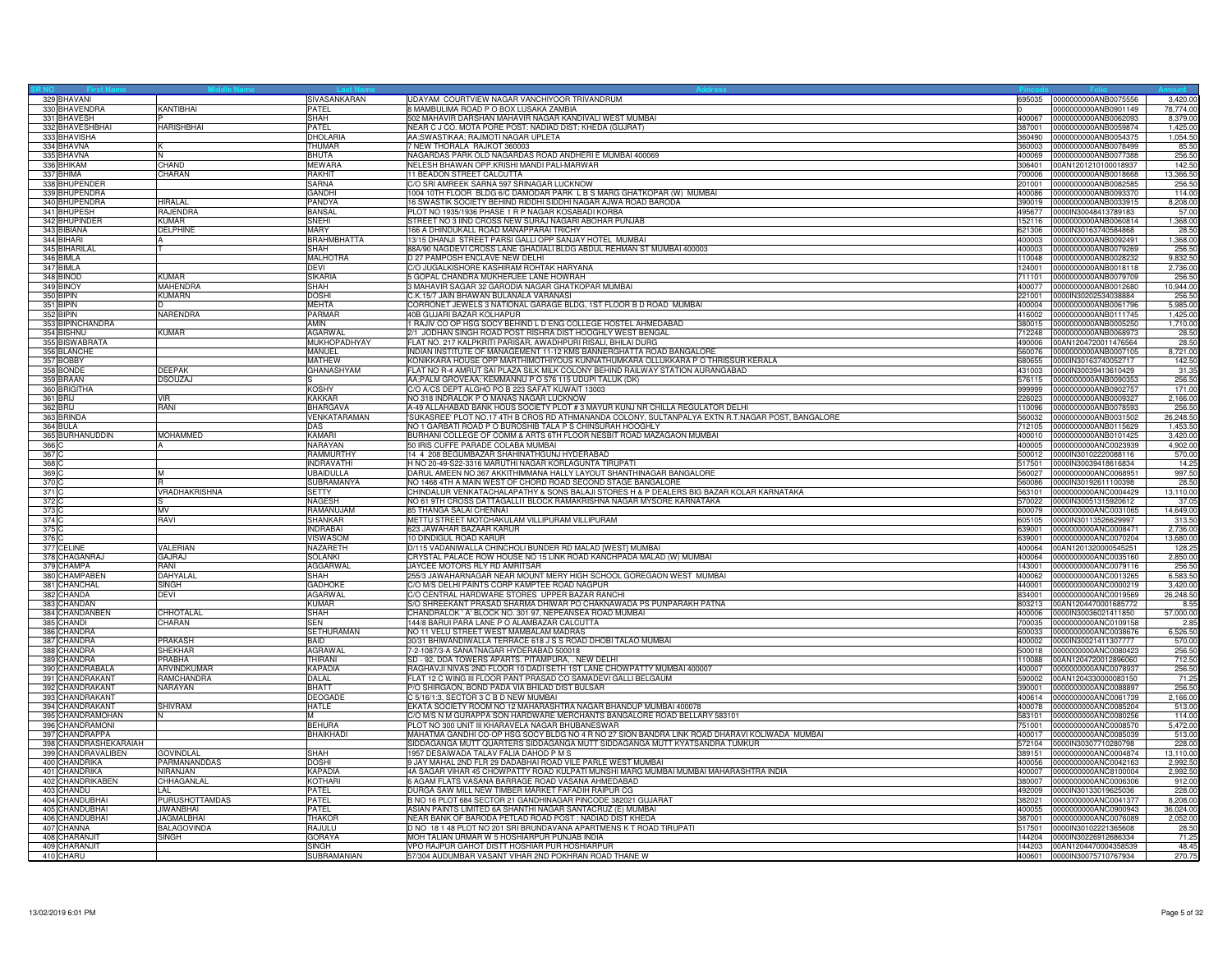| 411 CHARU         |                     | AHUJA                         | C/O AHUJA & CO MANDIR MARG NEW DELHI 110 001                                                                           | 110001           | 0000000000ANC0088321                         | 256.50              |
|-------------------|---------------------|-------------------------------|------------------------------------------------------------------------------------------------------------------------|------------------|----------------------------------------------|---------------------|
| 412 CHATTAR       | CHAND               | <b>MEHTA</b>                  | 409 MANGALAM 24 HEMANT BASU SARANI CALCUTTA                                                                            | 700001           | 0000000000ANC0050137                         | 5,472.00            |
| 413 CHERU         |                     |                               | SANGEETH MONEY LENDERS RICE MARKET KUNNAMKULAM PO THRISSUR DIST KERALA                                                 | 680503           | 0000000000ANC0090747                         | 256.50              |
| 414 CHETAN        |                     | <b>MEHTA</b>                  | FLAT NO 1B SRINIWAS BLDG 22C PUDDAPUKUR ROAD KOLKATA                                                                   | 700020           | 0000000000ANC0067291                         | 684.00              |
| 415 CHETANKUMAR   | <b>MANAKI AI</b>    | JAIN.                         | DHAVALGANGA BLOCK 9/E 1 CARTER ROAD BANDRA WEST MUMBAI                                                                 | 400050           | 0000000000ANC0042341                         | 1,425.00            |
| 416 CHETLUR       | RAJAGOPALA          | RANGANATHAN                   | NO.10 SAMBANDAM STREET R A PURAM PO. CHENNAI                                                                           | 600028           | 0000IN30044110171876                         | 5,700.00            |
| 417 CHIKKANALLUR  | NANJUNDAPPA         | KALLESHAPPA                   | H NO 3590 T B ROAD KADUR CHICKMAGALUR KADUR                                                                            | 577548           | 00AN1202990004029851                         | 39.90               |
| 418 CHIMANLAL     |                     | <b>PAREKH</b>                 | C/O SHRIJEE SALES CORPORATION ATLANTA 10TH FLOOR NARIMAN POINT MUMBAI 400020                                           | 400020           | 0000000000ANC0081728                         | 57.00               |
| 419 CHINUBHAI     |                     | PATEL                         | MOTI - KHADKI P.O.VASAD DIST KHEDA                                                                                     | 388306           | 0000000000ANC0071577                         | 456.00              |
| 420 CHIRAG        | <b>BIHARILAL</b>    | <b>MEHTA</b>                  | A/3 MARBLE ARCH SOCIETY 1090/B SHIVAJI NAGAR H K M PATH PUNE                                                           | 411016           | 0000000000ANC0067282                         | 13,110.00           |
| 421 CHITRA        |                     | SHANGHVI                      | 12 C WOODLANDS 67 DR G DESHMUKH MARG MUMBAI                                                                            | 400026           | 0000000000ANC0084575                         | 114.00              |
| 422 CHITRA        |                     | <b>SHANGHVI</b>               | 12 C WOODLANDS 67 DR G DESHMUKH MARG MUMBAI                                                                            | 400026           | 0000000000ANC0084576                         | 114.00              |
| 423 CHITRA        |                     | <b>MOHAN</b>                  | CIO P G MOHAN -- CANARA BANK. SSI BRANCH, D.NO.V/424, MENONPARA ROAD, KANJIKODE, PALGHAT, KERALA,                      | 678621           | 0000lN30135610031172                         | 199.50              |
| 424 CHUNILAL      |                     | GALA                          | R-12 1ST FLOOR SHANTI NIWAS 330-A M G ROAD GHATKOPAR EAST MUMBAI                                                       | 400077           | 0000000000ANC0092559                         | 513.00              |
| 425 D             |                     | SUKUMAR                       | E/122 BANG BHAVAN HINDU COLONY LANE 5 DADAR MUMBAI                                                                     | 400014           | 0000000000AND0073807                         | 1,425.00            |
| 426 D             |                     | SUBRAMANYAM                   | D NO. 3/637-1 S V M S ROAD PRODDATUR CUDDAPAH                                                                          | 516360           | 00AN1203070000126104                         | 8.5                 |
| 427 D             | <b>SWARNA</b>       | LATHA                         | H NO 16-627-5-6-7 GANDI ROAD MANDANAPALLE CHITTOOR MADANAPALLE                                                         | 517325           | 00AN1204470006446147                         | 85.50               |
| 428 D             | MGANGADHARA         | <b>GUPTA</b>                  | C/O JANATHA COFFEE WORKS HOSADURGA DIST: CHITRADURGA                                                                   | 577527           | 0000000000AND0061823                         | 3,192.00            |
| 429 D             | MGANGADHARAGUPTA    | <b>BROS</b>                   | MAIN ROAD HOSADURGA KARNATAKA                                                                                          | 577527           | 0000000000AND0091298                         | 256.50              |
| 430 D             |                     | CHITHTHARTHAN                 | 1369-A AMRITHA SAROJINI ILLAM MANORANJITHAM STREET VALLUVAR NAGAR KARAIKUDI                                            | 630002           | 0000IN30039415748698                         | 28.50               |
| 431 DADABHAI      | <b>MOHDSOHAIL</b>   | <b>ISMAIL</b>                 | 67 BINANAGAR SOCIETY VASANA ROAD OFF OLD PADRA ROAD VADODARA                                                           | 390015           | 0000IN30039414504435                         | 11.40               |
| 432 DALI          | <b>FIROZ</b>        | <b>BARIA</b>                  | 8/400 MANGALIA WAD KAHARWAS BAZAR NAVSARI NAVSARI                                                                      | 396445           | 00AN1201330000256346                         | 19.95               |
| 433 DAMAN         | PAL                 | KAUR                          | B-IV/633 WAIT GANJ LUDHIANA PB                                                                                         | 141000           | 0000000000AND0078376                         | 256.50              |
| 434 DAMAYANTI     |                     | <b>DEVI</b>                   | 27 RAJDHANI NIKUNJ 94 I P EXTN DELHI                                                                                   | 110092           | 0000IN30115112077062                         | 19,665.00           |
| 435 DAMODARDAS    | <b>BHAGAVANDAS</b>  | SONI                          | HAVELIS STREET OPP RAJ VALKENISE BHAVNAGAR 364001                                                                      | 364001           | 0000000000AND0080326                         | 256.50              |
| 436 DAMODARDAS    | BHAGAVANDAS         | SONI                          | HAVELIS STREET OPP RAJ VALKENISE BHAVNAGAR                                                                             | 364001           | 0000000000AND0018569                         | 13,110.00           |
| 437 DANDA         | RATHNAMAI ANARAYANA | <b>REDDY</b>                  | ADMA OPCO ELECTRONICS LAB P B NO 303 ABUDHABI UAE                                                                      |                  | 0000000000AND0902696                         | 285.00              |
| 438 DANUMA        |                     |                               | SHA DEEPCHAND DHOKA MONDIPET SHIKARIPUR                                                                                | 577427           | 0000000000AND0069088                         | 1,368.00            |
| 439 DARA          |                     | <b>RAMADEVI</b>               | 403 KUCHUPUDI HOMES SRI RAMACHANDRA NAGAR VIJAYAWADA                                                                   | 520008           | 0000IN30131320554874                         | 142.50              |
| 440 DARA          | B                   | <b>SIDHWA</b>                 | DINA BLDG 3RD FLR 53 QUEEN'S ROAD MUMBAI                                                                               | 400002           | 0000000000AND0063492                         | 16,416.00           |
| 441 DARABNA       |                     |                               | 259 BAZARGATE STREET FORT MUMBAI 400 001                                                                               | 400001           | 0000000000AND0088279                         | 513.00              |
| 442 DARSHAN       | <b>HEMANT</b>       | <b>MONDKAR</b>                | 504, RAJMAHAL, PANCHPAKHADI THANE THANE                                                                                | 400602           | 00AN1203320000095134                         | 1,425.00            |
| 443 DARSHAN       | LAL                 | <b>GROVER</b>                 | 1307 BARA BAZAR ROHTAK                                                                                                 | 124001           | 0000000000AND0102196                         | 513.00              |
| 444 DASARI        |                     | <b>MAHESH</b>                 | S/O DASARI MOSES D NO: 70-15-5 JAWAHAR PARK OPP GATE LANE KAKINADA URBAN KAKINADA                                      | 533003           | 00AN1301440002741370                         | 2.85                |
| 445 DATTATRAY     | RAMCHANDRA          | YESARE                        | ALKAR CHAWL ROOM NO 2 PARDHI COMPOUND L B S MARG BHANDUP MUMBAI                                                        | 400078           | 0000000000AND0085192                         | 513.00              |
| 446 DATTATRAYA    |                     | PARHAD                        | 504 DIAMOND PALACE SECTOR 8 AIROLI NAVI MUMBAI MAHARASHTRA                                                             | 400708           | 0000IN30051316456284                         | 34.20               |
| 447 DAVID         | <b>DHARMARAJ</b>    | <b>SARGUNAF</b>               | <b>B 31 PERUMALPURAM TIRUNELVELY</b>                                                                                   | 627007           | 0000000000AND0028466                         | 2,850.00            |
| 448 DAVID         | <b>ELIAS</b>        |                               |                                                                                                                        | 700016           |                                              |                     |
|                   |                     | <b>NAHOUM</b>                 | 1 HARTFORD LANE CALCUTTA                                                                                               |                  | 0000000000AND0072799                         | 2,850.00            |
| 449 DAXESH        | RANJAN              | <b>JOBANPUTRA</b>             | TBX 27 ADIPUR GANDHIDAM ADIPUR ADIPUR<br>VILL BAHARGRAM PO PANSKURA TAMLUK PUBRA MEDINIPUR PANSKURARIY WIRELESS TAMLUK | 370201           | 00AN1201330000727408                         | 34.20               |
| 450 DEB           |                     | <b>BERA</b>                   |                                                                                                                        | 721636           | 00AN1203410000150893                         | 28.50               |
| 451 DEBASHIS      |                     | <b>SARKAR</b><br><b>HAZRA</b> | 304 JODHPUR PARK CALCUTTA                                                                                              | 700068<br>700029 | 0000000000AND0085338<br>0000000000AND0018682 | 171.00<br>26,248.50 |
| 452 DEBASIS       |                     |                               | 143A MOTILAL NEHRU ROAD KOLKATA                                                                                        |                  |                                              |                     |
| 453 DEBJYOTI      | <b>PRAKASH</b>      | <b>POLLEY</b>                 | 43 DESHPRAN SASMAL ROAD HOWRAH WEST BENGAL 711101                                                                      | 711101           | 0000000000AND0084078                         | 256.50              |
| 454 DEENA         |                     | <b>BARALIYA</b>               | SARLA SMRUTI, JANATA COLONY, NANDURA                                                                                   | 443404           | 00AN1203390000140072                         | 2,137.50            |
| 455 DEEPA         |                     | <b>SURANA</b>                 | C/O PHOOLCHAND MISHRILAL JOHARI BAZAR AGRA                                                                             | 282003           | 0000000000AND0067724                         | 1,425.00            |
| 456 DEEPA         | <b>DHANJI</b>       | SHAH                          | E/1105 SUMIT SAMARTH ARCADE AAREY ROAD GOREGAON WEST MUMBAI                                                            | 400104           | 0000IN30109810263410                         | 1,824.00            |
| 457 DEEPAK        | <b>SAHEBRAO</b>     | PITLAWAR                      | BLOCK A-705. RIVERISDE PARK, NR APMC VASNA, AHMEDABAD                                                                  | 380007           | 00AN1204470001202638                         | 2.85                |
| 458 DEEPAK        |                     | BHIWANIA                      | FLAT NO-6C ,BLOCK -1 SPENTEX COLONY SECTOR-3 PITHAMPUR, DHAR                                                           | 454775           | 0000IN30184610251293                         | 71.25               |
| 459 DEEPAK        |                     | <b>BHANDARI</b>               | 2 GULMOHAR RESIDENCY NEAR TO INDIA INTERIOR INDORE (MP)                                                                | 452001           | 0000IN30021412609795                         | 28.50               |
| 460 DEEPAK        |                     | <b>HANDARI</b>                | 2 GULMOHAR RESIDENCY NEAR TO INDIA INTERIOR INDORE                                                                     | 452001           | 0000lN30021412609488                         | 28.50               |
| 461 DEEPAK        | LACHMAN             | PUNJWANI                      | 14 A BOAT CLUB RD 1/6 RIVER CREAST APT PUNE                                                                            | 411002           | 0000lN30177414815548                         | 14.25               |
| 462 DEEPAK        | CHINTAMAN           | <b>GADGIL</b>                 | FLAT NO 5835 II FLOOR BLDG NO 217 R N NARKAR MARG PANT NAGAR GHATKOPAR MUMBAI MAHARASHTRA                              | 400075           | 0000IN30045014219670                         | 42.75               |
| 463 DEEPAK        |                     | <b>VORA</b>                   | B/116 ZALAWAD NAGAR C D BARFIWALA MARG ANDHERI WEST MUMBAI                                                             | 400058           | 0000000000AND0085323                         | 513.00              |
| 464 DEEPSHIKA     |                     | SHARMA                        | W/O SHRI M.K. SHARMA 11/906 CHOPASNI HOUSING BOARD JODHPUR                                                             | 342301           | 00AN1206850000069494                         | 14.25               |
| 465 DEEPSHIKHA    |                     | <b>IPTF</b>                   | 32 A SHIVAJI NAGAR SANGLI                                                                                              | 416416           | 0000000000AND0011415                         | 2,308.50            |
| 466 DESAI         | <b>DASHRATH</b>     | <b>TEJABHAI</b>               | 1, SUDEEP APARTMENT THALTEJ AHMEDABAD                                                                                  | 380054           | 0000lN30148510146752                         | 2.85                |
| 467 DESIKAN       |                     | <b>GOPALAN</b>                | 18 KAVERI SECTOR - 3 VASHI                                                                                             | 400703           | 0000000000AND0003291                         | 2,850.00            |
| 468 DEVADAS       |                     |                               | VAISAKAM KANNETH HOUSE M O ROAD, KUNNAMKULAM TRICHUR DIST, KERALA                                                      | 680503           | 0000IN30023910056820                         | 28.50               |
| 469 DEVAL         | <b>BHARATBHAI</b>   | <b>SHAH</b>                   | C/O ARUNBHAI CHINUBHAI PARIKH AA; VASANT BHUVANAA; KAMP ROAD SHAHIBAUG AHMEDABAD                                       | 380004           | 0000000000AND0073988                         | 2,850.00            |
| 470 DEVENDRA      |                     | KUMAR                         | AREA ACCOUNTS OFFICE, S.E.CL. BAIKUNTHPUR P.O. BAIKUNTHPUR DIST. KOREA (M.P.)                                          | 497335           | 0000IN30094010007581                         | 42.75               |
| 471 DEVENDRA      |                     | PATEL                         | A/29 POPULAR PLAZA SOMESHWARA COMPLEX-I NR JAIN DERASAR 132 RING ROAD SATELLITE AHMEDABAD                              | 380015           | 0000000000AND0075769                         | 370.50              |
| 472 DEVENDRA      |                     | <b>KUMAR</b>                  | KUTCHERY MORE AT AND PO RAJPUR. ROHTAS                                                                                 | 852217           | 00AN1204720010447723                         | 11.40               |
| 473 DEVESH        |                     | <b>SHARMA</b>                 | SHREERAM MANSION 557-15 ADENWALA ROAD MATUNGA MUMBAI                                                                   | 400019           | 0000000000AND0104859                         | 256.50              |
| 474 DEVI          | <b>SANMUKHDAS</b>   | <b>BUDHRANI</b>               | ARYA BHAVAN PLOT 166 NEAR BK 214 ULHASNAGAR                                                                            | 421001           | 0000000000AND0014480                         | 2.052.00            |
| 475 DEVI          |                     | <b>SINGH</b>                  | C/O ASIAN PAINTS I LTD 22/2 MOTILAL NEHRU ROAD AGRA U P                                                                | 282004           | 0000000000AND0085339                         | 256.50              |
| 476 DEVIDAYAL     |                     | SHARMA                        | 8 9 MADHU KUNJ CO OP HSG SOCIETY S P S RD BHANDUP MUMBAI 400078                                                        | 400076           | 0000000000AND0077653                         | 256.50              |
| 477 DEVIKA        |                     | <b>KUMAR</b>                  | C/O HARSH KUMAR HOUSE NO 10-A TILAK BRIDGE RAILWAY COLONY TILAK BRIDGE NEW DELHI                                       | 110001           | 0000000000AND0088059                         | 513.00              |
| 478 DEVINDER      | <b>DEEP</b>         | <b>DUMOLIA</b>                | VPO BHUNDER TEHSIL GIDDERBAHA SRI MUKTSAR SAHIB MUKTASAR                                                               | 152112           | 00AN1204720003642579                         | 17.10               |
| 479 DHAMBOLAM     |                     | PADMAJA                       | FLAT NO 406 4TH FLOOR SIDDAMSETTYS HIMASAI GARDENS JAWAHAR NAGAR HYDERABAD                                             | 500020           | 00AN1201090005216119                         | 287.85              |
| 480 DHANA         | <b>LAKSHMI</b>      | JANGALA                       | F NO 502SESHAIAHARATNAMHEIGHTS GANESH NAGAR OPP PANAMA GODOWN VANASTHALIPURAM HYDERABAD                                | 500070           | 00AN1203810000100081                         | 14.25               |
| 481 DHANABAL      |                     |                               | 12 SAKTHI GANAPATHY SALAI IYYANGRAM NAGAR INDRA NAGAR KANCHEEPURAM                                                     | 631502           | 0000lN30177411900504                         | 57.00               |
| 482 DHANANJAY     | <b>GOVIND</b>       | <b>SAPTARSHI</b>              | 230 CHOUPATI KARANJA SAVARKAR CHOWK AHMEDNAGAR MAHARASHTRA INDIA                                                       | 414001           | 0000IN30226912356926                         | 25.65               |
| 483 DHANANJAY     | <b>HARILAL</b>      | <b>JARADI</b>                 | 19 GOVIND NAGAR 88 DIXIT ROAD VILE PARLE E MUMBAI 400057                                                               | 400057           | 0000000000AND0083029                         | 85.50               |
| 484 DHANI         | RAM                 | <b>MISHRA</b>                 | RETIRED MANAGER C/O ALLAHABAD BANK 105/508 ANAND BAGH KANPUR                                                           | 208001           | 0000000000AND0018052                         | 13,110.00           |
| 485 DHANSUKHBHAI  | <sub>B</sub>        | PATEL                         | 44, JAGIRAVADI NANIVED SURAT SITI SURAT                                                                                | 395004           | 00AN1201090004906496                         | 51.30               |
| 486 DHANVANTI     |                     | <b>BHANDARI</b>               | AL 3 31 FLAT NO 5 GODAVARI SOC SEC 19 AIROLI NAVI MUMBAI MAHARASHTRA                                                   | 400708           | 0000lN30051316744314                         | 71.25               |
| 487 DHARMENDRA    |                     | SAXFNA                        | 804 8TH FLOOR SIDBI OFFICERS QRTR 25 VEERA DESAI ROAD ANDHERI WEST MUMBAI MAHARASHTRA                                  | 400053           | 0000IN30051315805380                         | 28.50               |
| 488 DHARMESHKUMAR |                     | PATEL                         | DWARKESH MOGARIWALA BLDG JUNA RASTA ANAND                                                                              | 388001           | 0000000000AND0006950                         | 13,110.00           |
| 489 DHIRAJLAL     | KANTILAL            | SHAH                          | 15 ARADHANA KUSUMGHAR PLOTS NR GUJARAT SOCIETY PALDI AHMEDABAD                                                         | 380007           | 0000000000AND0074911                         | 3,420.00            |
| 490 DHIRENDRA     |                     | <b>TANK</b>                   | C/O BHUPENDRA C TANK 17 KARANPARA RAJKOT 360001                                                                        | 360001           | 0000000000AND0078482                         | 256.50              |
| 491 DILEEP        | <b>SHAMRAO</b>      | <b>PHADNIS</b>                | B-2 BRAMHA MEMORIES RANGE HILLS ROAD PUNE                                                                              | 411007           | 0000000000AND0021408                         | 15,048,00           |
| 492 DILIP         |                     | <b>RONDLA</b>                 | H NO - 1 - 7 - 1648 / 2 BALASAMUDRAM HANAMUKONDA WARANGLE                                                              | 506001           | 00AN1204470002200125                         | 2.85                |
|                   |                     |                               |                                                                                                                        |                  |                                              |                     |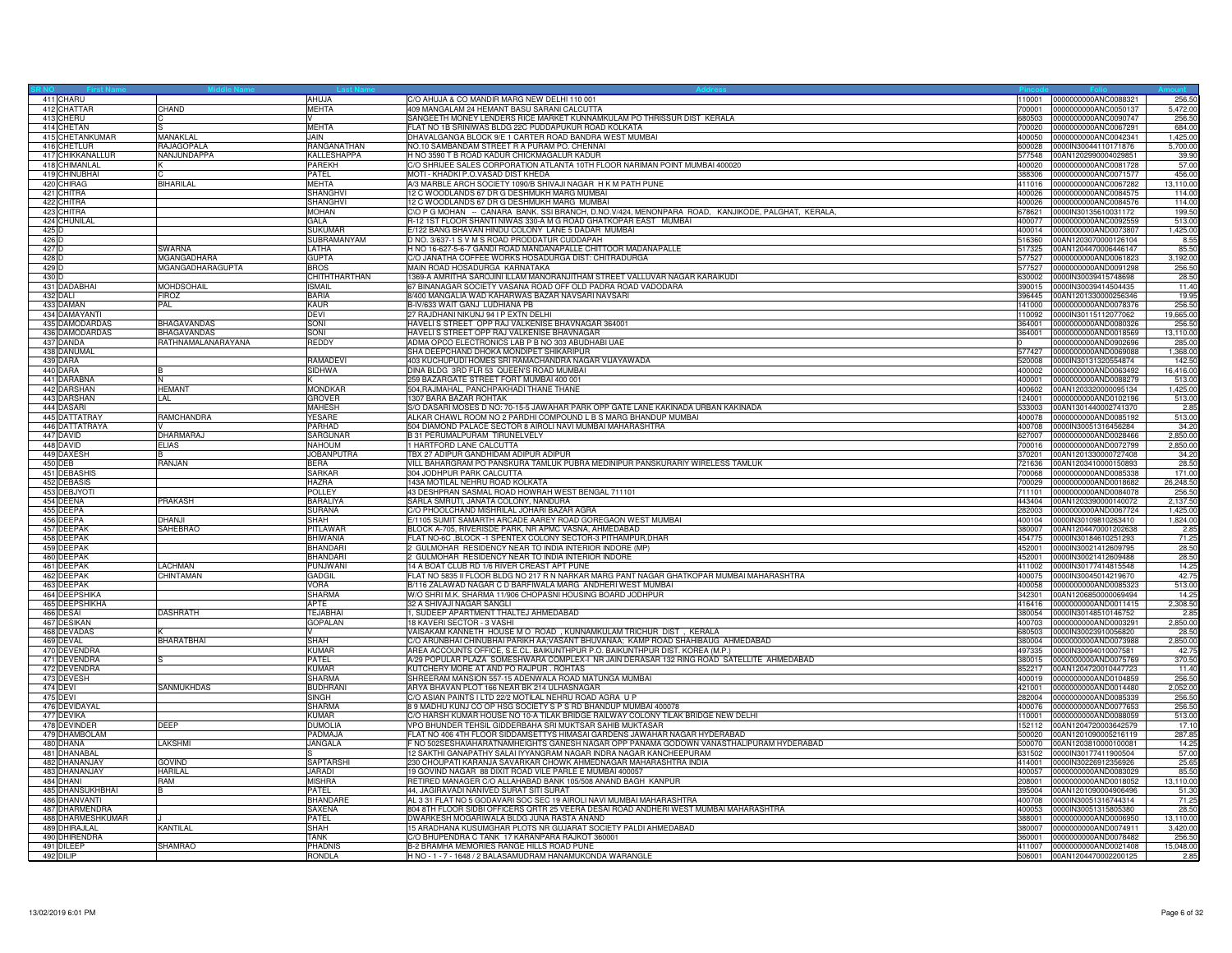| 493 DILIP                | NANDLAL                  | DHRUVA                  | 21 SUBODH SADAN 2ND FLOOR 365 V TPS SERVICE ROAD VILE PARLE EAST MUMBAI                                 | 400057           | 0000IN30133017002800                         | 28.50                 |
|--------------------------|--------------------------|-------------------------|---------------------------------------------------------------------------------------------------------|------------------|----------------------------------------------|-----------------------|
| 494 DILIP                | <b>MANIBHAI</b>          | PATEL                   | 2402, PANCHRATNA OPERA HOUSE, 24TH FLOOR MUMBAI                                                         | 400004           | 0000000000AND0050157                         | 13,338.00             |
| 495 DILIP                | MANIBHAI                 | PATEL                   | 2402 PANCHRATNA OPERA HOUSE 24TH FLR MUMBAI                                                             | 400004           | 0000000000AND0040768                         | 2,907.00              |
| 496 DILIP                | KUMAR                    | <b>JAISWAL</b>          | BANGLA TAND CHAKRADHAR PUR SINGBHUM WEST                                                                | 833102           | 0000000000AND0095484                         | 57.00                 |
| 497 DILIP                |                          | CHHAJED                 | 3-1508 AGRA RD POST BOX NO 24 DHULE 424001                                                              | 424001           | 0000000000AND0077550                         | 256.50                |
| 498 DILIP                | <b>KUMAR</b>             | AHUJA                   | H NO 130 MOH RAMCHANDRAKAN JWALAPUR HARIDWAR                                                            | 249407           | 00AN1203350001600351                         | 28.50                 |
| 499 DILIPKUMAR           | <b>KUBERDAS</b>          | SHAH                    | KHADAYATA POLE NADIAD GUJRAT                                                                            | 387001           | 0000000000AND0059887                         | 513.00                |
| 500 DIMPLE               |                          | SHETH                   | C-A GALIAKOTWALA & CO P LTD66 MAKER CHAMBERS III 6TH FLOOR JAMNALAL BAJAJ RD,221 NARIMAN PT MUMBAI      | 400021           | 0000000000AND0089528                         | 256.50                |
| 501 DINABEN              | M                        | SHAH                    | A/4 202 SHREE NIDHI APT B/H COMMUNITY HALL VIJAYANAGAR HARNI ROAD VADODARA                              | 390022           | 0000000000AND0067662                         | 57.00                 |
| 502 DINAH                |                          | <b>ERNANDES</b>         | C/O NISHANT INVESTMENT 306/A SHROFF APTS SODAWALA LANE BORIVLI (W) MUMBAI                               | 400092           | 0000000000AND0058311                         | 13,680,00             |
| 503 DINAZ                | <b>CYRUS</b>             | <b>ENGINEER</b>         | CHENOY BLOCK SAPPERS LANE BALAMRAI SECUNDERABAD A P 500003                                              | 500003           | 0000000000AND0076853                         | 256.50                |
| 504 DINESH               | <b>RAI LIBHA</b>         | PATEL                   | A 36 MAHESHWARI SOCIETY NEAR HARINAGAR GOTRI ROAD BARODA 5                                              | 390005           | 0000000000AND0088540                         | 256.50                |
| 505 DINESH               | VANVIR                   | <b>SHAH</b>             | ANAND LAXMI 3RD FLOOR FLAT NO 6 ABOVE C K P BANK PRARTHANA SAMAJ ROAD VILE PARLE E MUMBAI               | 400057           | 0000000000AND0091975                         | 114.00                |
| 506 DINESH               |                          | <b>SINGH</b>            | Q.NO. SC2-142 SHARADANAGAR GODAVARIKHANI RAMAGUNDAM                                                     | 505209           | 00AN1205140000002996                         | 14.25                 |
| 507 DINESH               | CHANDRANPUDUVAYIL        | <b>CHEVIDICHI</b>       | AL HABAB CONTRACTING EST P O BOX 7184 DUBAI U A E                                                       | 999999           | 0000000000AND0902416                         | 513.00                |
| 508 DINESH               |                          | DARAK                   | C/O R O ARALIKATTI GUBBI PETH ILKAL KARNATAKA                                                           | 587125           | 0000IN30023912273485                         | 142.50                |
| 509 DINESH               | C                        | SHAH                    | A/1 ISHWAR BHUVAN PODDAR CHAWL RANI SAJI ROAD MALAD EAST MUMBAI                                         | 400097           | 0000000000AND0086439                         | 256.50                |
| 510 DINESH               |                          | <b>KUMAR</b>            | H. NO 341 HYDER GUNTA ROAD NAZARBAD, MYSORE KARNATAKA                                                   | 570010           | 0000IN30023911057535                         | 25.65                 |
| 511 DINESHCHANDRA        | n.                       | PATEL                   | NANI KHADAKI AT & PO VANTHVADI DIST KHEDA                                                               | 387435           | 0000000000AND0058898                         | 114.00                |
| 512 DINIAR               | <b>TEMAS</b>             | <b>PANDOI</b>           | B/302 SHALIGRAM APT PANDAV BUNGLOW LANE LAL BUNGLOW ATHWA LINES SURAT                                   | 395007           | 0000000000AND0058691                         | 2,166.00              |
| 513 DINKAR               | <b>BHAGWANRAO</b>        | DESHPANDE               | PLOT NO 214, SADGURU PALACE GANGAPUR TALUKA BEHIND R.M DHOOT KANYA PRASHAL AURANGABAD                   | 431109           | 00AN1201090004302371                         | 14.25                 |
| 514 DIPA                 |                          | <b>MUNDRA</b>           | C/O KHUSBOO RAMBHA GANJAM                                                                               | 761028           | 0000IN30232411052272                         | 14.25                 |
| 515 DIPAK                | RAJARAM                  | <b>KHALIPE</b>          | C/O M/S ASHTAVINAYAK PAINTS 1301 UBHI PETH VITA                                                         |                  | 415311 0000000000AND0111559                  | 1,995.00              |
| 516 DIPESH               | SHRIPAT                  | LAGDIWALA               | E/111 BAKORNAGAR SOCIETY 1ST FLOOR NEAR MUKTANAND BUS STOP KARELI BAUG BARODA GUJARAT                   | 390018           | 0000000000AND0044675                         | 5,472.00              |
| 517 DIPTI                | <b>HEEMANSHU</b>         | SHAH                    | A-1, RAJKISHORE CO-OP HSG. SO. M. G. ROAD, MEURIN STREET, KANDIVLI (WEST), MUMBAI                       | 400067           | 00AN1203300000012301                         | 28.50                 |
| 518 DIPTIBEN             | <b>JIGNESH</b>           | PARMAR                  | KAILASH NAGAR, BEHIND GIDC, HARSHAD PUR, JAM-KHMABHALIA.                                                | 361305           | 0000IN30097411351829                         | 42.75                 |
| 519 DIPTY                | <b>BABULAL</b>           | <b>DHOLARIYA</b>        | RAJMOTI NAGAR NEAR KALA NAKA UPLETA                                                                     | 360490           | 00AN1301990000029168                         | 940.50                |
| 520 DIPTY                | в                        | <b>DHOLARIA</b>         | AA;SWASTIKAA; RAJMOTI NAGAR UPLETA                                                                      | 360490           | 0000000000AND0054365                         | 684.00                |
| 521 DIVYAKANT            |                          | DESAI                   | 19 GREENFIELD DR N PRINCETON JUNCTION NJ-08550-3518 NEW JERSEY                                          | 100000           | 00AN1204890000165999                         | 1,425.00              |
| 522 DOKE                 | <b>DAIVASHALA</b>        | <b>SHIVDAS</b>          | 16 26/5 HANUMAN NAGAR PIPE LINE ROAD BHISTBAG AHMEDNAGAR                                                | 414001           | 0000IN30177417718764                         | 17.10                 |
| 523 DONGA                | NANJIBHAI                | DAYABHAI                | OUT SIDE KALAVAD GATE, HAPA ROAD, OPP. LALVADI PRIMARY SCHOOL, JAMNAGAR.                                | 361001           | 0000IN30097410512035                         | 71.25                 |
| 524 DR                   | <b>SURESHM</b>           | N                       | NO 192 II CROSS 9TH MAIN VIJAYANAGAR BANGALORE KARNATAKA                                                | 560040           | 0000IN30051313448936                         | 71.25                 |
| 525 DR                   | <b>KURSHID</b>           | <b>HAYATH</b>           | 199 3RD CROSS 4TH MAIN VIVEKNAGAR BANGALORE                                                             | 560047           | 0000IN30113526553382                         | 28.50                 |
| 526 DTTARAM              | <b>RAMRHAL</b>           | <b>GORIVALE</b>         | KANJI BHAVN R NO 8 BORKAR WADI RAM MARUTI ROD DADAR 400028                                              | 400028           | 0000000000AND0084915                         | 513.00                |
| 527 DUGGIRALA            | RAJASEKHARA              | RAO                     | SARVODAYA VIDYYALAYAM DNO54 16 1/20 PLOT NO 48 2 STREET CENTRAL EXCISE COLONY VIJAYAWADA ANDHRA PRAFESH | 520008           | 0000IN30163741074035                         | 5.70                  |
| 528 DUNDAPPA             | VIRAPPA                  | <b>SHINDG</b>           | C/O M/S V D SHINDGI SHANIWAR PETH MIRAJ                                                                 | 416410           | 0000000000AND0000241                         | 58,510.50             |
| 529 DWARKADAS            |                          | KANDHARI                | A/703 OXFORD TOWERS GURUKUL ROAD MEMNAGAR AHMEDABAD                                                     | 380052           | 0000000000AND0006379                         | 798.00                |
| 530 DWARKANATH           | <b>YESHWANT</b>          | KULKARNI                | 1 ICHHAPOORTI ANANT PATIL ROAD DADAR WEST MUMBAI                                                        | 400028           | 0000IN30112715207953                         | 14,250.00             |
| 531 Damayanti            | Laxmidas                 | Simaria                 | 61 OM RISHIKESH C H S LTD HARIDAS NAGAR SHIMPOLI ROAD BORIVALI (W) MUMBAI                               | 400092           | 0000000000AND0021084                         | 10,174.50             |
| 532 Dinesh               |                          | Seervi                  | No 6 1st Cross Muneshwara Nagar Hongasandra Bangalore                                                   | 560068           | 0000IN30009511920778                         | 8.55                  |
| 533 E                    | PREETAM                  | <b>FONTES</b>           | 71/1 IIIRD CROSS KALASIPALYAM NEW EXTENSION BANGALORE                                                   | 560002           | 0000000000ANE0026602                         | 39,358.50             |
| 534 E                    |                          | ARAVINDAN               | 3/195A RENGA NAGAR PALUR, MANACHANALLUR, TRICHY                                                         | 621216           | 00AN1204470000585121                         | 28.50                 |
| 535 EDINBOROUGH          |                          | CALEB                   | 2004 FOREST HILL DRIVE SILVER SPRING MARYLAND 20903 U S A                                               | 999999           | 0000000000ANE0082655                         | 256.50                |
| 536 EDINBOROUGH          |                          | CALEB                   | 2004-FOREST HILL DRIVE SILVER SPRING MARYLAND-20903 USA                                                 | 999999           | 0000000000ANE0009869                         | 13,110.00             |
| 537 Eruch                |                          | Mahableshwarvala        | D 3 1, Casuarina, Best Nagar, Ghatkopar East, Mumbai                                                    | 400075           | 0000IN30009510468504                         | 13,110.00             |
| 538 FAIRGROWTH           | <b>INVESTMENTS</b>       | <b>LTD</b>              | 130-132 GREAT WESTERN BUILDING APOLLO STREET NEAR LION GATE MUMBAI                                      | 400023           | 0000000000ANF0091316                         | 171.00                |
| 539 FAIRGROWTH           | <b>FINANCIALSERVICES</b> | <b>LTD</b>              | 202 KSHAMALAYA 2ND FLR 37 NEW MARINE LINES MUMBAI                                                       | 400020           | 0000000000ANF0109622                         | 2,593.50              |
| 540 FAKHARUDDIN          | <b>GULAMHUSEIN</b>       | <b>HIRANI</b>           | MAIN BAZAAR OPPOSITE GEB OFFICE VISAVADAR.                                                              | 362130           | 0000000000ANF0096676                         | 1,368.00              |
| 541 FALGUNI              | A                        | SHAH                    | AMBIKA HOS SOC LTD 1ST FLOOR R/13 CT/2 NEHRU ROAD SARVODAYA NAGAR MULUND (WEST)                         | 400080           | 0000000000ANF8100001                         | 513.00                |
| 542 FAREDOON             | <b>DARABSHAH</b>         | BHATHENA                | C/O WATTAYAH MOTORS LLC P O BOX 1620 RUWI POSTAL CODE 112 SULTANATE OF OMAN                             |                  | 0000000000ANF0900584                         | 2,137.50              |
| 543 FAUSTIN              | <b>IFO</b>               | <b>CORREYA</b>          | 19 A - JAGANATHAN COLONY FOXEN STREET PERAMBUR MADRAS                                                   | 600011           | 0000000000ANF0084713                         | 513.00                |
| 544 FAYAZ                | <b>ESMAII</b>            | SACHEDINA               | MAINT SHOPS N-2 INST SECTION BAPCO-AWALI BAHRAIN                                                        |                  | 0000000000ANF0902426                         | 513.00                |
|                          |                          |                         |                                                                                                         | 999999           |                                              |                       |
| 545 FOZAN<br>546 FRANCIS | MAHMOOD                  | <b>SHAIKH</b><br>VA7    | P O BOX 1029 OLAYA 30TH STREET RIYADH 11431<br>FERREIRA MANSION D/5 SITLADEVI TEMPLE ROAD MAHIM MUMBAI  | 400016           | 0000000000ANF0901084<br>0000000000ANF0041485 | 43,776.00<br>5,472.00 |
|                          |                          |                         |                                                                                                         |                  |                                              |                       |
| 547 FREDRICK<br>548 G    |                          | <b>FARIA</b>            | POBOX 6491 SHARJAH U A E                                                                                | 999999           | 0000000000ANF0902539                         | 513.00                |
|                          | <b>BSINGH</b>            | <b>KARTA</b>            | BUNGALOW NO 14 VAIKUNTH CHS SINDHI SOC ROAD NO 8 CHEMBUR MUMBAI                                         | 400071           | 0000000000ANG0073051                         | 3,420.00              |
| 549 G                    | <b>KRISHNA</b>           | RAO                     | HERMES HERITAGE BLDG # F3 FLAT # 1 PHASE-III SHASTRINAGAR CHOWK OFF NAGAR ROAD PUNE                     | 411006<br>500016 | 0000000000ANG0001506                         | 285.00                |
| 550 G                    | <b>KODANDA</b>           | AMARNATH<br>RAMAIAH     | 1-11-251/8 BEGUMPET HYDERABAD                                                                           | 515401           | 0000000000ANG0070842<br>0000000000ANG0112111 | 855.00<br>57.00       |
| 551 G                    |                          |                         | D NO 19/663 GOOTY ROAD                                                                                  |                  |                                              |                       |
| 552 G<br>553 G           | VS<br>RAMA               | GOPALACHARYULU<br>RAO   | FF-4 SAI BHAVANA APTS, KAMALA DEVI STREET 8-10-14, GANDHI NAGAR E.G.DIST, KAKINADA                      | 533004           | 0000IN30226910883076                         | 14.25                 |
|                          |                          |                         | C/O PHOTO EMPORIUM 17 TANK BUND ROAD SUBHASH NAGAR BANGALORE                                            | 560009           | 0000000000ANG0054481                         | 1,995.00              |
| 554 G                    | <b>SUDHA</b>             | <b>GURURAJ</b>          | NO 1647 5TH MAIN SUDHASHREE KENGERI SATELLITE TOWN BANGALORE                                            | 560060           | 0000IN30214810586709                         | 285.00                |
| 555 G                    | NARAYANA                 | SWAMY<br><b>AJJAPPA</b> | JOURNALIST 1351 KATARIPALYAM KOLAR KARNATAKA                                                            | 563101<br>570023 | 0000000000ANG0026712<br>0000IN30214810094197 | 11,400.00<br>28.50    |
| 556 G                    |                          |                         | NO 590 1ST CROSS WEST V M DOUBLE ROAD KUVEMPUNAGAR MYSORE                                               |                  |                                              |                       |
| 557 G                    | MOHAMMEDRAFI             | UDDIN<br>RAMAN          | D 8 DALMA COLONY DALMIAPURAM TRICHY DIST                                                                | 621651           | 0000IN30163740578530                         | 142.50                |
| 558 G                    | <b>JANAKI</b>            |                         | A 57, PHASE II PARSN PALM LEGEND ONDIPUDUR COIMBATORE                                                   | 641016           | 0000IN30039415516882                         | 8.55                  |
| 559 GADDAM               | <b>MOHAN</b>             | <b>REDDY</b>            | D NO. 2/17 DONKA STREET PEDDAMUDIUM KADAPA (DT)                                                         |                  | 516411 00AN1203070000118703                  | 28.50                 |
| 560 GAGAN                |                          | JUNEJA                  | 467, METRO VIEW APTT, DDA (SFS) FLAT POCKET-B, SECTOR-13 DWARKA DELHI                                   | 110075           | 0000IN30046810069553                         | 22.80                 |
| 561 GAGAN                | <b>KUMAR</b>             | PATWA                   | HOUSE NO-123 GANDHI NAGAR NEAR SURYA TALKIES AGRA                                                       | 282001           | 0000IN30011811091605                         | 19.95                 |
| 562 GAGANDEEF            |                          | CHUGH                   | 2- LIC COLONY KASHMIR AVENUE AMRITSAR                                                                   | 143001           | 00AN1202060000119033                         | 85.50                 |
| 563 GAJANAN              | M                        | <b>ITTAL</b>            | DOCTORS QUATERS TYPE IV BUILDING NO 5, BLOCK NO 3 GOVT MEDICAL COLLEGE MIRAJ MIRAJ                      |                  | 416410 00AN1204720010780261                  | 11.40                 |
| 564 GAJANAND             |                          | <b>JANGIR</b>           | GAJANAND S\O KISTOOR CHAND JANGIR VILLAGE- MITHARI TEH. LADNUN NAGAUR                                   | 341303           | 00AN1201770100494484                         | 28.50                 |
| 565 GANAPATI             | <b>BHIMRAO</b>           | <b>SHINDE</b>           | 1783 RAJARAMPURI SHRIRAM VIDYALAY RAJARAMPURI KOLHAPUR KOLHAPUR                                         | 416008           | 00AN1203230000747211                         | 71.25                 |
| 566 GANDHAPUDI           |                          | <b>BHASKAR</b>          | D6/12, N T P C RAMAGUNDAM PO: JYOTINAGAR KARIMNAGAR                                                     | 505215           | 00AN1202230000123468                         | 57.00                 |
| 567 GANESH               | <b>YESHWANT</b>          | <b>KURVE</b>            | B 3/902 VIKAS COMPLEX CASTLE MILL COMPOUND THANE                                                        | 400601           | 0000000000ANG0012769                         | 1,254.00              |
| 568 GANESH               | <b>KALIDAS</b>           | THAKKAF                 | C/O GANESH LOTTERY CENTRE NEAR GANPATI TEMPLE TAMBOLI NAKA THANA (W)                                    | 400601           | 0000000000ANG0057025                         | 1,567.50              |
| 569 GANESH               | <b>VISHWANATH</b>        | PRABHU                  | 17 1ST CROSS 10TH MAIN ROAD SAMPIGE ROAD BANGALORE                                                      | 560079           | 0000IN30113510550760                         | 17.983.50             |
| 570 GANESH               | CHAND                    | <b>KARECHA</b>          | 20 KINARI BAZAR NEW DELHI                                                                               | 110006           | 0000000000ANG0065694                         | 3,106.50              |
| 571 GANGA                | RAJU                     | <b>GONDU</b>            | BS2 B BLOCK 20-8/2-1/19 NAVA BHARATH APARTMENTS AYODHYA NAGAR KRISHNA GANDHINAGARAM VIJAYAWADA          | 520003           | 00AN1207430000113326                         | 5.70                  |
| 572 GANGA                |                          | PRASAD                  | C/O JAWALA PRASAD ASHOK KUMAR NIMDIH PO CHAIBASA DIST SINGH BHUM BIHAR 833201                           | 833201           | 0000000000ANG0077542                         | 256.50                |
| 573 GANGUBAI             | <b>MICHAELIGNATIUS</b>   | <b>MEDANKAF</b>         | L/5 HIMALI CO-OP SOCIETY ERANDAVANA PUNE                                                                |                  | 411004 0000000000ANG0077135                  | 256.50                |
| 574 GASPAR               |                          | <b>RAYAN</b>            | C 16 HILL TOP COOP HSG SOC 3RD FLR NEAR SARASWATHI HIGH SCHOOL TEKRI THANE                              |                  | 400602 0000000000ANG0084736                  | 513.00                |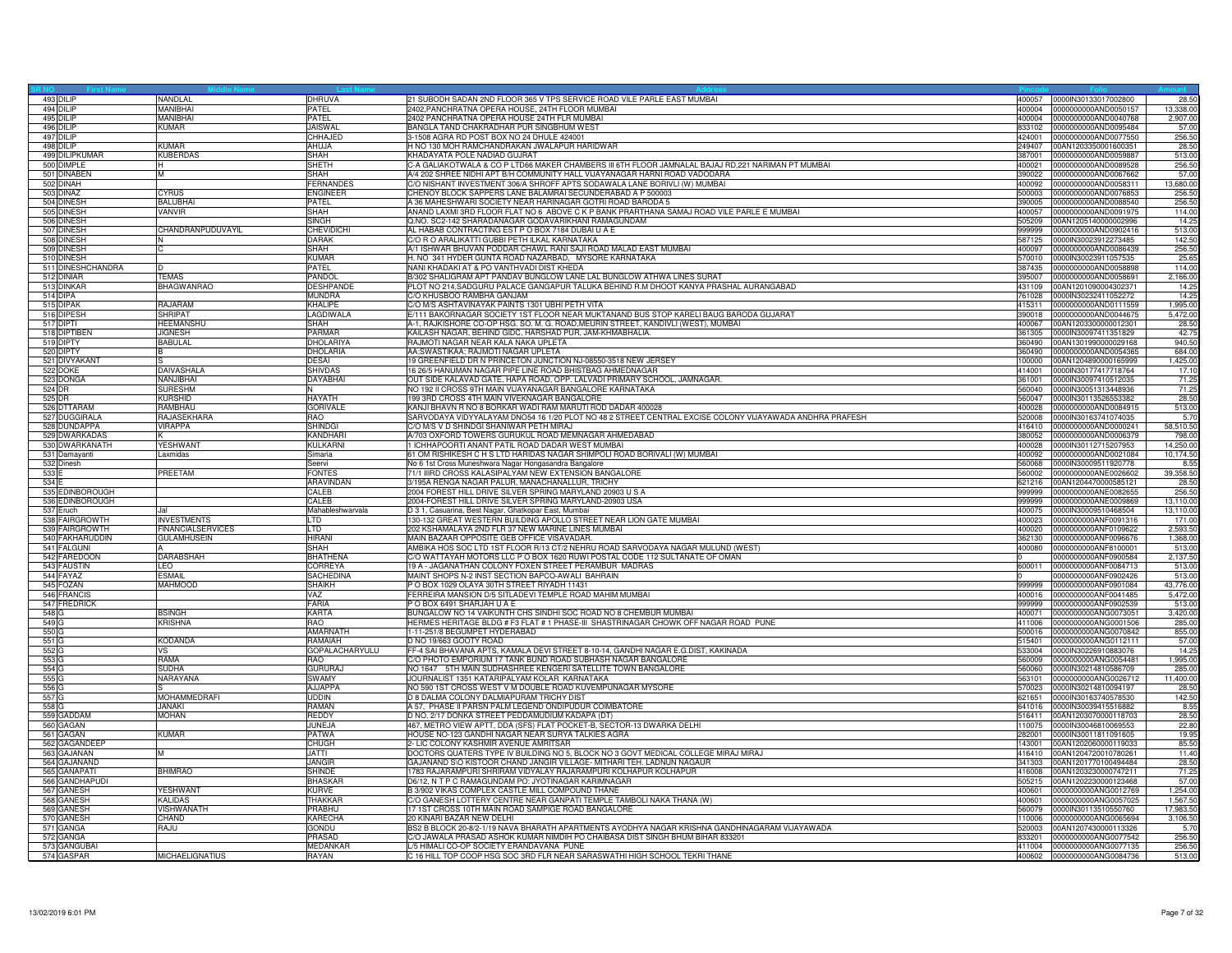| 575 GAUTAM        | <b>RAMKRISHNA</b> | VIRKAR           | D/2 SHIVCHHAYA GROUND FLR BEHD C K P COLONY ESKAR RD BORIVALI W MUMBAI                                              | 400092 | 0000000000ANG0086118        | 256.50    |
|-------------------|-------------------|------------------|---------------------------------------------------------------------------------------------------------------------|--------|-----------------------------|-----------|
| 576 GAUTAM        | SABAJI            | <b>CHITNIS</b>   | 13 MADHAVI MAKARAND SOCIETY VEER SAVARKAR MARG MAHIM MUMBAI                                                         | 400016 | 0000000000ANG0116163        | 256.5     |
| 577 GAUTAM        |                   | <b>SEN</b>       | 32 TEACHERS COLONY MANGO JAMSHEDPUR                                                                                 | 831012 | 0000000000ANG0019585        | 13,110.00 |
| 578 GAUTAM        |                   | DHUME            | 10 PRAGATI GOKHALE ROAD (N) DADAR MUMBAI                                                                            | 400028 | 0000000000ANG0063811        | 684.00    |
| 579 GAUTAMI       | <b>ROHIT</b>      | <b>MEHTA</b>     | 203 WALKESHWAR ROAD PANARAMA BLDG 7TH FLOOR MUMBAI 400 006                                                          | 400006 | 0000000000ANG0089438        | 114.00    |
| 580 GAYATRI       |                   | <b>RIKANNAD</b>  | 3 401 SATYAM SHIVAM SUNDARAM CHSL OFF LINK ROAD CHIKUWADI NEAR JOGGERS PARK BORIVALI WEST MUMBAI                    | 400092 | 0000IN30311610448994        | 114.00    |
| 581 GEETA         |                   | SHAH             | DIVAN HOMES COOP HSG SOC B-1-307 DIWAN MAN NAVYUG NAGAR VASAI WEST                                                  | 401202 | 0000000000ANG0114415        | 1,140.00  |
| 582 GEETA         | <b>DILIP</b>      | <b>DHRUVA</b>    | 21 SUBODH SADAN 2ND FLOOR 365 V TPS SERVICE ROAD VILE PARLE EAST MUMBAI                                             | 400057 | 0000IN30133017002818        | 256.50    |
| 583 GEETA         | <b>GOVINDJI</b>   | PALEJA           | 47 ASHOK BHAVAN 1 ST FLOOR D S A LANE MUMBAI                                                                        | 400002 | 0000000000ANG0065277        | 114.00    |
| 584 GEETA         | S.                | SHAH             | C/O MADHUBHAI AMRATLAL SARDAR CHOWK STATION ROAD UNJHA N G                                                          | 384170 | 0000000000ANG0006364        | 5,814.00  |
| 585 GEETA         |                   | <b>BHARGAVA</b>  | B-316 SARASWATI VIHAR PITAM PURA DELHI                                                                              | 110034 | 0000IN30011810000211        | 71.25     |
| 586 GEETA         |                   | GAOKAR           | PARVATI BUNGLOW SHANTINAGAR PONDA GOA                                                                               | 999999 | 0000000000ANG0077083        | 85.50     |
| 587 GEETADEV      |                   | <b>AGARWAL</b>   | C/O SWASTIK TRADERS M G MARG NEW MARKET GANGTOK SIKKIM                                                              | 737101 | 0000000000ANG0093694        | 256.50    |
| 588 GEETHA        |                   | M                | 222,2ND FLOOR NARAYANA PILLAI STREET. BANGALORE                                                                     | 560001 | 00AN1204720011218039        | 48.45     |
| 589 GEETHA        |                   |                  | OLD NO 37 NEW NO 57 GAYTRI AMMAN KOIL ST. CHIDAMBARAM                                                               | 608001 | 00AN1204720009890727        | 28.50     |
| 590 GEETHA        | <b>GANAPATHYP</b> |                  | NANDANAM PO MALAMAKKAVU VIA KOODALLUR PALAKKAD DIST                                                                 | 379554 | 0000IN30163740538112        | 42.75     |
| 591 GENDALAI      | PANNALAL          | <b>SOMANI</b>    | 8, SEVAK NAGAR B/H GAUTAM NAGAR RACE COURSE VADODARA                                                                | 390007 | 00AN1301670000059478        | 142.50    |
| 592 GENDALAL      | PANNALAL          | SOMANI           | B SEVAK NAGAR BEHIND GAUTAM NAGAR RACE COURSE CIRCLE BARODA                                                         | 390007 | 0000000000ANG0055931        | 285.00    |
| 593 GENTELA       | <b>KRISHNA</b>    | BHARADWAJ        | HNO 16 11 477 B FALT 301 YADAG IRI APTS OPP BAPTIST CHURCH SALIVAHANNA NAGAR DILSHUKNAGAR HYDERABAD                 | 500036 | 00AN1204720002024820        | 22.80     |
| 594 GEORGE        | <b>KOCHU</b>      | CHERIAN          | VII 330, THADATHIL KEEZHUKUNNU COLLECTORATE PO KOTTAYAM                                                             | 686002 | 00AN1203280000290123        | 28.50     |
| 595 GEORGE        |                   |                  | KALLUMADIYIL PENNUKARA CHENGANNUR CHENGANNUR                                                                        | 689520 | 0000IN30023911801417        | 142.50    |
| 596 GEORGE        |                   | <b>THOMAS</b>    | P2/4 VAYU VIHAR RD WINDTUNNEL RD CHALAGETTA AIRFORCE ENCLAVE BANGALORE KARNATAKA                                    | 560037 | 0000IN30045013845655        | 5.7(      |
| 597 GEORGE        |                   | <b>ZACHARIAS</b> | MICROMS COMPUTER CENTER BUS STAND BULDING KANHANGAD KERALA KASARGOD                                                 | 671315 | 0000000000ANG0901232        | 4,674.00  |
| 598 GEORGE        |                   | <b>JOSEPH</b>    | KOORAN HOUSE NEAR KANNANKULANGARA L P S THATTUKADAVU ROAD NORTH PARUR                                               | 683513 | 0000IN30023911175807        | 59.85     |
| 599 GHANASHYAM    |                   | <b>HEGDE</b>     | NO 12, FIRST FLOOR, SATYA BHAVAN, S.B. ROAD COLABA, MUMBAI                                                          | 400005 | 0000IN30021411416368        | 85.50     |
| 600 GHANSHYAM     |                   | AMIN             | 10 NAVITI STREET LAUTOKA P BOX 874 LAUTOKA FIJI ISLANDS                                                             | 999999 | 0000000000ANG0901766        | 256.50    |
| 601 GHANSHYAM     |                   | DAS              | C/O ISHWAR DAS PURSNANI 112/264 A SWAROOP NAGAR KANPUR                                                              | 208002 | 0000000000ANG0009267        | 13,110.00 |
| 602 GHANSHYAMBHAI | <b>DAMODARDAS</b> | PATEL            | MUWADA JHALOD JHALOD                                                                                                | 389170 | 00AN1301670000740957        | 42.75     |
| 603 GIRDHAR       |                   | DAS              | MADRAS CLOTH STORE BENILAL KATRA CHOWK VARANASI 221001                                                              | 221001 | 0000000000ANG0078568        | 256.50    |
| 604 GIRDHARILAL   |                   | RATHI            | H NO 4 7 344 ESAMIA BAZAR HYDERABAD A P                                                                             | 500027 | 0000000000ANG0019418        | 26,248.50 |
|                   |                   | <b>VASTRAD</b>   |                                                                                                                     | 591302 |                             | 798.0     |
| 605 GIRIJADEVI    |                   | <b>BOPPUDI</b>   | 1170 SAMADEVI GALLI KHANAPUR 591302 DIST BELGAUM                                                                    |        | 0000000000ANG0090367        |           |
| 606 GIRIJASANKAR  | RATAN             |                  | Q NO 3349 TYPE 3 O F YEDDUMAILARAM MEDAK<br>C/O SHREE GANESH TEXTILES 16 PAGEYA PUTTY ST (OUT SIDE) CALCUTTA 700007 | 502205 | 00AN1208160000314814        | 22.80     |
| 607 GIRIRAJ       |                   | DAG              |                                                                                                                     | 700007 | 0000000000ANG0091321        | 114.00    |
| 608 GIRISH        |                   | MARATHE          | RASAPRABHA 15 PANMALA SINHAGAD ROAD PUNE                                                                            | 411030 | 0000000000ANG0084971        | 513.00    |
| 609 GIRISH        | CHANDULAL         | <b>DOSHI</b>     | 665 E 2ND LANE SHAHUPURI KOLHAPUR                                                                                   | 416001 | 0000000000ANG0104226        | 28.50     |
| 610 GIRISHCHANDRA | <b>PRATAPSINH</b> | VANSIA           | 70,FIFTH AVENUE SUBHASH NAGAR, TATA CROMA MALL LANE,NR RAM CHOWK TEMPLE GHOD DOD RD,UMRA, SURAT                     | 395007 | 00AN1201070000168503        | 8,749.50  |
| 611 GIRISHKUMAR   |                   | GOR              | 202 SHETRUNJYA APT OPP SHANKER ASHRAM RAJNAGAR ROAD PALDI AHMEDABAD                                                 | 380007 | 0000000000ANG0006264        | 570.00    |
| 612 GITA          | RANI              | <b>JANA</b>      | VILL - KUMARPUR P.O - CONTAI DIST - PURBA MEDINIPUR CONTAI                                                          | 721401 | 00AN1205320000083315        | 28.50     |
| 613 GLADWIN       |                   | <b>MICHAEL</b>   | GSI BHANDARKAR COMPLEX MANNAGUDDA MANGALORE                                                                         | 575003 | 0000000000ANG0068836        | 4,104.00  |
| 614 GLEN          | <b>CHARLES</b>    | <b>DSOUZA</b>    | POST BOX 2993 POSTAL CODE 112 RUWI OMAN                                                                             | 111111 | 0000IN30133017585659        | 712.50    |
| 615 GOBINDRAM     |                   | RAJDEV           | 20 PAYAL VATIKA VANDNA NAGAR NR TILAK NAGAR INDORE                                                                  | 452018 | 0000000000ANG0079716        | 85.50     |
| 616 GOPAL         | <b>SITARAM</b>    | SAINDANE         | PLOT NO 15, AMBIKA HSG SOCIETY MIDC G-68 SHAHU NAGAR CHINCHWAD PUNE                                                 | 411019 | 00AN1201320000441070        | 42.75     |
| 617 GOPA          | VASUDEV           | PHADKE           | OM VASUDEV KELVAI WADO MAYEM BICHOLIM GOA                                                                           | 403504 | 0000IN30051311376118        | 182.40    |
| 618 GOPAL         |                   | AGARWAL          | 100 GIRISH GHOSH ROAD 4TH FLOOR BELUR HOWRAH                                                                        | 711202 | 0000000000ANG0071356        | 28.50     |
| 619 GOPAL         | RAO               | SINDHE           | HN 18/7/466/B/A AMBIKA NAGAR UPPUGUDA HYDERABAD                                                                     | 500053 | 00AN1201060002557687        | 28.50     |
| 620 GOPAL         |                   | <b>BANKA</b>     | PARYAGO BHAWAN FIRST FLOOR MAIN ROAD ROURKELA ORISSA                                                                | 769001 | 0000IN30039410088407        | 256.50    |
| 621 GOPAL         | <b>GAGANDAS</b>   | LALMALANI        | C/O DR J G LAL MALANI 8/14 SURYANIVAS SION WEST MUMBAI                                                              | 400022 | 0000000000ANG0902312        | 513.00    |
| 622 GOPAL         | <b>SHRIKISHAN</b> | <b>BAHFTI</b>    | MU SHIKSHAK COLONY PATHRI TQ PATHRI PARBHANI                                                                        | 431506 | 0000lN30177418223708        | 2.85      |
| 623 GOPAL         | <b>KRISHAN</b>    | <b>SHARMA</b>    | C/O SHRI RATTANSINGH JI OPP JAIN PATHSHALA NEW WELL BIKANER                                                         | 302001 | 0000000000ANG0077841        | 256.50    |
| 624 GOPALA        | <b>KRISHNAN</b>   | SUBRAMANIUM      | A003 314/7 PURVA PARADISE 3RD MAIN 7TH CROSS DOMLUR LAYOUT BANGALORE                                                | 560071 | 0000IN30021411104388        | 25.65     |
| 625 GOPALKRISHNA  |                   | <b>SHETTY</b>    | APPART DEMELLOW CHAWL NO 1/12 SHASTRY NAGAR KANJUR VILLAGE KANJUR MARG MUMBAI                                       | 400078 | 0000000000ANG0086436        | 256.50    |
| 626 GOPALKRISHNAN | т                 |                  | 7/254 KINGSWAY HOUSE SION (E) MUMBAI 400022                                                                         | 400022 | 0000000000ANG0081682        | 57.00     |
| 627 GOR           |                   |                  | ADVOCATE 48/B YOGESHWERNAGAR SOC BEHIND ANJALI CINEMA VASNA BHATTHA AHMEDABAD                                       | 380007 | 0000000000ANG0086159        | 256.50    |
| 628 GOURANGADOSS  | SHYAM             | SUNDAR           | PARK STREET PH 2 SAPPHIRE PARK WAKAD FL G/802 PUNE                                                                  | 411057 | 00AN1203600001078565        | 11.40     |
| 629 GOURAV        |                   | SHARMA           | H NO 3 ADARSH NAGAR GANGWA ROAD HISSAR                                                                              | 125001 | 00AN1204720007427731        | 14.25     |
| 630 GOURI         |                   | <b>SENGUPTA</b>  | AE-122 SALT LAKE CITY CALCUTTA                                                                                      | 700064 | 0000000000ANG0033702        | 13,110.00 |
| 631 GOUTAM        |                   | <b>BHADRA</b>    | UDAYAN PALLY BATANAGAR KOLKATA                                                                                      | 700140 | 0000IN30135620317838        | 42.75     |
| 632 GOVARDHANAN   |                   | MR.              | NO 81 RAJENDRA PRASAD ROAD CHROMEPET, PALLAVARAM MUNICIPALLY CHENNAI                                                | 600044 | 0000IN30169610798436        | 2,166.00  |
| 633 GOVIND        | <b>SHRIPAD</b>    | TALWALKAR        | ASANAY, KADAMVAN, SATPUR AMBAD LINK ROAD, SATPUR, NASHIK.                                                           | 422007 | 0000IN30109880028753        | 7,296.00  |
| 634 GOVINDBHAI    | PRABHUBHAI        | PATEL            | AT POST AAT PARAS STREET TALUKA JALAJPUR DIST NAVSARI                                                               | 396403 | 0000000000ANG0078291        | 256.50    |
| 635 GUBBI         | SIDDALINGAPPA     | CHANNAPPA        | C/O G C HUTCHAPPA HARDWARE AND PAINT MERCHANTS GUBBI                                                                | 572216 | 0000000000ANG0006983        | 3,420.00  |
| 636 GUDURI        |                   | <b>ANASUYA</b>   | W/O LATE SRI GUDURI SURYANARAYANAN IRON AND PAINT SHOP, MAIN ROAD THANUKU WEST GODAWARI DIST                        | 999999 | 0000000000ANG0092501        | 256,50    |
| 637 GULAB         |                   | PAL              | 12 138 RAMKRISHNA NAGAR BEHIND KHAR POLICE STN S V ROAD KHAR WEST MUMBAI MAHARASHTRA                                | 400052 | 0000IN30051315733706        | 11.40     |
| 638 GULAB         | <b>MADHUKAR</b>   | CHIKHALE         | UDAYANJALI BLOCK NO 17 MAHATMA GANDHI RD EXT VILE PARLE E MUMBAI                                                    | 400057 | 0000000000ANG0012138        | 5,728.50  |
| 639 GUNDEEF       | <b>SINGH</b>      | <b>IPPAL</b>     | KOTAK SECURITIES 3 RD FLOOR BAKHTAWAR NARIMAN POINT MUMBAI MAHARASHTRA                                              | 400021 | 0000IN30021412557684        | 513.00    |
| 640 GUNDO         | <b>SHRIPAD</b>    | PUJARI           | NRUSINHWADI NRUSINHWADI                                                                                             | 416104 | 00AN1202890000916257        | 57.00     |
| 641 GUNVANTRA     |                   | <b>LAXMIDAS</b>  | KURJI MADHAVJI & SONS KAPAD BAZAR AMRELI                                                                            | 364535 | 0000000000ANG0091814        | 256.50    |
| 642 GURCHARAN     | KAUR              | SAINI            | 7, CO-OPERATIVE COLONY, MAJITHA ROAD, AMRITSAR.                                                                     | 143001 | 0000IN30178210009922        | 4,218.00  |
| 643 GURCHARAN     | <b>KAUR</b>       | SAINI            | 7 CO-OPERATIVE COLONY MAJITHA ROAD AMRITSAR                                                                         | 143001 | 0000000000ANG0026472        | 16,587.00 |
| 644 GURDARSHAN    |                   | <b>JAIDKA</b>    | H NO 586 SECTOR 10-D CHANDIGARH                                                                                     | 160011 | 0000000000ANG0057672        | 684.00    |
| 645 GURDEEP       |                   | NAGPAL           | C/O SILKY TOUCH RADHIKA APARTMENT 345 SAKET NAGAR INDORE                                                            | 452001 | 0000000000ANG0076883        | 256.50    |
| 646 GURIQBAL      | <b>SINGH</b>      | <b>GREWAL</b>    | 654 GURDEV NAGAR LUDHIANA                                                                                           | 141002 | 0000IN30184610050041        | 2,280.00  |
| 647 GURUMUKHDAS   | H                 | <b>BHOJWANI</b>  | SINDHI COLONY BHANDARA M S                                                                                          | 441904 | 0000IN30133020181967        | 1,425.00  |
| 648 GURURAJ       |                   | CHANAGERI        | B-8 DEEPIKA CO -OP HSG SOC USHA NAGAR MURBAD ROAD KALYAN (W) DIST -THANE                                            | 421301 | 0000IN30061020003373        | 28.50     |
| 649 GYAN          |                   | <b>PRAKASH</b>   | 4, DAHELI SUJANPUR SIDDHARTH NAGAR KANPUR                                                                           | 208013 | 0000IN30055610264995        | 99.7      |
| 650 GYARASI       | I AI              | GOYAL            | A-46 GOYAL BHAWAN SETHI COLONY JAIPUR RAJ 302004                                                                    | 302004 | 0000000000ANG0080513        | 256.50    |
| 651 GYARASI       | LAL               | GOYAL            | A-46 GOYAL BHAWAN SETHI COLONY JAIPUR RAJ                                                                           | 302004 | 0000000000ANG0019729        | 13,110.00 |
| 652 H             | RJOHNSONINDIATBK  | LIMITED          | RAHEJAS 3RD FLOOR CORNER OF MAIN AVENUE AND V P ROAD SANTACRUZ (W) MUMBAI                                           | 400054 | 0000IN30267931657178        | 28.50     |
| 653 H             | <b>DEVADAS</b>    | <b>BHAT</b>      | CANARA BANK K R ROAD HOSKOTE                                                                                        | 562114 | 0000000000ANH0061107        | 798.00    |
| 654 H             |                   | NDIRAMMA         | C/O MARUTHI HARDWARE GANDHI BAZAAR HASSAN                                                                           | 573201 | 0000000000ANH0033999        | 26,248.50 |
| 655 H             | <b>SMOHAN</b>     | KUMAR            | MARUTHI HARDWARE GANDHI BAZAAR HASSAN                                                                               | 573201 |                             |           |
|                   |                   | <b>GADIYAR</b>   | C/O S K HOME INDUSTRIES BAJPE KHB COLONY MANAMFIADY VILLAGE MANGALORE TALUKA (D.K)                                  |        | 0000000000ANH0034185        | 26,248.50 |
| 656 H             | UMANATH           |                  |                                                                                                                     |        | 574154 0000000000ANH0072665 | 6,840.00  |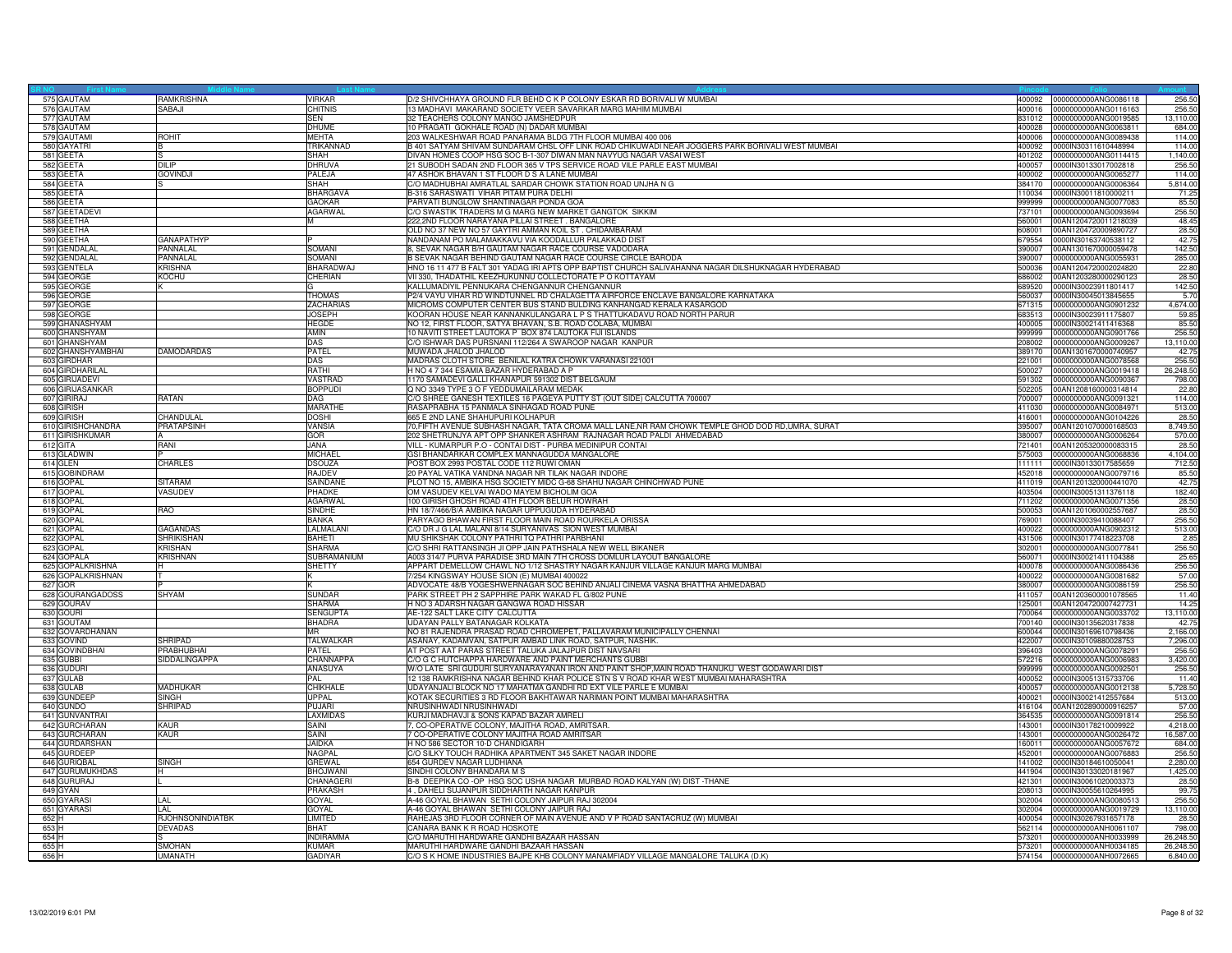|                                | M                  | VISALAKSHMI                       | 185 BANGALORE ROAD KRISHNAGIRI                                                                   | 635001           | 0000IN30039411651239                                | 171.00             |
|--------------------------------|--------------------|-----------------------------------|--------------------------------------------------------------------------------------------------|------------------|-----------------------------------------------------|--------------------|
| 658 HAKIM                      | <b>HATIM</b>       | RASIWALA                          | 1ST PASTA LANE SHEILA MAHAL 5TH FLOOR FLAT NO 5 COLABA MUMBAI                                    | 400005           | 0000000000ANH0910012                                | 4,560.00           |
| 659 HANSA                      | <b>PRAKASH</b>     | <b>GOSALIA</b>                    | 196/35, A, SAINATH ESTATE, V.N. PURAV MARG, CHUNABHATTI (EAST), MUMBAI                           | 400022           | 0000IN30074910029553                                | 285.00             |
| 660 HANSA                      | JAYANT             | DARJI                             | PANCHVATI KARAMSAD ROAD VALLABH VIDYANAGAR DIST KAIRA GUJARAT                                    | 388120           | 0000000000ANH0065406                                | 4,104.00           |
| 661 HANSABEN                   | <b>DINESHKUMAR</b> | PATEL                             | KOT FALIA AT BHADRAN VIA ANAND DIST KHEDA                                                        | 388530           | 0000000000ANH0091641                                | 256.50             |
| 662 HANSBALA                   |                    | MIGLANI                           | FLAT NO 31 KARTAR BHUVAN BEHIND FARIYAS HOTEL COLABA MUMBAI                                      | 400005           | 0000000000ANH0028801                                | 4,645.50           |
| 663 HANSRAJ                    |                    | JAIN.                             | INDIA AUTOMOBILES A T ROAD GUWAHATI                                                              | 781001           | 0000000000ANH0092814                                | 256.50             |
| 664 HANUMAGOUDA                | SHIVANGOUDA        | <b>HUDED</b>                      | HOUSE NO.140, 4TH CROSS VISHWESHWRA NAGAR HUBLI                                                  | 580020           | 00AN1601010000180929                                | 57.00              |
|                                | CHANDRASINH        |                                   | 69, NISHAZH FAZHIYUA BHELIDRA TA-KALOL PANCHMAHAL                                                | 389320           |                                                     | 57.00              |
| 665 HANUMANT<br>666 HARAKCHAND |                    | CHAUHAN                           | 36-A SANKARA NAIDU STREET CUDDALORE PORT SOUTH ARCOT VALLALAR DIST                               | 607003           | 0000IN30305210452823<br>0000000000ANH0094710        | 57.00              |
|                                |                    |                                   |                                                                                                  |                  |                                                     |                    |
| 667 HARESH                     |                    | PATEL                             | C/O J B INVESTMENT 22/SB PARADISE COMPLEX SAYAJIGANJ VADODARA                                    | 390005           | 0000000000ANH0065749                                | 7,039.50           |
| 668 HARESH                     | <b>DINKARRAY</b>   | <b>SHETH</b>                      | AT POST SANJAN TAL UMBERGAON DIST VALSAD SANJAN                                                  | 396150           | 00AN1203210000002190                                | 22.80              |
| 669 HARESH                     | <b>GEDIA</b>       | <b>HUF</b>                        | FLAT NO 1202 12TH FLOOR A BHOOMI VALLEGE CHS THAKUR VILLAGE FARID ESTATE ROAD KANDIVALI E MUMBAI | 400101           | 0000IN30160411906199                                | 71.25              |
| 670 HARESH                     | н                  | <b>RUPANI</b>                     | 205 REWA CHAMBERS 31 NEW MARINE LINES MUMBAI                                                     | 400020           | 0000lN30112715319084                                | 256.50             |
| 671 HARESHBHAI                 |                    | PATEL                             | SHEELA OPP PUNITNAGAR SOCIETY OLD PADRA ROAD BARODA                                              | 390015           | 0000000000ANH0007902                                | 1,425.00           |
| 672 HARI                       | <b>BABU</b>        | <b>MEREYALA</b>                   | 8-7-92/90 SUJANA NILAYAM NAGARJUNA SAGAR ROAD HASTINAPURAM NORTH HYDERABAD                       | 500079           | 00AN1203810000184152                                | 11.40              |
| 673 HARI                       | <b>MAHADEO</b>     | <b>DAMLE</b>                      | 1/1205 CENTRAL GOVT STAFF QUARTERS MUMBAL                                                        | 400037           | 0000000000ANH0040468                                | 3.277.50           |
| 674 HARI                       | <b>SHANKER</b>     | <b>KANYA</b>                      | C/O ARUN KUMAR KAYA 51/ A BABU RAM GHOSE LANE KOLKATA                                            | 700005           | 0000000000ANH0088272                                | 256.50             |
| 675 HARILAI                    | <b>DAMODARDAS</b>  | <b>MEHTA</b>                      | C/O RAMNIKLAL HARILAL & CO 86/SUTAR CHAWL 1ST FLOOR MUMBAI                                       | 400002           | 0000000000ANH0029494                                | 5,757.00           |
| 676 HARISH                     |                    | BHATIA                            | 49-A,NEW COLONY GUMANPURA . KOTA                                                                 | 324007           | 00AN1201770100723005                                | 256.50             |
| 677 HARISH                     | KUMAR              | PARDASAN                          | C/O DARWESH HARDWARE STORE MARWARI ROAD BHOPAL                                                   | 462001           | 0000000000ANH0018493                                | 8,208.00           |
| 678 HARISH                     | <b>KUMAR</b>       | PARDASANI                         | C/O DARWESH HARDWARE STORE MARWARI ROAD BHOPAL                                                   | 462001           | 0000000000ANH0080481                                | 171.00             |
| 679 HARISH                     |                    |                                   | HARISREE, HOUSE NO 654 RAJIV LANE, 11 NATHAN CODE THIRUVANANTHAPURAM CORPORATION TRIVANDRUM      | 695003           | 00AN1207830000126044                                | 39.90              |
| 680 HARJIBHAI                  | <b>MAKANBHAI</b>   | <b>TANDEI</b>                     | 9/279 MASTER STREET NANI DAMAN DAMAN                                                             | 396210           | 0000000000ANH0004902                                | 13,110.00          |
| 681 HARJIT                     |                    | SINGH                             | 16/III/III BHEL RANIPUR HARIDWAR                                                                 | 249403           | 0000000000ANH0095648                                | 3,420.00           |
| 682 HARSH                      | <b>VIBHORE</b>     | SINGHAL                           | F-8/15 VASANT VIHAR NEW DELHI 110057                                                             | 110057           |                                                     | 85.50              |
| 683 HARSHAVARDHAN              |                    |                                   | SOYOG COLONY PALUS COLONY ROAD NEAR KIRLOSKAR EBARA PUMP KIRLOSKARWADI MAHARASHTRA               |                  | 0000000000ANH0091332                                |                    |
|                                |                    | PATIL                             |                                                                                                  | 416308           | 0000IN30051322093973                                | 17.10              |
| 684 HARSNA                     | <b>ANAND</b>       | <b>MODI</b>                       | J/11 FLAT NO 16 JALMANDIR CHS BANGUR NAGAR GOREGAON MUMBAI MAHARASHTRA                           | 400090           | 0000IN30051317452344                                | 142.50             |
| 685 HARUN                      | NOORMOHOMED        | <b>KHAN</b>                       | C/O HILL TOP ICE CREAMS DR BILLIMORIA ROAD PANCHGANI SATARA                                      | 412805           | 0000000000ANH0065711                                | 1,710.00           |
| 686 HASANALI                   | <b>JAMAL</b>       | <b>MOHAMMED</b>                   | COMMONWEALTH B/6 OPP BUND GARDENS POONA                                                          | 411001           | 0000000000ANH0015882                                | 39,358.50          |
| 687 HASANALI                   | <b>JAMAL</b>       | <b>MOHAMMED</b>                   | COMMONWEALTH B/6 OPP BUND GARDENS POONA                                                          | 411001           | 0000000000ANH0034463                                | 52,497.00          |
| 688 HASANMIA                   | <b>ABDULKADER</b>  | WANGDE                            | A/34 SUDARSHAN APARTMENT PLOT NO 38 SECTOR 17 VASHI NAVI MUMBAI                                  | 400703           | 0000000000ANH0901198                                | 2,850.00           |
| 689 HASHIM                     | AHMED              | <b>BHOLAT</b>                     | SHABANA MANZIL 7/2165 RAMPURA CHHADAVLE SURAT                                                    | 395003           | 0000000000ANH0077192                                | 256.50             |
| 690 HASMUKHBHAI                | <b>HARGOVANDAS</b> | RANA                              | 201, NIL DARSHAN APARTMENT, LUHAR TEKRA, OPP GITA SHADAN, VALSAD VALSAD                          | 396001           | 00AN1201290000025900                                | 28.50              |
| 691 HASMUKHBHAI                | MANILAL            | PATEL                             | AT & PO DEMAI TAL BAYAD DIST SABARKANTHA                                                         | 383330           | 0000000000ANH0064873                                | 1,425.00           |
| 692 HASTI                      | MALMADANLAL        | <b>PARFKH</b>                     | ADVOCATE PAOTA NEAR PETROL PUMP JODHPUR RAJ 342001                                               | 342001           | 0000000000ANH0080089                                | 256.50             |
| 693 HAZAR                      |                    | SHAHDADPURI                       | 52 SWAIR VIHAR SOCIETY ARTIRA ROAD AHMEDABAD                                                     | 380015           | 0000000000ANH0101149                                | 3,420.00           |
| 694 HEENA                      | <b>HEMANT</b>      | <b>SHAH</b>                       | 78 MARINE DRIVE BLOCK NO 9 1ST FLOOR F ROAD MUMBAI                                               | 400020           | 0000IN30154914156910                                | 114.00             |
| 695 HEENA                      | MAYANK             | PANDIT                            | 2 BHUMI APARTMENTS 33 ANAND NAGAR SOC B/H PALDI P O AHMEDABAD                                    | 380007           | 0000000000ANH0055046                                | 2,565.00           |
| 696 HEM                        | CHAND              | JAIN                              | 384/17 HUDA JAGADHRI HARYANA                                                                     | 135003           | 0000000000ANH0069586                                | 28.50              |
| 697 HEMA                       | <b>RASIKBHAI</b>   | <b>PARIKH</b>                     | 66 URMI SOCIETY BEHIND DINESH MILL VADODARA                                                      | 390001           | 0000000000ANH0023164                                | 26,248.50          |
| 698 HEMAL                      | <b>PRAKASH</b>     | <b>MEHTA</b>                      | 703/704 AMEZON PARK BLDG NO 2, NEW LINK ROAD DEVIDAS LANE, BORIVLI (W) MUMBAI                    | 400091           | 00AN1202350000013681                                | 2.85               |
|                                | M                  |                                   |                                                                                                  |                  |                                                     | 513.00             |
| 699 HEMALATA                   |                    |                                   | GEETANJALEE APTS, B-7 256 LLOYDS ROAD MADRAS                                                     | 680006           | 0000000000ANH0087517                                |                    |
| 700 HEMALATHA                  |                    | <b>VENKATESH</b>                  | NO 02 OLD NO 1/3 HOSAKEREHALLI BANGALORE                                                         | 560085           | 00AN1204470004440748                                | 14.25              |
| 701 HEMANT                     | <b>MADHUKAR</b>    | <b>JADHAV</b>                     | PLOT NO 8 GADKAR ALI SATARA                                                                      | 415002           | 0000IN30045080537157                                | 114.00             |
| 702 HEMANT                     | RAJNIKANT          | <b>MODI</b>                       | H R MODI, 9, HARESHWAR NAGAR, NEAR SUYOG OPP RING ROAD, JALGAON, MAHARASHTRA                     | 425001           | 0000IN30226911421621                                | 28.50              |
| 703 HEMANT                     | PRAKASH            | PHALKE                            | AT PIMPALSUTI POST INAMGAON TAL SHIRUR DIST PUNE PUNE                                            | 412210           | 00AN1204720002177861                                | 11.40              |
| 704 HEMANTKUMAR                |                    | KORABANDI                         | FLAT NO D 1 B GROUND FLOOR KONARKPOORAM KONDHWA PUNE MAHARASHTRA                                 | 411048           | 0000IN30290240528916                                | 28.50              |
| 705 HEMLATA                    | PRADIP             | KA.II                             | 101 CHANDAN APT DADABHAI CROSS ROAD NO 3 VILE PARLE WEST MUMBAI                                  | 400056           | 0000000000ANH0094506                                | 114.00             |
| 706 HIMACHAL                   |                    | KANADE                            | H NO 26 SHRI KRISHNA BEHIND PACIFIC SHEETAL APPT ARIHANT ANAGAR KESHWAPUR HUBLI KARNATAKA        | 580023           | 0000IN30307710155039                                | 57.00              |
| 707 HIMANSH                    | NAVINCHANDRA       | SHETH                             | A/2 41/42 ASHOK SAMRAT DAFTARY ROAD MALAD (E) MUMBAI                                             | 400097           | 0000000000ANH0058990                                | 798.00             |
| 708 HIMANSUBHAI                | KANCHANLAL         | GAJJAR                            | GUNDI FALIYA, LASI HOUSE, TA & DIST:-KHEDA, KHEDA                                                | 387411           | 00AN1202680000106950                                | 19.95              |
| 709 HIMATLAL                   |                    | SHAH                              | 202 SAMARPAN ROKADIA CROSS LANE BORIVLI WEST MUMBAI                                              | 400092           | 0000000000ANH0040598                                | 28.50              |
| 710 HIMATLAL                   | <b>FULCHAND</b>    | <b>GANDH</b>                      | MAHAVEER APART,1ST FLR,FLAT NO 3 SEVARAM LALWANI ROAD, MULUND - WEST MUMBAI                      | 400080           | 0000IN30349510002077                                | 2,052.00           |
| 711 HIMMATLAI                  | <b>NARANJI</b>     | <b>BHANUSHALI</b>                 | 3/C DAMODAR PARK FLAT NO 1101/1102, 11TH FLOOR L B S MARG GHATKOPAR (W) MUMBAI                   | 400086           | 0000000000ANH0004224                                | 13,110.00          |
| 712 HIREN                      | <b>JAYANT</b>      | <b>DESAI</b>                      | 331, AKSHAY GIRIKUNJ - III, PALIGRAM ROAD, NR BMC OFFICES ANDHERI WEST MUMBAI                    | 400058           | 0000IN30154916205230                                | 285.00             |
| 713 HIRJI                      | в                  | SHAH                              | B-64 SILVER APARTMENT GHANEKAR MARG PRABHA DEVI MUMBAI                                           | 400028           | 0000000000ANH0088051                                | 513.00             |
| 714 HISHEY                     |                    | RIGZIN                            | NEAR GOVT. HIGH SCHOOL MOHAL, DISTT- KULLU KULLU                                                 | 175126           | 00AN1202420100022723                                | 142.50             |
| 715 HITESHKUMAR                | ARVINDBHAI         | SHAH                              | 14, MADHURAM BUNGLOWS OPP. EKTA PARIVAR ANAND V.V. NAGAR ROAD ANAND                              | 388001           | 0000lN30063610069294                                | 14.25              |
| 716 HORACE                     | <b>ANTHONY</b>     | <b>FERNANDES</b>                  | 7, DEVJI TRUST BUILDING GROUND FLOOR, ROOM NO.10 JAIL ROAD, NORTH CROSS STREET MUMBAI            | 400009           | 0000lN30135610081546                                | 256.50             |
| 717 HUNED                      | NURUDDIN           | <b>KADIYANI</b>                   | P NO 18 BOHARI COLONY BEHIND VIKAS HIGH SCHOOL DONDAICHA ROAD SHAHADA                            | 425409           | 0000IN30051312425404                                | 1,510.50           |
| 718 HUSAIN                     |                    | SONI                              | C/O H FIROZ RANGWALA NO 1 C P TANK ROAD GULALWADI CORNER MUMBAI                                  | 400004           | 0000000000ANH0068645                                | 2,137.50           |
| 719 HUSAINBHAI                 | <b>IBRAHIMBHAI</b> | <b>HUSAINEE</b>                   |                                                                                                  | 444601           | 00AN1203600000055297                                | 28.50              |
|                                |                    |                                   | NR NAGPURI GATE I/F URDU LIBRARY AMRAVATI AMRAVATI                                               |                  |                                                     |                    |
| 720 HUSENABAI<br>721 Hemant    |                    | <b>HASANALI</b><br>Chheda         | C/O A MOHAMEDALI & CO 6/7 GRANT STREET CALCUTTA                                                  | 700013<br>400080 | 0000000000ANH0079617                                | 256.50<br>7,980.00 |
|                                | Nanji              |                                   | B-30, Konark Indraprasth CHS Jain Mandir Road, Sarvodya Nagar, Mulund (West) Mumbai              |                  | 00AN1202970000000173                                |                    |
| 722 IBRAHEEM                   | M                  | CHADHIDAR                         | HOSPET ONI UPPINBETGERI DHARWAD                                                                  | 581206           | 00AN1203840000898492                                | 2.85               |
| 723 ILABEN                     | NALINKUMAR         | PATEL                             | MANORBHAI NI CHALI, STATION ROAD, . PETLAD                                                       | 388450           | 00AN1202680000117766                                | 513.00             |
| 724 ILABEN                     | <b>HEMANTKUMAR</b> | SHAH                              | KANPURA, T A VYARA, 785 BAZAR, SURAT                                                             | 394650           | 00AN1203000000519025                                | 114.00             |
| 725 ILYAS                      | <b>BIN</b>         | SAYEED                            | H NO 9 92 MULUGU BLAKU 10 WARANGAL                                                               | 506343           | 00AN1204720008255459                                | 14.25              |
| 726 IMARTI                     | <b>DEVI</b>        | CHAUHAN                           | 2845 1 CHAUHANO KABERA AJMER TH AJMER DIST AJMER AJMER                                           | 305001           | 00AN1204470006372508                                | 285.00             |
| 727 IMELDA                     | JANE               | <b>REBELLO</b>                    | 6, CROSS VILLA VEER SAVARKAR PATH, THANE THANE                                                   | 400602           | 0000IN30074910220680                                | 42,408.00          |
| 728 INBARAJ                    |                    | RAVEENDRAN                        | NO 19 V O C STREET JAIN COLONY NANGANALLUR CHENNAI                                               | 600061           | 0000IN30311610667749                                | 478.80             |
| 729 INDER                      | RATANCHAND         | CHAWLA                            | 1/6 SHILPA BLDG HIND COOP SOC N S MANKIKAR MARG SION MUMBAI                                      | 400022           | 0000000000ANI0077454                                | 256.5              |
| 730 INDERJEET                  | <b>SINGH</b>       | <b>HORA</b>                       | GURUDWARA ROAD, KOTA JN.                                                                         | 324002           | 0000IN30105510055200                                | 256.50             |
| 731 INDERJEET                  |                    | <b>SINGH</b>                      | LAXMI KUNJ N.S.ROAD NO 6 J V P D SCHEME MUMBAI                                                   | 400056           | 0000000000ANI0069671                                | 4,560.00           |
| 732 INDIRA                     | CHANDUMAL          | VASWANI                           | 26 ANJALI 2ND FLOOR OPP RADIO CLUB OFF ARTHUR BUNDER ROAD COLABA MUMBAI                          | 400005           | 0000000000ANI0023845                                | 2,166.00           |
| 733 INDRA                      | <b>BHUWAN</b>      | SINGH                             | DEPT CAST HOUSE (IInd PLANT) HINDALCO IND LTD PO RENUKOOT, DISTT-SONEBHADRA                      | 231217           | 0000IN30045010587884                                | 14.25              |
| 734 INDRANIL                   |                    | <b>BISWAS</b>                     | FLAT NO H/4, BLOCK NO 2, AIRPORT RESE 39/15M.N.K.ROAD, BIRATI KOL-51 NORTH 24 PARGANAS           | 700051           | 00AN1304140003614077                                | 71.25              |
| 735 INDRAVATHI                 |                    | POLA                              | VARA LAKSHMI HARDWARE MART 184 CAR STREET BELLARY                                                | 583101           | 0000000000ANI0064842                                | 13,680.00          |
| 736 INDRAVATHI                 |                    | POLA                              | VARA LAKSHMI HARDWARE MART 184 CAR STREET BELLARY                                                | 583101           | 0000000000ANI0064841                                | 12,568.50          |
|                                |                    |                                   |                                                                                                  |                  |                                                     |                    |
| 737 INDUMATI                   |                    | <b>BHOSALE</b><br><b>JAGTIANI</b> | SITARAM CHAWL R/NO 10 ANAND NAGAR J M ROAD BHANDUP MUMBAI 400078                                 | 400078           | 0000000000ANI0083722<br>400020 0000000000ANI0901671 | 256.50<br>256.50   |
| 738 INDUR                      |                    |                                   | 23 PANCHSHILA 3RD FLOOR C ROAD CHURCHGATE MUMBAI INDIA                                           |                  |                                                     |                    |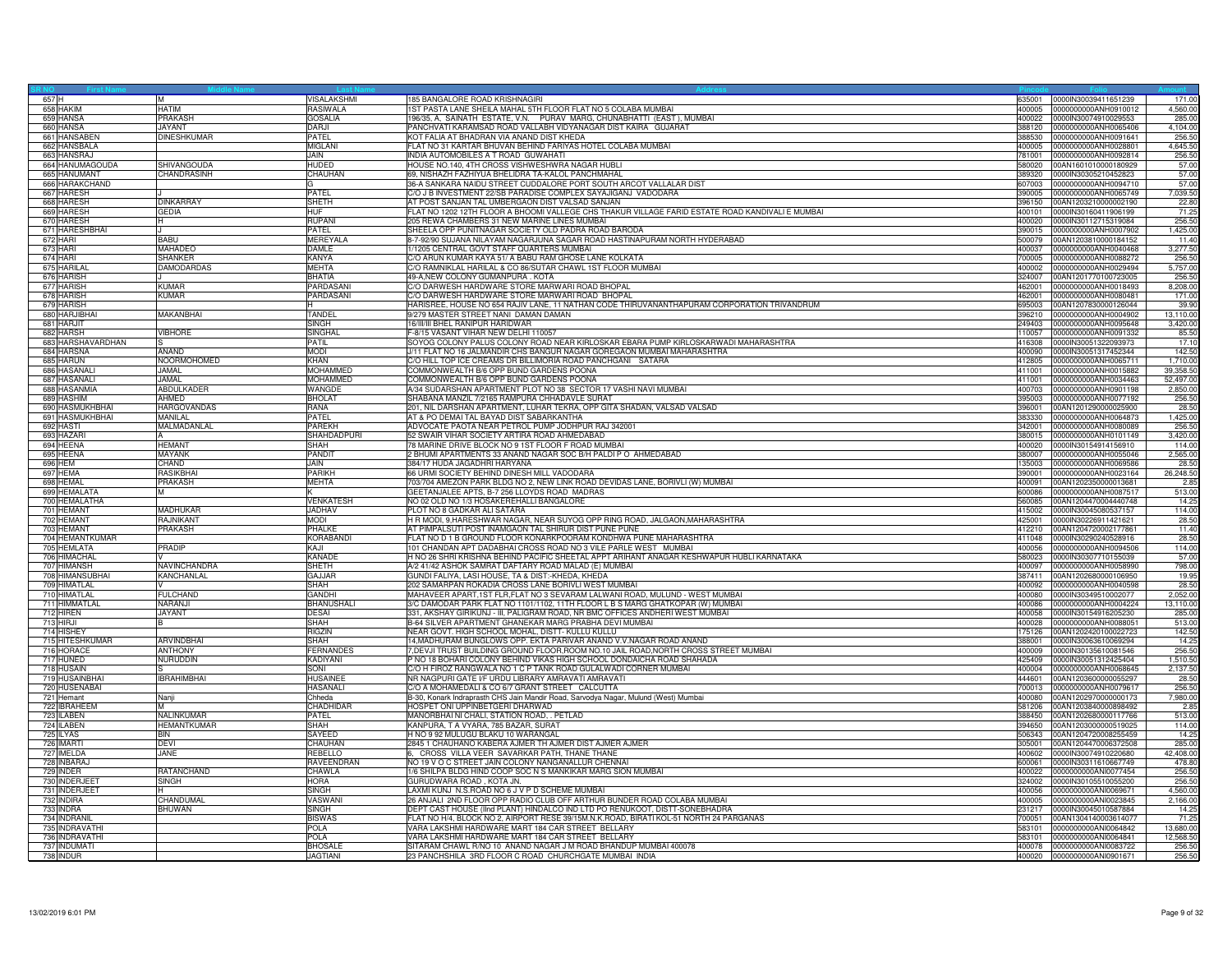| 739 IPPILI                    | RAVI                          | <b>KUMAR</b>                  | 1-130 BANISETTI STREET SOMPETA SRIKAKULAM DIST                                                        | 532284           | 0000IN30232410933997                         | 14.25             |
|-------------------------------|-------------------------------|-------------------------------|-------------------------------------------------------------------------------------------------------|------------------|----------------------------------------------|-------------------|
| 740 IQBAL                     | ALI                           | MANIYAR                       | H NO 6 441 MOMINPURA GULBARGA                                                                         |                  | 585104 0000000000ANl0008634                  | 26,248.50         |
| 741 ISHAK                     | <b>GULAM</b>                  | <b>HARUD</b>                  | OPP AMBICA LODGE SANTRAMPUR DIST PMS GUJARAT 389260                                                   | 389260           | 0000000000ANI0077551                         | 114.00            |
| 742 ISHAQUE                   | ABDULLAH                      | DALVI                         | PASBAN CO.OP HOU SOC BUILDING A BLOCK NO.3 HALL ROAD KURLA MUMBAI                                     |                  | 400070 0000000000ANI0902550                  | 513.00            |
| 743 ISHWARCHANDRA             |                               | SARIN                         | B-1/23 VASANT VIHAR NEW DELHI PIN CODE                                                                | 110057           | 0000000000ANI0035549                         | 17,470.50         |
| 744 ISHWARI                   | <b>GIRDHARIDAS</b>            | CHABRIA                       | AMNIVAS 18 DR MUNNIAPPA ROAD KILPAUK MADRAS                                                           | 00010            | 0000000000ANI0030945                         | 26,248.50         |
| 745 ISHWERLAL                 | SAKARLAL                      | MEHTA                         | KUSUM VILLA 1ST FLOOR S V ROAD X 8TH ROAD KHAR MUMBAI                                                 | 400052           | 0000000000ANI0004337                         | 13,110.00         |
| 746 J                         |                               | <b>CHAKRAVARTY</b>            | NO S 2 MADHURAMS 6 OROOR OLCOTT ROAD BESANT NAGAR MADRAS                                              | 600090           | 0000000000ANJ0059134                         | 10.944.00         |
| 747 J                         |                               | <b>BHARATHY</b>               | B-1 K N V APARTMENTS 24 IYYANAGAR STREET KUMBAKONAM                                                   | 612001           | 0000IN30039414048798                         | 14.25             |
| 748 J                         | RAJ                           | <b>GANESH</b>                 | NO.176-1 2 M S THOTTANNA CHETTY KADU KARUNGALPATTI SALEM SOUTH SALEM                                  | 800838           | 0000IN30039412731075                         | 17.10             |
| 749 JACOB                     | <b>SEVERINE</b>               | <b>FURTADO</b>                | VIRMAL B11 PLOT NO 26 JAIPRAKASH ROAD ANDHERI W MUMBAI                                                | 400058           | 0000000000ANJ0030547                         | 13,110.0          |
| 750 JACOB                     | <b>MATHEW</b>                 |                               | NO 1 10TH MAIN JEEVANBHIMA NAGAR BANGALORE                                                            |                  | 560075 0000IN30023911642160                  | 2.85              |
| 751 JADHAV                    | <b>PRATIKSHA</b>              | LAXMAN                        | OPP BUS STAND PARIVAR HOSPITAL PATODA BEED PATODA                                                     | 414204           | 00AN1204720012957340                         | 2.85              |
| 752 JAGADISHBHAI              |                               | PATEL                         | AKSHAR VISHAL PARK NEAR D Z PATEL SCHOOL ANAND VIDYANAGAR ROAD ANAND                                  | 388001           | 0000000000ANJ0006951                         | 13,110.00         |
| 753 JAGANNATH                 | <b>SAKHARAM</b>               | <b>KOYANDE</b>                | GAVDEVI ROAD TEMBA PADA BHAGWANSINGH CHAWL NO 2 ROOM NO 8 BHANDUP MUMBAI                              | 400078           | 0000000000ANJ0085179                         | 513.00            |
| 754 JAGANNATH                 |                               | KALAL                         | SARASWATPUR NEAR VENKATESHWAR TEMPLE REDDY COLONY DHARWAD                                             | 580002           | 0000IN30113526089755                         | 6,840.00          |
| 755 JAGDAMBIKA                |                               | PANDALAI                      | FLAT B GROUND FLOOR SERENE APARTMENTS AI 92/2 9TH MAIN ROAD ANNA NAGAR WEST MADRAS                    | 600040           | 0000000000ANJ0031326                         | 5,472.00          |
| 756 JAGDEEP                   |                               | CHHANGANI                     | NARSINGH DARA JODHPUR RAJASTHAN                                                                       | 342001           | 0000IN30045011195380                         | 85.50             |
| 757 JAGDISH                   |                               | <b>SEWHANI</b>                | 14 A SHREENAGAR SOCIETY PRODUCTIVITY RD VADODARA                                                      | 390020           | 0000000000ANJ0007961                         | 5,472.00          |
| 758 JAGDISH                   | SHANTILAL                     | <b>PAREKH</b>                 | C/O SHANTILAL VANDRAVAN PAREKH JAGMAL CHOWK INSID OF GORAJI S DELA JUNAGADH                           | 362001           | 0000000000ANJ0077167                         | 256.50            |
| 759 JAGDISH                   |                               | LAL                           | HOUSE NO-445 SECTOR-15A NOIDA                                                                         | 201301           | 0000000000ANJ0087892                         | 513.0             |
| 760 JAGDISH                   | <b>KAUR</b>                   | SODHI                         | H NO 219 SECTOR 36 A CHANDIGARH                                                                       | 160036           | 0000IN30114310976934                         | 285.00            |
| 761 JAGDISH                   |                               | <b>KUNDU</b>                  | <b>1288 SECTOR 11 PANCHKULA PANCHKULA</b>                                                             | 134109           | 00AN1204720008615060                         | 25.65             |
| 762 JAGDISH                   | KUMAR                         | PAHUJA                        | J-8, FF R P SAKET NEW DELHI DELHI                                                                     | 110017           | 0000IN30223610005497                         | 285.00            |
| 763 JAGDISH                   | <b>PANDURANG</b>              | <b>NAYAK</b>                  | 76 RAMAKRISHNA GARDENS RMVE STAGE II NEW BEL ROAD BANGALORE                                           | 560054           | 0000000000AN.J0082495                        | 57.00             |
| 764 JAGDISH                   |                               | <b>RATHOD</b>                 | 1002 10TH FLOOR GULMOHAR HIGHT D D U MARG DUMPING ROAD OPP BUDDH VIHAR MULUND WEST MUMBAI MAHARASHTRA | 400080           | 0000lN30154914114029                         | 71.25             |
| 765 JAGDISH                   | KIMARE                        | CHHABRIA                      | AA; JAI SRI KRISHNA KRUPA AA; NO 6 CRESCENT ROAD HIGH GROUNDS BANGALORE                               | 560001           | 0000000000ANJ0018126                         | 26,248.50         |
| 766 JAGDISH                   | PANDURANG                     | NAYAK                         | GILDER HOUSE 2ND FLOOR 67F BHULABHAI DESAI ROAD MUMBAI                                                | 400026           | 0000000000ANJ0043117                         | 3,078.00          |
| 767 JAGDISH                   |                               | DHUTIA                        | 101/7 JAGDISH BLDG TELONG CROSS ROAD NO 1 SCHEME 6 MATUNGA MUMBAI                                     | 400019           | 0000000000ANJ0048680                         | 16,416.00         |
| 768 JAGDISHBHAI               | <b>RAMPRASAD</b>              | <b>PATFI</b>                  | A/1 SUTIRTH APARTMENT VASTRAPUR ROAD AHMEDABAD 380 015                                                | 380015           | 0000000000AN.J0092431                        | 57.00             |
| 769 JAGJIT                    | SINGH                         | GILL                          | QR NO 01 L4 TYPE DAG ROAD BURMAMINES EAST SINGHBHUM JAMSHEDPUR JHARKHAND INDIA                        | 831007           | 0000IN30051312003656                         | 28.50             |
| 770 JAIMINI                   | <b>JITENDRA</b>               | <b>SHUKLA</b>                 | 87/2 3RD BHOIWADA BHULESHWAR MUMBAI                                                                   | 400002           | 0000000000ANJ0004228                         | 4,360.50          |
| 771 JAINUDDIN                 | TAYEBALLY                     | THANAWALA                     | 601 GIRIJA TOWERS VISHNU NAGAR NAUPADA THANE WEST                                                     | 400602           | 0000000000ANJ0000433                         | 4,360.50          |
| 772 JAIRAJ                    |                               | NAGDA                         | 361/15 BABUBHAI TARRACE CHANDAVARKAR LANE MATUNGA MUMBAI                                              | 400019           | 0000000000ANJ0070597                         | 6,840.00          |
| 773 JAISHREE                  | <b>KULYASH</b>                | <b>SFTHI</b>                  | GOLDEN DALE APTS 2ND FLOOR FLAT NO 5 6TH AVENUE PLOT NO 1000 ANNANAGAR WEST CHENNAI                   | 600040           | 0000IN30163760060742                         | 85.50             |
| 774 JAISING                   | JETHALAL                      | <b>MAKWANA</b>                | MUNICIPAL CHAWL BLOCK B ROOM NO 36 2ND FLOOR MAVJI RATHOD ROAD MUMBAI                                 | 400009           | 0000000000ANJ0029858                         | 2,736.00          |
| 775 JAL                       |                               | <b>JAMSHEDJI</b>              | 7 SAI MANZIL 18 ALTAMOUNT ROAD MUMBAI PINCODE                                                         | 400026           | 0000000000ANJ0036239                         | 16,416.00         |
| 776 JAMAL                     | <b>MOHAMED</b>                | <b>MEERAN</b>                 | C/O KOTAK SECURITIES (PMS) CLIENT MONEY MGMT SCHEME 1ST FLR BAMHTAWAR NARIMAN POINT MUMBAI            | 400058           | 0000000000ANJ0901292                         | 4,560.00          |
| 777 JAMNA                     | <b>DASS</b>                   | <b>SETH</b>                   | MANDI RAM DASS PILEE KOTHI NR KATARA ELECTRONICS MATHURA                                              | 281001           | 0000000000ANJ0104088                         | 3,420.00          |
| 778 JAMSHED                   | <b>MANCHERSHA</b>             | <b>MEDHORA</b>                | READYMONEY COLONY TATA BLOCKS NO 2 ROOM NO 8 TARDEO MUMBAI 400034                                     | 400034           | 0000000000ANJ0083190                         | 256.50            |
| 779 JAMSHED                   | MANCHERSHA                    | <b>MEDHORA</b>                | READYMONEY COLONY TATA BLOCKS NO 2 ROOM NO 8 TARDEO MUMBAI                                            | 400034           | 0000000000ANJ0024366                         | 13,110.00         |
| 780 JAMUNA                    | PRASAD                        | <b>TIWARI</b>                 | C/O UNIVERSAL CABLE'S LTD CAPASITOR DIVISION SATNA M P                                                | 485001           | 0000000000ANJ0094893                         | 142.50            |
| 781 JANAKI                    |                               | <b>KRISHNAMOORTHY</b>         | MURUGESAN ST T NAGAR MADRAS                                                                           | 600017           | 0000000000ANJ0078394                         | 256.50            |
| 782 JANAKRAY                  | BHAISHANKAR                   | <b>JOSHI</b>                  | BHAGWAT NIWAS 15 PRAHLAD PLOT RAJKOT                                                                  | 390001           | 0000000000ANJ0077148                         | 256.50            |
| 783 JANAPATI                  |                               | <b>HARIKRISHNA</b>            | O NO 1 481 TADIPATRI ANANTAPUR                                                                        | 515411           | 00AN1204470004649626                         | 28.50             |
| 784 JANARDAN                  |                               | DHAR                          | C O STATE BANK OF INDIA LUMDING BRANCH PO LUMDING DIST NAGAON                                         | 782447           | 0000IN30125028627926                         | 11.40             |
| 785 JANARDAN                  | <b>SADASHIV</b>               | <b>DUMANE</b>                 | 8/9 PLEASANT PARK BHAIROBANALA PUNE                                                                   | 411013           | 0000000000ANJ0104004                         | 28.50             |
| 786 JANE                      | <b>RITATHERESA</b>            | <b>FERNANDES</b>              | W/O NELSON S FERNANDES C/O Y B A KANOO DAMMAM 31411                                                   | 999999           | 0000000000ANJ0902095                         | 228.00            |
| 787 JANKI                     |                               | <b>BAI</b>                    | AA; JAI SRI KRISHNA KRUPA AA; NO 6 CRESCENT ROAD HIGH GROUNDS BANGALORE                               | 560001           | 0000000000ANJ0018128                         | 26,248.50         |
| 788 JANMAY                    | <b>JOY</b>                    | <b>DAS</b>                    | 87A SHYAMBAZAR STREET KOLKATA                                                                         | 700005           | 0000000000ANJ0079633                         | 85.50             |
| 789 JANUBHAI                  | <b>BABUBHAI</b>               | AMIN                          | 145 ROYAL OAK DRIVE VERNON HILLS IL-60061 UNITED STATES OF AMERICA                                    | 999999           | 0000000000ANJ0005844                         | 26,248.50         |
| 790 JARINABIBI                |                               | <b>SHAIKH</b>                 | TAIBAH MANZIL YAKUTPURA OPP IRANI BAKERY VADODARA 390006                                              | 390006           | 0000000000ANJ0078286                         | 85.50             |
| 791 JASHMATBHAI               | <b>SAVJIBHAI</b>              | <b>ROKAD</b>                  | 31-32 MANIBAG SOCIETY AA;SHAKTIDHARAAA; KATARGAM ROAD SURAT                                           | 395004           | 0000000000ANJ0071976                         | 1,425.00          |
| 792 JASODA                    |                               | PATEL                         | E-303 VIKRAM APARTMENT NEW MANEKLAL ESTATE GHATKOPAR WEST MUMBAI                                      | 400086           | 0000000000ANJ0092317                         | 256.50            |
| 793 JASODA                    |                               | <b>DEVI</b>                   | JASODA DEVI C O SITA RAM SARAN 4 29 VIDHYADHAR NAGAR JAIPUR RAJASTAN                                  | 11111            | 0000IN30018312511292                         | 28.50             |
| 794 JASPAL                    |                               | <b>BINDRA</b>                 | 52/10 PUNJABI BAGH, NEW DELHI                                                                         | 110026           | 0000000000ANJ0087805                         | 1,368.00          |
| 795 JASVANTIBEN               | CHIMANLAL                     | <b>THACKER</b>                | C/O S J THACKER CRESCENT CHAMBERS 5TH FLOOR TAMARIND LANE FORT MUMBAI                                 | 400001           | 0000000000ANJ0057145                         | 9.519.00          |
| 796 JASVANTIBEN               | CHIMANLAL<br><b>ISHWARLAL</b> | <b>THACKEF</b><br><b>VORA</b> | C/O S J THACKER CRESCENT CHAMBERS 5TH FLOOR TAMARIND LANE FORT MUMBAI                                 | 400001<br>380028 | 0000000000ANJ0057146                         | 4,788.00          |
| 797 JASVANTLAL                |                               |                               | 41/51 PRANKUNJ SOCIETY BHAIRAVNATH ROAD AHMEDABAD                                                     |                  | 0000000000ANJ0043522                         | 4.788.00          |
| 798 JATINDER                  | PALSINGH                      | GHAI                          | 322 MODEL TOWN AMBALA CITY HARYANA<br>11-C ASHOKA COMPLEX NR RAILWAY MALA PATAN                       | 34003            | 0000000000ANJ0008381                         | 13,110.00         |
| 799 JATINKUMAR<br>800 JAUHARI | <b>MAHENDRA</b><br>LAL        | PATEL<br><b>JAIN</b>          | C/O RADHAMOHAN JAVHARILAL JAIN 258 SADAR BAZAR FIROZABAD                                              | 384265<br>283203 | 0000IN30220110308929<br>0000000000ANJ0006613 | 57.00<br>3.420.00 |
| 801 JAVERBHAI                 | TALJABHAI                     | PATEL                         | BE BHAG AT & POST SARBHAN TALUKA AMOD DISTRICT BHARUCH GUJARAT                                        | 392035           | 0000000000ANJ0008262                         | 26,248.50         |
| 802 JAWAHARLAI                |                               | <b>GUPTA</b>                  | C/O MANIK CHAND MADESIA COLLEGE SQUARE CUTTACK ORISSA                                                 | 753003           | 0000000000ANJ0008583                         | 6,840.00          |
| 803 JAYABEN                   |                               | PATEL                         | 3/10 TULSI BUNGLOWS NR SHALIN BUNGLOWS NR GULAB TOWER THALTEJ AHMEDABAD                               | 380054           | 0000IN30075711130207                         | 28.50             |
| 804 JAYAKAR                   |                               | <b>GANATRA</b>                | 36/5-A MADAN PAL LANE 1ST FLOOR CALCUTTA                                                              | 700025           | 0000000000ANJ0085224                         | 513.00            |
| 805 JAYANT                    | <b>SHRIRAM</b>                | <b>KULKARNI</b>               | NO 1 SBI COLONY BIMANAGAR PALASIA INDORE M P                                                          | 452001           | 0000000000ANJ0095286                         | 199.50            |
| 806 JAYANT                    | DATTATRAYA                    | <b>PURANIK</b>                | N/9 PG 2/17/3 CIDCO OPP SHOPPING CENTRE NASHIK                                                        | 422009           | 0000IN30051313188482                         | 28.50             |
| 807 JAYANT                    | M                             | <b>PATEL</b>                  | C/O GAUTAM PLYWOOD NANDED ROAD LATUR LATUR                                                            | 413512           | 00AN1202470000063362                         | 3,762.00          |
| 808 JAYANTILAL                |                               | JAIN                          | CO PORWAL CONSULTANCY 221 PRABHU BHUVAN L J ROAD SHIVAJI PARK MUMBAI                                  | 400016           | 0000000000ANJ0094997                         | 171.00            |
| 809 JAYANTILAL                | M                             | <b>DOSHI</b>                  | C/O DOSHI & SONS SUBHASH ROAD ANAND                                                                   | 388001           | 0000000000ANJ0042050                         | 285.0             |
| 810 JAYESH                    |                               | <b>SHAH</b>                   | ROHINI SOCIETY OPP CENTRAL BANK DR RADHAKRISHNAN MARG AHMEDABAD                                       | 380015           | 0000000000ANJ0005791                         | 13,110.00         |
| 811 JAYESH                    |                               | <b>SHAH</b>                   | 1-B SHATHI NIWAS CO.OP HOU SOC NEAR SHILPALAY FLAT B/H ANJALI CINEMA VASNA AHMEDABAD                  | 380007           | 0000000000ANJ0078106                         | 256.50            |
| 812 JAYESH                    | <b>MADHA</b>                  | <b>LAKHANA</b>                | EAKTA NAGAR SOCIETY BLOCK NO 32 DIS PORBANDAR RANAVAV                                                 | 360550           | 00AN1203320002431532                         | 57.00             |
| 813 JAYESH                    |                               | PATEL                         | LAT NO 404 URMILA BLDG OFF SAHAR ROAD KOLDONGRI ANDHERI E MUMBAI 400069                               | 400069           | 0000000000ANJ0077330                         | 256.5             |
| 814 JAYESHKUMAR               |                               | PATEL                         | GOWKHANA KHARIVAR ROAD RAOPURA BARODA                                                                 | 390001           | 0000000000ANJ0007485                         | 1,168.5           |
| 815 JAYPRAKASH                | <b>HARILAL</b>                | <b>AKKAD</b>                  | D/3 MEWAWALA APTS SAROJINI RD VILE PARLE (W) MUMBAI                                                   | 400056           | 0000IN30247040187936                         | 71.25             |
| 816 JAYPRAKASH                | ĸ                             | <b>UPADHYAY</b>               | SHIVA SADAN 3/SHRUTIKUNJ SOC 1 MANINAGAR EAST AHMEDABAD                                               | 380008           | 0000000000ANJ0005764                         | 712.50            |
| 817 JAYSHREE                  | н                             | <b>SAMPAT</b>                 | C/O MR V R SAMPAT PERMALI WALLACE LTD P B NO 38 BHOPAL                                                | 462011           | 0000000000ANJ0052934                         | 10,944.00         |
| 818 JAYSHREE                  | <b>VI.IAY</b>                 | <b>BHATIA</b>                 | MANI BHAVAN, 27, PRARTHANA SAMAJ RD, VILEPARLE - EAST, MUMBAI                                         | 400057           | 00AN1301540000049187                         | 6,754.5           |
| 819 JAYSHREE                  | <b>HAREN</b>                  | SAMPA <sub>1</sub>            | C/O MR V R SAMPAT PERMALI WALLACE LTD P B NO 38 BHOPAL                                                | 462011           | 0000000000ANJ0060036                         | 10,944.00         |
| 820 JAYSHREE                  | <b>UNIKRISHANA</b>            | <b>NAIR</b>                   | NEAR BALIRAM PATIL SCHOOL R 26 M 7 25 N 9 CIDCO RAIGAD NAGAR CIDCO COLONY S O AURANGABAD              |                  | 431003 0000IN30177418539011                  | 2.85              |
|                               |                               |                               |                                                                                                       |                  |                                              |                   |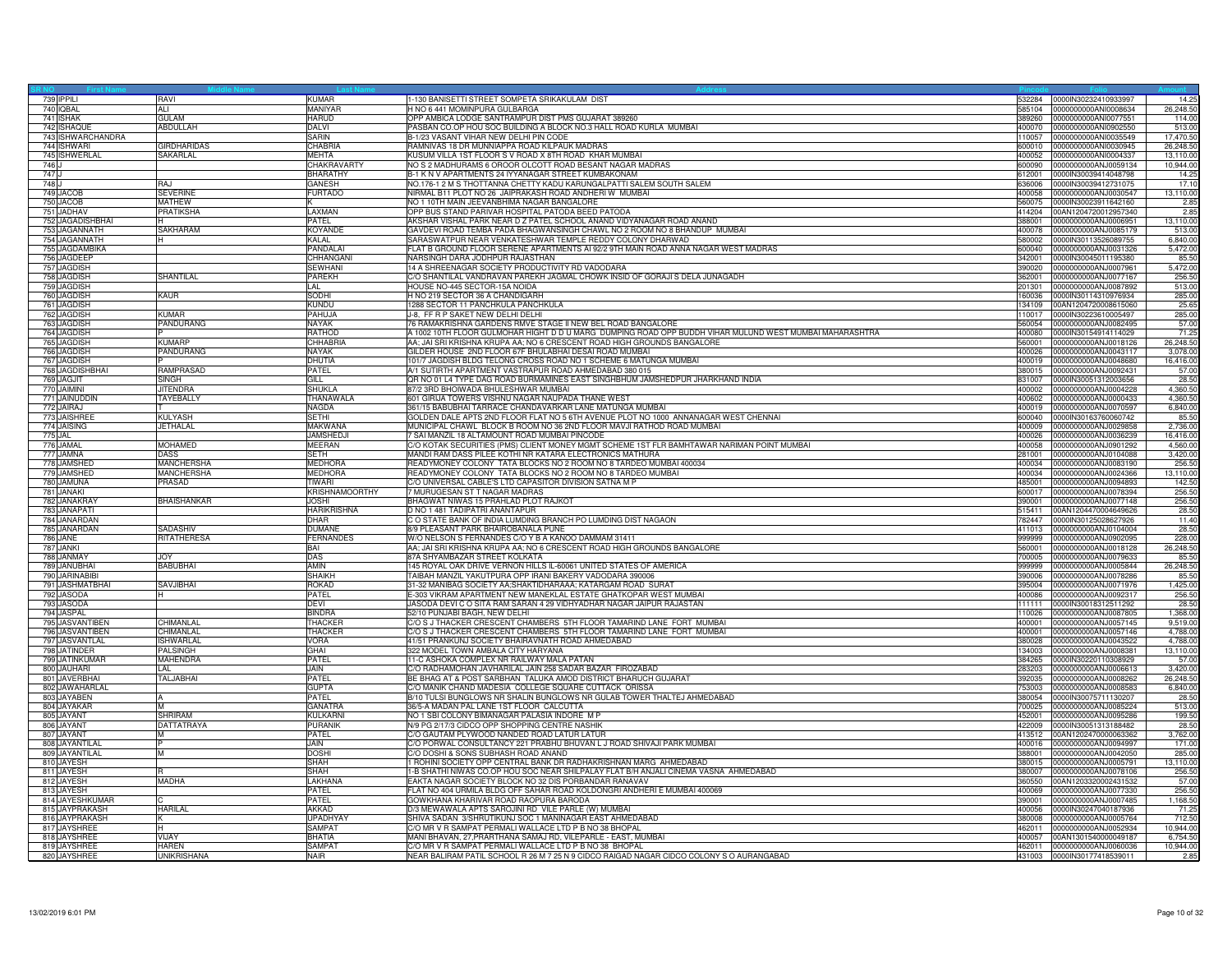| 821 JAYU             |                    |                       | 18 KAKADWADI KORDAY HOUSE 2ND FLOOR V P ROAD GIRGAUM MUMBAI                                                              | 400004           | 0000000000ANJ0104224                         | 2,137.50             |
|----------------------|--------------------|-----------------------|--------------------------------------------------------------------------------------------------------------------------|------------------|----------------------------------------------|----------------------|
| 822 JAYWANTI         | <b>HARAKHCHAND</b> | <b>DEDHIA</b>         | 60, MOTI BHUVAN, 3RD FLOOR DR.D'SILVA ROAD DADAR (WEST) MUMBAI                                                           | 400028           | 0000IN30185410061993                         | 2,850.00             |
| 823 JEETBAHADURSINGH |                    | <b>BAKSHI</b>         | 5 COMMUNITY CENTRE, 1ST FLOOR BASANT LOK VASANT VIHAR NEW DELHI 110 057                                                  | 110057           | 0000000000ANJ0087873                         | 85.50                |
| 824 JEEVAN           |                    |                       | SURALIGADDE BALEHALLI HOSAGADDE POST THIRTHAHALLI TALUK SHIMOGA DIST SHIMOGA                                             | 577411           | 0000IN30169612262573                         | 28.50                |
| 825 JEMY             | PESI               | <b>DOCTOR</b>         | 434 HIRMANEK STREET NANPURA SURAT (W R) R S SURAT                                                                        | 395001           | 0000000000ANJ0052373                         | 2,280.00             |
| 826 JER              | <b>BEHRAM</b>      | <b>DUBASH</b>         | HAPSEY TERRACE 3RD FLR ALTAMOUNT ROAD MUMBAI                                                                             | 400026           | 0000000000ANJ0059084                         | 21,888.00            |
| 827 JEYANTH          |                    |                       |                                                                                                                          |                  |                                              |                      |
| 828 JHADE            | SURYANARAYANA      | <b>RAO</b>            | OLD 15 B/5 SHANMUGARAYAN STREET OLD WASHERMENPET CHENNAI<br>CLOTH MERCHANT 4-4-62 RAJA VEEDI PO GADWAL DIST MAHBOOBNAGAR | 600021<br>509125 | 0000lN30131320397111<br>0000000000ANJ0056072 | 598.50<br>4.788.00   |
|                      |                    |                       |                                                                                                                          |                  |                                              |                      |
| 829 JHARNA           |                    | <b>ROY</b>            | 27/5 A SURYASEN STREET KOLKATA                                                                                           | 700009           | 0000IN30036022441182                         | 256.50               |
| 830 JIGNESH          |                    | PATFI                 | A/1 SUTIRTH APARTMENT VASTRAPUR ROAD AHMEDABAD 380 015                                                                   | 380015           | 0000000000ANJ0092433                         | 57.00                |
| 831 JITEN            | <b>PUSHPINDER</b>  | <b>BHARDWAJ</b>       | FLAT NO 601 SAISHRADHA BLDG DEVNARGAO DEVNAR MUMBAI                                                                      | 400086           | 0000IN30051313865360                         | 28.50                |
| 832 JITENDAR         |                    |                       | NO 13 AUYA MUDALI STREET SOWCARPET MADRAS                                                                                | 600079           | 0000000000ANJ0071477                         | 114.00               |
| 833 JITENDRA         | <b>MOHAN</b>       | <b>VACHHER</b>        | N 71 ANOOP NAGAR INDORE MP                                                                                               | 452001           | 0000000000ANJ0003453                         | 456.00               |
| 834 JITENDRA         | <b>DINKAR</b>      | <b>BANAIT</b>         | KODI WADA SHRI RAM NAGAR BHUSAVAL BHUSAVAL                                                                               | 425201           | 00AN1202890001017959                         | 2.85                 |
| 835 JITENDRA         |                    | <b>SHEKHAR</b>        | 509 GURUNANAK PLAZA STATION ROAD KOTA                                                                                    | 324002           | 0000IN30105510497338                         | 57.00                |
| 836 JITENDRA         |                    | SHAH                  | 601 SHANTI KUNJ GODAVARI MHATRE ROAD DAHISAR (WEST) MUMBAI                                                               | 400068           | 0000000000ANJ0093301                         | 171.00               |
| 837 JITENDRA         | <b>JALAMSING</b>   | <b>BATUNGE</b>        |                                                                                                                          | 382340           | 0000000000ANJ0006156                         | 940.50               |
|                      |                    |                       | CHHARANAGAR ARJUNNAGAR SOCIETY KUBERNAGAR AHMEDABAD                                                                      |                  |                                              |                      |
| 838 JITENDRA         | RAMANLAL           | SHAH                  | PANCH HATDI PANDYANI KHADKI KHUSHAL KAGA NO VAS BAZAR KALOL N G                                                          | 382721           | 0000000000ANJ0044800                         | 2,394.00             |
| 839 JITENDRA         | <b>JAYANTILAL</b>  | PARIKH                | MAHISA FALIA POST HALOL DIST PANCHMAHAL STATE GUJARAT                                                                    | 389350           | 0000000000ANJ0076715                         | 57.00                |
| 840 JITHIN           |                    |                       | JITHIN COTTAGE NEAR ASS UMPTION HOSPITAL S BATHERY                                                                       | 673592           | 0000IN30039417533700                         | 11.40                |
| 841 JIVANJI          | CHHITABHAI         | PATEL                 | 54 SCARBOROUGH ROAD LEICESTER LE4 6PF U K                                                                                |                  | 0000000000ANJ0901055                         | 52,497.00            |
| 842 JNANENDRA        | <b>NATH</b>        | <b>SARKAR</b>         | 12 H SABJI BAGAN LANE I FLR CHETLA CALCUTTA                                                                              | 700027           | 0000000000ANJ0079040                         | 256.50               |
| 843 JOHN             |                    | VARKEY                | PAAMBATH HOUSE PERUMPILLY P O ERNAKULAM                                                                                  | 682314           | 0000000000ANJ0063285                         | 513.00               |
| 844 JOHN             | PRAKASH            | LEWIS                 | 53/2 MADINA MANZIL DR AMBEDKAR ROAD PAREL MUMBAI                                                                         | 400012           | 0000000000ANJ0066684                         | 4,360.50             |
| 845 JOHN             | DEB.               | <b>BARMA</b>          | 63, EASTERN PART OF BHUTURIA N BANAMALIPUR, VILL-AGARTALA PO-AGARTALA(E), DT-WEST TRIPURA WEST TRIPURA                   | 799001           | 00AN1203450000641750                         | 142.50               |
| 846 JOITARAM         |                    | PATEL                 | 122, SARDAR PATEL COLONY STEDIUM ROAD NARANPURA AHMEDABAD                                                                | 380014           | 0000IN30248810005524                         | 285.00               |
| 847 JOSE             |                    |                       | 2 B 2 NATIONAL RESIDENCY EDAPPALLY P O ERNAKULAM                                                                         | 682024           |                                              |                      |
|                      |                    |                       |                                                                                                                          |                  | 00AN1203280000471372                         | 926.25               |
| 848 JOSEPH           | MANUAL             | <b>BORGES</b>         | CHURCH OF OUR LADY OF EGYPT KALINA SANTACRUZ EAST MUMBAI MAHARASHTRA                                                     | 400029           | 0000IN30051314333983                         | 71.25                |
| 849 JOSEPH           |                    | MANAVALAN             | ALENGHAT HOUSE CHEROOR P O THRISSUR, KERALA                                                                              | 680008           | 0000IN30189510271907                         | 2.85                 |
| 850 JOSEPH           | LESTER             | MASCARENHAS           | CHANDRANATH APARTMENTS BLOCK 1 FLAT FF 5 FEIRA MAPUSA BARDEZ GOA                                                         | 403507           | 0000IN30075711075734                         | 85.50                |
| 851 JOYAB            | ABBASBHAI          | LOKHANDWALA           | 3026, PAIGA HUSAMI MOHALLA M. G. ROAD OPP HUSAMI MASJID DAHOD                                                            | 389151           | 00AN1202890000164553                         | 285.00               |
| 852 JOYCE            |                    | <b>DSILVA</b>         | BEHIND VAS MAHAL BENDORE MANGALORE                                                                                       | 575002           | 0000000000ANJ0057368                         | 78,774.00            |
| 853 JUGAL            | <b>TEKCHAND</b>    | <b>DHAWAN</b>         | , MANSAROVAR CHS LTD, PLOT 62, 63, 64, SECTOR 9 AIROLI NAVI MUMBAI                                                       | 400708           | 00AN1204880000062016                         | 57.00                |
| 854 JYOSHNA          |                    | PANDA                 | 236 SUNDER NAGAR RAIPUR CG                                                                                               | 492001           | 0000IN30112716018825                         | 2,451.00             |
| 855 JYOSHNA          |                    | PANDA                 | /O JAGANNATH PANDA 236 SUNDAR NAGAR DT/PO RAIPUR C G                                                                     | 492013           | 0000000000ANJ0083906                         | 114.00               |
|                      |                    |                       |                                                                                                                          |                  |                                              |                      |
| 856 JYOTI            | <b>JAGDISH</b>     | PARDESHI              | 1542 KING GATE AHMEDNAGAR MAHARASHTRA-                                                                                   | 414001           | 0000000000ANJ0046268                         | 114.00               |
| 857 JYOTI            | <b>JAGDISH</b>     | <b>PARDESHI</b>       | 1542 KING GATE AHMEDNAGAR MAHARASHTRA-                                                                                   | 414001           | 0000000000ANJ0046270                         | 114.00               |
| 858 JYOTI            | <b>JAGDISH</b>     | PARDESHI              | 1542 KING GATE AHMEDNAGAR MAHARASHTRA-                                                                                   | 414001           | 0000000000ANJ0046272                         | 114.00               |
| 859 JYOTI            | RAJKUMAF           | SAWALE                | A 12 SHREE VIHAR SIDDHIVINAYAK NAGARI NEAR APPU GHAR SECTOR B NIGDI PUNE MH                                              | 411044           | 0000IN30311612328710                         | 2.85                 |
| 860 JYOTI            | <b>DILEEP</b>      | PHADNIS               | 3-2 BRAMHA MEMORIES RANGE HILLS ROAD PUNE                                                                                | 411007           | 0000000000ANJ0021407                         | 4,360.50             |
| 861 JYOTI            |                    | <b>KUMAR</b>          | FLAT NO 105 MANBHUM SUMUKHA APTS INDIAN AIRLINES COLONY ST 3 BEGUMPET SECUNDERABAD                                       | 500016           | 00AN1203150000201821                         | 11.40                |
| 862 JYOTI            |                    | <b>BEGWANI</b>        | FLAT NO.15 5/1 RUSSELL STREET CALCUTTA                                                                                   | 700071           | 0000000000ANJ0076414                         | 28.50                |
| 863 JYOTI            | VENU               | <b>GOPAL</b>          | B 67 PARIJAT APTS PITAM PURA DELHI                                                                                       | 110088           | 0000IN30023912582063                         | 28.50                |
| 864 JYOTISH          |                    |                       | NR GUJARAT HIGH COURT NAVRANGPURA AHMEDABAD 380 009                                                                      | 380009           | 0000000000ANJ0089451                         | 171.00               |
|                      |                    | DANDWALE              |                                                                                                                          |                  |                                              |                      |
| 865 JYOTSANABEN      | RAMESHKUMAR        | PATEL                 | 11 VASANT VIHAR SOCIETY NO 1 NEAR MITHAKHALI SIX ROAD NAVRANGPURA AHMEDABAD                                              | 380009           | 0000IN30115112937529                         | 256.50               |
| 866 K                | SIVARAMAN          | <b>MENON</b>          | 11/161 ADARSHA NAGAR PRABHADEVI MUMBAI                                                                                   | 400025           | 0000000000ANK0109125                         | 256.50               |
| 867 K                |                    | MANI                  | IV32 C M P D I COMPANY COLONY JAYANT SIDHI                                                                               | 486890           | 0000IN30155722087631                         | 114.00               |
| 868 K                |                    | <b>KRISHNAN</b>       | 202 KT-20 APTS 8, 16TH CROSS ROAD MALLESWARAM BANGALORE                                                                  | 560055           | 0000000000ANK0007090                         | 2,052.00             |
| 869 K                |                    | SIVASANKARAN          | 574 10TH CROSS 5TH MAIN J P NAGAR (SARAKKI) 3RD PHASE BANGALORE                                                          | 560078           | 0000000000ANK0074925                         | 171.00               |
| 870 K                | SRAJENDRA          | PRASAD                | S L V STORES HARDWARE MERCHANTS MULBAGAL KARNATAKA                                                                       | 563131           | 0000000000ANK0040371                         | 26,248.50            |
| 871 K                | <b>SANDHYA</b>     | KINI                  | W/O K SURESH KINI KALLARPE HOUSE SAMPYA POST ARYAPU PUTTUR TALUK D K                                                     | 574210           | 0000IN30113526253309                         | 256.50               |
| 872 K                | SUNANDA            | PRABHU                | GURU DEEP NEAR BUNTS HOSTEL KARANGALPADY KADRI ROAD MANGALORE                                                            | 575003           | 0000000000ANK0020574                         | 5,700.00             |
|                      |                    |                       | NEW SAPNA SHOWROOM M S ROAD SHIKARIPUR                                                                                   | 577427           |                                              |                      |
| 873 K<br>874 K       | <b>MUKESH</b>      | KUMAR<br><b>ANAND</b> | 328 T H ROAD CHENNAI                                                                                                     | 600021           | 0000000000ANK0069087<br>0000IN30036021857408 | 3,420.00<br>1.909.50 |
|                      |                    |                       |                                                                                                                          |                  |                                              |                      |
| 875 K                | UK                 | PANDALAI              | LAT-B SERENE APARTMENTS AI-92/2 9TH MAIN ANNA NAGAR CHENNAI                                                              | 600040           | 0000000000ANK0031327                         | 4,360.50             |
| 876 K                |                    | <b>KUMARESAN</b>      | NO 217 GF1 4TH STREET VIDUTHALAI NAGAR SUNNAMBU KOLATHUR KOVILAMBAKKAM CHENNAI                                           | 600117           | 00AN1203320010948424                         | 5.70                 |
| 877 K                |                    | DEVASIRVATHAM         | 252-B, APPLE STREET PERIYAR NAGAR SOUTH VRIDHACHALAM                                                                     | 606001           | 0000IN30039412005115                         | 116.85               |
| 878 K                |                    | <b>RAMESH</b>         | 45 SOUTH AGRAHARAM KATTUPUTHUR P O MUSIRI TK TRICHY DT TAMILNADU                                                         | 621207           | 0000000000ANK0009667                         | 26,248.50            |
| 879 K                |                    | RAO                   | C/O SALEM POLYCLINIC 128 OMALUR ROAD SALEM                                                                               | 636007           | 0000000000ANK0069630                         | 3,420.00             |
| 880 K                |                    | RAO                   | C/O SALEM POLYCLINIC 128 OMALUR ROAD SALEM                                                                               | 636007           | 0000000000ANK0069631                         | 1,425.00             |
| 881 K                | <b>ISHWARA</b>     | <b>BHAT</b>           | BADAGAMOOLE HOUSE P O NEERCHAL KASARAGOD KERALA                                                                          | 671321           | 0000000000ANK0059184                         | 2,280.00             |
| 882 KADIRVELU        | <b>BABU</b>        | CHANDRASEKAR          | C/O OIC INVESMENT DEPARTMENT HONGKONG BANK 52/60 M G ROAD FORT MUMBAI                                                    | 400001           | 0000000000ANK0029828                         | 1,624.50             |
| 883 KAILASH          | LAKMICHAND         | KHANDELWAL            | DESHMUKH WADI, AHMEDNAGAR                                                                                                | 414001           | 0000IN30226910424295                         | 25.65                |
| 884 KAILASH          | KUMAR              | <b>BAHETI</b>         | IRUPATI TRADE AND SUPPLY 11, CLIVE ROW, 1ST FLOOR KOLKATA                                                                | 700001           | 0000IN30032710026578                         | 28.50                |
|                      |                    |                       |                                                                                                                          |                  |                                              |                      |
| 885 KAILASH          | <b>KUMAR</b>       | MALESHWARY            | C/O SOMANI BROTHERS 2 DIGAMBAR JAIN TEMPLE ROAD 3RD FLOOR CALCUTTA                                                       | 700007           | 0000000000ANK0050472                         | 4,560.00             |
| 886 KAILASH          |                    | <b>AGARWAL</b>        | KERKEND BAZAR KUSUNDA DHANBAD                                                                                            | 826001           | 00AN1203460000169481                         | 285.00               |
| 887 KAILASH          |                    | <b>NATH</b>           | PLOT NO 95 FIRST A ROAD SARDARPURA JODHPUR                                                                               | 342001           | 00AN1205720000003741                         | 11.40                |
| 888 KAILASH          |                    | <b>JOGANI</b>         | EMKAY INVESTMENTS 315 ASHIRVAD COMPLEX OPP KALPANA BLDG RAMDASPETH NAGPUR                                                | 440010           | 0000000000ANK0096988                         | 342.00               |
| 889 KAILASH          | CHANDRA            | MAHAJAN               | M/S KAILASH CHANDRA M'LAL 5 JHNADA CHOWK KHARGONE M P                                                                    | 451001           | 0000000000ANK0076897                         | 256.50               |
| 890 KAILASH          | CHANDRA            | MALVIYA               | 132 A, BASANT VIHAR COLONY NEAR SATYA SAI SCHOOL VIJAYNAGAR INDORE M P                                                   | 452010           | 0000IN30074910507033                         | 99.75                |
| 891 KAILASH          | CHAND              | <b>JAIN</b>           | M/S KAILASH CHAND KANHAIYALAL JAIN BAZAR KALAN P O KOSIKALANN (MATHURA) U P                                              | 281403           | 0000000000ANK0087697                         | 256.50               |
| 892 KAIRUNISHA       | <b>BEEVIABDUL</b>  | MAJEED                | C/O MALAISIA ELECTRICALS 240-A MAIN ROAD PENNADAM                                                                        | 606105           | 0000000000ANK0009470                         | 10,944.00            |
| 893 KALAVATHI        |                    | <b>YELISETTY</b>      | H NO 1-7-57/2 OPP S P OFFICE MAHABUBNAGAR                                                                                | 999999           | 0000000000ANK0092062                         | 228.00               |
| 894 KALAVATI         | MOHANLAL           | SHAH                  | -B-15 PREM NAGAR MANDPESHWAR ROAD BORIVALI (WEST) MUMBAI                                                                 | 400092           | 0000000000ANK0105803                         | 1,026.00             |
|                      |                    | <b>BHATT</b>          |                                                                                                                          |                  |                                              |                      |
| 895 KALINDI          | <b>INDUKUMAR</b>   |                       | CHITAL ROAD AVADH RESIDENCY BLOCK NO. 11, AMRELI                                                                         | 365601           | 0000IN30103924003637                         | 85.50                |
| 896 KALPANA          |                    | PRABHL                | C/O V S KHATKHATE BLOCK NO 21 PARLE VAIBHAV CHS MAHANT ROAD EXTN VILE PARLE (EAST) MUMBAI                                | 400057           | 0000000000ANK0065452                         | 6,156.00             |
| 897 KALPANA          | <b>VITHAL</b>      | <b>SHIMPI</b>         | MU PO KURAGI TAL PACHORA DIST JALGAON KURAGI                                                                             | 425001           | 0000IN30177412580052                         | 28.50                |
| 898 KALPANA          | RAJENDRA           | <b>GANDHI</b>         | 127, UJAMSHI NIWAS, GROUND FLOOR, ROOM NO. 1, V P ROAD MUMBAI                                                            | 400004           | 00AN1201860000120464                         | 142.50               |
| 899 KALPANA          | NAVNITLAL          | BHAGA <sub>1</sub>    | 4 CARMICHEAL ROAD PUSHPA KUNJ GROUND FLOOR MUMBAI                                                                        | 400026           | 0000000000ANK0025860                         | 26,505.00            |
| 900 KALPEN           |                    | <b>SHUKLA</b>         | BRAHMANANDAM 191 MANEK BAG S M RD AHMEDABAD 380015                                                                       | 380015           | 0000000000ANK0078003                         | 256.50               |
| 901 KALPESH          | <b>RASIKLAL</b>    | SHAH                  | 181 AMAR WADI 3RD FLOOR KHATTAR GALY C P TANK MUMBAI                                                                     | 400004           | 0000IN30051311531249                         | 142.50               |
| 902 KALYAN           | <b>KUMAR</b>       | <b>SEN</b>            | FLAT 6-B 6TH FLOOR NABA KAILASH 55/4 BALLY GUNJ CIRCULAR ROAD CALCUTTA                                                   |                  | 700019 0000000000ANK0016688                  | 1,425.00             |
|                      |                    |                       |                                                                                                                          |                  |                                              |                      |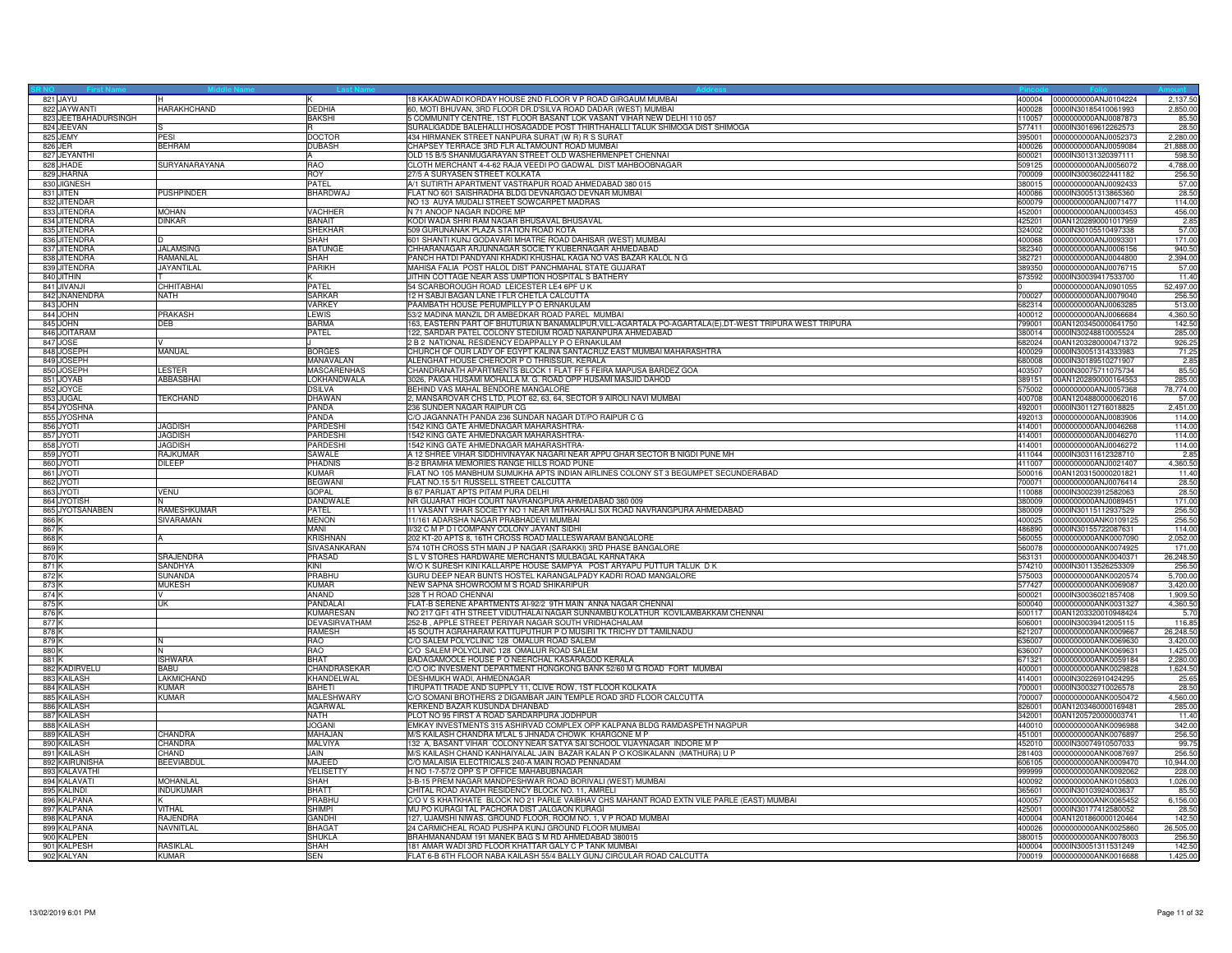| 903 KALYANI     |                   | RAJAGOPALAN        | FF-312 RBI QUARTERS BESANT NAGAR MADRAS 600090                                                     | 600090 | 0000000000ANK0091660        | 256.50    |
|-----------------|-------------------|--------------------|----------------------------------------------------------------------------------------------------|--------|-----------------------------|-----------|
| 904 KALYANI     |                   | <b>UPPULA</b>      | H NO 2-10-1267/3 KAMALA PEARL APARTMENT JYOTHINAGAR KARIM NAGAR                                    | 505001 | 0000IN30286310418600        | 5.7       |
| 905 KAMAL       |                   | <b>OCHANI</b>      | GREEN PARK SOCIETY FLAT NO 6 2ND FLOOR NR AMAN TALKIES ULHASNAGAR                                  | 421003 | 0000000000ANK0074014        | 2.137.50  |
| 906 KAMAL       | <b>KUMAR</b>      | AMAN               | HOUSE NO 545 SECTOR 8 FARIDABAD HARYANA                                                            |        | 121006 0000000000ANK0010199 | 15,304.50 |
| 907 KAMAL       | <b>KUMAR</b>      | <b>JAIPURIA</b>    | 198-A BLOCK AA;JAA; NEW ALIPORE CALCUTTA                                                           | 700053 | 0000000000ANK0091371        | 114.00    |
| 908 KAMAL       |                   | SOMANI             | C O S SOMANI AND SONS T R PHOOKAN ROAD GUWAHATI                                                    | 781001 | 0000IN30125028538019        | 71.25     |
|                 |                   |                    |                                                                                                    |        |                             |           |
| 909 KAMALA      | DHANANJAY         | <b>JARADI</b>      | 21 GOVIND NAGAR DIXIT ROAD VILEPARLE (E) MUMBAI                                                    | 400057 | 0000000000ANK0055582        | 4,617.00  |
| 910 KAMANI      | <b>RAMESHBHAI</b> |                    | 108 GOKUL DHAM STREET NO 1 NEAR MEHVINAGAR JAMNAGAR GUJARAT                                        | 361006 | 0000IN30051315415622        | 42.75     |
| 911 KAMINI      | PRAMOD            | PANCHAL            | 305/B LAXMI APPARTMENTS POPAT NIVAS MATHURADAS RD KANDIVLI W MUMBAI                                | 400067 | 0000000000ANK0091833        | 256.50    |
| 912 KAMLA       | <b>THAKARSI</b>   | SONI               | ROOM NO.6 BLDG 28 1ST FLR SAHAKAR NAGAR NAIGAUM X ROAD WADALA MUMBAI                               | 400031 | 0000000000ANK0046375        | 13,110.00 |
| 913 KAMLA       |                   | <b>DEVI</b>        | H NO 488 VPO NURPURBEDI NURPURBEDI                                                                 | 140117 | 00AN1304140001002126        | 5.7       |
| 914 KAMLA       |                   | PANDE              | 10/45 ANOOP BUILDING SUBWAY ROAD (MILAN) SANTACRUZ (WEST) MUMBAI                                   | 400054 | 0000000000ANK0012847        | 16,273.50 |
| 915 KAMLABAI    |                   | KONDALWADIKAR      | PLOT NO 37 ANANDNAGAR NANDED                                                                       |        | 431605 0000000000ANK0110527 | 13,110.00 |
| 916 KAMLESH     |                   | <b>TRIVEDI</b>     | H.N-125 MOHALLA DADAUN TOWN DADAUN POLICE JOSHIMATH, CHAMOLI,UTTRAKHAND                            |        | 246174 0000IN30209210134176 | 28.50     |
| 917 KAMLESH     |                   | <b>BHANDARI</b>    |                                                                                                    | 121007 | 0000000000ANK0089191        | 57.00     |
|                 |                   |                    | HOUSE NO 67 SECTOR NO 15 FARIDABAD 121 007                                                         |        |                             |           |
| 918 KAMLESH     |                   | <b>KUMAR</b>       | BHAWASAR COLONY, SOYAT KALAN TEHSIL-SUSNER, DISTT-SHAJAPUR SOYAT KALAN                             | 465449 | 00AN1203460000308658        | 45.60     |
| 919 KAMLESH     |                   | PATEL              | C-75/890, SHREENATH APP NAVA VADAJA AHMEDABAD                                                      | 380013 | 0000lN30148510389871        | 39.90     |
| 920 KAMLESHWAR  | <b>DUTT</b>       | <b>TRIPATHI</b>    | NO 181 PATEL NAGAR GONDA GONDA                                                                     | 271001 | 00AN1304140006425685        | 2.85      |
| 921 KAMRUDDIN   |                   |                    | 295 AVAS VIKAS COLONY BULAND SHAHAR ROAD HAPUR                                                     | 245101 | 00AN1204470005083028        | 8.55      |
| 922 KAMSALA     |                   | <b>MOHAN</b>       | NO 19/663 G M N S OIL COMPLEX GOOTY ROAD ANANTPUR                                                  | 515005 | 0000IN30113526202149        | 28.50     |
| 923 KANAK       |                   | <b>SHAH</b>        | 1114 UPASHRAY'S KHANCHO KIKABHATT'S POLE GHEE KANTA ROAD AHMEDABAD                                 | 380001 | 0000000000ANK0047394        | 28.50     |
| 924 KANAN       | <b>MAHESH</b>     | SHAH               | JAIN AYEMBIL BHAVAN GOPIPURA SURAT                                                                 | 395001 | 0000000000ANK0063020        | 1,368.00  |
| 925 KANCHAN     | RAM               | YADAV              | 6/B OM SAI KRIPA APARTMENTS ANAND NAGAR PANDIT DINDAYAL ROAD DOMBIVLI (WEST) THANE DIST            | 421202 | 0000000000ANK0085012        | 513.00    |
|                 |                   |                    |                                                                                                    |        |                             |           |
| 926 KANCHAN     |                   | <b>NANDA</b>       | 2/24 SHANTI NIKETAN NEW DELHI                                                                      |        | 110021 0000000000ANK0025207 | 228.00    |
| 927 KANCHAN     |                   | <b>SRIVASTAVA</b>  | S-2/202 SUNDER NAGAR S V ROAD MALAD W MUMBAI                                                       | 400064 | 0000000000ANK0029508        | 6,526.50  |
| 928 KANDRU      | SRAVAN            | <b>KUMAR</b>       | NO 8-2268 BHARGAVAPETA MANGALAGIRI GUNTUR                                                          | 522503 | 00AN1301440001527791        | 2.85      |
| 929 KANHAIYA    | I AI              | SAINI              | I KH 15 PRATAP NAGAR ALWAR RAJ                                                                     | 301001 | 0000000000ANK0079180        | 256.50    |
| 930 KANIYUR     | <b>RAMADURA</b>   | RAMANI             | 18/129 K P T COMPOUND TALI CALICUT                                                                 | 673002 | 0000000000ANK0000527        | 37,990.50 |
| 931 KANIYUR     | RAMADURAI         | SUBRAMANIAN        | 18/129 K P T COMPOUND TALI CALICUT                                                                 |        | 673002 0000000000ANK0000579 | 6,754.50  |
| 932 KANKARIYA   | PARTHANA          | <b>ABHAY</b>       | 23 BURUDGAON ROAD BURUDGAON ROAD AHMEDNAGAR                                                        | 414001 | 00AN1203600001267538        | 28.50     |
| 933 KANNAN      |                   |                    | H NO 50 V O C STREET MURUGAN NAGAR PUDUCHERRY                                                      |        | 605014 00AN1301440001613927 | 14.25     |
| 934 KANTA       |                   | <b>GUPTA</b>       | 1899 KUCHA CHELAN KHARI BAOLI DELHI                                                                | 110006 | 0000lN30112715525230        | 513.00    |
|                 |                   |                    |                                                                                                    |        |                             |           |
| 935 KANTIBHAI   |                   | <b>VADHER</b>      | 154 LANGLAND CRESCENT STANMORE MIDDLESEX HA7 1NH ENGLAND U K                                       |        | 0000000000ANK0901354        | 79,030.50 |
| 936 KANTILAL    | <b>MORARJI</b>    | <b>SHAH</b>        | 18 VIRESHWAR VIHAR TEJPAL ROAD VILE PARLE (E) MUMBAI                                               | 400057 | 00AN1202550000087960        | 285.00    |
| 937 KANTILAL    |                   | <b>DOSHI</b>       | C/O MODERN JEWELLERS 143 COTTON STREET CALCUTTA                                                    | 700007 | 0000000000ANK0063530        | 43,776.00 |
| 938 KANTILAL    | LALJIBHAI         | PRAJAPATI          | GURU KRUPA BEHIND GURUDWARA HARI KRISHNA NAGAR SOCIETY BHURAVAVA GODHRA GUJARAT                    | 389001 | 0000IN30051313027693        | 285.00    |
| 939 KANTILAL    | ODHAV.II          | SHAH               | DODSAL SOCIETY LTD BLOCK C-25 OPP R C PATEL ESTATE AKOTA BARODA                                    | 390020 | 0000000000ANK0008267        | 13,110.00 |
| 940 KARANSING   | <b>MSIRDESA</b>   | <b>JAMBOTIKA</b>   | 284 AGARKAR ROAD TILAKWADI BELGAUM                                                                 | 590006 | 0000000000ANK0094256        | 142.50    |
| 941 KAREN       | <b>ROSEMARIE</b>  | <b>DSOUZA</b>      | C/O UNIVERSAL FILTERATION CO 202 COMMERCE HOUSE 2ND FLOOR 140 NAGINDAS MASTER ROAD MUMBAI          | 400023 | 0000IN30112715701795        | 9,918.00  |
| 942 KAREN       |                   | COUTINHU           | GOAN SOCIETY BUILDING 5TH FLOOR FLAT NO 53 23 TADWADI CHIRA BAZAR MUMBAI 400002                    | 400002 | 0000000000ANK0078799        | 256.50    |
| 943 KARIKALAN   |                   |                    | 27-C/7 VISWAPPA NAYAKKAN PETTAI STREET PUTHUR TRICHY                                               | 620017 | 0000000000ANK0086033        | 256.50    |
| 944 KASHIRAM    | <b>SAKHARAM</b>   | <b>KOLGE</b>       |                                                                                                    | 400016 |                             | 13,110.00 |
|                 |                   |                    | F/1 PRASHANT CO OP HSG SOCY LTD 139 SENAPATI BAPAT MARG MATUNGA WEST MUMBAI                        |        | 0000000000ANK0022563        |           |
| 945 KASHMIRA    |                   | <b>JHAVERI</b>     | AA;PARASAA; BLDG 2ND FLOOR DAFTARY ROAD MALAD (E) MUMBAI                                           | 400097 | 0000000000ANK0062889        | 3,420.00  |
| 946 KASTURI     | AMRATLAL          | SHAH               | J ADUKIA ROAD VRANDAVAN VATIKA C 30 2ND FLOOR KANDIVALI WEST MUMBAI                                | 400067 | 0000000000ANK0097663        | 256.50    |
| 947 KASTURIBEN  | RATILAL           | PATEL              | 2 SARASWAT SOCIETY BEHIND RLY STATION PO NADAID DI KHEDA GUJARAT                                   | 387002 | 0000000000ANK0116236        | 684.00    |
| 948 KATARIA     | <b>SANTOSH</b>    | KUMARI             | C/O VIDYA 17A/29 W E A KAROL BAGH NEW DELHI 110005                                                 | 110005 | 0000000000ANK0077261        | 256.50    |
| 949 KATTA       |                   | LAKSHMAN           | C/O MOHAN MART VALMIKI CIRCLE NEAR ONKARESHWARA TEMPLE DAM ROAD HOSPET                             | 583203 | 0000000000ANK0000499        | 8.065.50  |
| 950 KATYAYNI    |                   | DAYAL              | D 103 PALAM APARTMENTS BIJWASAW NEW DELHI                                                          | 110061 | 0000IN30036020877332        | 598.50    |
| 951 KAUSHAL     |                   | <b>AGRAWAL</b>     | JINDAL HOUSE SABJI BAZAR EAST DAMRULAL DURGA ASTHAN Begusarai                                      | 851101 | 00AN1201910300275154        | 142.50    |
| 952 KAUSHALYA   | BHAJANLAL         | <b>BAJAJ</b>       | 217 CHANDRAKIRAN HOUSING SOCY 11TH ROAD KHAR MUMBAI                                                | 400052 | 0000000000ANK0004353        | 13,110.00 |
|                 |                   |                    |                                                                                                    |        |                             |           |
| 953 KAUSHIK     | <b>JETHMAL</b>    | KOTHARI            | 27/A VIPUL APARTMENTS BHAKTI MARG MULUND (WEST) MUMBAI                                             | 400080 | 0000000000ANK0062534        | 228.00    |
| 954 KAUSHIK     | <b>CHHOTUBHAI</b> | <b>GAMIT</b>       | 2-B JAGRUTI SOCIETY VYARA SURAT                                                                    |        | 394650 00AN1304140006920964 | 34.20     |
| 955 KAUSHILBHAI |                   | <b>MONANI</b>      | 2411 PORT COLO WAGHESVARY PLOT PORBANDAR JAMNAGAR                                                  | 360575 | 00AN1204720011271623        | 57.00     |
| 956 KAVIL       | APPU              | <b>SURESHKUMAR</b> | NO 13 174 D KUNJUVELAN CADET AVENUE CHITTOOR COLLEGE P O PALAKKAD, KERALA                          |        | 678104 0000IN30189511026903 | 285.00    |
| 957 KAVITA      | SATISH            | AMBALI             | C/O SATISH HEGDE NO 78 RAILWAY LINES SOLAPUR                                                       | 413001 | 0000000000ANK0094718        | 228.0     |
| 958 KAVITHA     |                   |                    | NO 2708 11TH MAIN D BLOCK RAJAJINAGAR 2ND STAGE BANGALORE                                          | 560010 | 0000IN30214810648759        | 28.50     |
| 959 KEDAR       | LAL               | <b>BARNWAL</b>     | CHATA TAND BAZAR KENDVA PO KUSUNDA DHANBAD                                                         | 828116 | 0000IN30039411333233        | 427.50    |
| 960 KEDARI      | <b>RAMESH</b>     | DAGADU             | AT-KARMOLI PO-PAUD TAL-MULASHI DIST-PUNE                                                           |        | 412108 00AN1203840000683393 | 57.00     |
| 961 KETAN       |                   | <b>MAJITHIA</b>    | MAJITHIA HOUSE 480/J GOLE COLONY NASIK 422002                                                      | 422002 | 0000000000ANK0077739        | 256.50    |
| 962 KETAN       |                   | <b>MIRGULE</b>     | THANE SERADAR DARSHAN 603 A 5 SADAFULY ALMEDA ROAD THANE W SAROWAR DARSHAN TOWER THANE MAHARASHTRA | 400602 | 0000IN30051319493750        | 8.55      |
|                 |                   |                    |                                                                                                    |        |                             |           |
| 963 KGMATHEW    |                   | <b>MUTHALALY</b>   | KALLUMPURATHU MEDAYIL VADAKKADATHU KAVE. P. O ADOOR PATHANAMTHITTA                                 | 691529 | 00AN1203280000108596        | 513.00    |
| 964 KHADE       | <b>KESHAV</b>     | <b>VISHNU</b>      | 1028 GANAPATI CHAUK BEDAG VILLAGE BEDAG TALUKA MIRAJ DISTRICT SANGLI SANGLI MAHARASHTRA            |        | 416421 0000IN30051319928443 | 14.25     |
| 965 KHALID      | RASHAD            | <b>KHAN</b>        | C-16 MANDIR MARG PARK ROAD MAHANAGAR EXTENSION LUCKNOW (U P)                                       |        | 226006 0000000000ANK0008994 | 13,110.00 |
| 966 KHAN        | <b>ASGHAR</b>     | ZAHEER             | FLAT NO 229 GAIL APARTMENT B 9/1 SECTOR 62 NOIDA                                                   | 201307 | 0000IN30018311376872        | 19.95     |
| 967 KHEMCHAND   |                   | <b>AGARWAL</b>     | C/O SHIVA SHANKAR PAINT HOUSE MAHABIRSTHAN SILIGURI 734404                                         | 734404 | 0000000000ANK0076771        | 256.50    |
| 968 KHORSHED    | <b>TEHMURAS</b>   | <b>KAPADIA</b>     | TEHMI VILLA 798 JAME JAMSHED ROAD PARSI COLONY DADAR MUMBAI                                        | 400014 | 0000000000ANK0086367        | 256.50    |
| 969 KIRAN       |                   | MITTAL             | C/O R K MITTAL & CO ADVOCATE HASTINGS CHAMBERS 7 C KIRAN SHANKAR ROY ROAD 1ST FLR KOLKATA          | 700001 | 0000000000ANK0068971        | 28.5      |
| 970 KIRAN       |                   | <b>JOSHI</b>       | AT & POST VASIND DIST THANA SHAHAPUR TALUKA THANA                                                  | 999999 | 0000000000ANK0036838        | 1,425.00  |
| 971 KIRAN       | RAMNIKLAL         | <b>SHAH</b>        | 18/5 ARIHANT KRIPA V P ROAD MULUND (W) MUMBAI                                                      | 400080 | 0000000000ANK0056591        | 28.50     |
|                 |                   |                    |                                                                                                    |        |                             |           |
| 972 KIRANKUMAR  | DHIRAJLAL         | <b>GOSALIA</b>     | 2 VITHAL PRESS DEDADARA WALA SURENDRA NAGAR                                                        | 363001 | 0000000000ANK0021815        | 456.00    |
| 973 KIRITKUMAR  | <b>KESHAVLAL</b>  | <b>SHAH</b>        | C/O SHAH SAKARCHAND HARAKHCHAND KALAVAD GATE ROAD P B NO 26 JAMNAGAR GUJARAT 361001                | 361001 | 0000000000ANK0078531        | 256.50    |
| 974 KIRITKUMAR  | CHUNILAL          | <b>JOSHI</b>       | SHARDUL INVESTMENT A/67 TRIKAMNAGAR SOCY I NR DARPAN CINEMA L H ROAD SURAT                         | 395010 | 0000000000ANK0091383        | 256.50    |
| 975 KIRITKUMAR  |                   | SHAH               | 3 RAMNAGAR SOCIETY B/H SHITAL CINEMA DABOR ROAD NADIAD                                             |        | 387001 0000000000ANK0060912 | 2,736.00  |
| 976 KIRPAL      | <b>SINGH</b>      | RAWAT              | 543-C NYAY KHNAD-I INDIRAPURAM INDIRAPURAM                                                         | 201010 | 00AN1204470001747224        | 28.50     |
| 977 KIRTI       |                   | KHATRI             | 5 A SAHAJANAND APARTMENT TARANG SOC AKOTA STADIUM BARODA GUJARAT                                   | 390020 | 0000IN30021412198772        | 28.50     |
| 978 KIRTIKUMAR  |                   | <b>DAMODAR</b>     | C/O MANSUKHLAL DAMODAR 119/1 OLD CHINA BAZAR STREET CALCUTTA 700001                                | 700001 | 0000000000ANK0079649        | 256.50    |
| 979 KISHAN      | LAL               | <b>JAISINGHANI</b> | 239, SURAJ PALE DISPENSARY SHREEPURA KOTA (RAJASTHAN)                                              | 324009 | 0000lN30105510215604        | 285.00    |
| 980 KISHAN      | RAO               |                    |                                                                                                    | 504205 | 0000IN30286310144453        | 28.50     |
|                 |                   |                    | 1-258 GAYATRI NAGAR PONKAL JANNARAM ADILABAD                                                       |        |                             |           |
| 981 KISHAN      |                   | THANVI             | 2/10 ELEPHANTA MALAD EAST MUMBAI                                                                   | 400097 | 0000000000ANK0094258        | 712.50    |
| 982 KISHANCHAND |                   | JAIN               | 19 LALITA III FLOOR GOKHALE ROAD VILE PARLE (E) MUMBAI                                             | 400057 | 0000000000ANK0071430        | 1,425.00  |
| 983 KISHOR      |                   | KARIA              | C/O CHIMANLAL VRAJLAL NEAR TOWER AMREIL 365601                                                     |        | 365601 0000000000ANK0090978 | 256.50    |
| 984 KISHOR      | <b>PRAKASH</b>    | <b>HAVANAGI</b>    | VEERENDRA DRESS LAND VEGETABLE MARKAT DHARWAD                                                      |        | 580001 00AN1201060000346674 | 285.00    |
|                 |                   |                    |                                                                                                    |        |                             |           |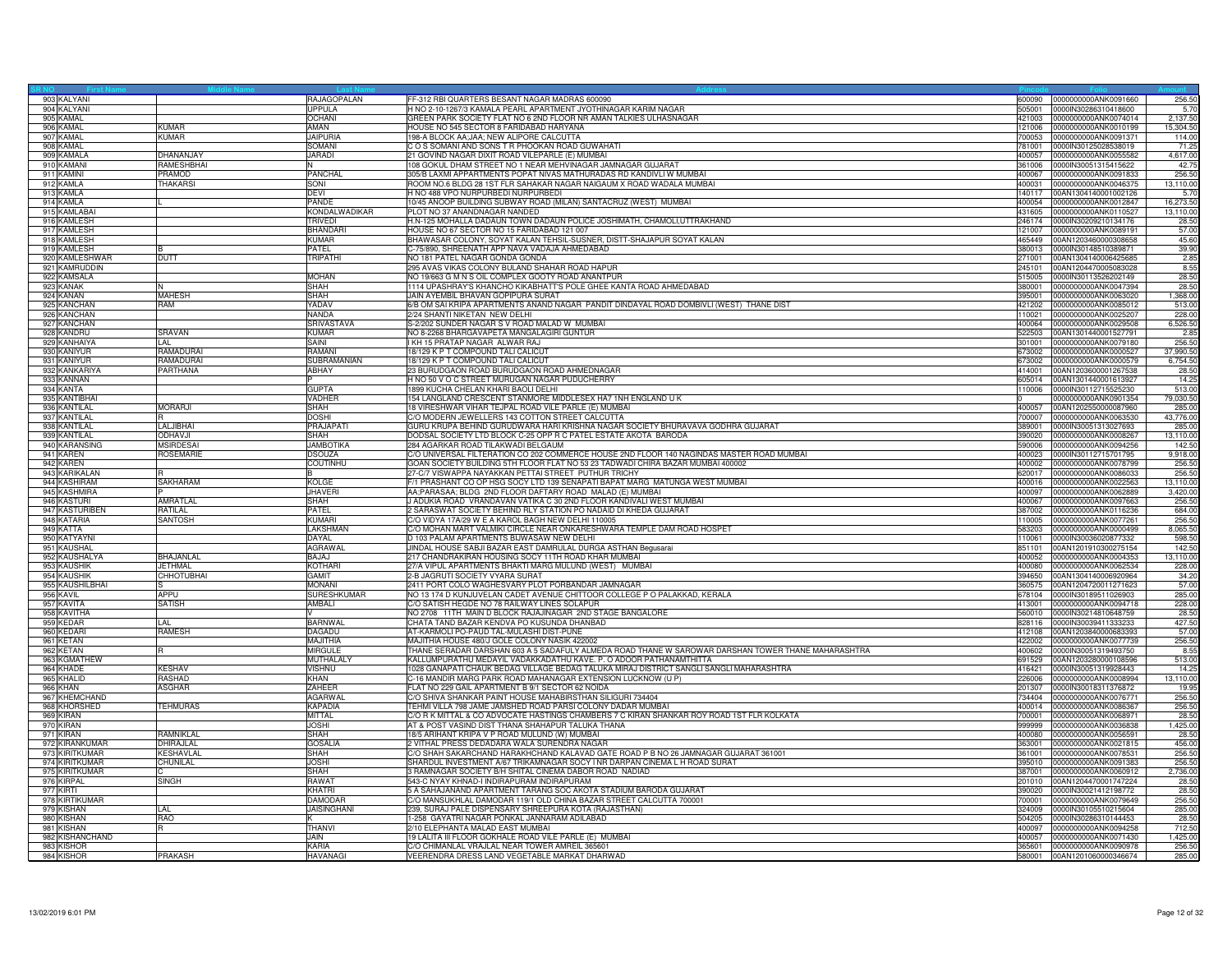| 985 KISHORBHAI                |                               | DOSHI                     | 56/B, DATTANI APART., PAREKH NAGAR, S.V.ROAD, KANDIVALI (WEST), MUMBAI                                                       | 400067           | 0000IN30090710272155                         | 712.5               |
|-------------------------------|-------------------------------|---------------------------|------------------------------------------------------------------------------------------------------------------------------|------------------|----------------------------------------------|---------------------|
| 986 KISHORIDEVI               | ARUNKUMAR                     | <b>AGARWAL</b>            | 504/A VAIBHAV APARTMENT BHARAT ROAD SURAT GUJARAT INDIA                                                                      | 395001           | 0000000000ANK8100008                         | 142.50              |
| 987 KISTURI                   | <b>DEVI</b>                   | AGRAWAL                   | NAYA GANJ ITWARI BAZAR 160 GOURI SHANKAR MANDIR ROAD RAIGARH                                                                 | 496001           | 0000IN30039415934243                         | 256.50              |
| 988 KODIGANTI                 |                               | <b>KONDAIAH</b>           | NO 105 KAKATTIYA RESIDENCY OPP BHARATH KUMAR HOSPITAL KAPPAGAL ROAD GANDHI NAGAR BELLARY                                     | 583103           | 0000000000ANK0007345                         | 3,306.00            |
| 989 KOKILA                    | KANOOBHAI                     | <b>CHOKSEY</b>            | AA;MANGALAMAA; 6 AJANTA SOCIETY RACE COURSE CIRCLE BARODA                                                                    | 390007           | 0000000000ANK0096511                         | 6,384.00            |
| 990 KOKILA                    | JAYENDRA                      | <b>DESAI</b>              | 6 TRIVENI CO OP HOUSING SOCIETY OPP SANGAM BUS STAND HARNI ROAD BARODA                                                       | 390001           | 0000000000ANK0078208                         | 256.50              |
| 991 KOKILA                    | <b>HARISH</b>                 | <b>JAGIWALA</b>           | 2/7 PARUL APARTMENT MAHARANI SHANTA DEVI ROAD NAVSARI                                                                        | 396445           | 0000000000ANK0011863                         | 2,166.00            |
| 992 KOLLAPARTHI               |                               | PERRAJU                   | H NO 6 27 PENUGONDA MANDALAM SIDHANTHAM WEST GODAVARI                                                                        | 534326           | 00AN1204810000059801                         | 2.85                |
| 993 KOLLENGODE<br>994 KOMALAM | NARAYANAN                     | <b>MEENAKSHI</b>          | 9/543 DEV-DAYA 11TH ROAD CHEMBUR MUMBAI                                                                                      | 400071<br>620018 | 0000000000ANK0115485<br>0000IN30017510092535 | 15,561.00<br>513.00 |
|                               |                               |                           | NO 2/1, BHARAT SQUARIES REHMANIPURAM THILLAI NAGAR TRICHY                                                                    |                  |                                              |                     |
| 995 KONKA<br>996 KOSHY        |                               | VIJAYALAKSHMI<br>KUNJAPPY | NO 10-6-50 UARAVAKONDA ANANTAPUR<br>C/O ACCOUNTS DEPT ALGHO PO B 223 SAFAT KUWAIT 13003                                      | 515812<br>999999 | 0000IN30039419224855<br>0000000000ANK0902756 | 2.85<br>171.00      |
| 997 KOTAGIRI                  |                               | <b>SATYAVATH</b>          | Z BHAVARAM KARAPA MANDALAM EAST GODAVERI DIST                                                                                | 533462           | 0000IN30131320206639                         | 14,250.00           |
| 998 KOTHAGOVINDA              | <b>BALASAINATHA</b>           | <b>GUPTHA</b>             | NO 1228 6TH CROSS JP NAGAR I PHASE BANGALORE                                                                                 | 560078           | 00AN1204470006305865                         | 142.50              |
| 999 KOTIPRAKASH               |                               | RAI                       | MALADY HOUSE KAVOOR POST MANGALORE                                                                                           | 575006           | 0000000000ANK0020684                         | 513.0               |
| 1000 KOTTURI                  | SRINIVASA                     | RAO                       | D NO 13-3-26 13TH WARD KANDUKUR                                                                                              | 523105           | 00AN1204770000051756                         | 2.85                |
| 1001 KOVOOR                   | <b>KISHORF</b>                | <b>BABU</b>               | D NO 20/37 GANDHI BAZAR OLD TOWN ANANTAPUR                                                                                   | 515005           | 0000IN30039412711324                         | 8.55                |
| 1002 KR                       |                               | <b>MUTUZAM</b>            | NO 2 MUNZAPILLAZ ST KOMALESHWARANPET MADRAS 2                                                                                | 600002           | 0000000000ANK0063575                         | 5.472.00            |
| 1003 KRANTHI                  |                               | <b>GUDIHAAI</b>           | P N 103 F NO 508 MARUTHI HOMES APTS MARUTHI NGR NR PRESIDENCY HIGH SCHL KOTHAPET HYDERABAD                                   | 500035           | 00AN1208160001888995                         | 11.40               |
| 1004 KRIPA                    |                               | SHANKAR                   | D-13 SECTOR III KOYLANAGAR DHANBAD                                                                                           | 826005           | 0000IN30133020825522                         | 71.25               |
| 1005 KRIPAI                   |                               | <b>SINGH</b>              | A/52 ROOP DARSHAN BLDG SAPTA TARANG CHS LTD BARFIWALA ROAD NR NEW INDIA COLONY ANDHERI (W) MUMBAI                            | 400058           | 0000000000ANK0087490                         | 171.00              |
| 1006 KRISHAN                  | DAS                           | <b>GUJRATI</b>            | 20 NORMAL SCHOOL ROAD BEHIND MHOW NAKA PETROL PUMP 11 BUNGLOW COMPOUND INORE                                                 | 452009           | 00AN1203840000545409                         | 28.50               |
| 1007 KRISHAN                  |                               | CHANDER                   | 27/64 RAJINDER NAGAR NEW DELHI 110060                                                                                        | 110060           | 0000000000ANK0089988                         | 256.50              |
| 1008 KRISHAN                  | GOPAL                         | YADAV                     | C/O M S YADAV UCO BANK PANSARI BAZAR ALWAR                                                                                   | 301001           | 0000000000ANK0088804                         | 256.50              |
| 1009 KRISHNA                  | <b>AMANUJAM</b>               |                           | OLD NO 7 NEW NO 31/5A PALANICHETTPATTI THENI                                                                                 | 625531           | 0000IN30232411034657                         | 5.7(                |
| 1010 KRISHNA                  | PRASADB                       |                           | OLD NO 46 BALAJI NAGAR 4TH CROSS STREET KOLATHUR CHENNAI                                                                     | 600099           | 0000IN30131321152054                         | 11.40               |
| 1011 KRISHNA                  |                               | <b>MAHESHWARI</b>         | 3/5 1ST MAIN RD C I T COLONY MYLAPORE CHENNAI                                                                                | 600004           | 0000000000ANK0080530                         | 57.00               |
| 1012 KRISHNA                  |                               | MAHESHWARI                | 3/5 1ST MAIN ROAD C I T COLONY MYLAPORE CHENNAI                                                                              | 600004           | 0000000000ANK0009499                         | 456.00              |
| 1013 KRISHNA                  | <b>KUMAR</b>                  | <b>GLIPTA</b>             | A/6 NIRALA NAGAR UPPER FLAT LUCKNOW 226007                                                                                   | 226007           | 0000000000ANK0078316                         | 256.50              |
| 1014 KRISHNA                  |                               | KHANDIGE                  | DENTAL SURGEON MANGALORE NURSING HOME UPPER BENDOOR MANGALORE                                                                | 575002           | 0000000000ANK0057481                         | 2,280.0             |
| 1015 KRISHNA                  | <b>MURTHY</b>                 | GADHAMSETTY               | 15/410, FLAT NO-411 SRI VASAVI RESIDENCY HABEEBULLA STREET KADAPA                                                            | 516001           | 00AN1203840000804945                         | 5.7                 |
| 1016 KRISHNAKUMAR             |                               | DHOLE                     | FLAT NO 291 RANADE WADA CO OPP HSQ SOC 1154-A SADASHIV PETH PUNE 30                                                          | 411030           | 0000000000ANK0087449                         | 256.50              |
| 1017 KRISHNAN                 | GN                            |                           | 48/7 I CROSS CAMBRIDGE LAYOUT ULSOOR BANGALORE                                                                               | 560008           | 0000000000ANK0092309                         | 256.50              |
| 1018 KRISHNAN                 | M                             |                           | MEETHALE ELLAM KANKOL P O PAYYANUR KANNUR                                                                                    | 670337           | 0000IN30023913249823                         | 8.55                |
| 1019 KRISHNASAMY              |                               | <b>MADASAMY</b>           | P O BOX 5156 DUBAI U A E                                                                                                     |                  | 0000IN30001110449103                         | 256.50              |
| 1020 KRISHNASWAMY             |                               |                           | 975 LAKSHMANASWAMY ROAD K K NAGAR CHENNAI<br>NO 418 DOMLUR LAYOUT BANGALORE-560 071                                          | 600078           | 0000000000ANK0115487                         | 26,248.5            |
| 1021 KRISHNASWAMY             | NARASIMHALU                   | <b>NAIDU</b>              |                                                                                                                              | 560071           | 0000000000ANK0086674                         | 256.50              |
| 1022 KRUNAL<br>1023 KSHITIJA  | MAHENDRA<br><b>NANDKISHOR</b> | SHETH<br>PATIL            | 1203 SWAPNALOK OPP I O B MARVE RD MALAD (WEST) MUMBAI<br>NANDADEEP PLOT NO 6 B RADHAKISHAN WADI NR R R VIDHYALAYA JALGAON    | 400064<br>425001 | 00AN1203320001531523<br>00AN1201330000574972 | 142.50<br>285.00    |
|                               |                               |                           | 15/25 CHOPASANI HOUSING BOARD JODHPUR                                                                                        | 342008           |                                              |                     |
| 1024 KULDEEF<br>1025 KULDIP   | <b>KISENCHAND</b>             | MATHUR<br><b>GIDWANI</b>  | A/12 TRIMURTI HSG SOCIETY OPP VITHALDAS NAGAR NORTH AVENUE SANTACRUZ (W) MUMBAI                                              | 400054           | 0000IN30051311003457<br>0000000000ANK0014266 | 28.5<br>513.00      |
| 1026 KULJOT                   |                               | GILL                      | C/O RAJVIR SINGH GILL GANDRAPARA TEA GARDEN PO BANARHAT DIST JALPAIGURI SILIGURI                                             | 735202           | 00AN1204470003013480                         | 114.00              |
| 1027 KULKARNI                 | <b>SATISH</b>                 | <b>SURESH</b>             | FLAT NO C/9 BALAJI NAGAR APARTMENT NEAR SAMARTH MANDIR SATARA                                                                | 415002           | 0000IN30051311309614                         | 34.20               |
| 1028 KULWANT                  |                               | SINGH                     | 801 AKSHAY APTS SRIPAL NAGAR OLD PADRA ROAD BARODA                                                                           | 390020           | 0000IN30039410667585                         | 26,248.50           |
| 1029 KULWANT                  |                               | RAI                       | 12 AURANGZEB LANE NEW DELHI                                                                                                  | 110011           | 0000IN30011810366116                         | 171.00              |
| 1030 KUM                      | <b>KUM</b>                    | JHA.                      | STATE BANK OF PATIALA SHYAM GANJ BAREILLY                                                                                    | 243001           | 0000IN30223610460746                         | 31.35               |
| 1031 KUMAR                    |                               | <b>GAURAV</b>             | 6 B 104 VIDYUT VIAHAR COLONY S S T P S SHAKTI NAGAR SONEBHADRA                                                               | 231222           | 00AN1204720009967859                         | 28.50               |
| 1032 KUMAR                    | <b>SOBHRAJ</b>                | TALREJA                   | 601, MANSAROVER SECTOR-17 VASHI NAVI MUMBAI                                                                                  | 400705           | 0000IN30018310177483                         | 14.25               |
| 1033 KUMARI                   | <b>ANJUG</b>                  | <b>SHARMA</b>             | S-3/602 SUNDER NAGAR, S V ROAD MALAD (W), MUMBAI 400 064                                                                     | 400064           | 0000000000ANK0077628                         | 256.50              |
| 1034 KUMAVAT                  | <b>MAHENDRA</b>               | VINJARAM                  | JAY AMBE COLONY ROOM NO 9 DAMKHADI ROHA NEAR SAI MANDIR RAIGAD                                                               | 402109           | 00AN1203600000586841                         | 25.6                |
| 1035 KUMUDINI                 | RAJARAM                       | PHATAK                    | B/8 INDRAVADAN CHS PADMABAI THAKKAR ROAD MAHIM MUMBAI                                                                        | 400016           | 0000000000ANK0075745                         | 3,420.00            |
| 1036 KUNAL                    |                               | JHA.                      | UNIWORLD CITY GARDENS TOWER 3 FLAT 302 ACTION AREA 3 NEW TOWN 24 PARGANAS N NR ST XAVIERS UNIVERSITY KARIGARI BHAWAN KOLKATA | 700156           | 0000IN30311610619137                         | 413.25              |
| 1037 KUNDANKUMAR              | NATVARLAL                     | <b>MISTRY</b>             | 302, VAIBHAV TOWER ANAND V.V.NAGAR ROAD ANAND                                                                                | 388001           | 0000IN30063610265407                         | 1,254.00            |
| 1038 KUNISETTY                | RAMA                          | KRISHNA                   | D NO 2 15 57/1 RAJAGARI KOTA NEAR BSNL NARASARAOPET GUNTUR                                                                   | 522601           | 0000IN30102210333833                         | 57.00               |
| 1039 KUNJ                     |                               | <b>BEHARI</b>             | C/O M/S JUGAL KISHORE KASHI RAM ANAJ MANDI ROHTAK                                                                            | 124001           | 0000000000ANK0008542                         | 114.00              |
| 1040 KUNTAL                   | M                             | <b>PARIKH</b>             | 5 SHREE RAM APARTMENT NEAR SAMRAT DAIRY GURUKUL ROAD AHMEDABAD GUJARAT                                                       | 380052           | 0000000000ANK0113383                         | 13,110.00           |
| 1041 KURIAKOSE                | <b>MOHAN</b>                  | THOMAS                    | PERA 96 BYE LANE 6 PULIKILLAM EAST ROAD CHEMBUMUKKU KAKKANAD COCHIN                                                          | 682030           | 0000000000ANK0085126                         | 256.50              |
| 1042 KURIAKOSE                | <b>MOHAN</b>                  | <b>THOMAS</b>             | C/O ASIAN PAINTS I LTD JEW STREET ERNAKULAM COCHIN                                                                           | 382035           | 0000000000ANK0003576                         | 13,110.00           |
| 1043 KURIAN                   |                               |                           | 2 I STREET SEETHANAGAM NUNGAMBAKKAM MADRAS 600034                                                                            | 600034           | 0000000000ANK0078382                         | 256.5               |
| 1044 KUSHAGRA<br>1045 KUSHBOO |                               | PANDEY<br><b>HIRAWAT</b>  | 32 F 8 PRAMATESH BARUA SARANI BALLYGUNGE KOLKATA WEST BENGAL<br>C/O SPICES INDIA LTD 10 AMARTOLLA STREET CALCUTTA            | 700019<br>700001 | 0000IN30021411834041<br>0000000000ANK0067277 | 14.25<br>114.00     |
| 1046 KUSUM                    | KANTILAL                      | SHAH                      | 18 KHANDWALA CHAWL DAFTARI ROAD MALAD EAST MUMBA                                                                             | 400064           | 0000000000ANK0039228                         | 4.104.00            |
| 1047 KUSUM                    |                               | <b>DEVI</b>               | C/O LAXMI SHREE BHANDARI NAI BAGAN PURANI BASTI BASTI U P                                                                    | 272002           | 0000000000ANK0093522                         | 228.00              |
| 1048 KUSUM                    |                               | <b>THACKER</b>            | DINESH KUMAR MANSUKHLAL & BROS SHROFF BAZAR BHUJ KUTCH                                                                       | 370001           | 0000000000ANK0076503                         | 256.5               |
| 1049 KUSUM                    | LATA                          | CHATURVED                 | KALPATARU APAT FLAT J-1, BLOCK-3, 1ST FLOOR 50/A COLLEGE ROAD PS: SHIBPUR HOWRAH                                             | 711103           | 00AN1203840000005371                         | 28.50               |
| 1050 KUSUMA                   |                               | RATHORE                   | 414/27 LAXMI CHOWK BILBAR TOLA BHIND                                                                                         | 477001           | 00AN1203840001167357                         | 2.85                |
| 1051 KUSUMAM                  |                               | <b>GEORGE</b>             | VELUPUZHAKKAL THIRUVAMPADY PO NR SCRAED HEART CHURCH KOZHIKODE                                                               | 673601           | 00AN1201090003751451                         | 42.75               |
| 1052 KUSUMAVATI               | VASANT                        | SARAF                     | CHANDRASHEKHAR CHOWK A/P SANGAMNER DIST AHMEDNAGAR                                                                           | 422605           | 0000000000ANK0070786                         | 855.00              |
| 1053 Khader                   | Mohammed                      | Salahuddin                | 24 Godown Street Bangalore                                                                                                   | 560002           | 0000IN30009511486190                         | 2,205.9             |
| 1054 Kiranjit                 |                               | Raheja                    | 289/215 MOTI NAGAR LUCKNOW                                                                                                   | 226001           | 00AN1201060000094580                         | 213.75              |
| 1055L                         |                               | LETCHUMANAN               | 1869 RAJA VEEDHI KARANTHAI TANJORE                                                                                           | 613002           | 0000000000ANL0070951                         | 741.00              |
| 1056L                         | AR                            | <b>SUBBIAH</b>            | 20 ABIRAMI AMMAN KOVIL STREET DINDIGUL TAMILNADU                                                                             | 624001           | 0000000000ANL0055166                         | 2,280.00            |
| 1057                          |                               | <b>GEETHA</b>             | TC 14/1509 NANDANAM AMITHA SANKAR ROAD KANNAMOOLA MEDICAL COLLEGE P O TRIVANDRUM, KERALA                                     | 695011           | 0000IN30189510720396                         | 2.85                |
| 1058 LAIQUE                   |                               | HASAN                     | 401 GULISTAN PLOT NO 12 J P ROAD SEVEN BUNGLOWS MUMBAI                                                                       | 400061           | 0000000000ANL0061998                         | 855.0               |
| 1059 LAKSHMI                  | NARAYANANP                    |                           | 45/1 ELLAIAMMAN KOIL STREET FIRST FLOOR WEST MAMBALAM CHENNAI                                                                | 600033           | 0000000000ANL0096972                         | 28.50               |
| 1060 LAKSHMI                  | ANURADHA                      | KAVURI                    | 12-2-831/41 AND 42/404 ADITYA RESIDENCY 61 AND 62 M I G H MEHDIPATNAM HYDERABAD                                              | 500028           | 00AN1206690000141048                         | 25.65               |
| 1061 LAKSHMI                  |                               | RAMASWAMY                 | A 308 DSR SONSHINE APARTENT 1 MAIN KRISHNA REDDY LAYOUT BANASWADI BENGALURU                                                  | 560043           | 00AN1204720003052811                         | 37.05               |
| 1062 LAKSHMI                  |                               | RAMASWAMY                 | NO 21 10TH MAIN ISRO LAYOUT PRASHANTHINAGAR BANGALORE                                                                        | 560078           | 0000IN30113513247508                         | 1,368.00            |
| 1063 LAKSHMI                  | SAGAR                         | KHARWAR                   | S O R P KHARWAR H NO 6 158 KHARWAR NIWAS SAVITRI NAGAR NEW JHUNSI ALLAHABAD UTTAR PRADESH                                    | 211019           | 0000IN30611410176886                         | 2.85                |
| 1064 LAKSHMIMANIKYAMBA        |                               | <b>ATYAM</b>              | W/O ATYAM KESAVA PRAKASA RAO VADALI PENUGONDA MANDAL WEST GODAVARI DISTRICT ANDHRA PRADESH                                   | 534324           | 0000000000ANL0008870                         | 1,425.00            |
| 1065 LAKSHMIPATHY             |                               | NARAYANASWAMY             | PLOT NO C-456 5TH CROSS STREET PERIYAR NAGAR CHENNAI                                                                         | 600082           | 0000000000ANL0084732                         | 256.50              |
| 1066 LALBHAI                  | <b>ISHWERBHAI</b>             | <b>PATFI</b>              | AT P O VAVOL TARPOJWAS DIST GANDHINAGAR                                                                                      |                  | 382016 0000000000ANL0005739                  | 2,992.50            |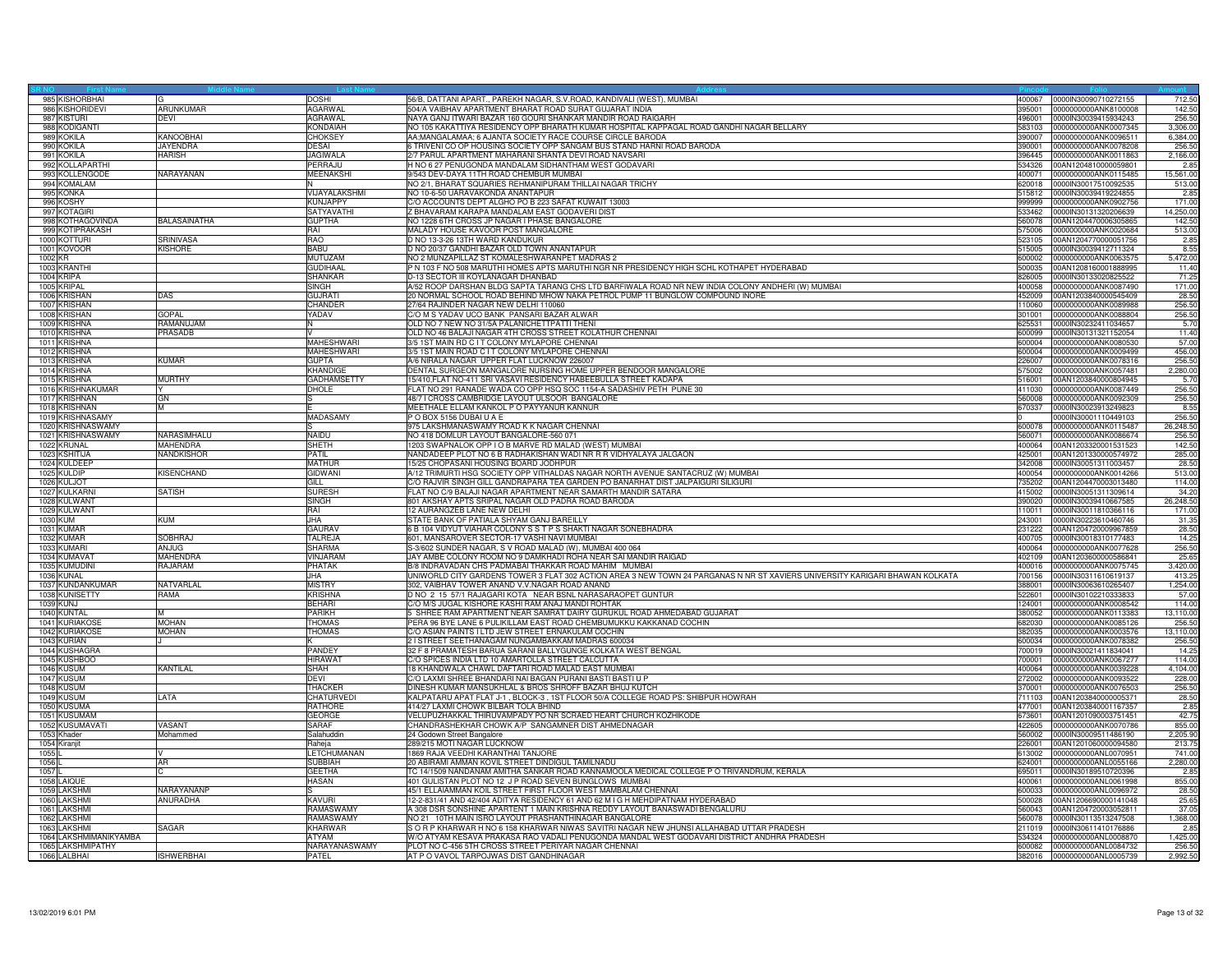| 1067 LALCHAND        |                      | MULCHANDANI        | SHOP NO-14 MUNICIPAL COMPLEX VALABHNAGAR INDORE                                                      | 452003 | 0000000000ANL0076947        | 256.50    |
|----------------------|----------------------|--------------------|------------------------------------------------------------------------------------------------------|--------|-----------------------------|-----------|
| 1068 LALCHAND        |                      | LUND               | FLOWER VALLEY MARIGOLD BLDG FLAT NO 604 6TH FLOOR NR SCARED HEART TOWNSHIP WANORIE PUNE              | 411040 | 0000000000ANL0063902        | 5,472.00  |
| 1069 LALIT           |                      | <b>SHAH</b>        | 20 HIG SEC NO 1 SHANKAR NAGAR RAIPUR                                                                 | 492007 | 0000000000ANL0027849        | 2.166.00  |
|                      |                      | <b>SHAH</b>        |                                                                                                      | 492007 | 0000000000ANL0084079        |           |
| 1070 LALIT           |                      | <b>AYANI</b>       | CHARTERED ACCOUNTANT 20 HIG SEC NO 1 SHANKAR NAGAR RAIPUR                                            |        |                             | 256.50    |
| 1071 LALIT           |                      |                    | 9TH C ROAD PLOT # 683 A SARDARPURA JODHPUR                                                           | 342003 | 0000000000ANL0110182        | 39,358.50 |
| 1072 LALITA          | AXMIKANT             | <b>KABRA</b>       | C 1102 NIHARIKA CHS LTD GLADYS ALWARES ROAD OFF POKHRAN ROAD NO. 2 THANE WEST                        | 400610 | 0000000000ANL0114938        | 10,089.00 |
| 1073 LALITA          | DEVI                 | <b>TEKRIWAL</b>    | SANGAM SAREE CENTRE GOLGHAR GORAKHPUR                                                                | 273001 | 0000IN30112715560926        | 2.935.50  |
| 1074 LALITA          | RANI                 | CHANDNA            | 13/372 GEETA COLONY P O GANDHI NAGAR DELHI                                                           | 110031 | 0000000000ANL0109098        | 13,110.00 |
| 1075 LALITA          | PRAMOD               | <b>BHARGAVE</b>    | 480 GOLE COLONY GAYKE SADAN NASIK                                                                    | 422002 | 0000000000ANL0070009        | 3.420.00  |
| 1076 LALITA          |                      | PARWAN             | P O BOX 3815 DUBAI UAE                                                                               | 999999 | 0000000000ANL0902689        | 114.00    |
| 1077 LALITHA         |                      | BALASUBRAMANIAN    | B-2, 58 CHUTRAKULAM NORTH STREET, MYLAPORE, MADRAS - 600 004                                         | 600004 | 0000000000ANL0088807        | 256.5     |
| 1078 LALITHA         | SRINIVAS             |                    | 102 MEGHNAD TIFR COLONY COLABA MUMBAI                                                                | 400005 | 0000000000ANL0094904        | 513.00    |
| 1079 LATA            | PRAKASHCHAND         | JAIN               | INDIRA NAGAR BHADGAON ROAD PACHORA JALGAON                                                           | 425001 | 00AN1203320001619418        | 28.50     |
|                      |                      |                    |                                                                                                      |        |                             |           |
| 1080 LATIKA          |                      | NIRMAI             | UTKARSHA NAWAGHAR ROAD MULUND EAST MUMBAI                                                            | 400081 | 0000000000ANL0029811        | 11,400.00 |
| 1081 LAXMAN          | <b>TUKARAM</b>       | <b>BHAMBID</b>     | NIKLAS TIKSARA COLONY NO 1 ROOM NO 13 BEHIND MUNICIPAL MARATHI SCHOOL KANJUR VIL MUMBAI              | 400078 | 0000000000ANL0084992        | 513.00    |
| 1082 LAXMI           | <b>CHAND</b>         | <b>MITTAI</b>      | AT/PO BABBIR DIST NUAPADA . NUAPADA                                                                  | 766118 | 00AN1204720010606631        | 28.50     |
| 1083 LAXMI           |                      | <b>SASTRY</b>      | M/O SRI AS ANIL NO 48 11TH CROS MUNIPAPAIAH LAYOUT PAPA REDDY PALYA NAGARABHAVI II STAGE BANGALORE   | 560072 | 0000000000ANL0086163        | 114.00    |
| 1084 LAXMI           |                      | DEVI               | 9 ADARSH NAGAR RISHIKESH DIST DEHRADUN                                                               | 249301 | 0000000000ANL0097225        | 2,280.00  |
| 1085 LAXMI           | SAGAR                | ROUT               | C O SRI CHINTAMANI ROUT PATRAPADA SUNHAT BALASORE ORISSA                                             | 756002 | 0000IN30021414239702        | 28.50     |
| 1086 LAXMI           | NARASIMHASWAMY       | <b>DASARI</b>      | BMP # 13, YERRISWAMY NILAYA 10TH MAIN, 13TH CROSS MARUTHI NAGAR, MALLESHPALYA BANGALORE              | 560075 | 00AN1202990001836610        | 14.25     |
| 1087 LAXMI           | RAM                  | SALVE              | 26/27 VYAPAR BHAVAN 49 P D'MELLO ROAD GR FLOOR MUMBAI                                                | 400009 | 0000000000ANL0060965        | 7,296.00  |
|                      |                      |                    |                                                                                                      |        |                             |           |
| 1088 LEELA           | KRISHNANAND          | KULKARNI           | A/12 ULTRA HOUSING SOCIETY DILIP GUPTE MARG MAHIM MUMBAI 400016                                      | 400016 | 0000000000ANL0079912        | 85.50     |
| 1089 LEELAMMA        |                      | <b>GEORGE</b>      | A-10 KUMAR NAGAR CHEVAYUR CALICUT                                                                    | 673017 | 0000000000ANL0092919        | 342.00    |
| 1090 LEENA           | GIRDHARLAL           | THAKKAR            | B/402 RUNWAL TOWERS LBS MARG OPP VEENA NAGAR MULUND WEST MUMBAI                                      | 400080 | 0000000000ANL0091396        | 256.50    |
| 1091 LEENA           |                      | KOTHARI            | BLDG NO A FLAT NO 201 SUNDER AKASH SN 151 HISSA 7 9+10/HADAPSAR PUNE                                 | 411028 | 00AN1203350000668740        | 85.50     |
| 1092 LIGOURY         | MATHIASD             | SOUZA              | P O BOX NO 26951 ABU DHABI, U A E                                                                    |        | 0000000000ANL0902278        | 171.00    |
| 1093 LILADHAR        |                      | VALECHA            | 6 B/102 SEVA SAMITI NAGAR SION KOLIWADA MUMBAI                                                       | 400037 | 0000000000ANL0079900        | 256.50    |
| 1094 LILAKRISHAN     |                      | <b>KADAWALA</b>    | A/5, TEMPLA STEP CO-OP. HSG. SOCIETY G I D C ANKLESHWAR                                              | 393002 | 0000lN30199110341576        | 142.50    |
| 1095 LISA            |                      | JAMES              | VADAKKEDATHU HOUSE PALA P O KOTTAYAM KERALA                                                          | 686575 | 0000IN30189510063575        | 57.00     |
|                      |                      |                    | KAVALATHUPADAM (H) MUDAPPALLUR PALAKKAD                                                              | 678705 | 00AN1203840000981137        | 142.50    |
| 1096 LOKANADHAN      |                      |                    | 14 A PEARL QUEEN APTS NORTH AVENUE SANTACRUZ WEST MUMBAI                                             |        |                             |           |
| 1097 LUTHRIA         |                      |                    |                                                                                                      | 400054 | 0000000000ANL0091709        | 256.50    |
| 1098 M               |                      | CHAUHAN            | 315 DHAKA KINGSWAY CAMP DELHI                                                                        | 110009 | 0000IN30036022459359        | 4,104.00  |
| 1099 M               |                      | <b>JURGA</b>       | 201, Padmaja Towers Plot No.81, H-No.8-3-1050 Srinagar Colony Hyderabad                              | 500073 | 00AN1203920000004832        | 28.50     |
| 1100 M               |                      | VENKATESH          | 7-217 THYAGARAJA STREET MADANAPALLE                                                                  | 517325 | 00AN1204470004035231        | 2.85      |
| 1101 M               | VSS                  | <b>GURREDDY</b>    | V M STREET PENUGONDA W G DIST                                                                        | 534320 | 0000000000ANM0069034        | 3,420.00  |
| 1102 M               |                      | NARAYANAMURTHY     | CHILLIES TRADERS 238 6TH MAIN A P M C YARD YESWANTHPURA BANGALORE                                    | 560022 | 0000000000ANM0100825        | 1,710.00  |
| 1103 M               | VNARAYANA            | <b>MURTHY</b>      | 238 6TH MAIN ROAD APMC YARD YESHWANTHPUR BANGALORE                                                   | 560022 | 0000IN30214810210278        | 9.918.00  |
| 1104 M               | <b>SATISH</b>        | NYLAPUF            | C/O SRI VENKATESHWARA AGENCIES SINDOL SHOPPING COMPLEX NR RAILWAY STATION BIDAR                      | 585401 | 0000000000ANM0008620        | 2.052.00  |
| 1105 M               |                      | NAGARAJAN          | OLD NO 25 NAGAMANI GARDENS ST NEAR SEVEN WELLES MARKET CHENNAI                                       | 600001 | 0000IN30039413744456        | 42.75     |
|                      |                      |                    |                                                                                                      |        |                             |           |
| 1106 M               |                      | Rajan              | NO 1 STRAHANS ROAD 2ND STREET OTTERY CHENNAI                                                         | 600012 | 0000000000ANR0085417        | 256.5     |
| 1107 M               | <b>DADISESHAVARA</b> | PRASAD             | 45 SOUTH SIVAN KOIL STREET VADAPALANI MADRAS                                                         | 600026 | 0000000000ANM0061976        | 456.00    |
| 1108 M               |                      | PADMAVATHY         | 45 SOUTH SIVAN KOIL STREET VADAPALANI MADRAS                                                         | 600026 | 0000000000ANM0095670        | 171.00    |
| 1109 M               |                      | VENKATASUBBAMMA    | 45 SOUTH SIVAN KOIL STREET VADAPALANI MADRAS                                                         | 600026 | 0000000000ANM0095724        | 171.00    |
| 1110 <sub>M</sub>    |                      | KAMALAKKANNAN      | PLOT NO 712 III STREET ANNA NAGAR WEST EXTN CHENNAI                                                  | 600101 | 0000lN30154916088000        | 57.00     |
| 1111 M               |                      | KOTHAI             | SRINIVASAM PLOT NO 17 V M NAGAR TIRUVALLUR                                                           | 602001 | 0000IN30163740708202        | 5.70      |
| 1112 M               |                      | MURALIKANNAN       | NO 426 TNHB COLONY SECTOR I II NANIYUR TELEPHONE EXGHANGE STREET MADURAI                             | 625017 | 00AN1301440001437085        | 14.25     |
| 1113 M               |                      | BALAKRISHNAN       | 1/287/2 THAI COLONY SBI COLONY EAST VADAKARAI PERIYAKULAM THENI DISTRICT                             | 625601 | 0000IN30039413485824        | 11.40     |
|                      |                      |                    |                                                                                                      |        |                             | 88.35     |
| 1114 M               |                      | ARIEFBABU          | OLD NO 83A NEW NO 81 MAIN ROAD KALAPPANAICKEN PATTY NAMAKKAL                                         | 637404 | 00AN1201060001393089        |           |
| 1115 M               | SOMASUNDARAN         | <b>MENON</b>       | C/O ASIAN PAINTS I LTD P B NO 124 JAYANATHI NAGAR HSG COLONY CALICUT                                 | 673001 | 0000000000ANM0003031        | 25,137.00 |
| 1116 M               |                      | PAKRAN             | M/S HAPPY TIMES GOLDEN PLAZA BUILDING OPP KSRTC BUS STAND MAVOOR ROAD KOZHIKODE                      | 673001 | 0000IN30133018760508        | 8.55      |
| 1117 <sub>M</sub>    |                      | <b>RAJENDRAN</b>   | C/O M SOMAN ASIAN PAINTS (I) LTD JAYANTI NAGAR HSG COL NR BEACH HOSPITAL CALICUT (KERALA)            | 673032 | 0000000000ANM0059755        | 17,470.50 |
| 1118 M               |                      | SREEDEVI           | KRISHNASREE TC 17/462 SUDARSAN LANE POOJAPPURA TRIVANDRUM                                            | 695012 | 0000IN30112715231464        | 285.00    |
| 1119 M               |                      | SANTHA             | PLOT NO-26 PADHANAGAR FORT TRIVANDRUM KERALA                                                         | 695023 | 0000000000ANM0116452        | 712.50    |
| 1120 MADAN           | LAI.                 | <b>JAIN</b>        | JAIN SADAN MAJDOOR SANGH GALI BIJAINAGAR DISTT- AJMER BIJAINAGAR                                     | 305624 | 00AN1301760000855058        | 14,250,00 |
| 1121 MADAN           | <b>MOHAN</b>         | <b>SHARMA</b>      | SHREE PANCHVATI CO OP HSG SOCIETY 3RD FLOOR FLAT NO 301 SECTOR 19 PLOT NO 31 NERUL NAVI MUMBAI       | 400706 | 0000000000ANM0073817        | 6,840.00  |
| 1122 MADHAV          |                      | <b>PATWARDHAN</b>  | 759/74 PRABHAT ROAD PUNE                                                                             | 411004 | 0000000000ANM0071776        | 6,840.00  |
| 1123 MADHAV          |                      |                    | ROCHI 54 JAMNABAUG ABRAMA VALSAD                                                                     |        |                             |           |
|                      |                      | KAMATH             |                                                                                                      | 396001 | 00AN1204890000075723        | 68.40     |
| 1124 MADHU           |                      | KALIDINDI          | C/O H P PETROL BUNK UNDI ROAD BHIMAVARAM W G DIST                                                    | 534202 | 0000IN30102220769280        | 28.50     |
| 1125 MADHU           | <b>SUDAN</b>         | <b>BUBNA</b>       | C/O MODERN PAPER HOUSE 115 CANNING STREET CALCUTTA                                                   | 700001 | 0000000000ANM0060437        | 684.00    |
| 1126 MADHU           |                      | <b>DEOLEKAF</b>    | EASE DALE FLAT NO 3 12TH ROAD KHAR MUMBAI                                                            | 400052 | 0000000000ANM0072268        | 114.00    |
| 1127 MADHURALECKSHMI |                      | <b>RAVIMOHAN</b>   | FLAT NO-121 WING-A DR S S RAO ROAD KALPATARU HABITAT PAREL                                           | 400012 | 0000000000ANM0116537        | 256.50    |
| 1128 MADHUREKHA      |                      | <b>SARIN</b>       | B1/23 VASANT VIHAR NEW DELHI                                                                         | 110057 | 0000000000ANM0052309        | 34,998.00 |
| 1129 MADHURI         |                      | DESAI              | 9-11 V P ROAD, JARIWALA BLDG 5TH FLOOR MUMBAI                                                        | 400004 | 0000IN30038610077114        | 4,788.00  |
| 1130 MADHURI         |                      |                    | O SH RAMJEE SINGH C-3 SHANTI VIHAR COLONY P O B V COLLEGE JAGDEO PATH OF BAILEY ROAD PATNA           | 800014 | 0000000000ANM0106977        | 256.50    |
| 1131 MADHURI         |                      | CHAUDHARI          | C/204 NISHIGANDHA PARK SHASTRI NAGAR KOPAR ROAD DOMBIVLI WEST THANE                                  | 421202 | 0000lN30051312673342        | 256.50    |
| 1132 MADHUSUDAN      | <b>DAS</b>           | <b>MUNDHRA</b>     | C/O SHREE NURSING ELECTRIC STORES 54 EZRA STREET CALCUTTA                                            | 700001 | 0000000000ANM0070138        | 3.135.00  |
|                      |                      |                    |                                                                                                      |        |                             |           |
| 1133 MADHUSUDAN      | JERAM                | HALAI              | 107 BAZAR GATE STREET 4TH FLOOR FORT MUMBAI                                                          | 400001 | 0000000000ANM0108239        | 4,702.50  |
| 1134 MADHUWANTI      | <b>GANGADHAR</b>     | OGAL F             | VAKRATUND YASHODHAN SOCIETY CHINTAMANI NAGAR FLAT NO 5 BIBWEWADI PUNE BIBWEWADI MAHARASHTRA          | 411037 | 0000IN30045014162669        | 116.85    |
| 1135 MAGANBHAI       | <b>AVJIBHAI</b>      | PATEL              | C/O 22 UMIYA NAGAR SOCIETY DAKOR ROAD KAPADWANJ DIST KHEDA                                           | 387620 | 0000000000ANM0076299        | 1,140.00  |
| 1136 MAGANTI         |                      | <b>SAROJINI</b>    | W/O M CHANDRA SEKHAR MIGH 92 A P H B COLONY GUNTUR                                                   | 522005 | 0000000000ANM0034919        | 712.50    |
| 1137 MAHADEV         | YASHWANT             | <b>GONDLEKAR</b>   | 64 DARYA SARANG RAHIWASHI SANGH GEN ARUN KUMAR VAIDYA MARG MAHIM MUMBAI                              | 400016 | 0000IN30047641253554        | 114.00    |
| 1138 MAHADEVAN       |                      | PARAMESWARAN       | 316 3RD MAIN DOMLUR LAYOUT BANGALORE                                                                 | 560071 | 0000000000ANM0061508        | 15,304.50 |
| 1139 MAHADEVSA       |                      | <b>METRANI</b>     | TAMBAD ONI HUBLI DIST:DHARWAD                                                                        | 580028 | 0000000000ANM0074326        | 6,270.00  |
| 1140 MAHENDAR        |                      | SONI               | AG - 366 SHALIMAR BAGH NEW DELHI                                                                     | 110052 | 0000000000ANM0102655        | 171.00    |
|                      |                      |                    |                                                                                                      |        |                             |           |
| 1141 MAHENDERAKUMAR  |                      | JAIN.              | P C CHHAJER & CO 2ND FLOOR OLETY MARKET 125 AVENUE ROAD BANGALORE                                    | 560002 | 0000000000ANM0073022        | 2,308.50  |
| 1142 MAHENDRA        |                      | KOTAK              | 24 JABBAR BUILDING 2ND FLOOR 1 11 252/A BEGAM PET ROAD HYDERABAD                                     | 500016 | 0000000000ANM0077877        | 256.50    |
| 1143 MAHENDRA        | KUMAR                | SHARMA             | AA;JAGAT NIVASAA; B-89 SHYAM NAGAR KANPUR                                                            | 208013 | 0000000000ANM0009360        | 13,110.00 |
| 1144 MAHENDRA        | LALJI                | SHAH               | 13/14 CHHEDA SADAN SIMPOLI ROAD BORIVLI (WEST) MUMBAI 400 092                                        | 400092 | 0000000000ANM0088981        | 256.50    |
| 1145 MAHENDRA        | <b>/ADILAI</b>       | SHAH               | C/O SHAKUNTALA MAHENDRA SHAH DHEERAJ RESIDENCY B/101 M G ROAD KANDIVALI (W) MUMBAI MAHARASHTRA INDIA | 400067 | 0000000000ANM8100019        | 13,110.00 |
| 1146 MAHENDRAKUMAR   | <b>ISHWARLA</b>      | SUKHARAMWALA       | 4/1/120/18, GHANCHI SHERI, DUDHWALA NI GALI, NAVAPURA, SURAT.                                        | 395003 | 0000lN30042510166636        | 28.50     |
| 1147 MAHESH          | PHERUMAI             | <b>BALCHANDANI</b> | M.P.ELECTRONICS 1-AMIRUT BUILDING OPP.HOTEL RAJDOOT DR, YAGNIC RD RAJKOT                             | 360001 | 00AN1201800000181882        | 42.75     |
| 1148 MAHESH          | <b>LAXMAN</b>        | KHASGIWALE         | 351 NARAYAN PETH OPP BHANUVILAS CINEMA PUNE 411 030                                                  |        | 411030 0000000000ANM0085961 | 256.50    |
|                      |                      |                    |                                                                                                      |        |                             |           |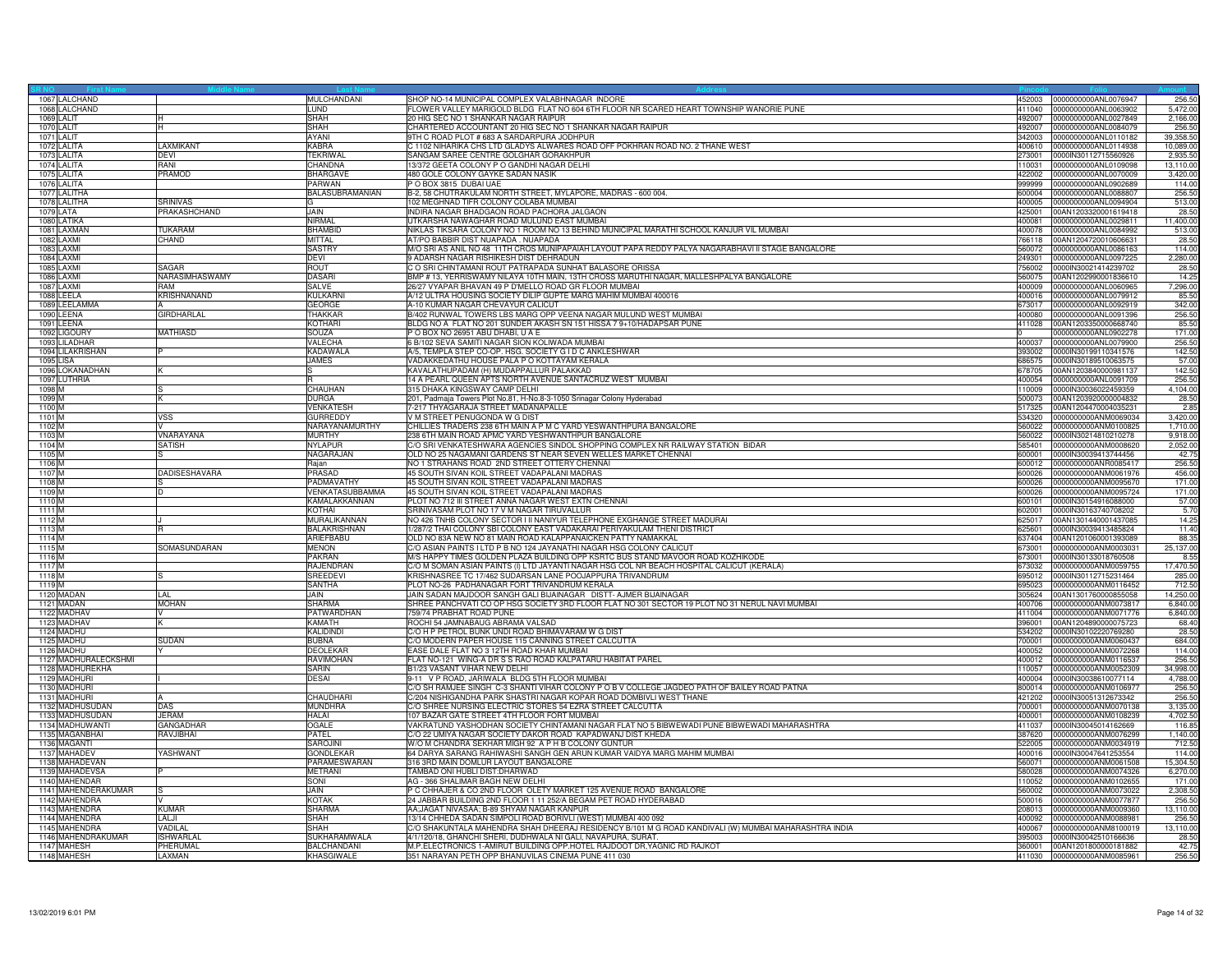| 1149 MAHESH         | VASANTRAO                   | PATIL              | 446, TUKARAM NEAR RAM MANDIR, SOUTH SHIVAJI NAGAR SANGLI                                           | 416416 | 00AN1202000000139197        | 14.25     |
|---------------------|-----------------------------|--------------------|----------------------------------------------------------------------------------------------------|--------|-----------------------------|-----------|
| 1150 MAHESH         |                             | CHAND              | 3-6-161 HYDERGUDA HYDERABAD                                                                        | 500029 | 0000000000ANM0027020        | 6,555.00  |
| 1151 MAHESH         | CHANDRA                     | AGRAWAL            | C/O NATIONAL CYCLE CO HOPE CIRCUS ALWAR RAJ                                                        | 302001 | 0000000000ANM0077817        | 57.00     |
| 1152 MAHESH         | <b>BHAILAL</b>              | SANGHAVI           | SUDAMA FLAT NO 2 214 WALKESHWAR ROAD MALBAR HILL MUMBAI                                            | 400006 | 0000IN30302851845375        | 1,425.00  |
| 1153 MAHESH         | VAMAN                       | <b>BHAT</b>        | C/O RAJESH VAMAN BHAT CANARA BANK TILAKWADI BR PB NO.525 KHANAPUR ROAD TILAKWADI BELGAUM           | 590006 | 0000000000ANM0065212        | 1.425.00  |
| 1154 MAHESH         | CHANDRA                     | <b>GUPTA</b>       | STATE BANK OF INDIA GOLA GOKARN NATH LAKHIMPUR KHERI                                               | 262802 | 0000000000ANM0020185        | 26,248.50 |
| 1155 MAHESHWARA     |                             | PANCHANGMATH       | 14 LINGARAJNAGAR HUBLI                                                                             | 580031 | 00AN1201090001099281        | 85.50     |
| 1156 MAKANI         |                             |                    | CLOSADAS JEWELLERS ANSAR MANZIL 37/41 BANIAN ROAD SHOP NO 3 PYDHENIC MUMBAI 3                      | 400003 | 0000000000ANM0087286        | 256.50    |
|                     |                             |                    |                                                                                                    |        |                             |           |
| 1157 MAKI           | SHIAVAX                     | DHANBHOORA         | HORNBY VIEW GUNBOW STREET FORT MUMBAI                                                              | 400001 | 0000000000ANM0038698        | 13,110.00 |
| 1158 MALA           |                             | <b>SINGH</b>       | 404 V P ROAD CONGRESS HOUSE MUMBAI                                                                 | 400004 | 0000000000ANM0048354        | 6,156.00  |
| 1159 MALA           | SAMIR                       | GORADIA            | 101/C, HIGHLAND PARK, NEW LINK ROAD, DAHANUKAR WADI, KANDIVALI (W), MUMBAI                         | 400067 | 0000IN30090710463295        | 28.50     |
| 1160 MALHARI        | <b>DATTATRAY</b>            | SARODE             | 78/FP/100, KASHIWADI BHAVANI PETH PUNE                                                             | 411042 | 0000IN30028010235228        | 42.75     |
| 1161 MALLIKARJUNA   | SHANKAREPPA                 | CHINNANNAVAR       | NO 445,1ST FLOOR 13TH MAIN,18TH CROSS M.C LAYOUT, VIJAYANAGAR BANGALORE                            | 560040 | 00AN1302080000090910        | 114.00    |
| 1162 MALLIKARJUNA   |                             |                    | CONSULTANT I CROSS I MAIN H S EXTENTION HARIHAR                                                    | 577601 | 0000IN30113526208623        | 1,946.55  |
| 1163 MALLIKARJUNUDU |                             |                    | EL NO 302 RAMAVEDA S S APTS HNO 1/11/229 SHAMLAL BLDG BEGUMPET HYDERABAD                           | 500016 | 0000IN30021410915770        | 28.50     |
| 1164 MALTI          |                             | <b>SHAH</b>        | A/12/402 PARAS SHANTI NAGAR CHS LTD SECTOR 4 OPP JAIN TEMPLE MIRA ROAD EAST DIST THANE             | 401107 | 0000000000ANM0073441        | 2,850.00  |
| 1165 MALTIBEN       | <b>RAJENDRA</b>             | <b>DESAI</b>       | 71 JAL VAYU VIHAR NR SHIV PARVATHI CINEMA KUKATPALLY HYDERABAD                                     | 500072 | 0000000000ANM0033493        | 13,110.00 |
| 1166 MAMDI          | <b>BHARATHA</b>             | LAKSHMI            | H NO 30/6/15 LIKKI PULLAIH ST DURGA GRA HARAM VIJAYAWADA                                           | 520002 | 0000000000ANM0055863        | 10,944.00 |
| 1167 MAMIDI         | SANKARPRASAD                | <b>GUPTA</b>       | D NO 20 2 12 SOLASA VARI STREET PALAKOL WEST GODAVARI AP                                           | 534260 | 0000lN30102221147149        | 28.50     |
| 1168 MAMTA          |                             | PRUTHI             | H NO 1295 1296 WARD NO 2 BARA BAZAR ROHTAK                                                         | 24001  | 0000000000ANM0093242        | 1,054.50  |
| 1169 MAMTA          |                             | PRUTHI             | H NO 1295 1296 WARD NO 2 BARA BAZAR ROHTAK                                                         | 124001 | 0000000000ANM0093239        | 1,482.00  |
| 1170 MAMTA          |                             | <b>JAIN</b>        | 4TH FLOOR R NO 36 19/21 BORA BAZAR ST FORT MUMBAI                                                  | 400001 | 0000IN30133018155077        | 85.50     |
| 1171 MAMTA          | <b>PRAKASH</b>              | DHUMAL             |                                                                                                    | 400067 | 00AN1201120000067128        | 983.25    |
|                     |                             |                    | FLAT NO. 8, FIRST FLOOR, MAJITHIA NAGAR, BLDG.NO. G/3, KANDIVALI (WEST), MUMBAI                    |        |                             |           |
| 1172 MANAN          | <b>SHASHIKANTBHAI</b>       | PADIA              | A/4 ASHAPURI SOCIETY NR AVKAR HALL GHODASAR AHMEDABAD                                              | 380050 | 0000IN30164510347008        | 5.70      |
| 1173 MANASA         |                             | SINGIRIKONDA       | T NO 210 NAGARJUNA NGR NR NAGARJUNA DEGREE CLG MIRYALA GUDA MANDALAM MRIYALGUDA                    | 08207  | 00AN1208160002096639        | 28.50     |
| 1174 MANASI         | <b>UDAY</b>                 | <b>BHAGWAT</b>     | 21/703,SHRI DHAWALGIRI SOCIETY, OPP VARTAK NAGAR POLICE STATION, VARTAK NAGAR THANE                | 400602 | 0000IN30181110130643        | 17.10     |
| 1175 MANDAKINI      | <b>KAMLESH</b>              | <b>SHAH</b>        | A-503, AVON MAJESTY AVON ENCLAVE, DATAPADA ROAD OPP. TATA SPECIAL STEELS LTD BORIVALI (E) , MUMBAI | 400066 | 0000IN30018311815238        | 14.25     |
| 1176 MANDAKINI      |                             | <b>MISRA</b>       | A - 48 HAUZ KHAS NEW DELHI                                                                         | 110016 | 0000IN30072410118675        | 1,482.00  |
| 1177 MANDAVALL      |                             | GANESH             | 16-157 OLD POST OFFICE STREET DOWLAISWARAM                                                         | 533125 | 00AN1204470005341649        | 5.70      |
| 1178 MANDEEP        |                             | GREWAL             | 109 SECTOR 8-C CHANDIGARH 160008                                                                   | 80008  | 0000000000ANM0079882        | 85.50     |
| 1179 MANGALA        | <b>SURESH</b>               | <b>BAHETI</b>      | ASHWINI CLINIC AP PACHORA JALGAON                                                                  | 424201 | 0000IN30169611701219        | 28.50     |
| 1180 MANGALCHAND    |                             | <b>BAGREE</b>      | BAGREE ENTERPRISE SHYAM TALKIES ROAD RAIPUR                                                        | 492001 | 0000000000ANM0091953        | 513.00    |
| 1181 MANGESH        |                             | NAIKNAVARE         | SN 201 SAI NIWAS FLAT NO 15 PUNYAINAGAR OPP K K MARKET DHANKWADI PUNE CITY PUNE                    | 411043 | 00AN1204720011843751        | 2.85      |
| 1182 MANHARBEN      | RAMANBHAI                   | PATEL              | 5 PRATAP GUNJ BARODA                                                                               | 390002 | 0000000000ANM0018370        | 1,995.00  |
| 1183 MANIK          | CHAND                       | NOLKHA             | VIP ENCLAVE I 'M' BLOCK FLAT 402 VIP RD RAGHUNATHPUR NR DOLPHIN LABORATORY CALCUTTA                | 700059 | 0000000000ANM0079635        | 256.50    |
| 1184 MANILAI        | KODARLA                     | <b>SURA</b>        | SARAS SOCIETY BUNGLOW NO 2 JUNA VADAJ ASHRAM ROAD AHMEDABAD                                        | 380013 | 0000000000ANM0016689        | 13,110.00 |
| 1185 MANISH         | <b>ASHOK</b>                | <b>JHAVERI</b>     | ROOM NO 701 7TH FLOOR 18 TRIBHUVAN GRANT ROAD MUMBAI                                               | 400007 | 00AN1304140000415262        | 25.65     |
| 1186 MANISHA        |                             | <b>GWALIORY</b>    | SADAR BAZAR SAILANA DIST- RATLAM SAILANA                                                           | 457550 | 00AN1203450000476256        | 28.50     |
| 1187 MANJARI        |                             | <b>CHAKRABORTY</b> | 358 KAJI KHERA KANPUR                                                                              | 208007 | 00AN1203840000361292        | 42.75     |
|                     |                             | PURIA              |                                                                                                    |        |                             |           |
| 1188 MANJIL         | PARASRAM<br><b>MANUBHAI</b> |                    | 1 SIR HARI RAM GOENKA STREET 2ND FLOOR CALCUTTA                                                    | 700007 | 0000000000ANM0057716        | 10,944.00 |
| 1189 MANJOOBEN      |                             | PATEL              | C/O JYOTI H/W MART OPP BARODA COLLEGE BARODA                                                       | 390005 | 0000000000ANM0007513        | 13,110.00 |
| 1190 MANJU          | <b>ASHOK</b>                | RAMNANI            | BK NO 980 ROOM NO 9 STATION ROAD ULHAS NAGAR DIST THANE                                            | 421003 | 0000000000ANM0013151        | 28.50     |
| 1191 MANJU          | DEVI                        | MOHATA             | SARAD INDUSTRIES 2 JADUNANDAN GOSWAMI LANE CALCUTTA 700006                                         | 700006 | 0000000000ANM0079591        | 256.50    |
| 1192 MANJU          |                             | KHANDELWAL         | 481 BHUKHMARIA HOUSE TRIPOLIA BAZAR JAIPUR                                                         | 302002 | 0000000000ANM0077824        | 256.50    |
| 1193 MANJU          | RANI                        | <b>MITRA</b>       | 41 KALI CHARAN GHOSH ROAD PO SINTHEE KOLKATA                                                       | 700050 | 0000IN30125028697195        | 171.00    |
| 1194 MANJU          |                             | PATEL              | AA;SWASTIKAA; RAJMOTI NAGAR NEAR KALA NALA UPLETA                                                  | 360490 | 0000000000ANM0054369        | 456.00    |
| 1195 MANJU          |                             | <b>KHATOF</b>      | D -143 MALVIYA NAGAR JAIPUR                                                                        | 302017 | 0000IN30116030386279        | 142.50    |
| 1196 MANJU          |                             | PANDEY             | 291 UPHAR ELDICO SECTOR -1 POST BHADARUKH LUCKNOW DILKUSHA LUCKNOW                                 | 226002 | 00AN1201060001080007        | 2.85      |
| 1197 MANJULA        | W                           | OSWAL              | FLAT NO 3 DURGA SOCIETY 266 BHAVANI PETH PUNE                                                      | 411042 | 0000000000ANM0072291        | 1,710.00  |
| 1198 MANOHAR        | LAL                         | SALWAN             | CANAL COLONY ROAD HOSHIARPUR                                                                       | 147001 | 0000000000ANM0106713        | 256.50    |
| 1199 MANOHAR        | <b>VINAYAK</b>              | <b>GOKHALE</b>     | 488/1 TILOK ROAD GOKHALE BLDG SADASHIV PETH PUNE                                                   | 411030 | 0000000000ANM0055821        | 2,451.00  |
| 1200 MANOHAR        | <b>SHANKAR</b>              | PARAB              | ARUMODAYA HSG SOCIETY KOKAN NAGAR BHANDUP 400078                                                   | 400078 | 0000000000ANM0085198        | 513.00    |
| 1201 MANOHARRAO     | SHANKARRAO                  | SANT               | 208 SAI MALHAR SOCIETY AGRA ROAD BEHIND GANESH TOWER KALYAN WEST DIS THANE                         | 421301 | 0000000000ANM0021130        | 13,110.00 |
| 1202 MANOJ          | AMRITLAL                    | <b>JETHWA</b>      | O A D JETHWA NERA PARK CONGRESS NAGAR NAGPUR MAHARASHTRA                                           | 440012 | 0000IN30021412410427        | 14.25     |
| 1203 MANOJ          | KUMAR                       | RATH               | BARABATI NUA SAHI PURI PURI PURI                                                                   | 52001  | 0000IN30169611078115        | 31.35     |
| 1204 MANOJ          |                             | <b>NAITHAN</b>     | 92 NDSC APPTTS VASUNDHARA ENCLAVE EAST DELHI DELHI INDIA                                           | 110096 | 0000IN30226912686295        | 57.00     |
| 1205 MANOJ          | <b>SHANTILAI</b>            | SHAH               | 816/8 SHRI KRISHNA NIVAS 3RD FLOOR BLOCK NO 14 PUDUMJEE ROAD POONA                                 | 411002 | 0000000000ANM0011497        | 2,166.00  |
| 1206 MANOJ          | KUMAR                       | <b>SHUKLA</b>      | SHIRDI NAGAR SAIDEVA APTS., A WING 203, NAVGHAR PHATAK ROAD BHAYANDAR (EAST) DIST.THANE            | 401105 | 0000IN30074910511059        | 2.85      |
| 1207 MANOJ          |                             | AGARWAL            | AJANTA ENTERPRISES 18 MOTILAL ATAL ROAD JAIPUR                                                     | 302001 | 0000000000ANM0043625        | 114.00    |
|                     |                             |                    |                                                                                                    |        |                             |           |
| 1208 MANOJ          |                             | <b>AGARWAL</b>     | AJANTA ENTERPRISES 18 MOTILAL ATAL ROAD JAIPUR                                                     | 302001 | 0000000000ANM0043627        | 114.00    |
| 1209 MANOJ          | <b>NARAIN</b>               | <b>PUNWANI</b>     | PLOT NO 588 FLAT NO 11 2ND FLOOR SRI RAMANAGAR COOP SOC 3RD ROAD KHAR (W) MUMBAI                   | 400052 | 0000000000ANM0077571        | 256.50    |
| 1210 MANOJ          | ANILBHAI                    | SHAH               | 169/D PURANDARE PARK SAVITRI NIWAS DR B A RD DADAR MUMBAI 400014                                   | 400014 | 0000000000ANM0080962        | 256.50    |
| 1211 MANOKARAN      |                             |                    | NO 17 6TH CROSS I BLOCK T C PALAYA MAIN ROAD AKSHAYA NAGAR GROUND FLOOR BANGALORE KARNATAKA INDIA  | 560016 | 0000lN30051312761813        | 28.50     |
| 1212 MANORAMADEVI   | <b>BABULAL</b>              | SHAH               | 2 SHANKER DHARA VITHALBHAI ROAD VILE PARLE W MUMBAI 4                                              | 400056 | 0000000000ANM0032087        | 39,358.50 |
| 1213 MANORANJAN     | PRASAD                      | NAIK               | QR.NO.3226 SECTOR XI-C BOKARO STEEL CITY                                                           | 827009 | 0000IN30267930863293        | 142.50    |
| 1214 MANORANJAN     |                             | <b>SHARMA</b>      | A G M CANARA BANK HEAD OFFICE BANGALORE, KARNATAKA                                                 | 560002 | 0000IN30189510183894        | 256.50    |
| 1215 MANORBHAI      | <b>MOHANBHAI</b>            | PATEL              | 84/765 GUJ HSG BOARD PALANPUR PATIYA RANDER ROAD SURAT                                             | 395009 | 00AN1204150000044481        | 8.55      |
| 1216 MANPREET       |                             | <b>BINDRA</b>      | 107/1 DEBENDRA CHANDRA DEY ROAD CALCUTTA                                                           | 700015 | 0000000000ANM0073775        | 114.00    |
| 1217 MANSUKHALAL    |                             | PRANJIVANBHAI      | MODI STREET MORBI 363 641                                                                          | 363641 | 0000000000ANM0086171        | 114.00    |
| 1218 MANSUKHLAL     |                             | SHAH               | 2/29 RAGHUVIR SOCIETY JAMNAGAR PIN CODE                                                            | 361005 | 0000000000ANM0046094        | 7,153.50  |
| 1219 MANSUR         | SARAFALI                    | <b>GOLAWALA</b>    | RONA FASHION P O BOX NO 2742 AJMAN U A E                                                           | 999999 | 0000000000ANM0092449        | 342.00    |
| 1220 MARGARET       | D                           | SOUZA              | 5 SIDDI SADAN COLONY S V P ROAD BORIVLI WEST MUMBAI 400103                                         | 400103 | 0000000000ANM0078850        | 256.50    |
| 1221 MARIE          |                             | CORREYA            | 19A JAGANATHAN COLONY FOXEN STREET PERAMBUR CHENNAI                                                | 600011 | 0000lN30051310587482        | 399.00    |
| 1222 MARIYAM        | AMJAD                       |                    | B 3/35 BACHANI NGR MALAD EAST MUMBAI MAHARASHTRA                                                   | 400097 | 0000lN30051319619104        | 285.0     |
| 1223 MARIYAM        |                             | <b>MIYAGAMWALA</b> | HOUSE NO C-1856 MADRESSA STREET FORT PARSIWAD BHARUCH                                              | 392001 | 0000000000ANM0109587        | 342.00    |
| 1224 MARY           |                             | GEORGE             | KODIYATTU (PALAKKATTU) HOUSE KAVALANGADU,NELLIMATTOM KOTHAMANGALAM KOTHAMANGALAM                   | 686691 | 0000lN30311610490854        | 8.55      |
| 1225 MASAL          | <b>HIRAPPA</b>              | MAHADEO            | 325 MADHALI ALI TAL WAI DIST SATARA                                                                | 412803 | 0000lN30051311753854        | 17.10     |
| 1226 MASU           | <b>JANARDAN</b>             | WADEKAR            | GHODASAR PUNITNAGAR BAA;300 CADILA ROAD AHMEDABAD                                                  | 380050 | 0000000000ANM0017866        | 13,110.00 |
|                     |                             |                    |                                                                                                    |        |                             |           |
| 1227 MATHEW         | CR                          |                    | CHERUVATHOOR HOUSE ANJOOR P O NHAMANGHAT KERALA                                                    | 379563 | 0000000000ANM0902572        | 513.00    |
| 1228 MATHEW         |                             | SAMUEL             | DANWAY EMIRATES LLC P O BOX . DUBAI                                                                | 118446 | 00AN1203790000036882        | 68.40     |
| 1229 MATHEW         |                             |                    | ARACKAPARAMBIL HOUSE PANAMPLAY P O THOTTUMUKKOM, AREACODE MALAPPURAM, KERALA                       | 673639 | 0000IN30189510300325        | 59.85     |
| 1230 MATTA          | DAYANANDA                   | VIJAYAKUMAR        | H NO 6-2 VENKATESWARA TALKIES SATHUPALLY POST AND MANDAL KHAMMAM DISTRICT KHAMMAM                  |        | 507303 00AN1203810000130159 | 28.50     |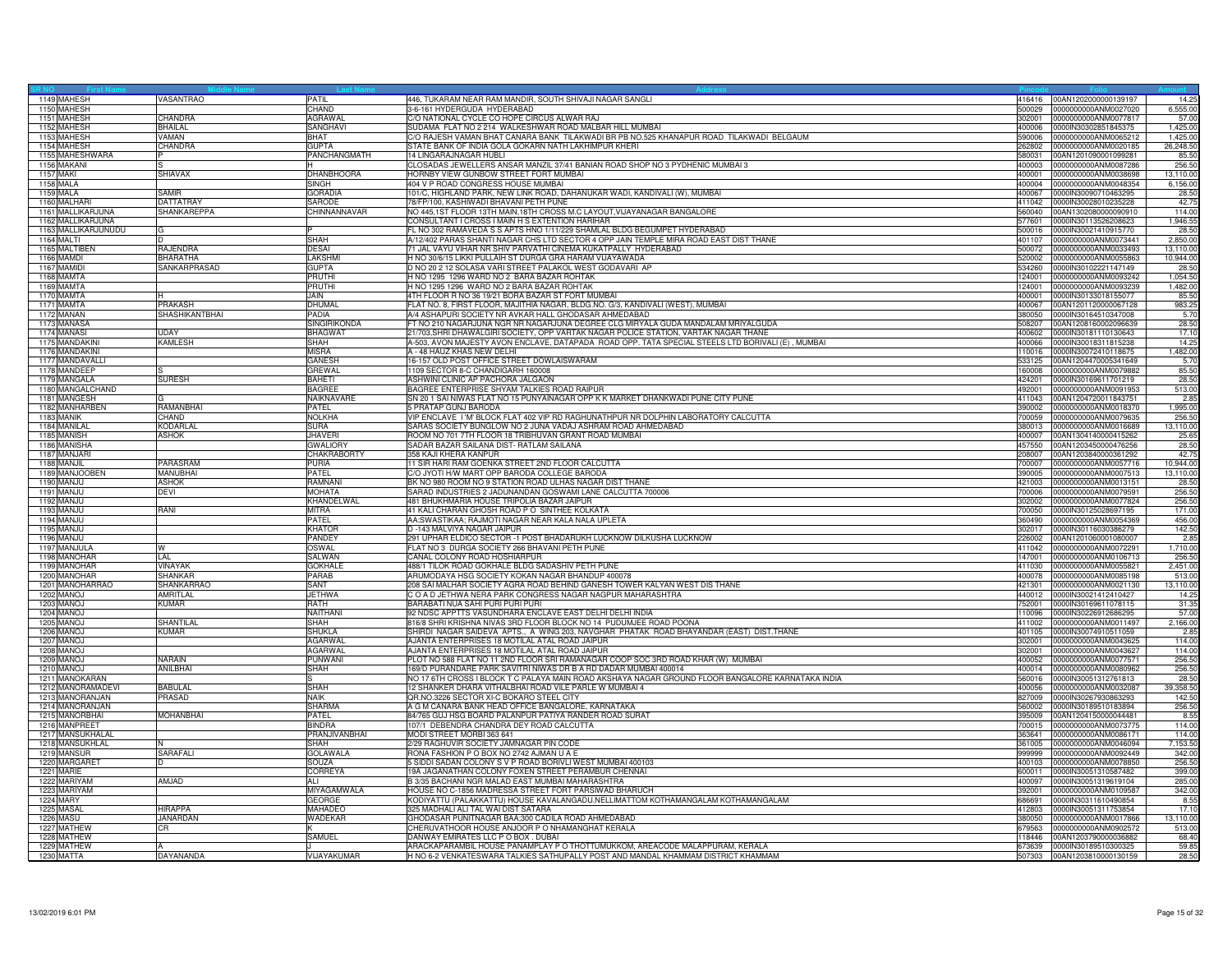| 1231 MAULIK              | IN.                    | <b>SHAH</b>        | 9 PANCHASAR BLDG 1ST FLOOR F ROAD 76 MARINE DRIVE MUMBAI                                                         | 400020           | 0000IN30133018794701                         | 228.00               |
|--------------------------|------------------------|--------------------|------------------------------------------------------------------------------------------------------------------|------------------|----------------------------------------------|----------------------|
| 1232 MAYA                |                        | <b>MISRA</b>       | E 1 183 ARERA COLONY BHOPAL MADHYA PRADESH                                                                       | 462016           | 0000IN30018313022596                         | 1,425.00             |
| 1233 MAYA                |                        | <b>AGARWAL</b>     | 195 PATEL NAGAR RAILWAY ROAD HAPUR                                                                               | 245101           | 0000IN30011810048305                         | 171.00               |
| 1234 MAYA                | <b>BHUPENDRA</b>       | <b>KATWALA</b>     | 403 B HARMONY BLDG 4 FLR B WING ASHOK CHAKRAVARTY ROAD NEAR DAMODAR WADI KANDIVLI EAST MUMBAI                    | 400101           | 0000IN30247011056219                         | 57.00                |
| 1235 MAYURESH            | MANOHAR                | <b>BANE</b>        | 12 AMOD CHINCHPADA ASARA COLONY ROAD BORIVALI (E) MUMBAI                                                         | 400060           | 0000000000ANM0096236                         | 3,420.00             |
| 1236 MEENA               |                        | <b>DESAI</b>       | 26 ANJALI KIRAN VAKOLA BRIDGE SANTACRUZ E MUMBAI                                                                 | 400055           | 0000000000ANM0004366                         | 13,110.00            |
| 1237 MEENA               |                        | <b>AMARPUR</b>     | NAND BHAWAN TOPI BAZAR JIWAJI CHOWK LASHKAR GWALIOR M P                                                          | 474001           | 0000000000ANM0006641                         | 570.00               |
| 1238 MEENA               | <b>NITIN</b>           | <b>MODY</b>        | 208 JEWELLERS APPARTMENT 56 PEDDER ROAD MUMBAI 400 026                                                           | 400026           | 0000000000ANM0901940                         | 256.50               |
| 1239 MEENA               |                        | <b>DESAI</b>       | G 806, PRAMUKH RESIDENCY, CHALA ROAD, VAPI VALSAD                                                                | 396191           | 00AN1204470000120680                         | 82.65                |
| 1240 MEENA               |                        | <b>DESAI</b>       | 26 ANJALI KIRAN VAKOLA BRIDGE SANTACRUZ E MUMBAI 400055                                                          | 400055           | 0000000000ANM0084628                         | 256.50               |
| 1241 MEENABEN            | RAVJIBHAI              | PATEL              | SARDAR PATEL'S KNADKI POST VIRSAD TO BORSAD DIST KHEDA                                                           | 388580           | 0000000000ANM0095418                         | 256.50               |
| 1242 MEERA               | VINOD                  | <b>DESAI</b>       | 7 INDIAN MERCANTILE MANSION MADAM CAMA ROAD MUMBAI                                                               | 400039           | 0000000000ANM0112095                         | 26,248.50            |
| 1243 MEERA               |                        | <b>JAYAPRAKASH</b> | KANIKUNNEL HOUSE PAMPAKUDA PANCHAYAT P O ERNAKULAM DIST KERALA                                                   | 686667           | 0000000000ANM0088634                         | 256.50               |
|                          |                        |                    |                                                                                                                  |                  |                                              |                      |
| 1244 MEERA               |                        | GANESAN            | HOUSE NO 40/1521 NEAR RENEWAL CENTRE AZAD ROAD KALOOR COCHIN                                                     | 682017           | 0000000000ANM0019363                         | 6,526.50             |
| 1245 MEERA               |                        | <b>MUGVE</b>       | 30-K NAVRANGE MARG GAMDEVI MUMBAI                                                                                | 400007           | 0000000000ANM0047336                         | 26,248.50            |
| 1246 MEERA               | <b>DEVI</b>            | <b>UPADHYAYA</b>   | W/O DR R K UPADHYAYA GURHARI BAZAR HATRAS                                                                        | 204101           | 0000000000ANM0006657                         | 26,248.50            |
| 1247 MEERA               |                        | <b>BAJAJ</b>       | 2083 SECTOR-8 FARIDABAD HARYANA                                                                                  | 121006           | 0000000000ANM0028236                         | 5,472.00             |
| 1248 MEETA               | <b>MAHENDRA</b>        | <b>CHHEDA</b>      | 9 ELIZABETH HIGH SCHOOL PESTAM SAGAR ROAD NO 3 CHEMBUR MUMBAI                                                    | 400089           | 0000IN30051310647158                         | 5.70                 |
| 1249 MEGHJI              | BHAIKANJIBHAI          | <b>HODAR</b>       | BANDAR MANGROL, AT- MANGROL, DIST-JUNAGADH, MANGROL                                                              | 362225           | 00AN1203820000024001                         | 176.70               |
| 1250 MEGHNA              | SAMEER                 | <b>MEHTA</b>       | A/401 402 UPENDRA NAGAR Y. T. ROAD DAHISAR EAST MUMBAI                                                           | 400068           | 00AN1203350000836258                         | 11.40                |
| 1251 MEGHNAD             |                        | SAHA               | 16 DOVER LANE BLOCK A2 FLAT 35 KOLKATA                                                                           | 700029           | 0000000000ANM0079587                         | 256.50               |
| 1252 MEGHRAJ             |                        | NARVANKAR          | 14 SURAJ NIWAS TULSIPADA LAKE ROAD BHANDUP NEAR DR B A CHOWK MUMBAI                                              | 400078           | 00AN1203600000294482                         | 11.40                |
| 1253 MEHER               | <b>MINOO</b>           | <b>SETH</b>        | FLAT 14 ANITA MOUNT PLEASANT ROAD MALBAR HILL MUMBAI                                                             | 400006           | 0000000000ANM0023216                         | 2,308.50             |
| 1254 MENABEN             | <b>SOMABHAI</b>        | PATEL              | 17040 CARRIAGE WAY NORTH VILLE MI 48167 U S A                                                                    | 999999           | 0000000000ANM0901166                         | 7,125.00             |
| 1255 MERCY               |                        |                    | PULIYANIPUTHENPURAYIL HOUSE THONDERTNAD P O KOROME, WAYANAD MANANTHAVADY                                         | 670731           | 00AN1205730000310117                         | 65.55                |
| 1256 MIHIR               | MAKARAND               | <b>BAPAT</b>       | B-42, SANTMUKTA SOCIETY PERUBAUG GOREGAON (E) MUMBAI                                                             | 400063           | 00AN1302340000413105                         | 142.50               |
| 1257 MILIND              | <b>BAPUSO</b>          | PATIL              | 13 GAJRAJ HOUSING SOCIETY VIDYAHAGER MIRAJ MIRAJ                                                                 | 416410           | 00AN1201330000048681                         | 71.25                |
| <b>1258 MINA</b>         | <b>DEVI</b>            | <b>AGARWAL</b>     | BYE PASS ROAD CHAS BOKARD                                                                                        | 827013           | 00AN1204470003923011                         | 71.25                |
| 1259 MINABEN             |                        | SHAH               | 3-A APOLO PARK SOCIETY NARAYAN NAGAR ROAD PALDI AHMEDABAD                                                        | 380007           | 0000000000ANM0076561                         | 256.50               |
| 1260 MINAXI              | SHAILESHBHAI           | SHAH               | 11 DHARA APARTMENT SUKHIPURA ROAD JAIN NAGAR PALDI AHMEDABAD                                                     | 380007           | 0000000000ANM0077762                         | 114.00               |
|                          |                        |                    |                                                                                                                  |                  |                                              |                      |
| 1261 MINOO<br>1262 MINOO | <b>JEHANBUX</b>        | PATEL<br>PATEL     | P-34 NAVROZ BAUG DR S S RAO ROAD LAL BAUG MUMBAI<br>AA;P-34AA; NAUROZ BAUG DR S S RAO ROAD LAL BAUG MUMBAI       | 400012<br>400012 | 0000000000ANM0046978<br>0000000000ANM0050624 | 5,472.00<br>5.472.00 |
|                          |                        |                    |                                                                                                                  |                  |                                              |                      |
| 1263 MINOO               |                        | PATEL              | P-34 NAVROZ BAUG DR S S RAO ROAD LAL BAUG MUMBAI PIN CODE 400 012                                                | 400012           | 0000000000ANM0044003                         | 5,472.00             |
| 1264 MIRA                |                        | <b>GHOSH</b>       | 6/2A BALARAM BOSE 1ST LANE CALCUTTA PIN CODE                                                                     | 700020           | 0000000000ANM0031510                         | 13,110.00            |
| 1265 MISHRILAL           |                        | <b>SHETIYA</b>     | BURUD GALLI AHMEDNAGAR 414001                                                                                    | 414001           | 0000000000ANM0077144                         | 256.50               |
| 1266 MITESH              |                        | WANI               | F 6 SURYAPRABHA GARDEN KENJALE NAGAR BIBWEWADI PUNE MAHARASHTRA                                                  | 411037           | 0000IN30051314435880                         | 65.55                |
| 1267 MITHI               |                        | WADHVANI           | 14 SARITA APARTMENTS B J ROAD BANDRA MUMBAI                                                                      | 400050           | 0000000000ANM0077597                         | 256.50               |
| 1268 MITHILESH           | <b>KUMAR</b>           | PANDEY             | QTR-4B 202 DAMODAR PARK, GHATKOPAR WEST, MUMBAI.                                                                 | 400086           | 0000IN30135610076766                         | 5.70                 |
| 1269 MITI                |                        | <b>SFTHI</b>       | D-45 ANAND NIKETAN NEW DELHI-110 021                                                                             | 110021           | 0000000000ANM0086331                         | 513.00               |
| 1270 MOGHAJIBHAI         | <b>PARATHIBHAI</b>     | PATEL              | AT & POST JALOTARA NEAR JAIN TEMPLE TA VADGAM DIST BANASKANTHA                                                   | 385002           | 0000000000ANM0066736                         | 427.50               |
| 1271 MOHAMED             |                        | SANAULLAH          | NEW NO 4/6 OLD NO 88/6 RAMS FLAT, 2ND MAIN ROAD, GANTHINAGAR, ADYAR CHENNAI                                      | 600020           | 0000IN30039417914416                         | 2.85                 |
| 1272 MOHAMED             | <b>SALIM</b>           | <b>HUSAIN</b>      | A-2/S-6 SARVODAYA COMPLEX N I B M ROAD KONDHWA PUNE                                                              | 411048           | 0000000000ANM0001939                         | 5,472.00             |
| 1273 MOHAMED             | <b>ABDUL</b>           | MAJEED             | HASSAN MANZIL, OLD MO ROAD P.O. PONNANI NAGARAM KERALA                                                           | 679583           | 0000IN30163710088064                         | 256.50               |
| 1274 MOHAMED             | <b>SIHAB</b>           |                    | KURIYODATH PAROOTTAKKAL PONMUNDAM VILLAGE CHERIYAMUNDAM MALAPPURAM MALAPPURAM KERALA                             | 676106           | 0000IN30023912887987                         | 259.35               |
| 1275 MOHAMED             | <b>FAROOQPAVANNA</b>   |                    | C/O PARCO HARDWARE 1/1 B GUNDAPANTH STREET BANGALORE KARNATAKA                                                   | 560002           | 0000000000ANM0080292                         | 256.50               |
| 1276 MOHAMED             | ABDULMAJEED            | <b>KHAN</b>        | 5 9 22/1/11 ADARSHNAGAR HYD 500 463                                                                              | 500463           | 0000000000ANM0076847                         | 85.50                |
| 1277 MOHAMMAD            |                        | <b>FAROOQUE</b>    | C/O A A TRANSPORT ALANGAR MOODBIDRI                                                                              | 574227           | 0000000000ANM0071675                         | 370.50               |
|                          | <b>ILIAS</b>           | <b>IRAQI</b>       | P O BOX 19413 KHETAN KUWAIT 83805                                                                                | 999999           | 0000000000ANM0902723                         |                      |
| 1278 MOHAMMAD            |                        |                    |                                                                                                                  |                  |                                              | 513.00               |
| 1279 MOHAMMED            | <b>ABBAS</b>           | MAZ                | P O BOX 1044 BAHRAIN *210                                                                                        | 999999           | 0000000000ANM0901068                         | 9,832.50             |
| 1280 MOHAMMED            | <b>KASHIF</b>          | <b>ASLAM</b>       | 2-1-184/1 SUBASH GUNJ NGOS COLONY ZAHEERABAD                                                                     | 502220           | 00AN1203320003883975                         | 14.25                |
| 1281 MOHAMMED            |                        | <b>UMAIR</b>       | OLD NCC BUILDING NEW NO 783/2 SAMPIGE ROAD K R PURAM HASSAN                                                      | 573201           | 00AN1202990004112209                         | 28.50                |
| 1282 MOHAN               | LAXMAN                 | <b>HADKAR</b>      | KUDASKAR BNGL RM 4 FRIENDS CLNY BHANDUP VILLAGE BHANDUP EAST 400078                                              | 400078           | 0000000000ANM0084865                         | 256.50               |
| 1283 MOHAN               | M                      |                    | C BLOCK 1-G SUNFLOWER APTS 6 MANDAPAM CROSS STREET KILPAUK CHENNAI                                               | 600010           | 0000000000ANM0084431                         | 256.50               |
| 1284 MOHAN               |                        | KULCHANDRA         | C/O GOLD PALACE INC P O BOX 1630 ST THOMAS VIRGIN ISLANDS 00801 U S A                                            | 199999           | 0000000000ANM0900317                         | 9,234.00             |
| 1285 MOHAN               | LAL                    | <b>ARORA</b>       | K 36 GREEN PARK NEW DELHI                                                                                        | 110016           | 0000000000ANM0031307                         | 256.50               |
| 1286 MOHAN               | LAL                    | <b>KANAL</b>       | H NO 2209 OPP SIMPLEX CO BHARAT COLONY NAGPUR ROAD JABALPUR MP                                                   | 482001           | 0000IN30133020734793                         | 39.90                |
| 1287 MOHAN               | KUMAR                  | <b>GUPTAPN</b>     | PHARAMACIST P.H.V.G.R.HALLY CHITRADURGA TK                                                                       | 577501           | 0000IN30037810194557                         | 71.25                |
| 1288 MOHANBHAI           | RAMABHAI               | PATEL              | ST NEW CHANDRU AT MOR DT SURAT                                                                                   | 393045           | 0000000000ANM0085377                         | 513.00               |
| 1289 MOHANDOSS           |                        |                    | PLOT NO 25, 14TH CROSS, SRI KAILASH SANTHANAM GARDEN SOUTH EXTENSION SHANMUGANAGAR, UYYAKONDAN THIRUMALAI TRICHY | 620102           | 0000IN30017510163162                         | 285.00               |
| 1290 MOHD                |                        | <b>TAQI</b>        | C/O SUNIL GOYAL 26-I SARABHA NAGAR LUDHIANA                                                                      | 141001           | 0000000000ANM0058422                         | 1,368.00             |
| 1291 MOHD                |                        | <b>FAHIM</b>       | C/O M/S RASHID BROTHERS NEAR OCTROI POST LUDHIANA ROAD MALERKOTLA                                                | 148023           | 0000000000ANM0058423                         | 2,736.00             |
| 1292 MOHENDRA            | <b>NATH</b>            | MUKHERJEE          | 16 INDIA EXCHANGE PALACE CALCUTTA 700 001                                                                        | 700001           | 0000000000ANM0089471                         | 256.50               |
| 1293 MOHINI              | <b>DEEPAK</b>          | CHHABNA            | 101 DINDOSHILA APTS 15TH ROAD KHAR (W) MUMBAI                                                                    | 400052           | 0000000000ANM0025907                         | 1.368.00             |
| 1294 MOHSINBHAI          |                        | SULEMANJ           | 95 BAZAR RD BANDRA MUMBAI 400050                                                                                 | 400050           | 0000000000ANM0078847                         | 256.50               |
| 1295 MOLLY               |                        | <b>BABY</b>        | A-260, NFL VIJAYPUR, RAGHOGARH GUNA, GUNA                                                                        | 473111           | 00AN1204470005451656                         | 28.50                |
| 1296 MONACHAN            |                        | ONNOONNI           | PO BOX 32119 ALKHOBAR 31952 KINGDOM OF SAUDI ARABIA AL KHOBAR                                                    | 32119            | 00AN1205730000323595                         | 71.25                |
|                          | <b>CHIRAG</b>          | SHAH               | 704, RAGHUVANSI APT., CHANDAVARKAR ROAD, BORIVALI (WEST), MUMBAI.                                                | 400092           |                                              |                      |
| 1297 MONALI              |                        |                    | G-394 RAMAVARMATH PANAMPILLY NAGAR ERNAKULAM KOCHI                                                               |                  | 0000lN30258210032206                         | 28.50                |
| <b>1298 MONY</b>         |                        | THAMPI             |                                                                                                                  | 682036           | 0000000000ANM0051122                         | 285.00               |
| 1299 MOTHI               | <b>SHEKAR</b>          | <b>SHENOY</b>      | 3/11 JAGDISH KUNJ RAFI AHMED KIDWAI ROAD WADALA MUMBAI                                                           | 400031           | 0000000000ANM0095981                         | 6,526.50             |
| 1300 MOTILAL             |                        | OSWAL              | 401-B NATWAR CHAMBERS 4 NAGINDAS MASTER ROAD FORT MUMBAI                                                         | 400023           | 0000000000ANM0091431                         | 256.50               |
| 1301 MOTILAL             |                        | <b>KOTHARI</b>     | C/O RAJA PLASTIC SUPPLIERS 12 AMRATALLA LANE KOLKATA                                                             | 700001           | 00AN1203320003814577                         | 142.50               |
| 1302 MOTURI              |                        | <b>BALAKISHAN</b>  | H NO 1 3 281 MAIN ROAD METPALLY KARIMNAGAR ANDHRA PRADESH                                                        | 505325           | 0000lN30102220035910                         | 1,425.00             |
| 1303 MPD                 | <b>BUILDERSPRIVATE</b> | LIMITED            | 6 LSC MADANGIR NEW DELHI                                                                                         | 10062            | 0000000000ANM0038678                         | 627.00               |
| 1304 MR                  | <b>BRIANROSHAN</b>     | <b>RODRIGUES</b>   | A3/17 BEST NAGAR GOREGAON WEST MUMBAI                                                                            | 400104           | 0000lN30051310674424                         | 57.00                |
| 1305 MR                  | <b>DHANSUKHARAIB</b>   | <b>GANDHI</b>      | B11/216 TWINKLE STAR APPARTMENT SHRIPAL COMPLEX, AGASI ROAD BEHIND PETROL PUMP, VIRAR (W) THANE                  | 401303           | 0000lN30051310140133                         | 114.00               |
| 1306 MR                  | JAMNADASPAHILAJRAI     | <b>GIYANAN</b>     | 3432/119 PANT NAGAR GAHATKOPAR E MUMBAI                                                                          | 400075           | 0000000000ANM0044346                         | 2,736.00             |
| 1307 MRINALINI           | <b>GANESH</b>          | PATIL              | 163 ABHINAV NAGAR BORIVALI EAST MUMBAI 400066                                                                    | 400066           | 0000000000ANM0077496                         | 256.50               |
| 1308 MRITYUNJAY          |                        | DAS                | C/O H N SAHA & CO 16-B ROBERT STREET CALCUTTA 700 012                                                            | 700012           | 0000000000ANM0087593                         | 256.50               |
| 1309 MRS                 | <b>SUREKHARAMESH</b>   | <b>BENGAL</b>      | 182 DADISHETH AGIARI LANE HIRAMANEK CO OP HSG SOC 3RD FLOOR BLOCK NO 41 MUMBAI                                   | 400002           | 0000lN30051310284290                         | 28.50                |
| 1310 MRUDULA             | ID                     | DAVE               | 5/6 VIJAY NIWAS OPP ADARSH HOTEL GAWLI WADA LONAVLA DIST PUNE                                                    | 410401           | 0000IN30088813709367                         | 28.50                |
| 1311 MRUGANK             |                        | <b>SANGHVI</b>     | 6 SHANGRI LA 27/A CARMICHAEL ROAD MUMBAI                                                                         | 400026           | 0000000000ANM0098387                         | 28.50                |
| 1312 MRUNAL              | lв                     | CHADASANIA         | C/O B T CHADASANIA 01 MADHAV PARK HALVAD ROAD DHRANGDHRA                                                         |                  | 363310 0000000000ANM0068641                  | 4,275.00             |
|                          |                        |                    |                                                                                                                  |                  |                                              |                      |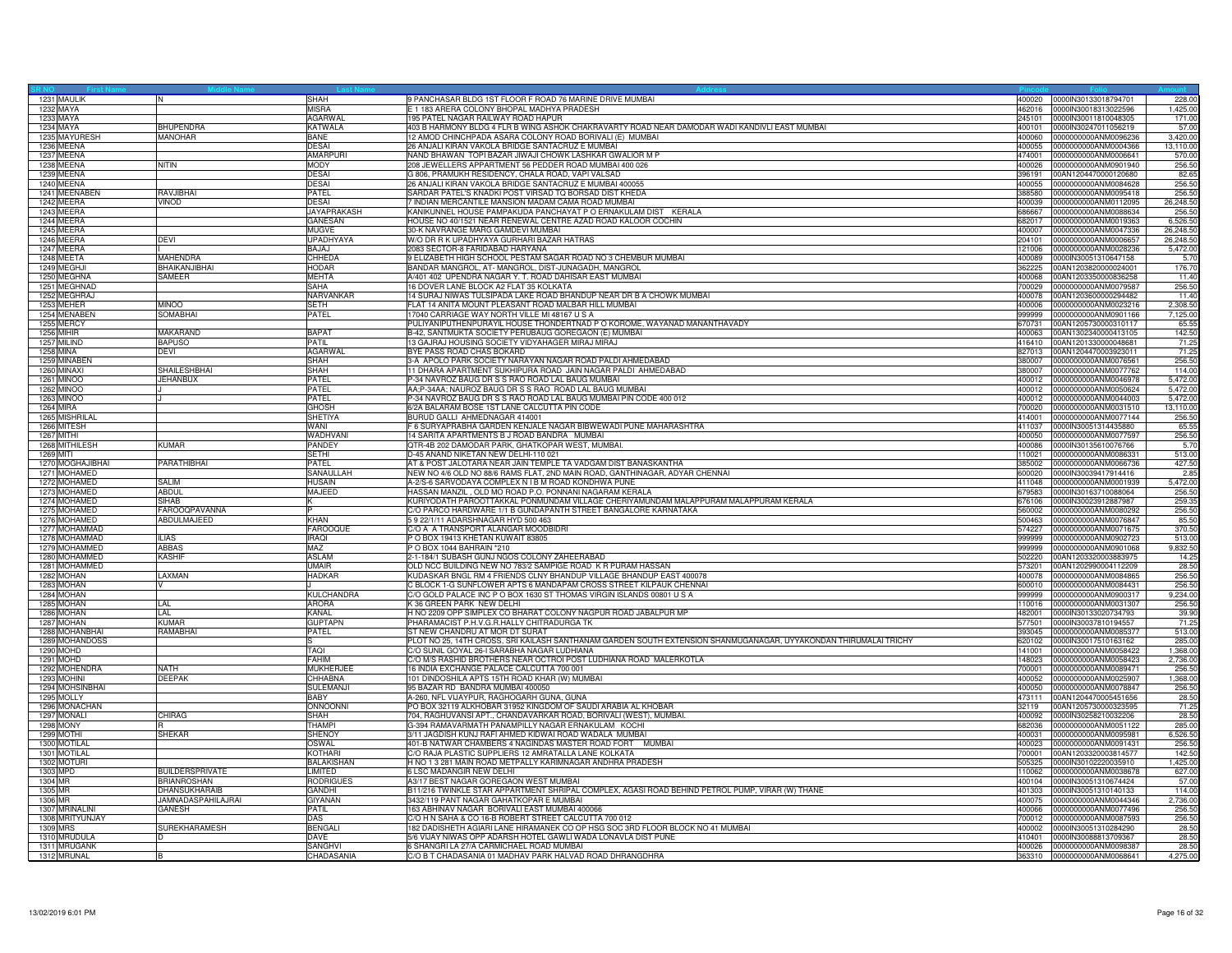|                   | 1313 MUKESH       | <b>KANTILAL</b>       | <b>BAHUA</b>         | BADAWALA BLDG NO 2/15 D P WADI GORAPDEVE ROAD MUMBAI                                                                                      | 400033           | 0000000000ANM0110120                         | 256.50    |
|-------------------|-------------------|-----------------------|----------------------|-------------------------------------------------------------------------------------------------------------------------------------------|------------------|----------------------------------------------|-----------|
|                   | 1314 MUKESH       |                       | <b>SUKHIJA</b>       | SUKHIJA FOOTWEAR BHAGAT SINGH CHOWK RUDRAPUR UTTARANCHAL                                                                                  | 263153           | 0000lN30021411142811                         | 14.25     |
|                   | 1315 MUKESH       | <b>NAGINDAS</b>       | <b>JOBANPUTRA</b>    | 106 107 15 F H L NIWAS 2 ND FLOOR SHANKAR BARI LANE CHIRA BAZAR MUMBAI                                                                    | 400002           | 0000IN30090710376254                         | 2.85      |
|                   | 1316 MUKESH       |                       |                      | RAJ COMPLEX 2ND FLOOR BAJAR STREET MANDYA                                                                                                 | 571401           | 00AN1201060001275193                         | 11.40     |
|                   | 1317 MUKESH       | <b>KANTILAL</b>       | <b>BAHUA</b>         | NEW BADAWALA BLDG 2ND FLR R NO 25 O P WADI GORAPDEO ROAD MUMBAI                                                                           | 400033           | 0000000000ANM0015590                         | 4,360.50  |
|                   | 1318 MUKKOLLU     | <b>SRINIVASA</b>      | <b>RAO</b>           | NO 43 8 48 2 SRI SAI NAGAR COLONY SAROORNAGAR R R DIST HYDERABAD ANDHRA PRADESH                                                           | 500005           | 0000IN30021411990746                         | 2.85      |
|                   | 1319 MUKTABEN     | <b>BHASKARBHAI</b>    | PATEL                | %/O WESTERN INDIA DYESTUFFS 61/5 RAMCHANDRA LANE EXTN MALAD (W) MUMBAI                                                                    | 400064           | 0000000000ANM0097047                         | 3,420.00  |
|                   | 1320 MUKUND       |                       |                      | 32/1 7TH MAIN MALLESWARAM BANGALORE 560 003                                                                                               | 560003           | 0000000000ANM0089674                         | 256.50    |
|                   | 1321 MUKUND       | <b>GOVIND</b>         | <b>KADAM</b>         | TANMAY CHS PLOT NO 82 FLAT NO 103 RAMCHANDRA NAGAR NO 2 VAITIWADI THANE                                                                   | 400604           | 0000IN30133021069329                         | 28.50     |
|                   | 1322 MUKUND       |                       | SARAOGI              | C/O THE GANGES PRINTING CO LTD 9 OLD POST OFFICE STREET CALCUTTA                                                                          | 700001           | 0000000000ANM0018953                         | 11,941.50 |
|                   | 1323 MULCHANDBHAI |                       | <b>PATEL</b>         | A/1, VIDHYA LAXMI APPARTMENT B/H, BINDUPARK SUBHASHBRIDGE AHMEDABAD                                                                       | 380027           | 0000IN30036022096618                         | 28.50     |
|                   | 1324 MULJIBHAI    | AMTHABHAI             | PATEL                | C/O DR VASANT PATEL NEW HOMES 4TH FLR OPP HATHI POLE PALACE ROAD BARODA                                                                   | 390001           | 0000000000ANM0086228                         | 171.00    |
|                   | 1325 MULLUR       | YASHODHARAKUMAR       | <b>MAHAPRASAD</b>    | S/O M P YASHODHARAKUMAR BELLUR NAGAMANGALA TQ MAHAVEERA RDBELLUR, BELLUR MANDYA DIST                                                      | 571418           | 00AN1203070000284166                         | 14.25     |
|                   | 1326 MUMTAZ       |                       | <b>FAZLULLAH</b>     | DULAND TECHNICAL SERVICES L.L.C. P.O.BOX 89699 DUBAI U.A.E                                                                                | 999999           | 0000lN30183810003134                         | 513.00    |
|                   | 1327 MUNIRA       | <b>YUSUF</b>          | PATANWALA            | 2A BUSTAN APARTMENT 8TH FLOOR FLAT NO 81 BELASIS ROAD MUMBAI                                                                              | 400008           | 0000000000ANM0086001                         | 256.50    |
|                   | 1328 MUNIRA       |                       | PATRAWALA            | 29 CENTRAL VIEW 1ST FLOOR MEGHRAJ SETHI MARG SOUTER ST. MUMBAI                                                                            | 400008           | 0000000000ANM0068644                         | 2,137.50  |
|                   | 1329 MUNIRATNA    |                       |                      | 36 AA;LAXMAN NIVASAA; MALLIGA THOTA LAYOUT 3RD CROSS CHOLURPALYA MAGADI ROAD BANGALORE                                                    | 560023           | 0000000000ANM0094077                         | 256.50    |
|                   | 1330 MUNNI        | <b>DEVI</b>           | <b>AGRAWAL</b>       | C/O HINDUSTAN TRADERS TAMBAKUPATTI CHAIBASA BIHAR                                                                                         | 833201           | 0000000000ANM0060930                         | 855.00    |
|                   | 1331 MUNUSAMY     |                       |                      | NO 5 TYPE III CVRDE OFFICERS QTRS VIKAS NAGAR AVADI CHENNAI                                                                               | 623001           | 0000000000ANM0095101                         | 256.50    |
|                   | 1332 MURALIDHARA  |                       |                      | NO. 58 2ND CROSS, RIFCO SHANTINIKETAN LAYOUT MEDAHALLI K.R. PURAM BANGALORE                                                               | 560049           | 00AN1204720011280178                         | 142.50    |
|                   | 1333 MURLI        | <b>MANOHAR</b>        | AGRAWAL              | O BOX 26534 ADLIA, MANAMA BAHRAIN (ARABIAN-GULF)                                                                                          |                  | 0000000000ANM0902422                         | 114.00    |
|                   | 1334 MURTUZA      | SABBIRBHAI            | <b>BHARMAL</b>       | MARIYAM VILLA, 1, VIMANAGAR, RAIYA ROAD, RAJKOT.                                                                                          | 360007           | 0000IN30097410907193                         | 5.70      |
|                   | 1335 MUSTAKAHMED  | <b>MOHAMMEDHUSAIN</b> | ZANKHWALA            | NANI VAHORWAD NAVAGRA STREET HIMATNAGAR                                                                                                   | 383001           | 00AN1205430000027916                         | 285.00    |
|                   | 1336 Mahesh       | Basavaraj             | Angadi               | 35, 1st A-Cross Rajmahal Vilas Extn Bangalore                                                                                             | 560080           | 0000IN30292710029513                         | 142.50    |
|                   | 1337 Manish       | IN.                   | Shah                 | C/401, Pleasant Palace Sodawala Lane, Opp P F Bldg Borivli West MUMBAI                                                                    | 400092           | 0000IN30009510809897                         | 171.00    |
| 1338 N            |                   |                       | <b>SINGH</b>         | -215 SAKET MEERUT                                                                                                                         | 250003           | 0000000000ANN0097133                         | 23,427.00 |
| 1339 <sup>N</sup> |                   | PRABHAKAR             | <b>IYER</b>          | FLAT NO E 1 3 STATE BANK COLONY CHAR IMLI BHOPAL                                                                                          | 462016           | 00AN1204720009945288                         | 28.50     |
| 1340 N            |                   | NAGAPAVAN             | <b>KUMAR</b>         | FLAT 12/14/18 PRAGATHI APT LALLAPET SECUNDERABAD ANDHRA PRADESH                                                                           | 500017           | 0000IN30051313083795                         | 48.45     |
| 1341 N            |                   |                       | JAYASHREE            | H NO 202A PHASE 1 JANAPRIYA APARTMENTS WARD NO 1 SERILINGAMPALLY DT RANGAREDDY MIYAPUR                                                    | 500049           | 00AN1204470005528211                         | 42.75     |
| 1342 N            |                   | <b>NARASIMHA</b>      | <b>MURTHY</b>        | NO 3 THIRD CROSS OBAIAH LANE COTTON PET BANGALORE                                                                                         | 560053           | 0000000000ANN0026664                         | 2,166.00  |
| 1343 N            |                   |                       | <b>ASHADEVI</b>      | KUMAR CLINIC PANDURANGA TEMPLE STREET HASSAN                                                                                              | 573201           | 00AN1201320000443371                         | 28.50     |
| 1344 N            |                   | BVENKATARAMANA        | SETTY                | C/O S V CHANDRASHEKAR SETTY ANNAPURNA NILAYA PANCHAVATI COLONY 2ND CROSS G S K M ROAD, SHIMOGA                                            | 577202           | 0000IN30113526346006                         | 256.50    |
| 1345 N            |                   | R                     | <b>JAYASHREE</b>     | NO 7 RADHAKRISHNAN STREET T NAGAR MADRAS                                                                                                  | 600017           | 0000000000ANN0038714                         | 2.166.00  |
| 1346 N            |                   |                       | BALASUBRAMANIAN      | 63 KANNAMMAPURAM A KOMARAPALAYAM P O NATHAKKADAIYUR (VIA) ERODE                                                                           | 638108           | 0000lN30163740736372                         | 28.50     |
| 1347 <sub>N</sub> |                   | RADHAKRISHNAN         | <b>NAIR</b>          | BUNGALOWIL PALLICKAL NOORANAD KERALA                                                                                                      | 690540           | 0000000000ANN0009426                         | 171.00    |
|                   | 1348 NABILA       |                       | <b>AVAIS</b>         | 29 GREAMS ROAD MADRAS                                                                                                                     | 600006           | 0000000000ANN0097157                         | 171.00    |
|                   | 1349 NAFISA       | <b>ABULI</b>          |                      | NEAR ST BUS STAND TOKARKHADA SILVASSA                                                                                                     | 396230           | 0000000000ANN0077536                         | 256.50    |
|                   | 1350 NAFISA       |                       | <b>VOHAVA</b><br>BAI | DHARAM PETH BUTY LAYOUT 706 NAGPUR                                                                                                        | 440010           | 0000000000ANN0009997                         | 342.00    |
|                   | 1351 NAFISA       | <b>YUSUF</b>          | <b>RANGWALA</b>      | D/94 KATOPAR BAZAR BHARUCH                                                                                                                | 392001           | 0000IN30075711157200                         | 299.25    |
|                   |                   | <b>MAHESH</b>         | <b>APPALA</b>        | 53-1-410/1 KRISTURAJAPURAM OPP RCM HIGH SCHOOL VIJAYAWADA                                                                                 |                  | 00AN1202990005087373                         | 11.40     |
|                   | 1352 NAGA         |                       |                      |                                                                                                                                           | 520008           |                                              |           |
|                   | 1353 NAGARAJ      | <b>KUMAR</b>          | <b>BORELE</b>        | SRI VIJAYALAKSHMI HALL NO 5 GUNDOPANTH STREET BANGALORE 560002<br>DR.NAGENDRA BORELE 102 TAPER HOSTEL ROAD LAXMI PALACE RAJAPETH AMRAVATI | 560002           | 0000000000ANN0078136                         | 256.50    |
|                   | 1354 NAGENDRA     |                       | <b>HARDEL</b>        | QTR NO 393 GF III SUBHASH NAGAR P O BACHELI DIST DANTEWADA DANTEWADA                                                                      | 444001           | 0000IN30088813617247                         | 28.50     |
|                   | 1355 NAGESH       | <b>KUMAR</b>          |                      |                                                                                                                                           | 494553           | 00AN1204720010497074                         | 28.50     |
|                   | 1356 NAGESH       | <b>NAYAK</b>          | ARKUL<br>KAMATH      | POST BOX NO 9 COURT ROAD KASARAGOD KERALA STATE<br>DOOR NO. 1-19-1450(4), 1ST FLOOR PASCAL VILLA MARIGUDI NEW ROAD, URVA MANGALORE        | 670121<br>575006 | 0000000000ANN0019267<br>0000IN30260310130634 | 2,052.00  |
|                   | 1357 NAGESH       |                       |                      |                                                                                                                                           |                  |                                              | 5.70      |
|                   | 1358 NAGESHPRABHU | M                     |                      | S/O ANANTHA PRABHU KIRTHI NILAYA WARD NO 07 KITTUR RANI CHANNAMMA ROAD CHANNARAYAPATNA                                                    | 573116           | 00AN1203760000019732                         | 2.85      |
|                   | 1359 NAINESH      |                       | <b>GANDHI</b>        | NO 7 DERKARAN MANSION VITHALDAS ROAD 3RD FLOOR FLAT NO 46 PRINCESS STREET MUMBAI                                                          | 400002           | 0000000000ANN0095553                         | 798.00    |
|                   | 1360 NAJOO        |                       | <b>BHABHA</b>        | NO 3/7 TATA COLONY TARDEO MUMBAI 400034                                                                                                   | 400034           | 0000000000ANN0090533                         | 256.50    |
|                   | 1361 NALIN        |                       | <b>DHINGRA</b>       | NO 224 MANDAKINI ENCLAVE ALAKNANDA NEW DELHI                                                                                              | 110019           | 0000000000ANN0089615                         | 256.50    |
|                   | 1362 NALINI       |                       | <b>LOKHANDE</b>      | DATTAKRUPA STATION ROAD RATLAM                                                                                                            | 457001           | 0000000000ANN0109213                         | 171.00    |
|                   | 1363 NAND         | <b>KISHORE</b>        | RATHI                | PLOT NO 584 RANI ILLAM 1ST FLOOR WEST 4TH STREET K K NAGAR MADURAI TAMILNADU                                                              | 625020           | 0000000000ANN0060118                         | 15,048.00 |
|                   | 1364 NAND         | <b>KISHORE</b>        | PRASAD               | QR NO 3219 SECTOR 4G BOKARO STEEL CITY BOKARO                                                                                             | 827004           | 0000lN30125028956641                         | 71.25     |
|                   | 1365 NANDKUMAR    |                       | GAIKWAD              | D33/294 M I G COLONY BANDRA E MUMBAI 400051                                                                                               | 400051           | 0000000000ANN0085210                         | 171.00    |
|                   | 1366 NANDULA      |                       |                      | SUBBANNADEEKSHITULU  H NO 5-9-22/30 ADARSHNAGAR HYDERABAD                                                                                 | 500063           | 0000IN30039419040295                         | 14.25     |
|                   | 1367 NANEKALVA    | ANU                   | RADHA                | WO NANEKALVA SRINIVASULU REDDY G2VINAYAKA RESIDENCY PODALAKUR ROAD POGAKU GODOWNS NELLORE NELLORE                                         | 524004           | 00AN1203320011644481                         | 71.25     |
|                   | 1368 NANJIBHAI    |                       | <b>MISTRY</b>        | 9 URVASHI APTS SILVER PARK TPS III FACTORY LANE BORIVLI (W) MUMBAI                                                                        | 400092           | 0000000000ANN0024301                         | 26,248.50 |
|                   | 1369 NANKI        | <b>PRAKASH</b>        | <b>GURNANI</b>       | KARMASHETRA C/2/46 S S NAGAR KOLIWADA MUMBAI MAHARASHTRA INDIA                                                                            | 400037           | 0000000000ANN8100006                         | 598.50    |
|                   | 1370 NARAHARI     |                       |                      | 3-6-372 HIMAYAT NAGAR 2ND STREET HYDERABAD                                                                                                | 500029           | 0000000000ANN0058657                         | 10,944.00 |
|                   | 1371 NARASIMHA    | PRASAD                |                      | NO.5/41,16TH MAIN PADMANABHANAGAR BANGALORE KARNATAKA                                                                                     | 560070           | 0000IN30023911424557                         | 783.75    |
|                   | 1372 NARAYANA     |                       | <b>BHANDARY</b>      | NO 141 GKW LAYOUT VIJAYANAGAR WEST BANGALORE                                                                                              | 560040           | 0000IN30051310563829                         | 34.20     |
|                   | 1373 NARAYANA     | <b>CHETTYS</b>        |                      | 70 SECOND MAIN VYYALIKAVAL BANGALORE 560 003                                                                                              | 560003           | 0000000000ANN0087404                         | 256.50    |
|                   | 1374 NARAYANAN    |                       |                      | ADMINISTRATION C/O HINDALCO INDUSTRIES LTD PO RENUKOOT DIST SONBHADRA U P                                                                 | 231217           | 0000000000ANN0079578                         | 256.50    |
|                   | 1375 NARAYANSWAMY |                       | RAMAMURTHY           | PLOT NO 34 BLOCK 8 SHRI LAL ASHISH GARODIA NAGAR GHATKOPAR MUMBAI                                                                         | 400077           | 0000000000ANN0003466                         | 4,474.50  |
|                   | 1376 NARENDRA     | <b>SINGH</b>          | SAMAR                | SAMAR CHEMICALS 205/1 SULTANPET BANGALORE 560053                                                                                          | 560053           | 0000000000ANN0091442                         | 114.00    |
|                   | 1377 NARENDRA     | MAHADEORAO            | PATIL                | AT & POST - HIWARKHED, TAHSHIL - MORSHI, AMRAVATI                                                                                         | 444914           | 00AN1201130000444001                         | 57.00     |
|                   | 1378 NARENDRA     | KUMAR                 | JAIN                 | RAJ BHAWAN APARTMENT, FLAT NO-302B KAMALAKANT ROAD, NAWATOLI HARMU ROAD, RANCHI G.P.O JHARKHAND, RANCHI                                   | 834001           | 0000IN30210510092731                         | 28.50     |
|                   | 1379 NARENDRANATH |                       | H                    | CHEBROLO HANUMAIAH + SONS 3/1/1 STHAMBALA GARUVU GUNTUR 522 006                                                                           | 522006           | 0000000000ANN0087313                         | 256.50    |
|                   | 1380 NARESH       | VACTARAM              | <b>SOLANKI</b>       | BL 99/2813 KANNAMWAR NAGAR NO 2 VIKHROLI EAST MUMBAI                                                                                      | 400083           | 00AN1203600001405789                         | 5.70      |
|                   | 1381 NARESH       | NARSAYYA              | <b>ANDE</b>          | 88/53 WORLI B D D CHAWL D N WAKRIKAR MARG GANDHI MAIDAN WORLI MUMBAI MAHARASHTRA                                                          | 400018           | 0000IN30051322189654                         | 8.55      |
|                   | 1382 NARESH       | JAYANTILAL            | <b>MEHTA</b>         | % YOGESH JAYANTILAL MEHTA 47/A NEW PUTLIBAI KAPOL NIVAS 2ND FLOOR S V ROAD VILE PARLE WEST MUMBAI                                         | 400056           | 0000000000ANN0014821                         | 4,902.00  |
|                   | 1383 NAROTAMDAS   | LALLUBHAI             | <b>JAVERI</b>        | 126 SHEIKH MEMON STREET OPP KHARA KUVA 2ND FLOOR MUMBAI                                                                                   | 400002           | 0000000000ANN0028632                         | 7,638.00  |
|                   | 1384 NASEEM       |                       | <b>AKHTAR</b>        | MIG A 220 PHASE 1ST RAM GANGA VIHAR SONAKPUR MORADABAD UTTAR PRADESH                                                                      | 244001           | 0000IN30021414741491                         | 712.50    |
|                   | 1385 NATHALAI     | RAMJIBHAI             | PRAJAPAT             | 28, RAJ STAMBH SOCIETY OPP. POLO GROUND NEAR BAGIKHANA VADODARA                                                                           | 390001           | 00AN1301670000240705                         | 228.00    |
|                   | 1386 NATVARLAL    |                       | <b>THAKKER</b>       | ISHVAR AKHANI BEHIND ARADHANA SOCIETY DAL MILL ROAD SURENDRANAGAR GUJARAT 363001                                                          | 363001           | 0000000000ANN0078511                         | 256.50    |
|                   | 1387 NAVANITHAN   |                       | ANBUMANNAN           | 3/41 SENTAMIL NAGAR VALANGAIMAN                                                                                                           | 612804           | 0000IN30177413007125                         | 14.25     |
|                   | 1388 NAVEEN       |                       | <b>CHENOLI</b>       | C 1011 BRIGADE GARDENIA JP NAGAR 7TH PHASE BANGALORE                                                                                      | 560078           | 00AN1304140001668390                         | 14.25     |
|                   | 1389 NAVEEN       |                       | <b>KHANNA</b>        | C/O KHANNA DYEING & MILLING WORKS OUTSIDE GHEE MANDI GATE AMRITSAR                                                                        | 143001           | 0000000000ANN0074967                         | 342.00    |
|                   | 1390 NAVINBHA     | <b>BABUBHAI</b>       | PATEL                | 5 PRATAPGUNJ B/H NATRAJ CINEMA BARODA                                                                                                     | 390002           | 0000IN30075711391007                         | 2,166.00  |
|                   | 1391 NAVNITLAL    | CHANDULAL             | <b>JHAVERI</b>       | SULTAN PURA ZAVERI BHUVAN ADHYARU NI POLE BARODA                                                                                          | 390001           | 0000000000ANN0016513                         | 4,788.00  |
|                   | 1392 NAVNITLAL    | NARBHERAM             | SANGHVI              | OPP KAPOL BOARDING AMRELI 365601 GUJARAT                                                                                                  | 365601           | 0000000000ANN0090994                         | 256.50    |
|                   | 1393 NAVNITLAL    | CHIMANLAL             | <b>SHAH</b>          | 5 ATUL SOCIETY DEHGAM DIST AHMEDABAD                                                                                                      | 382305           | 0000000000ANN0018034                         | 2,166.00  |
|                   | 1394 NAWNIT       |                       | JAIN                 | C/O SRI NIRMAL KUMAR JAIN C/O M/S ALLIED AGENCIES GURU GOVIND SINGH ROAD HAZARIBAGH                                                       |                  | 825301 0000000000ANN0021463                  | 26,248.50 |
|                   |                   |                       |                      |                                                                                                                                           |                  |                                              |           |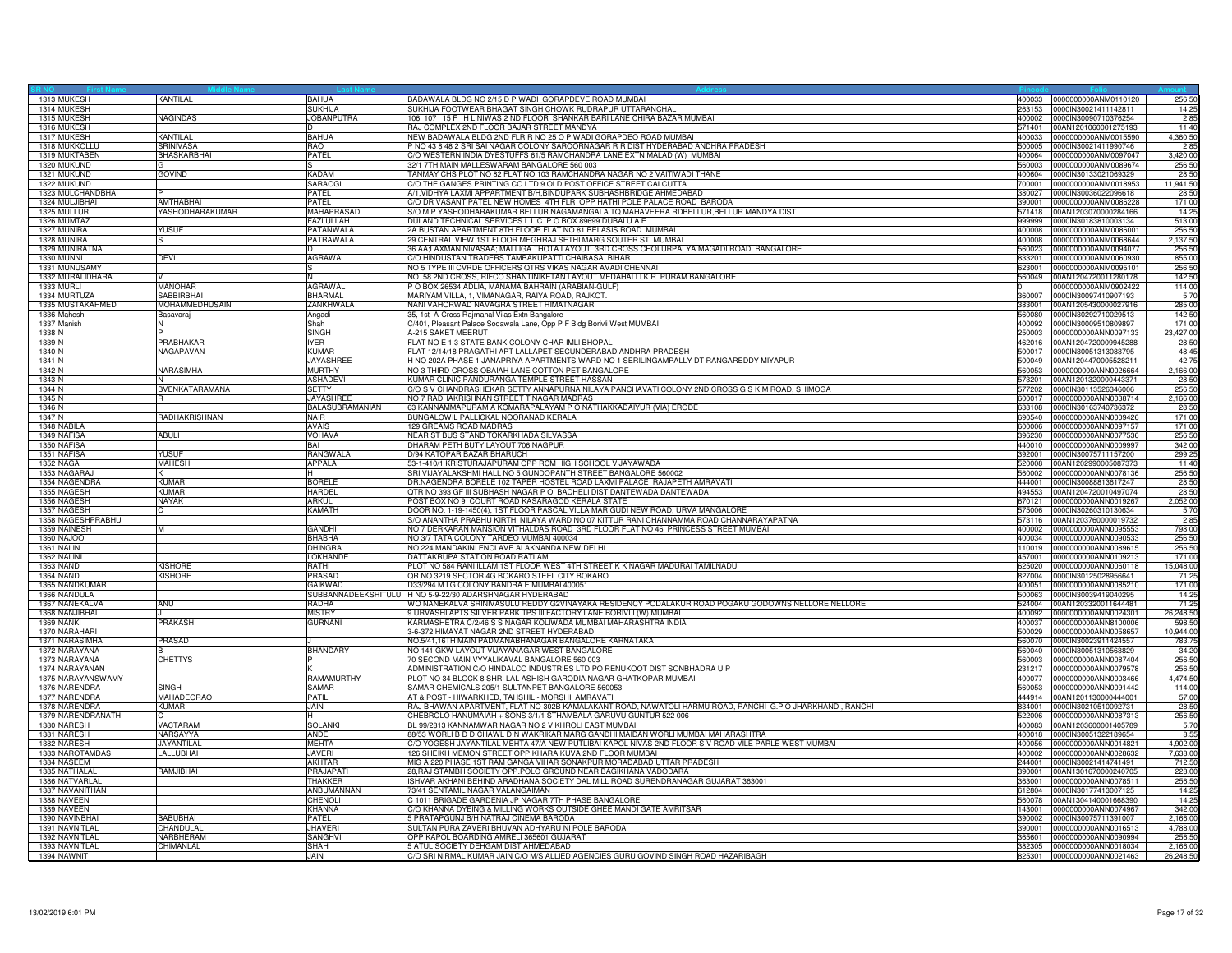| 1395 NAYANA              |                               | KUMARI               | -1/265 B, DDA FLATS, KALKAJI NEW DELHI                                                                      | 110019           | 00AN1202420000580214                         | 57.00            |
|--------------------------|-------------------------------|----------------------|-------------------------------------------------------------------------------------------------------------|------------------|----------------------------------------------|------------------|
| 1396 NAYANA              | <b>MAHESH</b>                 | VAIDYA               | 8/595 KESAR VILLA DR B A ROAD MATUNGA MUMBAI                                                                | 400019           | 0000000000ANN0086255                         | 513.00           |
| 1397 NAYNA               |                               | PARIKH               | VITHAL SADAN OPP MEHTA POLE BANK ROAD BARODA                                                                | 390006           | 0000000000ANN0008034                         | 13,110.00        |
| 1398 NAZIMUDDIN          | G                             |                      | 9 2ND NEW STREET 9 2ND NEW STREET NELLIKUPPAM NELLIKUPPAM                                                   | 607105           | 0000IN30044110841111                         | 285.00           |
| 1399 NAZMA               |                               |                      | E KAMARAJAR ROAD MADURAI 625009                                                                             | 625009           | 0000000000ANN0082646                         | 256.50           |
| 1400 NEEL                | <b>BHUPENDRA</b>              | DALAL                | 39 ALLI CHAMBERS 3RD FLOOR TAMARIND LANE FORT MUMBAI                                                        | 400001           | 0000000000ANN0037240                         | 256.50           |
| 1401 NEELAM              |                               | <b>RANI</b>          | GALI NO 5-A HOSUE NO 358, GURU NANAK PURA PHAGWARA PHAGWARA                                                 | 144401           | 0000IN30023913609870                         | 57.00            |
| 1402 NEELAM              |                               | <b>GROVER</b>        | D-14 REFINERY VIEW C H S MAROLI CHURCH CHEMBUR MUMBAI                                                       | 400074           | 0000000000ANN0078581                         | 256.50           |
| 1403 NEELAM              | RAMESHCHANDRA                 | SHAH                 | BLD C-9 FLAT 10 JEEVAN BIMA NAGAR BORIVLI WEST MUMBAI                                                       | 400103           | 0000000000ANN0093407                         | 513.00           |
| 1404 NEELAM              |                               | MAHAJAN              | H NO 427 2 SECTOR 45 A BURAIL CHANDIGARH                                                                    | 160047           | 0000IN30292710234055                         | 427.50           |
| 1405 NEELAM              | <b>HIRO</b>                   | ABICHANDAN           | DOLPHIN APARTMENTS PILOT BUNDE ROAD COLABA MUMBAI                                                           | 400005           | 0000000000ANN0069653                         | 26,248.50        |
| 1406 NEELESH             | <b>KUMAR</b>                  | <b>SODHIYA</b>       | MATRA SMRITI BHAWAN, BEHIND SBI, VERNI, SAGAR                                                               | 470002           | 00AN1204470002937253                         | 11.40            |
| 1407 NEEPA               | SOHAM                         | SHAH                 | 2A/502,HERITAGE PARODY (ARIHANT)CHS M.G.ROAD NO-1,NEAR SVI SCHOOL, SAI NAGAR,KANDIVALI W Mumbai,MAHARASHTRA | 400067           | 0000IN30021413356930                         | 11.40            |
| 1408 NEERA               |                               | NAYYAR               | 177/5-B BEHIND PREM NAGAR POST OFFICE MADAN MAHAL JABALPUR                                                  | 450001           | 0000000000ANN0090023                         | 256.50           |
| 1409 NEERAJ              |                               | <b>ARORA</b>         | 22/190 SAROJANI NAGAR. KANPUR                                                                               | 208005           | 00AN1206120000258599                         | 8.55             |
| 1410 NEETA               |                               | <b>DROLIA</b>        | W/O SUSHIL DROLIA 39 SHRADHANAND ROAD UPPER BAZAR RANCHI GPO RANCHI JHARKHAND                               | 834001           | 0000000000ANN0079586                         | 85.50            |
| 1411 NEETA               | <b>JAGDISH</b>                | <b>NAYAK</b>         | 76 RAMAKRISHNA GARDENS RMVE STAGE II NEW BEL ROAD BANGALORE                                                 | 560054           | 0000000000ANN0082494                         | 171.00           |
| 1412 NEETA               | DHANANJAY                     | <b>SAPTARSH</b>      | 230 CHOUPATI KARANJA SAVARKAR CHOWK AHMEDNAGAR                                                              | 414001           | 00AN1204470006804959                         | 85.50            |
| 1413 NEETA               |                               | <b>MEHTA</b>         | ADESHWAR BLDG FLAT NO 9 10TH ROAD OPP JAIN TEMPLE CHEMBUR MUMBAI                                            | 400071           | 0000000000ANN0062897                         | 1,710.00         |
| 1414 NEHA                |                               | MAHESHWARI           | N K B SECURITIES 2 MALVIYA NAGAR RAJBHAVAN ROAD BHOPAL                                                      | 462003           | 0000000000ANN0112051                         | 256.50           |
| <b>1415 NEHA</b>         |                               | SAHNI                | W/O AMARNATH SAHNI, WARD NO.6 CHURCH ROAD, WARD NO.6, PUNJABI COLONY, VIKASNAGAR DEHRADUN                   | 248198           | 00AN1202890001070097                         | 2.85             |
| 1416 NEMI                | CHAND                         | <b>JAIN</b>          | 1502 SOTHALIWALO KA RASTA JOHARI BAZAR JAIPUR                                                               | 302003           | 0000000000ANN0050502                         | 1,140.00         |
| <b>1417 NETI</b>         | LAKSHMANA                     | <b>KUMAR</b>         | N LAKSHMANA KUMAR 1-9-1113/30-1 DAYANANDA NAGAR HYDERABAD 500 044                                           |                  | 500044 0000000000ANN0085816                  | 256.50           |
| 1418 NIHAR               |                               | <b>AMONKAR</b>       | 3RD FLOOR IVAN LODGE 19 D MONTE PARK ROAD BANDRA WEST MUMBAI                                                | 400050           | 0000IN30036020970086                         | 54.15            |
| 1419 NIKITA              | <b>MANISH</b>                 | SHAH                 | 8 MARINE DRIVE BLOCK NO 9 IST FLOOR F ROAD MUMBAI                                                           | 400020           | 0000lN30154914156987                         | 114.00           |
| 1420 NILESH              |                               | <b>UPADHYAY</b>      | 16 KRISHNA KUNJ LAXMI COLONY B/H DENA BANK ELLISBRIDGE AHMEDABAD                                            | 380006           | 0000000000ANN0061053                         | 285.00           |
| 1421 NILESH              | RATILAL                       | PRAJAPATI            | 15, KIRANNAGAR SOCIETY O/S. SHAHPUR GATE AHMEDABAD                                                          | 380004           | 0000IN30148510046679                         | 15,675.00        |
| 1422 NILESH              |                               | SHAH                 | C/O M/S K J SHAH & SONS 102 STOCK EXCHANGE TOWERS DALAL STREET MUMBAI                                       | 400023           | 0000000000ANN0058710                         | 427.50           |
| 1423 NILIMA              | IN                            | <b>GHANEKAR</b>      | SHREEPRAKASH 165-C DR AMBEDKAR ROAD DADAR MUMBAI 400014                                                     | 400014           | 0000000000ANN0081631                         | 171.00           |
| 1424 NIMISH              | VALLABHJI                     | SAVLA                | 3 KRISHNA NIVAS 337 CHANDAVARKER ROAD MATUNGA MUMBAI                                                        | 400019           | 0000000000ANN0083892                         | 256.50           |
| 1425 NIMISH              | VALLABHJ                      | <b>SAVLA</b>         | 3 KRISHNA NIVAS 337 CHANDAVARKER ROAD MATUNGA MUMBAI                                                        | 400019           | 0000000000ANN0029403                         | 26,248.50        |
| <b>1426 NINAY</b>        | <b>ASHOK</b>                  | <b>MATHAPATI</b>     | JYOTI C/21 DR R P ROAD MULUND (WEST) MUMBAI 400 080                                                         | 400080           | 0000000000ANN0085802                         | 513.00           |
|                          |                               | SHAH                 |                                                                                                             |                  |                                              |                  |
| 1427 NIRAJ<br>1428 NIRAJ | <b>DINESH</b><br><b>KUMAR</b> | PANDEY               | A/4 SHREE NIWAS M G ROAD GOREGAON (W) MUMBAI<br>INS PRALAYA FLEET MAIL OFFICE MUMBAI                        | 400062<br>400001 | 0000000000ANN0043338<br>00AN1304140002470188 | 570.00<br>116.85 |
| 1429 NIRANJAN            | LAL                           | <b>DATA</b>          |                                                                                                             | 301001           | 0000000000ANN0078677                         | 256.50           |
| 1430 NIRANJAN            | <b>DATTATRAYA</b>             | <b>KSHIRSAGAR</b>    | C/O BHAGWATI SADAN SWAMI DAYANAND MARG, ALWAR RAJASTHAN                                                     | 999999           | 0000000000ANN0001550                         | 2,850.00         |
|                          |                               |                      | WS ATKINS AND PARTNERS P BOX 5620 DUBAI U A E                                                               |                  |                                              |                  |
| 1431 NIRANJAN            | CHIMANLAL                     | <b>MEHTA</b>         | 22 GITANJALI WALKESHWAR ROAD MUMBAI 400006                                                                  | 400006           | 0000000000ANN0081777                         | 256.50           |
| 1432 NIRANJAN            | CHIMANLAL                     | <b>MEHTA</b>         | 22 GITANJALI WALKESHWAR ROAD MUMBAI                                                                         | 400006           | 0000000000ANN0034276                         | 10,944.00        |
| 1433 NIRMAL              | CHAND                         | <b>SETHIA</b>        | SPACE TOWN BLOCK 3 FLAT 2H V I P ROAD RAGHUNATHPUR, KOLKATA                                                 | 700052           | 0000IN30125010418257                         | 142.50           |
| 1434 NIRMAL              |                               | JAIN                 | 258 BAPTI ROAD PUJARI BLDG 2ND FLOOR BLOCK NO 6 MUMBAI 400008                                               | 400008           | 0000000000ANN0090776                         | 256.50           |
| 1435 NIRMAL              |                               | GOEL                 | 52 STATE BANK COLONY MODEL TOWN DELHI                                                                       | 110009           | 0000IN30294310038945                         | 570.00           |
| 1436 NIRMAL              |                               | <b>AGARWAL</b>       | AJANTA ENTERPRISES 18 MOTILAL ATAL ROAD JAIPUR                                                              | 302001           | 0000000000ANN0043618                         | 114.00           |
| 1437 NIRMALA             | <b>LAXMICHAND</b>             | RAMBHI               | 20/6 POSTAL COLONI, RAMKRUSHNASHRAM, CHEMBUR MUMBAI                                                         | 400071           | 00AN1202300000208967                         | 22.80            |
| 1438 NIRMLA              |                               | <b>AGRWAL</b>        | 40 POKHARA MOHALLA BASEDI DHOLPUR                                                                           | 328022           | 0000IN30177415536101                         | 57.00            |
| 1439 NIRU                |                               | <b>HAZARIKA</b>      | PROFESSOR DEPTT OF POL SCIENCE GAUHATI UNIVERSITY GAUHATI ASSAM 781014                                      | 781014           | 0000000000ANN0076822                         | 256.50           |
| 1440 NIRUPMA             |                               | <b>KAPUR</b>         | M-143 GREATER KKAILASH II NEW DELHI                                                                         | 110048           | 0000000000ANN0053291                         | 10,944.00        |
| 1441 NISHA               | <b>JAYSUKHLAL</b>             | <b>MEHTA</b>         | 417/5 VASANT NIWAS 2ND FLOOR BHANDAJI X RD NO 10 SCHEME NO 6 MATUNGA MUMBAI                                 | 400019           | 0000000000ANN0015360                         | 285.00           |
| <b>1442 NISHI</b>        |                               | <b>KAKAR</b>         | 7-A NIDHIVAN APTT BRIJWASI ESTATE BEHIND GOKUL ROW HOUSE ATHWA LINES SURAT                                  | 395007           | 0000000000ANN0052473                         | 6,241.50         |
| 1443 NISHI               |                               | <b>TANDON</b>        | SECTOR - 15 / 1009 FARIDABAD                                                                                | 121002           | 0000000000ANN0089103                         | 256.50           |
| 1444 NITAL               | MAHENDRAKUMAR                 | PATEL                | 229, SARDARNAGAR SOCIETY NIZAMPURA BARODA                                                                   | 390002           | 00AN1203820000008072                         | 142.50           |
| <b>1445 NITIN</b>        | CHUNILAL                      | <b>MEHTA</b>         | B-1 SMURUTIKUNJ SOCIETY AA;ASHIRWADAA; OPP G E B BILIMORA                                                   | 396321           | 0000000000ANN0066424                         | 1,425.00         |
| <b>1446 NITIN</b>        | <b>BALIRAM</b>                | PIMPARKAR            | LAXMI NIVAS DHOBI ALLI TEMBHI NAKA THANE-400 601 (WEST)                                                     | 400601           | 0000000000ANN0086297                         | 256.50           |
| <b>1447 NITIN</b>        | <b>BHAURAO</b>                | <b>PATIL</b>         | 10, NUTAN JAI BHARAT SOCIETY SHANKAR GHANEKAR MARG NR RACHANA SANSAD COLLEGE DADAR W MUMBAI                 | 400025           | 00AN1204470007418655                         | 5.70             |
| 1448 NOOR                | MOHAMMEDABDULAZIZ             | <b>BUKHARI</b>       | POST BOX NO.16599 DOHA STATE OF QATAR                                                                       | 999999           | 0000000000ANN0901425                         | 11,998.50        |
| 1449 NOOR                |                               | AHMAD                | MOHALLA SUFIHATA TIWARIPUR HEAD POST OFFICE TIWARIPUR GORAKHPUR UTTAR PRADESH                               | 273001           | 0000IN30051318784427                         | 28.50            |
| 1450 NOVEEN              |                               | <b>PESHIMAM</b>      | A/30 ROSARY HOUSE 297 GONPOWDER ROAD MAZAGAON MUMBAI                                                        | 400010           | 0000000000ANN0025629                         | 1,140.00         |
| 1451 NUBINA              | <b>IQBAL</b>                  | <b>ULDE</b>          | C/O S Y PARKAR 5/48 PRARTHANA VIDYANADHI MARG JUHU SCHEME MUMBAI                                            | 400049           | 0000000000ANN0093551                         | 513.00           |
| 1452 NUNNA               |                               | SHAKUNTHALA          | FLAT NO G-2 SWETHA RESIDENCY RAMAKRISHNA STREET V V NAGAR KUKATPALLE HYDERABAD                              | 500072           | 0000IN30611421126183                         | 18,981.00        |
| 1453 NUNNA               | SRINIVASA                     | RAO                  | RAJU TRADERS OPP POLICE STATION KOTHAVEEDHI CHODAVARAM                                                      | 531036           | 0000IN30232410098785                         | 1,111.50         |
| 1454 NUTAN               |                               | <b>GUPTA</b>         | C-2/35 SDA HAUZ KHAS NEW DELHI                                                                              | 110016           | 00AN1201890200027566                         | 285.00           |
| 1455 Niyamat             | Ullah                         | Khan                 | C/o Mohammad Abdur Rasheed PO Box 2921, Safat Kuwait Kuwait                                                 | 999999           | 0000IN30009510613720                         | 513.00           |
| 1456 O                   |                               | MOHAMMED             | C/O AKHSOP BHAVAN MOONNIYUR SOUTH P O MALAPPURAM DIST KERALA                                                | 676311           | 0000000000ANO0019290                         | 26,248.50        |
| 1457 O                   |                               | <b>UTHUP</b>         | ORAVANAKALAM HOUSE ERANJAL MUTTAMBALAM P O KOTTAYAM, KERALA                                                 | 686004           | 0000lN30023910004835                         | 1,567.50         |
| 1458 OM                  | PRAKASH                       | <b>DAWAR</b>         | C-61 RAMESH NAGAR NEW DELHI                                                                                 | 110015           | 0000000000ANO0093569                         | 1,140.00         |
| 1459 OM                  | PRAKASH                       | <b>VERMA</b>         | 38, PURANA QILA CANTT ROAD LUCKNOW                                                                          | 226001           | 0000lN30155720744081                         | 28.50            |
| 1460 OM                  |                               | <b>PRAKASH</b>       | C/O ASIAN PAINTS INDIA LTD 22/2 MOTILAL NEHRU ROAD AGRA UP                                                  | 282004           | 0000000000ANO0085344                         | 513.00           |
| 1461 OMPARKASH           |                               | <b>VIRMANI</b>       | C/O VAS DEV & SONS UPPER ROAD HARDWAR UP 249401                                                             | 249401           | 0000000000ANO0078670                         | 256.50           |
| 1462 OMPRAKASH           |                               |                      | 71 PATTHAR WALAN MEERUT CITY                                                                                | 250002           | 0000000000ANO0057675                         | 741.00           |
| 1463 P                   |                               | SHENBAGALAKSHMI      | FLAT NO 2 KOMLA APT BHOIR COLONY CHINCHWAD PUNE                                                             | 411033           | 0000000000ANP0067263                         | 3,420.00         |
| 1464 P                   |                               | <b>BYAPPA</b>        | CHATLAVANDLA PALLY PATTEM VANDLAPALLI POST P T M MANDALAM CHITTOR DIST A P                                  | 517391           | 0000lN30021411046622                         | 3,420.00         |
| 1465 <sub>P</sub>        |                               | SURYAPRAKASH         | BO 1332 2ND MAIN GANDHI NAGAR YELAHANKA POST BENGALURU                                                      |                  | 560064 00AN1204720007398978                  | 2.85             |
| 1466 P                   |                               | <b>GEETHASHANKAR</b> | SKANDA NILAYA 3RD CROSS SIDDAGANGA EXTN B H ROAD TUMKUR KARNATAKA                                           | 572102           | 0000IN30307710179227                         | 285.00           |
| 1467 F                   |                               | SUBRAMANIAN          | FLAT O-1 RAMS MARUTHI COMPLEX 111 MUTHIALAMMAN KOIL STREET EXTN WEST MAMBALAM MADRAS                        | 600033           | 0000000000ANP0019356                         | 9,832.50         |
| 1468 <sub>P</sub>        |                               | <b>MUMTHAJ</b>       | 32 KATCHIRAPALAYAM ROAD KALLAKURICHI VILLUPURAM DT                                                          | 606202           | 0000lN30039416520810                         | 142.50           |
| 1469 <sub>P</sub>        |                               | <b>ELANGO</b>        | D NO 12 2 KAMALA LAKSHMI COLONY . DHARMAPURI                                                                | 636701           | 00AN1204720010355896                         | 2.85             |
| 1470 P                   | <b>NYASHODAR</b>              | RAO                  | H NO 11 2 35 LAVANYA NEAR SERVICE BUS STAND UDUPI KARNATAKA                                                 | 676101           | 0000IN30051311451292                         | 14.25            |
| 1471 P                   |                               | SREEDHARAN           | POLIYEDATH HOUSE, P O PERINGAVU TRICHUR                                                                     | 680008           | 0000IN30268710001739                         | 2.85             |
| 1472 PADMABEN            | <b>BABUBHAI</b>               | PATEL                | 5 PRATAP GUNJ BARODA                                                                                        | 390002           | 0000000000ANP0018369                         | 9,832.50         |
| 1473 PADMABEN            | KIRTIKUMAR                    | SHAH                 | 12/B SATYAWADI SOCIETY USHMANPURA SHANTINAGAR AHMEDABAD                                                     | 380013           | 0000000000ANP0055775                         | 712.50           |
| 1474 PADMANABHAN         |                               |                      | 18 RAJAGOPALAN ST WEST MAMBALAM CHENNAI                                                                     | 600017           | 0000000000ANP0078646                         | 142.50           |
| 1475 PADMNI              | RAJENDRA                      | <b>SHAH</b>          | 002, HETALI RUSHAB CHS 1 S V ROAD ANDHERI WEST MUMBAI                                                       |                  |                                              | 285.00           |
| 1476 PALANIRA            | lw                            | l R                  | VICTORIA GARDEN 20 INNER RING ROAD FLAT NO 96 CHENNAI                                                       |                  | 600107 0000000000ANP0077256                  | 256.50           |
|                          |                               |                      |                                                                                                             |                  |                                              |                  |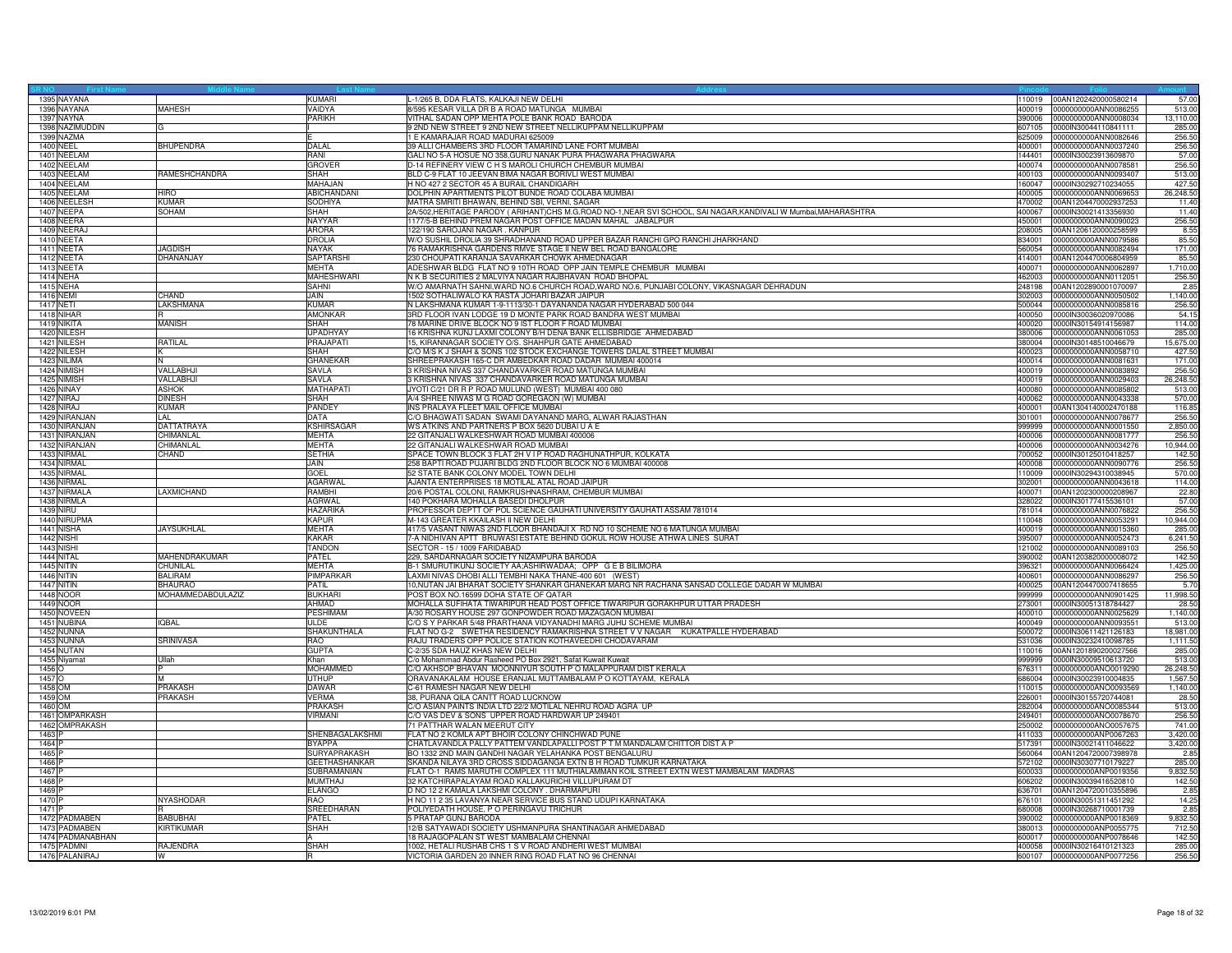| 1477 PALLAV       |                     | SHETH               | 2 FULCHAND NIWAS CHOWPATTY SEA FACE MUMBAI                                                             | 400007 | 0000000000ANP0046233        | 2,565.00  |
|-------------------|---------------------|---------------------|--------------------------------------------------------------------------------------------------------|--------|-----------------------------|-----------|
| 1478 PALLAVI      |                     | SHAH                | 20 SYNDICATE SOCIETY NEAR TOURISM GAURAGE NAVA WADAJ AHMEDABAD                                         | 380013 | 0000000000ANP0076620        | 256.50    |
| 1479 PANCH        | <b>GOPALP</b>       | <b>MONDAL</b>       | 45/3RD AGIARI LANE BEHIND BULLION EXCHANGE 2ND FLOOR MUMBAI 400003                                     | 400003 | 0000000000ANP0077621        | 199.50    |
| 1480 PANCHAL      |                     | <b>GOVINDLAI</b>    |                                                                                                        | 385001 | 0000IN30132110344043        | 2.850.00  |
|                   | <b>RAO</b>          |                     | ABHUSAN, NEAR L I C, AMBICA NAGAR ROAD PALANPUR DIST BANASKANTHA                                       |        |                             |           |
| 1481 PANDURANGA   |                     | <b>RACHERLA</b>     | 11-4-8 SREENIVAS ROCK DALE VISAKHAPATNAM                                                               | 530021 | 0000000000ANP0017580        | 26,248.50 |
| 1482 PANJABRAO    | <b>SUPAJI</b>       | VAIDYA              | VAIDYA HOSPITAL, KUBER PLAZA, SATANA ROAD, DIST. NASHIK, MALEGAON                                      | 123203 | 00AN1207100000079690        | 171.00    |
| 1483 PANKAJ       | KACHRULAL           | <b>GILDA</b>        | ATC OLD MONDHA JALNA                                                                                   | 431203 | 00AN1207780000005733        | 19.95     |
| 1484 PANKAJ       | KALYANMAL           | <b>CHOUDHARY</b>    | B-34 JALARAM SOCIETY NANA BAZAR VALLABHVIDYA NAGAR DIST KAIRA                                          | 388120 | 0000000000ANP0006828        | 13.110.00 |
| 1485 PANNA        | <b>DINKARBHAI</b>   | <b>DESAI</b>        | 10/446 PANI NI BHIT GANDHI CHOWK BHAGA TALAV SURAT                                                     | 395003 | 0000000000ANP0058314        | 2,166.00  |
| 1486 PARAS        |                     | <b>JHAVER</b>       | AA;PARASAA; BLDG 2ND FLOOR DAFTARY ROAD MALAD (E) MUMBAI                                               | 400097 | 0000000000ANP0062890        | 10,260.00 |
| 1487 PARAS        | <b>NATH</b>         | <b>GUPTA</b>        | HINDUSTAN PHARMACY P O KANTI DIST.MUZAFARPUR BIHAR                                                     | 999999 | 0000000000ANP0051898        | 1,425.00  |
| 1488 PARATHOLIL   | CHACKO              |                     | PARATHOLIL MERRYLAND VALAKODU P O PUNALUR PUNALUR                                                      |        | 0000IN30023911681324        |           |
|                   |                     | <b>JOHN</b>         |                                                                                                        | 691331 |                             | 2.85      |
| 1489 PARESH       | <b>KUMAR</b>        | SRIMAL              | 54 BURTOLLA STREET CALCUTTA                                                                            | 700007 | 0000000000ANP0027767        | 8,949.00  |
| 1490 PARESH       |                     | <b>PATEL</b>        | C/O SURESH R PATEL 10-KAMLESH PARK SOCIETY COLLEGE ROAD NADIAD                                         | 387001 | 0000000000ANP0069775        | 3,420.00  |
| 1491 PARESH       | RAMANLAL            | <b>PATEL</b>        | A-7 NARAYANNAGAR 2 NEAR RANCHODJI TEMPLE WAGHODIA ROAD VADODARA                                        | 361142 | 00AN1304140001739600        | 5.70      |
| 1492 PARIMAL      | RAJNIKANT           | <b>SHAH</b>         | NR OLD PRANAMI TEMPLE MOTI CHHIPWAD VALSAD GUJRAT                                                      | 396001 | 0000000000ANP0037730        | 541.50    |
| 1493 PARKASH      | li Ai               | <b>NAGPA</b>        | 8/41 INDUSTRIAL AREA KIRTI NAGAR NEW DELHI                                                             | 110015 | 0000000000ANP0011110        | 32,518.50 |
| 1494 PARKASH      | <b>SITARAM</b>      | <b>KAKAR</b>        | 4/4502 KUVERSINGH STREET BEGUMPURA SURAT                                                               | 395003 | 0000000000ANP0064161        | 27,046.50 |
| 1495 PARMAR       | <b>PURNIMA</b>      |                     | MU PO DHARAMPUR GARDEN ROAD TA DHARAMPUR DIST VALSAD DHARAMPUR GUJARAT                                 | 396050 | 0000IN30051317567746        | 17.10     |
| 1496 PARMESHWARI  |                     | <b>BHAMBHOO</b>     | W/O SH HARPHOOL SINGH BHAMBHOO VILL AND PO PITHISAR VIA AND DIST CHURU RAJASTHAN                       | 331001 | 0000000000ANP0077836        | 256.50    |
|                   |                     |                     |                                                                                                        |        |                             |           |
| 1497 PARMINDER    |                     | <b>KAUR</b>         | 138 VIVEKANAND PURI AZAD MARG DELHI                                                                    | 110007 | 0000IN30135630015789        | 14.25     |
| 1498 PARSOTAM     | PUNJABHAI           | <b>PATEL</b>        | 2 SUDHAN LAXMI SOCIETY NEAR ELLORA PARK, VADODARA                                                      | 390007 | 0000000000ANP0078244        | 256.50    |
| 1499 PARTH        | LOCHAN              | BAYANWALA           | 29 HARIOM SOCIETY PART 1 D CABIN KALI SABARMATI AHMEDABAD                                              | 380019 | 0000000000ANP0104153        | 85.50     |
| 1500 PARVATIDEVI  | RAMPRAKASH          | CHAURASIA           | ROOM NO.129, RAHIMTULLA BLD 2ND FLR, DR. MAHESHWARI ROAD, MUMBAI                                       | 400009 | 00AN1201120000182903        | 76.95     |
| 1501 PATANJALI    |                     | <b>NINNE</b>        | C/O PANKAJ M THANEKAR 4/22 WALMIKINAGAR SOCIETY MITHBANDAR ROAD THANE (E)                              | 400603 | 0000000000ANP0070882        | 3,420.00  |
| 1502 PATEL        | <b>MENESH</b>       |                     | 9 PARITOSH SOCIETY NEAR ST XAVIER SCHOOL NARANPURA AHMEDABAD                                           | 380013 | 0000000000ANP0092522        | 256.50    |
| 1503 PATEL        | <b>LALBHAI</b>      | <b>ISHWARBHAI</b>   | TARPOJ VAS, VAVOL, DIST.GANDHINAGAR.                                                                   | 382016 | 0000IN30034310210794        | 285.00    |
|                   |                     |                     |                                                                                                        | 380052 |                             |           |
| 1504 PATEL        | <b>GHANSHYAM</b>    | JAGJIVANDAS         | 14 KRISHNA SWAMIGUNATITNAGAR SOC NEAR MANAVMANDIR MEMNAGAR AHMEDABAD                                   |        | 0000000000ANP0093578        | 57.00     |
| 1505 PATEL        | BHARATKUMAR         | <b>GANPATLAL</b>    | B/88, HARINANDAN TENAMENT ARBUDANAGAR ROAD ODHAV AHMEDABAD                                             | 382415 | 0000IN30148540009322        | 28.50     |
| 1506 PATEL        | THIMMANA            | <b>GOWDA</b>        | DOOR NO 2520/1 8TH MAIN M C C A BLOCK DAVANGERE                                                        | 577004 | 0000lN30214810694885        | 2.85      |
| 1507 PATEL        |                     | VIKASKUMAF          | 201 UPRVAS BAJAR FALIYU SINGAVAD 1 SHINGVAD TA LIMKHEDA DIST DOHAD JHALOD                              | 389180 | 00AN1204720005592808        | 5.70      |
| 1508 PATHASUMATI  |                     | CHANDULAL           | C/O CHANDULAL PURSHOTTAM RAVI PARK-13 SHRI KRISHNA SHARNAMAH B/H AC SOCIETY KALAWAD ROAD RAJKOT        | 360005 | 0000000000ANP0902636        | 513.00    |
| 1509 PATRICK      | DE                  | <b>SOUSA</b>        | VAZ BUILDING NEXT TO SONAPUR CHURCH MARINE LINES MUMBAI                                                | 400002 | 0000000000ANP0061351        | 4,104.00  |
| <b>1510 PAUL</b>  |                     | <b>NEROTH</b>       | NEROTH HOUSE CHUNGOM ALAPPUZHA                                                                         | 688010 | 0000IN30023911614389        | 28.50     |
| 1511 PAVITRA      |                     | PERUMKADU           | 13 107 C V C PARK ROAD GUDUR NELLORE DISTRICT                                                          | 24101  | 00AN1204340000059122        | 14.25     |
|                   |                     |                     |                                                                                                        |        |                             |           |
| 1512 PEEYUS       |                     |                     | PUTHUR HOUSE PUDURUTHY P O THRISSUR DT KERALA                                                          | 680623 | 0000IN30163740607396        | 11.40     |
| 1513 PETER        | R                   | <b>SELVARAJAN</b>   | KENCES ENCLAVE BLOCK NO 6 FLAT 4 A NO 1 RAMAKRISHNA STREET T NAGAR CHENNAL                             | 600017 | 0000000000ANP0088822        | 171.00    |
| 1514 PHANSALKAR   | <b>VIKRANT</b>      | AJIT                | SUKHWANI UDHYAN ROW HOUSE 1 OPP DEVI LINK PIMPRI CHINCHWAD LINK ROAD PUNE                              | 411033 | 0000IN30051312917047        | 2.85      |
| 1515 PHILIP       | <b>ANTHONY</b>      | SACRAFAMILIA        | C/O MRS DLIVIA D'SOUZA VICTORY MANSION GR FLOOR SITADEVI TEMPLE RD, MAHIM MUMBAI                       | 400016 | 0000000000ANP0086127        | 256.50    |
| 1516 PHILIF       |                     | <b>JOSE</b>         | KAVUNNUKATTIL 5 KIDANGOOR SOUTH P O VAIKOM VAIKOM                                                      | 686583 | 0000IN30089610323239        | 285.00    |
| <b>1517 PHUL</b>  |                     | <b>KANTA</b>        | 19 C, NEW LAL BAGH COLONY PATIALA                                                                      | 147001 | 0000IN30184610096895        | 2,023.50  |
| 1518 PILLAPAKKAM  | <b>NATTU</b>        | <b>KRISHNASWAMI</b> | FLAT NO 7 PLOT NO 47 ANJALI SION EAST MUMBAI                                                           | 400022 | 0000000000ANP0003852        | 26,248.50 |
| 1519 PILOO        | PIROJSHAW           | <b>BHARDA</b>       | KARANI WIDOWS BLOCK GROUND FLOOR ROOM NO 2 GILDER LANE OPP NAVJIVAN SOCIETY LAMINGTON ROAD MUMBAI      | 400008 | 0000000000ANP0077613        | 256.50    |
| 1520 PIYUSH       |                     | <b>GOENKA</b>       | 5-C SHANTI-KUNJ 52/2-B HAZRA ROAD CALCUTTA                                                             | 700019 | 0000000000ANP0064534        | 2,137.50  |
|                   |                     |                     |                                                                                                        | 400077 |                             |           |
| 1521 PIYUSH       |                     | SHETH               | TRIVENI SAI BABA LANE OPP SAIBABA MANDIR VALLABH BAUG LANE GHATKOPAR EAST MUMBAI MAHARASHTRA           |        | 0000IN30051310897166        | 88.3      |
| 1522 PIYUSH       |                     | AGARWAL             | E-445 KAMLA NAGAR AGRA 282005                                                                          | 282005 | 0000000000ANP0090304        | 342.00    |
| 1523 POLA         | <b>SRINIVAS</b>     | <b>BABU</b>         | VARA LAKSHMI HARDWARE MART 184 CAR STREET BELLARY                                                      | 583101 | 0000000000ANP0092364        | 513.00    |
| 1524 POLISETTY    | MALLIKARJUNA        | RAO                 | H NO 4-22-50 2ND FLOOR 1ST LINE GOUTHAMI NAGAR KORITEPADU GUNTUR                                       | 522007 | 0000IN30039412164555        | 427.50    |
| 1525 POLLY        |                     | <b>VERMA</b>        | C 28 JAYPFFNAGAR REWA MP                                                                               | 486450 | 0000IN30021413153348        | 99.75     |
| 1526 POMIT        |                     | WADHAWAN            | 724 1ST FLOOR LAXMI BAI NAGAR NEAR INA MARKET NEW DELHI DELHI                                          | 110023 | 0000lN30051317634452        | 2.85      |
| 1527 POONAM       |                     | RALLAN              | 39 LAJPAT KUNJ CIVIL LINES AGRA 2                                                                      | 282002 | 0000000000ANP0087400        | 256.50    |
| 1528 POORNIMA     |                     | <b>UPADHYAY</b>     | 16 KRISHNA KUNJ LAXMI COLONY B/H DENA BANK ELLISBRIDGE AHMEDABAD                                       | 380006 | 0000000000ANP0061052        | 285.00    |
| 1529 POPATRAO     | RAMCHANDRA          | KADAM               | F 58 GANATHIRAJ CHSL MITHAGHAR ROAD MULUND E MUMBAI                                                    | 400081 | 00AN1201330000779725        | 2.85      |
| 1530 POTTURI      | <b>VENKATA</b>      | <b>USHARAN</b>      | 23-1-97 LAKSHMI JEWELLERS SANTHA BAZAR CHIRALA                                                         | 523155 | 0000IN30037810183546        | 11.40     |
|                   |                     |                     |                                                                                                        |        |                             |           |
| 1531 POURNIMA     | <b>KUMOD</b>        | SHAH                | 11 WALCHAND TERRACE TARDEO MUMBAI 400034                                                               | 400034 | 0000000000ANP0087598        | 256.50    |
| 1532 PRABHAKER    |                     | VAIDYA              | VAIDYABHAWAN MARDIKATTA CUNCOLIM SALCETE                                                               | 403001 | 0000000000ANP0021373        | 13,110.00 |
| 1533 PRABHU       | <b>UJJINIC</b>      |                     | M/S C R PRABHANNA & SONS MAUDIPET TUMKUR                                                               | 572101 | 0000000000ANP0076700        | 256.50    |
| 1534 PRADEEP      | NARAYAN             | PALWANKAR           | TB/24 AKASH GANGA HSG COMPLEX RABODI THANE THANE                                                       | 400099 | 00AN1201330000344918        | 19.95     |
| 1535 PRADEEP      | CHANDRA             | KATHI               | ROAD NO 7 BANJARA HILLS HYDERABAD ANDHRA PRADESH                                                       | 500034 | 0000000000ANP0008824        | 8,749.50  |
| 1536 PRADEEP      | PANDURANG           | PAWAR               | TANDULWADI ROAD BABA NAGAR TA KALAMB OSMANABAD MAHARASHTRA                                             | 413507 | 0000IN30063640058800        | 14.25     |
| 1537 PRADEEP      | <b>KAMATH</b>       |                     | NO 207 USHODAYA ELITE NEAR PADMAVATHI MEENAKSHI KALYAN MANTAP H V HALLI RAJARAJESHWARI NAGAR BANGALORE | 560098 | 0000000000ANP0097449        | 513.00    |
| 1538 PRADEEP      |                     | <b>GOYAL</b>        | B-53 SOAMI NAGAR NEW DELHI                                                                             | 110017 | 0000000000ANP0020903        | 16,416.00 |
|                   |                     |                     | SHRI RAJESHWARI PRINTERS PAREEK COLLEGE ROAD JAIPUR                                                    | 302006 | 0000000000ANP0049882        |           |
| 1539 PRADEEP      |                     | <b>BHALOTIA</b>     |                                                                                                        |        |                             | 4,845.00  |
| 1540 PRADEEPKUMAR |                     | <b>BAGADIA</b>      | LAT NO.3/5 PRIYADARSHNI NAGAR NR R T O OFFICE NAGPUR                                                   | 440010 | 0000000000ANP0040318        | 142.50    |
| 1541 PRADHUMAN    | SHANTILAL           | ZAVERI              | DHANLAXMI P ZAVERI 2223 GIANERA ST SANTA CLARA CA U S A-95054-1321                                     | 999999 | 0000000000ANP0902154        | 171.00    |
| 1542 PRADIP       |                     | DHOLARIA            | AA:SWASTIKAA: RAJMOTI NAGAR UPLETA                                                                     | 360490 | 0000000000ANP0054366        | 456.00    |
| 1543 PRADIP       |                     | <b>SHAH</b>         | 1557 SHUKRAWAR PETH R NO 24 LAXMI NARAYAN MARKET 1ST FLOOR PUNE                                        | 411002 | 0000000000ANP0021148        | 26,248.50 |
| 1544 PRADIPKUMAR  | <b>DINUBHAI</b>     | PATFI               | C/O A P TRADERS DABHAN BHAGOL NADIAD                                                                   | 380001 | 0000000000ANP0009914        | 9,832.50  |
| 1545 PRAFUL       |                     | PAREKH              | 6 PARWATI NIWAS PAINAGAR BORIVALI WEST MUMBAI 400092                                                   | 400092 | 0000000000ANP0079531        | 256.50    |
| 1546 PRAFULLA     | SWARUPCHAND         | <b>SHINGAVI</b>     | 161/62 DWARIKA APT MUKUND NAGAR PUNE                                                                   | 411037 | 0000IN30177412625205        | 2.85      |
| 1547 PRAFULLA     |                     | PATEL               | 18-ASHISH 3RD FLOOR VALLABH NAGAR SOCIETY N S ROAD-4 J V P D SCHEME MUMBAI                             | 400056 | 0000000000ANP0104640        | 26,248.50 |
|                   |                     |                     |                                                                                                        |        |                             |           |
| 1548 PRAFULLABEN  | <b>DIPAKCHANDRA</b> | <b>DAVE</b>         | 7-, TRUPTI BUNGLOW PRAMUKH SWAMIMARG ANAND                                                             | 388001 | 0000IN30063610262850        | 14.25     |
| 1549 PRAGNA       | PARMANANDDAS        | <b>DOSHI</b>        | 9 JAY MAHAL 11 FLR 29 DADABHAI ROAD VILE PARLE WEST MUMBAI                                             | 400056 | 0000000000ANP0030109        | 2,992.50  |
| 1550 PRAGNABEN    |                     | <b>JOSHI</b>        | SHAH BHUVAN NR NILKANTHA MAHADEV COLLEGE ROAD JORAVARNAGAR                                             | 363020 | 0000000000ANP0005103        | 26,248.50 |
| 1551 PRAJAKTI     | PRALHAD             | <b>DANDEKAF</b>     | B/302, POST AND TELEGRAPH STAFF MITRA MANDAL HOUSING SOC CHAKALA, ANDHERI E MUMBAI                     | 400099 | 0000IN30216410078032        | 57.00     |
| 1552 PRAKASH      | <b>BHASKAR</b>      | MUJUMDAR            | CANARA BANK DIVISIONAL OFFICE NMDC BUILDING 10-3-311/A CASTLE HILLS MASAB TANK HYDERABAD               | 500028 | 0000000000ANP0025394        | 13,110.00 |
| 1553 PRAKASH      | PRANLAL             | <b>MEHTA</b>        | GOVAL STREET WANIYAVAD BHUJ KUTCH 370001 MEHDIPATNAM                                                   | 500028 | 0000000000ANP0086463        | 114.00    |
| 1554 PRAKASH      |                     | KURL                | H NO 9 SK HOMES 4TH MAIN 17TH CROSS RAMESH NAGAR BANGALORE KARNATAKA                                   | 560037 | 0000IN30051316146382        | 28.50     |
| 1555 PRAKASH      | <b>SADASHIV</b>     | GANGAL              | B 23/103, ANAND NAGAR SHIVAJI ROAD DAHISAR EAST MUMBAI                                                 | 400068 | 00AN1301540000163861        | 71.25     |
| 1556 PRAKASH      |                     | KUMAR               | 52 N S C BOSE ROAD 1ST FLOOR MADRAS 600079                                                             | 600079 | 0000000000ANP0091701        | 513.00    |
|                   |                     |                     |                                                                                                        |        |                             |           |
| 1557 PRAKASH      | <b>SURYAKANT</b>    | <b>SHAH</b>         | 21/B KAILASH SOCIETY OPP FIRE BRIDGED STATION WAGHO BARODA                                             |        | 390019 00AN1201320000522506 | 2.85      |
| 1558 PRAKASH      | PRANLAL             | <b>MEHTA</b>        | GOVALSTREET VANIAVAD BHUJ KUTCH GUJARAT                                                                |        | 370001 0000000000ANP0006350 | 3,277.50  |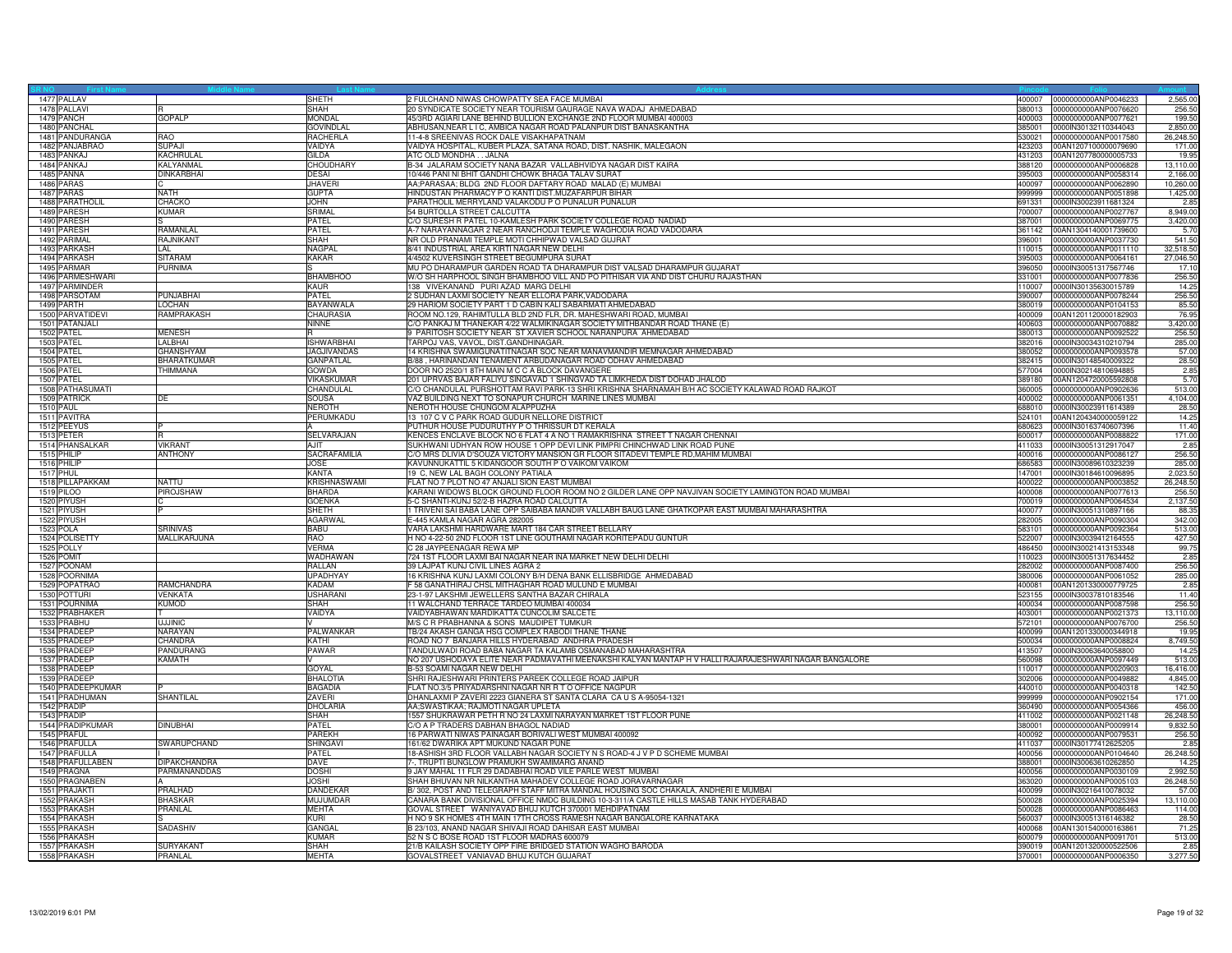| 1559 PRAKASH       | NARAYAN           | NARKHEDE           | SHIVAJI NAGAR TA YAWAL FAIZPUR RURAL YAWAL                                                                      | 425503 00AN1208160001376404 | 2.85      |
|--------------------|-------------------|--------------------|-----------------------------------------------------------------------------------------------------------------|-----------------------------|-----------|
| 1560 PRAKASH       |                   |                    | 1 LOTUS APARTMENTS THIRD CROSS SARATHAMBAL NAGAR PONDICHERRY<br>605005                                          | 0000IN30163740522405        | 356.25    |
| 1561 PRAKASH       | CHINTAMANI        | <b>MALSHE</b>      | 1073 GYATRILOK APARTMENTS DELHI ROAD KANKHAL HARIDWAR<br>249408                                                 | 0000lN30177417128247        | 14.25     |
| 1562 PRAKASH       |                   | <b>AROOR</b>       | 72 R CHENSNEY EST COMMDR IN CH RD MADRAS 600105<br>600105                                                       | 0000000000ANP0084424        | 114.00    |
| 1563 PRAKASH       |                   | AHUJA              | T 53 RAJPURI GARDEN NEW DELHI                                                                                   | 110027 0000000000ANP0047988 | 1,482.00  |
| 1564 PRALHAD       |                   | KULKARNI           | D 86 TYPE D KAIGA TOWNSHIP NEAR TEMPLE MALLAPUR KARWAR KARNATAKA<br>581400                                      | 0000IN30051316479466        | 2.85      |
|                    |                   |                    |                                                                                                                 |                             |           |
| 1565 PRAMILA       |                   | SRIVASTAVA         | A-293 OMAXE CITY RAEBARELI ROAD Lucknow<br>226001                                                               | 0000IN30223611197148        | 42.75     |
| 1566 PRAMILA       |                   | <b>GULATI</b>      | 204 SHAHID BHAGAT SINGH CHOWK ADARSH NAGAR JAIPUR<br>302004                                                     | 0000000000ANP0064942        | 171.00    |
| 1567 PRAMILA       |                   | <b>DINESH</b>      | DEUTSCHE BANK, DB HOUSE, HAZARIMAL SOMANI MARG, FORT, POST BOX 1142, MUMBAI<br>400001                           | 00AN1601480000925205        | 205.20    |
| 1568 PRAMILA       | PRABHAKAR         | VAKNALLI           | FLAT NO 1 CHANDRAMA APT BEHIND TATA PRESS P BALU MARG PRABHADEVI MUMBAI<br>400025                               | 0000000000ANP0087232        | 85.50     |
| 1569 PRAMOD        | KUMAR             | <b>UPADHYAYA</b>   | DX 13 BHASE METROSATELLICITY HAMSPALBALIANTA BHUBANESWAR<br>752101                                              | 00AN1204470007506695        | 427.50    |
| 1570 PRAMOD        | <b>BABURAO</b>    | AKOLKAR            | 38 GIRDHARI SADAN D L VAIDYA ROAD DADAR MUMBAI<br>400028                                                        | 0000000000ANP0090905        | 256.50    |
| 1571 PRAMOD        | <b>KUMAR</b>      | <b>GUPTA</b>       | B-231, TRANS YAMUNA COLONY AGRA<br>282006                                                                       | 0000IN30100610065670        | 142.50    |
| 1572 PRAMOD        | KUMAR             | YADAV              | K 49/6 AMBIA MANDI PILIKOTHI VARANASI UP 221001<br>221001                                                       | 0000000000ANP0078557        | 256.50    |
| 1573 PRAMOD        | KUMAR             | TODI               | C/O JAMUNALAL MANNALAL 161/1 M G ROAD CALCUTTA<br>700007                                                        | 0000000000ANP0060776        | 1,710.00  |
| 1574 PRANAV        | <b>INDRAVADAN</b> | PARIKH             | LAKSH - B, NR. SARDAR NAGAR, AT - BAKROL (PART) ANAND<br>388315                                                 | 00AN1202550000058861        | 10,773.00 |
| 1575 PRASAD        |                   |                    | MUNDY MERCHANT POST BOX NO 1 HINDUPUR 515201<br>515201                                                          | 0000000000ANP0078148        | 256.50    |
| 1576 PRASAD        | NARHARI           | KARANJKAR          | OVI F P 10 N PARIJAT HOTEL PANCHGANI SATARA PANCHGANI<br>415001                                                 | 00AN1202990000259156        | 25.65     |
| 1577 PRASAD        |                   | <b>JAMSANDEKAR</b> | 14 CHAITALI CO-OP SHG SOC OFF WESTERN EXPRESS HIGHWAY BANDRA (E) MUMBAI<br>400051                               | 0000000000ANP0095217        | 256.50    |
|                    | LAXMIKANT         | <b>BHANAP</b>      | SANT EKNATH HOSPITAL E 004 KHINVASARA WOODS ULKANAGARI GARKHEDA AREA AURANGABAD<br>431005                       | 00AN1203760000282649        | 28.50     |
| 1578 PRASAD        |                   |                    |                                                                                                                 |                             |           |
| 1579 PRASHANT      |                   | MALVIYA            | LIG-20 PUNEET NAGAR JABALPUR JABALPUR<br>482001                                                                 | 00AN1204720000089755        | 28.50     |
| 1580 PRASHANT      |                   | APTE               | APTE WADI SHIRGAON POST KULGAON BADLAPUR (E)<br>421503                                                          | 0000000000ANP0093031        | 228.00    |
| 1581 PRASHANT      |                   | <b>KEKRE</b>       | A-9 ALSA TOWERS 186-187 POONAMALLEE HIGH ROAD KILPAUK CHENNAI<br>600010                                         | 0000000000ANP0076685        | 85.50     |
| 1582 PRASHANT      | PUNDALIK          | <b>ALAWE</b>       | AT POST MANGAON TAL KUDAL Kudal                                                                                 | 416520 00AN1202700000165041 | 139.65    |
| 1583 PRASHANT      | KUMAR             | JAIN.              | 304 SHANTINATH KRISHANAGAR OPP SHASHI PRABHU CHOWK NR RUPANI CIRCLE BHAVNAGAR                                   | 364002 0000IN30223610008895 | 2.85      |
| 1584 PRASHANT      |                   | DANG               | HOUSE NO - 202 / 14 MAHALLA MATA RANI KHANNA<br>141401                                                          | 0000IN30220111435503        | 11.40     |
| 1585 PRASHANT      |                   | GUNE               | 10 YASHOMAY CO OP HSG SOC BRAHMIN SOC NAUPADA THANE<br>400602                                                   | 0000IN30051312331282        | 14.25     |
| 1586 PRASUNAMBA    |                   | REDDY              | C/O Y.S. BHASKARA RAO PLOT NO. 228 TIRUMALA NAGAR MEERPET HYDERABAD<br>500040                                   | 0000000000ANP0047450        | 16,416.00 |
| 1587 PRATAP        | KUMAR             | CHANAK             | VILL.+P.O.- FATEHPUR P.S.- FALTA DIST.- SOUTH 24 PARGANAS                                                       | 743513 0000IN30077310217612 | 71.25     |
| 1588 PRATHAMESH    | <b>AVINASH</b>    | KULKARNI           | A-3 BHASKAR DARSHAN ARUNODAYA NAGAR MULUND E MUMBAI<br>400081                                                   | 0000IN30177415361980        | 28.50     |
| 1589 PRATHIBHA     |                   | RAVEENDRAN         | DEEPU NIVAS CKRA 150 A DURGA LANE KARIYAM SREEKARYAM PO TRIVANDRUM<br>695017                                    | 00AN1202980000393436        | 5.70      |
| 1590 PRATIMA       | PARMANANDDAS      | <b>DOSHI</b>       | 9 JAY MAHAL 11 FLOOR 29 DADABHAI ROAD VILE PARLE WEST MUMBAI<br>400056                                          | 0000000000ANP0025783        | 2,992.50  |
| 1591 PRAVEEN       |                   | AGRAWAI            | S 4 SNEH NAGAR WRIGHT TOWN JABALPUR MP<br>482002                                                                | 0000IN30133019819134        | 28.50     |
| 1592 PRAVEEN       |                   | TRIPATHI           | FLAT NO.1811/1812 MAGNUM TOWER LOKHANDWALA COMPLEX ANDHERI (W) MUMBAI<br>400058                                 | 0000000000ANP0052698        | 7,524.00  |
| 1593 PRAVEEN       | KUMAR             | KONERU             | 520008                                                                                                          | 00AN1203320008181166        | 31.35     |
|                    |                   |                    | 54 16 8/8 SRINAGAR COLONY VIJAYAWADA                                                                            |                             |           |
| 1594 PRAVEEN       | MADANLAL          | <b>SHARMA</b>      | 12/301, FLOWER VALLEY, OPP ESTERN EXPRESS HIGHWAY, THANE<br>400601                                              | 00AN1204000000155547        | 28.50     |
| 1595 PRAVEEN       | <b>KUMAR</b>      | <b>GUNDLA</b>      | NO 17 195 INDRA NAGAR COLONY SHADNAGAR MAHABUBNAGAR<br>509216                                                   | 00AN1203600002209295        | 28.50     |
| 1596 PRAVIN        | GOVIND            | PATEL              | FLAT NO 502 D WING RAMWADI CHS LTD J P ROAD ANDHERI W MUMBAI<br>400058                                          | 00AN1203320001917107        | 57.00     |
| 1597 PRAVIN        | <b>SIDRAMSA</b>   | TRIMAI             | PL.NO. 137 S.R 248 DESAI NAGAR JAVAL 57 NO LAST BUS STOP SOLAPUR NORTH ZILLA NAYALAYA SOLAPUR SOLAPUR<br>413003 | 0000IN30063640041819        | 8.55      |
| 1598 PRAVIN        | <b>GAJENDRA</b>   | <b>JADHAV</b>      | 3810/1/11, DATTA NAGAR BARSHI<br>413401                                                                         | 00AN1202000000300741        | 2.85      |
| 1599 PRAVINABEN    | PANKAJKUMAR       | SHAH               | 57 PRATIKSHA SOC VIDHYAKUNJ SCHOOL GANDEVI ROAD NAVSARI<br>396445                                               | 0000000000ANP8100003        | 256.50    |
| 1600 PRAVINCHANDRA |                   | <b>GADHIA</b>      | C/O THA PRADEEP VRAJLAL NR TOWER AMRELI 365601<br>365601                                                        | 0000000000ANP0091008        | 256.50    |
| 1601 PRAVINKUMAR   | <b>OCHHAVLAL</b>  | PARIKH             | NO 5 KALYAN BLDG KHADILKAR ROAD GIRGAUM MUMBAI 400004                                                           | 400004 0000000000ANP0082293 | 256.50    |
| 1602 PRAWIN        | KIMAR             | AHI.               | VILL BABHANI PO BARETA KATIHAR KATIHAR                                                                          | 854114 00AN1204720011766643 | 5.70      |
| 1603 PREETHI       | VINESH            | SHESHADRI          | 3-604 SAI SHRADDHA CHSL 1 SHIV VALLABH ROAD ASHOK VAN DAHISAR E MUMBAI<br>400068                                | 00AN1201090005568346        | 142.50    |
| 1604 PREM          | SAGAR             | GARG               | H NO 1821/1 MOTI BAGH ADDA RAIKOT JAGRAON PUNJAB<br>142026                                                      | 0000IN30114311126419        | 28.50     |
| 1605 PREM          | KUMARF            | CHHABRIA           | AA; JAI SRI KRISHNA KRUPA AA; NO 6 CRESCENT ROAD HIGH GROUNDS BANGALORE<br>560001                               | 0000000000ANP0018127        | 26.248.50 |
| 1606 PREM          | KUMARF            | CHHABRIA           | AA; JAI SRI KRISHNA KRUPAAA; 6 CRESENT ROAD HIGHGROUNDS BANGALORE<br>560001                                     | 0000000000ANP0082487        | 256.50    |
| 1607 PREM          | DEVI              | DAGA               | FLAT NO 603 VANDANA APPT 22/1 ALIPORE ROAD KOLKATA WEST BENGAL<br>700027                                        | 0000000000ANP0086908        | 199.50    |
| 1608 PRISCILLA     |                   | <b>ALBUQUERQUE</b> | G/1 CESAR VILLA VEERA DESAI ROAD ANDHERI WEST MUMBAI<br>400058                                                  | 0000IN30075711812627        | 14.25     |
|                    |                   |                    |                                                                                                                 |                             |           |
| 1609 PRITHVI       | CREDITANDLEASING  | LIMITED            | 462 A B NAIR ROAD JUHU MUMBAI<br>400049                                                                         | 0000000000ANP0100394        | 68,400.00 |
| 1610 PRIYA         |                   |                    | D/O DR G KANNUSAMY 29 POST OFFICE STREET PERAMBALUR TRICHY DIST                                                 | 621212 0000000000ANP0090513 | 256.50    |
| 1611 PRIYA         |                   | <b>IYER</b>        | 202 JYOTI APARTMENTS VITHALBHAI PATEL ROAD MULUND WEST MUMBAI                                                   | 400080 0000000000ANP0092195 | 256.50    |
| 1612 PRIYANKA      |                   | <b>MENTHE</b>      | B/203 VRUNDAVAN OPP SUBHASH NAGAR LAL CHOWKY KALYAN<br>421301                                                   | 0000IN30311610766999        | 28.50     |
| 1613 PRIYANKBHAI   | PRAVINBHAI        | <b>SHAH</b>        | 11 SAMRUDHHI EPARTMENT HIGHWAY ROAD KISHOR PARK PASE DEESA BANASKANTHA<br>385535                                | 00AN1202200000032930        | 14.25     |
| 1614 PUJA          | <b>DEEPAK</b>     | KOTHARI            | KAMLA SADAN RUIKAR ROAD B H NEW ENGLISH SCHOOL MAHAL NAGPUR<br>440032                                           | 00AN1208160001224863        | 31.35     |
| 1615 PUJA          |                   | RUNGTA             | C/O MAHENDRA KU RUNGTA 7B KIRAN SHANKAR ROY ROAD 1ST FLOOR CALCUTTA<br>700001                                   | 0000000000ANP0056432        | 313.50    |
| <b>1616 PUNIT</b>  | <b>SUDHIR</b>     | DAMODAR            | 3B JEEVAN ASHA 60A DR G DESHMUKH MARG MUMBAI<br>400026                                                          | 0000IN30036022491476        | 28.50     |
| 1617 PURNIMA       | AKHIL             | <b>SHAH</b>        | 7 POOLE ROAD 437 503<br>999999                                                                                  | 0000000000ANP0902381        | 513.00    |
| 1618 PURSHOTTAMDAS | VRUNDAVANDAS      | PATEL              | 12 B NILAY APARTMENTS NEAR GULAB TOWER SOLA ROAD THATLEJ AHMEDABAD<br>380059                                    | 0000000000ANP0005731        | 26,248.50 |
| 1619 PURUSHOTTAM   |                   | <b>KUMAR</b>       | D-89 MOHAN GARDEN UTTAM NAGAR NEW DELHI<br>110059                                                               | 0000IN30011810690023        | 2.85      |
| 1620 PURUSOTTAM    |                   | <b>SINGH</b>       | P O BOX 1887 BIN SULEIMAN MEDICAL VILLA 01 BIN SULIMAN MEDICAL BLDG SANAIYA ST NR ETISALAT AL AIN<br>123456     | 0000IN30059710133120        | 285.00    |
| 1621 PURVI         | KAMLESH           | PAREKH             | 16 PREM MILAN 87-B NEPEAN SEA ROAD MUMBAI<br>400006                                                             | 0000000000ANP0043075        | 171.00    |
| 1622 PUSHPA        | <b>KIRANRAJ</b>   | Jain               | V304, SHRI RAM SADAN SENAPATI BAPAT MARG MUMBAI<br>400601                                                       | 0000lN30216410173547        | 570.00    |
| 1623 PUSHPA        |                   | THAKAF             | 25/201 SHAKTI NAGAR C S C ROAD NO-3 DAHISAR (EAST) MUMBAI<br>400068                                             | 0000000000ANP0090782        | 171.00    |
| 1624 PUSHPA        |                   | BAI                | NO 93 AZIZ MULK 3RD STREET THOUSAND LIGHTS MADRAS<br>800008                                                     | 0000000000ANP0095429        | 171.00    |
| 1625 PUSHPA        | DEVI              | <b>GARODIA</b>     | GARODIA BHAVAN JHAUGANJ LANE PATNA CITY<br>800008                                                               | 0000000000ANP0056260        | 427.50    |
|                    |                   | RAJF               | AA;MANGALYAAA; PATEL COLONY ANAND DIST. KHEDA GUJRAT<br>388001                                                  | 0000000000ANP0063432        | 18,040.50 |
| 1626 PUSHPA        | DEVI              | <b>GARODIA</b>     | 800008                                                                                                          | 0000000000ANP0056262        | 171.00    |
| 1627 PUSHPA        |                   |                    | GARODIA BHAWAN JHAUGANJ LANE PATNA CITY                                                                         |                             |           |
| 1628 PUSHPA        | DEVI              | <b>GARODIA</b>     | GARODIA BHAWAN JHAUGANJ LANE PATNA CITY                                                                         | 800008 0000000000ANP0056261 | 256.50    |
| 1629 PUSHPANJALI   |                   |                    | C S OFFICE, POST B DEOGHAR DIST DEOGHAR JHARKHAND                                                               | 814112 0000IN30169610600036 | 71.25     |
| 1630 Pankaj        |                   | Kumar              | S/o Prabhunath Prasad Koat Bazar Sitamarhi                                                                      | 843302 0000IN30177410252149 | 71.25     |
| 1631 Priti         | Vasantrai         | Trivedi            | A 101 Radha Apts Behind Kamla Vihar Borsapada Kandivali W Mumbai<br>400067                                      | 0000lN30177410271698        | 82.65     |
| 1632 R             | <b>KRAGP</b>      | TD.                | JEEVAN TARA BUILDING 5 PARLIAMENT STREET NEW DELHI 110001<br>110001                                             | 0000000000ANR0090647        | 256.50    |
| 1633 R             | AANCHAL           | SINGH              | C/O ANIL KAPOOR CROWN DRUG STORES 28-B KHAN MARKET NEW DELHI<br>110003                                          | 0000000000ANR0075987        | 3,420.00  |
| 1634 R             |                   | VENKATRAMAN        | D1 NFL COLONY PANIPAT PANIPAT PANIPAT<br>132103                                                                 | 0000IN30226913836280        | 114.00    |
| 1635 <sub>R</sub>  | CHANDRA           | <b>SEKHAR</b>      | FLAT NO 506 VEERA REDDY ENCLAVE DR A S RAO NAGAR NEAR RADHIKA THEATER MAHESH NAGAR HYDERABAD<br>500062          | 0000IN30039414711150        | 219.45    |
| 1636 R             | RAMA              | <b>KRISHNA</b>     | FLAT NO 004 A-BLOCK RAGHURAM RESIDENCY NO 30 MSR ROAD GOKULA MATHIKERE BANGALORE<br>560054                      | 0000IN30039411703462        | 285.00    |
| 1637 <sub>F</sub>  | <b>SATISH</b>     | <b>HANDRA</b>      | 340 4TH CROSS 4TH MAIN ANNAPOORNESHWARI NAGAR NAGARBHAVI BENGALURU<br>560091                                    | 00AN1204720005541522        | 5.70      |
| 1638R              |                   | SANTHA             | 18 RAJAGOPALAN ST WEST MAMBALAM CHENNAI<br>600017                                                               | 0000000000ANR0010851        | 4,902.00  |
| 1639 <sub>R</sub>  |                   | <b>SANTHA</b>      | 5 PONNI STREET RAJAJI NAGAR VILLIVAKKAM CHENNAI                                                                 | 600049 0000IN30108022199635 | 28.50     |
| 1640 R             |                   | <b>INDIRA</b>      | OLD NO. 11, NEW NO 43 REDDY PALAYAM, ATHIPATTU, THIRUVALLUR DISTRICT                                            | 601203 00AN1201090003872728 | 5.70      |
|                    |                   |                    |                                                                                                                 |                             |           |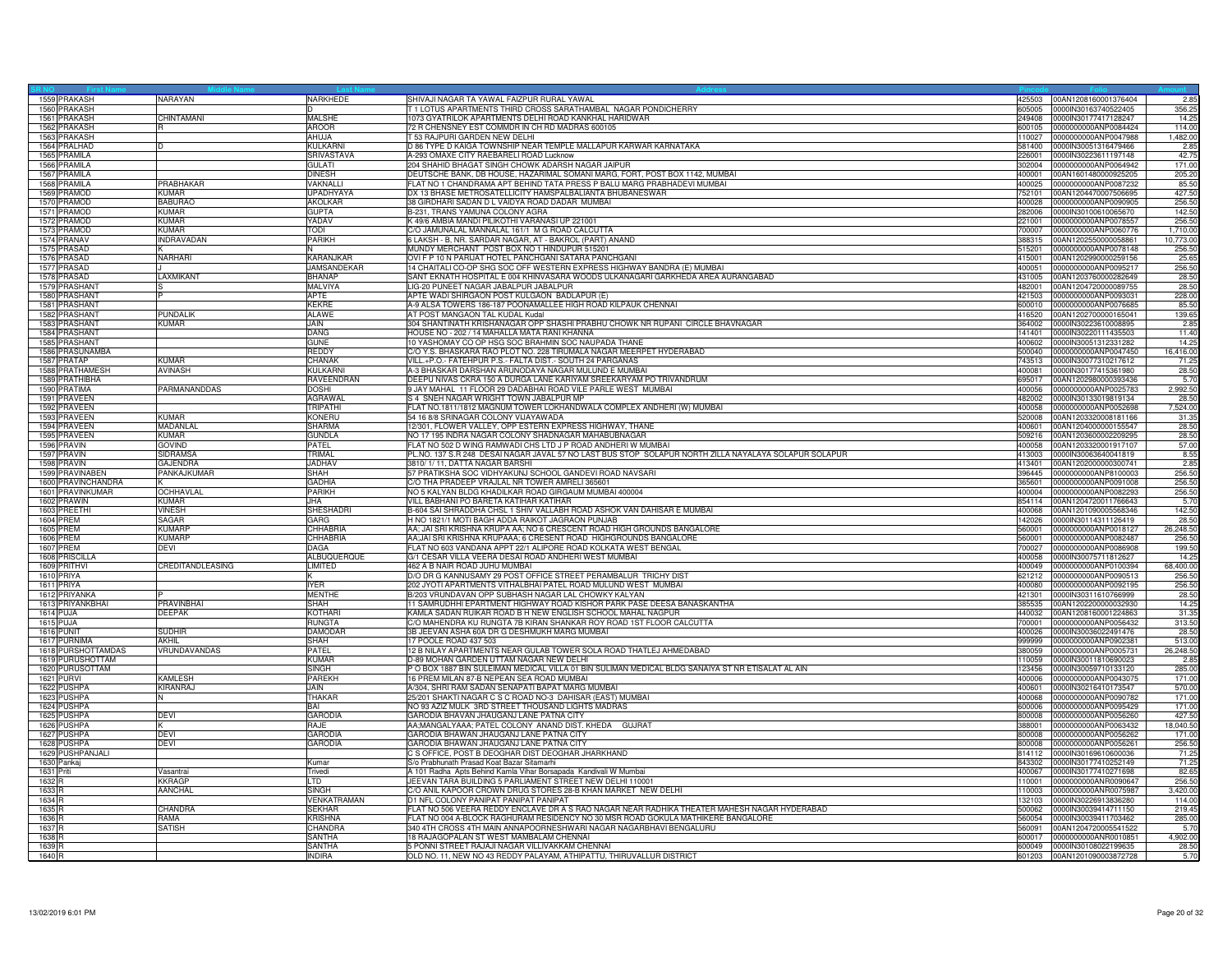| 1641 R             |                       | SATHIYANARAYANAN    | 106 BAZZAR STREET KALLAKURICHI S A DT TAMILNADU                                                               | 606202 | 0000000000ANR0052949                         | 1,282.50  |
|--------------------|-----------------------|---------------------|---------------------------------------------------------------------------------------------------------------|--------|----------------------------------------------|-----------|
| 1642 R             |                       | GANESAN             | OLD NO 84-B NEW NO 60 KARUPPUSAMY MEISTHRY STREET K K PUDUR COIMBATORE                                        | 641038 | 0000000000ANR0115245                         | 13,110.00 |
| 1643 RABINDRA      | <b>NATH</b>           | <b>GUPTA</b>        | 1ST FLOOR SOUTH BLOCK 3 MANGOE LANE CALCUTTA                                                                  | 700001 | 0000000000ANR0068592                         | 28.50     |
| 1644 RACHNA        |                       | SAIGAL              | B 2/709 Varun Appartments Plot No 12 Sector 9 Rohini Delhi                                                    | 110085 | 00AN1202990005653573                         | 5.70      |
| 1645 RADHA         |                       |                     | 380 1 D3 P AND T COLONY SALEM C SALEM                                                                         | 636004 | 00AN1204470006476431                         | 114.00    |
| 1646 RADHA         |                       | RAMAMURTHY          | BLDG NO C-19/301 VASANT PALASH CHS VASANT VIHAR HSG COMPLEX POKHRAN ROAD NO 2 THANE (W)                       | 100601 | 0000000000ANR0041263                         | 940.50    |
| 1647 RADHAKISHAN   |                       | <b>VYAS</b>         |                                                                                                               | 342301 |                                              | 42.75     |
| 1648 RADHAKRISHNA  | NARAYANA              | SHENAI              | FAGARDA BHAVAN PHALODI DIST- JODHPUR                                                                          | 580032 | 0000IN30160410322649<br>0000000000ANR0008619 | 26,248.50 |
|                    |                       |                     | 63 K H B COLONY VISHWESHWAR NAGAR HUBLI KARNATAKA                                                             |        |                                              |           |
| 1649 RADHAKRISHNAN | <b>UNNIK</b>          | <b>MENON</b>        | 24/611 USHA VIHAR KOTTAPPURAM ROAD THRISSUR                                                                   | 680004 | 0000000000ANR0110552                         | 78,774.00 |
| 1650 RADHAKRISHNAN |                       | CHANDRASEKARAN      | A-701, DOCTOR QUARTERS, SAIMS CAMPUS, SANWER ROAD, INDORE                                                     | 452010 | 00AN1204720000049631                         | 285.00    |
| 1651 RADHEY        | <b>MOHAN</b>          | BHARADWAJ           | H.NO.408 VILL- JAWAHAR GANJ HAPUR HAPUR                                                                       | 45101  | 00AN1206070000007255                         | 28.50     |
| 1652 RADHIKA       |                       | <b>KATARIYA</b>     | D-964 NEW FRIENDS COLONY NEW DELHI                                                                            | 110065 | 0000000000ANR0062968                         | 1,368.00  |
| 1653 RAGHAV        |                       | <b>BAHL</b>         | 124 JEEVAN BHARATHI BLDG CONNAUGHT CIRCUS NEW DELHI                                                           | 10001  | 0000000000ANR0074084                         | 13,680.00 |
| 1654 RAGHAVENDRA   | PAI                   |                     | STATE BANK OF INDIA P B NO 10 KRISHNA COMPLEX UDUPI D K                                                       | 576101 | 0000000000ANR0091986                         | 256.50    |
| 1655 RAGHUNANDAN   | RAO                   |                     | NO.1688, 18TH CROSS, 21ST MAIN M C LAYOUT, MAGADI CHORD ROAD VIJAYA NAGAR BANGALORE                           | 560040 | 0000IN30023911162377                         | 179.55    |
| 1656 RAGHUNATH     |                       | KHARE               | 500, GF2, 15TH MAIN III STAGE, I BLOCK WCR BASAVESHWAR NAGAR BANGALORI                                        | 560079 | 0000000000ANR0018298                         | 2,992.50  |
| 1657 RAGINI        |                       | <b>PARIKH</b>       | 66 MAKER CHAMBERS III 6TH FLOOR 221 NARIMAN POINT JAMNALAL BAJAJ ROAD MUMBAI                                  | 400021 | 0000000000ANR0902007                         | 513.00    |
| 1658 RAGITHA       | lc.                   |                     | KUNCHIM VEEDU HOUSE PACHAPOIKA (PO) CANNANORE                                                                 | 670643 | 0000IN30023912507647                         | 14.25     |
| 1659 RAGURAM       |                       |                     | 10 RAMACHANDRA IYER STREET NEHRU NAGAR CHROMEPET CHENNAI                                                      | 600044 | 0000IN30131320926622                         | 28.50     |
| 1660 RAHUL         |                       | <b>PARAKH</b>       | C/O SUBH LAXMI 40-A ARMENIAN STREET CALCUTTA                                                                  | 700001 | 0000000000ANR0095328                         | 171.00    |
| 1661 RAHUL         |                       | SHARMA              | HOUSE NO. 168 SECTOR 9 SHASTRI NAGAR MEERUT                                                                   | 250004 | 00AN1203350001883403                         | 71.25     |
|                    |                       | <b>BAGGA</b>        |                                                                                                               |        |                                              | 42.75     |
| 1662 RAHUL         |                       |                     | 120/498, LAJPAT NAGAR KANPUR                                                                                  | 208015 | 0000IN30055610168886                         |           |
| 1663 RAJ           |                       | KUMARI              | H NO 20 GALI NO 5 J EXTENTION LAXMINAGAR DELHI                                                                | 10092  | 0000000000ANR0071493                         | 13,110.00 |
| 1664 RAJ           |                       | GOPAL               | 1923 ABDULLAPUR . LUDHIANA                                                                                    | 141001 | 00AN1202420000852656                         | 171.00    |
| 1665 RAJABHAV      | <b>DIGAMBAR</b>       | <b>KOTALWAR</b>     | LOKHAND LINE LATUR                                                                                            | 413512 | 0000000000ANR0011623                         | 6,270.00  |
| 1666 RAJADHYAKSHA  |                       | ANAND               | A-103 MOONLIGHT APARTMENTS CHAKALA MAHAKALI CAVES ROAD ANDHERI (WEST) MUMBAI                                  | 400093 | 0000000000ANR0003102                         | 2,850.00  |
| 1667 RAJAGOPAL     |                       |                     | 28 SOUTH AVANI MOOLA STREET MADURAI 625001 TAMILNADU                                                          | 625001 | 0000000000ANR0090465                         | 256.50    |
| 1668 RAJAGOPALAN   |                       | RANGACHARI          | BLDG NO 4 A 301 RATAN NAGAR FOUR BUNGALOWS ANDHERI WEST MUMBAI 400058                                         | 400058 | 0000000000ANR0084757                         | 513.00    |
| 1669 RAJAN         | <b>DINKAR</b>         | KALWIT              | E-5, NEELKAMAL CO-OP, HOUSING SOCIETY 62 BAJAJ NAGAR NAGPUR                                                   | 440010 | 00AN1201060100007300                         | 684.00    |
| 1670 RAJAPPAN      |                       |                     | KANYE KONIL THUNDATHILMALA CHENGANNUR CHENGANNUR                                                              | 689121 | 0000IN30023913206477                         | 14.25     |
| 1671 RAJASEKAF     |                       | <b>KASTLA</b>       | FLAT NO 5109 SRILA TOWERS HYDERANAGAR HYDERABAD                                                               | 500085 | 0000000000ANR0092032                         | 256.50    |
| 1672 RAJASEKARAN   |                       |                     | NO - 170 NVN NAGAR ANNA NAGAR CHENNAI                                                                         | 600040 | 0000IN30059710104912                         | 54.15     |
| 1673 RAJAVELU      |                       | <b>GOVINDARAJAN</b> | 25 ARUNACHALA PANDARAM STREET PURASAWALKKAM MADRAS 600007                                                     | 600007 | 0000000000ANR0079794                         | 256.50    |
| 1674 RAJEEV        |                       | <b>DHODY</b>        | D 283 GOVINDPURI MODI NAGAR GHAZIABAD GHAZIABAD                                                               | 201204 | 00AN1201330000835553                         | 5.70      |
| 1675 RAJEEV        |                       | KARAJGIKAR          | SUKHASHREE BUNGALOW 34 SAMARTH NAGAR AURANGABAD                                                               | 431001 | 0000000000ANR0044547                         | 16,416.00 |
| 1676 RAJEEV        | <b>KUMAR</b>          | <b>MALISETTY</b>    | 1542, GROUND FLOOR, 2ND - MAIN, 'E' BLOCK, AECS LAYOUT, KUNDALAHALLI, BANGALORE                               | 560037 | 00AN1204470001095082                         | 142.50    |
| 1677 RAJEEV        |                       | <b>GUPTA</b>        | C/O R S INTERNATIONAL 23-A 7TH FLR ROOM NO 13 NETAJI SUBHASH ROAD CALCUTTA                                    | 700001 | 0000000000ANR0067262                         | 28.50     |
|                    |                       |                     |                                                                                                               |        |                                              |           |
| 1678 RAJENDRA      |                       | <b>MORARKA</b>      | 24-B CARMICHAEL ROAD MORARKA HOUSE MUMBAI                                                                     | 400026 | 0000000000ANR0057075                         | 114.00    |
| 1679 RAJENDRA      |                       | <b>MEDANKAR</b>     | L/5 HIMALI CO-OP SOCIETY NR MHATRE BRIDGE ERANDWANA PUNE                                                      | 411004 | 0000000000ANR0077103                         | 940.50    |
| 1680 RAJENDRA      |                       | <b>GOENKA</b>       | BANARAS AUTO TRACTORS C 21/4 A MALDAHYA VARANASI                                                              | 221002 | 0000000000ANR0078569                         | 256.50    |
| 1681 RAJENDRA      | <b>PADIYAR</b>        |                     | PUTRAOTI BAIL NARIKOMBU PANEMANGALORE D K                                                                     | 574231 | 0000IN30192630533207                         | 114.00    |
| 1682 RAJENDRA      | <b>PRASADK</b>        |                     | S L V STORES HARDWARE MERCHANTS MULBAGAL KARNATAKA 563131                                                     | 563131 | 0000000000ANR0083976                         | 256.50    |
| 1683 RAJENDRA      | <b>KUMAR</b>          | PATEL               | C/O MANIBHAI AMBALAL PATEL 210 GOLBALLAR RAJPUR (MP) 492 001                                                  | 492001 | 0000000000ANR0085570                         | 1,054.50  |
| 1684 RAJENDRA      | <b>KUMAR</b>          | PATFI               | C/O MANIBHAI A PATEL & CO GOLEBAZAR RAIPUR (M P)                                                              | 492001 | 0000000000ANR0053705                         | 32,832.00 |
| 1685 RAJENDRA      | <b>KUMAR</b>          | <b>NAMDEV</b>       | C/O NAMDEV HARDWARE STORES LOHA BAZAR ITARASI M I                                                             | 461111 | 0000000000ANR0009059                         | 2,166.00  |
| 1686 RAJENDRA      | <b>BABULA</b>         | <b>GANDHI</b>       | PLOT NO 15 BABUBHAI MARKET KOREGAON TAL KOREGAON DIST SATARA 415501                                           | 415501 | 0000000000ANR0078437                         | 256.50    |
| 1687 RAJENDRA      | <b>KUMAR</b>          | <b>DUTTA</b>        | 175 GANDHI COLONY NORTH MUZAFFARNAGAR U P 251001                                                              | 251001 | 0000000000ANR0079194                         | 142.50    |
| 1688 RAJENDRA      |                       | SHAH                | C/O MR JANAK R SHAH A/9 MANGAL DEEP FLAT JODHPUR VILLAGE ROAD AHMEDABAD                                       | 380015 | 0000000000ANR0026084                         | 13,110.00 |
| 1689 RAJENDRA      | <b>SINGH</b>          | <b>IDAR</b>         | VIJAYA BHAVAN 4TH FLOOR ALTAMOUNT ROAD MUMBAI                                                                 | 400026 | 0000000000ANR0063536                         | 513.00    |
| 1690 RAJENDRA      |                       | <b>MEHTA</b>        | NO 5 AKC COLONY CHINNANDAN KOIL ROAD KARUR                                                                    | 339001 | 0000IN30177412748534                         | 14.25     |
| 1691 RAJENDRABHAI  | PUJABHAI              | PATEL               | C/O SHIV FINANCIAL CONSULTANCY CHAWADI BAZAR PETLAD DISTT KAIRA (GUJARAT)                                     | 388450 |                                              | 4,104.00  |
| 1692 RAJENDRAKUMAR |                       |                     | 4 THA HOUSING BOARD SHASTRINAGAR JAIPUR RAJASTHAN                                                             |        | 0000000000ANR0062352                         |           |
|                    |                       | <b>SHARMA</b>       |                                                                                                               | 302001 | 0000000000ANR0045590                         | 5,472.00  |
| 1693 RAJENDRAKUMAR |                       | <b>KOCHAR</b>       | BIKANER SUPPLY CENTRE KEM ROAD BIKANER RAJASTHAN                                                              | 334001 | 0000IN30148510660091                         | 28.50     |
| 1694 RAJESH        |                       | <b>BHAGAT</b>       | TANAJI NAGAR SAFED POOL ROOM NO CEN 11 (2) ANDHERI KURLA ROAD MUMBAI                                          | 400072 | 0000IN30040910121292                         | 570.00    |
| 1695 RAJESH        | <b>KUMAR</b>          | PRUTHI              | H NO 1295 1296 WARD NO 2 BARA BAZAR ROHTAK                                                                    | 124001 | 0000000000ANR0093254                         | 513.00    |
| 1696 RAJESH        | HIR.II                | SHAH                | I WING FLAT NO 202 2ND FLOOR WEST AVENUE CHS LTD STATION RD NILEMORE NALLASOPARA WEST NALLASOPARA MAHARASHTRA | 401203 | 0000IN30115113322083                         | 5.70      |
| 1697 RAJESH        | <b>SUBHASHCHANDRA</b> | <b>KOTHAR</b>       | RATNADEEP NIWAS KADOLKAR GALLI KHANAPUR BELGAUM                                                               | 591302 | 00AN1201060000457189                         | 19.95     |
| 1698 RAJESH        | <b>KUMAR</b>          | SHAH                | 7 KASI CHETTY STREET MADRAS                                                                                   | 600079 | 0000000000ANR0063200                         | 256.50    |
| 1699 RAJESH        |                       | <b>GUPTA</b>        | C/O RAJESH PAINT & HARDWARE STORE 821 ADARSH NAGAR JAIPUR RAJ                                                 | 302004 | 0000000000ANR0077813                         | 256.50    |
| 1700 RAJESH        | <b>KUMAR</b>          | JAIN                | C/7 VIRESHWAR CHHAYA V S KHANDERKAR MARG VILE PARLE EAST MUMBAI                                               | 400057 | 0000000000ANR0019533                         | 4,360.50  |
| 1701 RAJESH        |                       | <b>SHAH</b>         | C/O PUNAMCHAND DEVCHAND SHROFF LALLUBHAI CHAKLA BHARUCH                                                       | 392001 | 0000000000ANR0011874                         | 5,472.00  |
| 1702 RAJESHKUMAR   | RAJNIKANT             | <b>SHAH</b>         | DANTAR VADO KHAMBHAT KHAMBHAT                                                                                 | 388620 | 0000IN30305210125709                         | 5.70      |
| 1703 RAJESHKUMAR   |                       | PATEL               | 19 GIRDHARI SADAN D L VAIDYA ROAD DADAR MUMBAI                                                                | 400028 | 0000000000ANR0085240                         | 513.00    |
| 1704 RAJESHWAR     | <b>SHANKER</b>        | <b>MATHUR</b>       | C33 MALVIYA MARG C SCHEME JAIPUR                                                                              | 302001 | 0000000000ANR0019975                         | 13,110.00 |
| 1705 RAJINDER      |                       | <b>BHATIA</b>       | C/O NAVNIT BHATIA 52 MODEL TOWN AMRITSAR                                                                      | 143000 | 0000000000ANR0090786                         | 256.50    |
| 1706 RAJINDER      | <b>NATH</b>           | <b>KAUL</b>         | V P O AURANGABAD DIST BULANDSHAHR U P 245401                                                                  | 245401 | 0000000000ANR0078664                         | 256.50    |
| 1707 RAJKUMAR      | NARAYANDAS            | ROHIDA              | PLOT NO 105 RENAVIKAR NAGAR POLICE COLONY SAVEDI AHMEDNAGAR                                                   | 414001 | 00AN1203320001862582                         | 28.50     |
| 1708 RAJNI         | <b>JAGMOHAN</b>       | <b>UDESHI</b>       | BLOCK NO 504 BUILDING NO 5 SEWA SAMITI NAGAR SION KOLIWADA MUMBAI                                             | 400037 | 0000000000ANR0013241                         | 1,282.50  |
| 1709 RAJNI         | <b>KALIDAS</b>        | SHAH                | C/O AMRATLAL B SHAH 31 SADGURU FRENCH BRIDGE MUMBAI                                                           | 400007 | 0000000000ANR0901996                         | 513.00    |
|                    |                       |                     |                                                                                                               |        |                                              |           |
| 1710 RAJNI         |                       | <b>BANSAL</b>       | 37 1ST FLOOR DESHBANDHU APPARTMENTS KALKAJI DESHBANDHU COLLEGE NEW DELHI                                      | 110019 | 0000lN30018313622398                         | 68.40     |
| <b>1711 RAJNI</b>  |                       |                     | H NO 611 SECTOR 9 FARIDABAD                                                                                   | 121006 | 0000000000ANR0057969                         | 2.565.00  |
| 1712 RAJNIKANT     | SHANTILAL             | PATEL               | BLOCK NO. 34, FF-784 PRAKUTI APPT. GORWA VADODARA                                                             | 390016 | 0000IN30199110722074                         | 71.25     |
| 1713 RAJSHEKHAR    | M                     | <b>BASALE</b>       | C-7 SAI GANESH COMPLEX KARVE NAGAR PUNE                                                                       | 411052 | 0000000000ANR0089225                         | 256.50    |
| 1714 RAJU          |                       |                     | NO 121/C HATTI LINGSUGUR RAICHUR LINGSUGUR                                                                    | 584115 | 0000IN30307710662217                         | 31.35     |
| 1715 RAJU          |                       | JAIN.               | JAIN BHAWAN HOUSE NO.5321 NAL BANDA TEHSIL ROAD REWARI                                                        | 123401 | 0000000000ANR0093326                         | 256.50    |
| 1716 RAJYASREE     |                       |                     | KIZHAKKETHANNIPALLIL KODAMTHURUTHU CHERTHALA ALAPPUZHA KERALA                                                 | 688533 | 0000IN30189511158189                         | 8.55      |
| 1717 RAJYSHREE     |                       | <b>GUPTA</b>        | 27, RAJDHANI NIKUNJ 94, I P EXTENSION DELHI                                                                   | 110092 | 0000IN30012610038792                         | 6,840.00  |
| 1718 RAKESH        | <b>KUMAR</b>          | <b>JATAV</b>        | 409 ANAND EKTA HEIGHTS SINGAPUR TOWNSHIP TALAWALI CHANDA MANGLIA INDORE                                       | 453771 | 00AN1204570000029917                         | 14.25     |
| 1719 RAKESH        | <b>KUMAR</b>          | CHOLA               | BILRAM GATE KASGANJ                                                                                           | 207123 | 00AN1304140005893674                         | 701.10    |
| 1720 RAKESH        | <b>KUMAR</b>          | <b>BHARDAWAJ</b>    | H.NO-632/15, NEAR KAILASH MANDIR, PUNJABI BAZAR, JIND                                                         | 126102 | 00AN1202600000020262                         | 14.25     |
| 1721 RAKESH        |                       | JAIN                | 244 CYCLE MARKET JHANDEWALAN EXTN NEW DELHI                                                                   | 110055 | 0000000000ANR0067608                         | 142.50    |
| 1722 RAKSHA        | <b>HARISH</b>         | <b>SHAH</b>         | C/O B C SHAH 6 PATWA ESTATE RACE COURSE CIRCLE B/H BOMBAY SHOPPING CENTRE BARODA                              |        | 390007 0000000000ANR0092376                  | 57.00     |
|                    |                       |                     |                                                                                                               |        |                                              |           |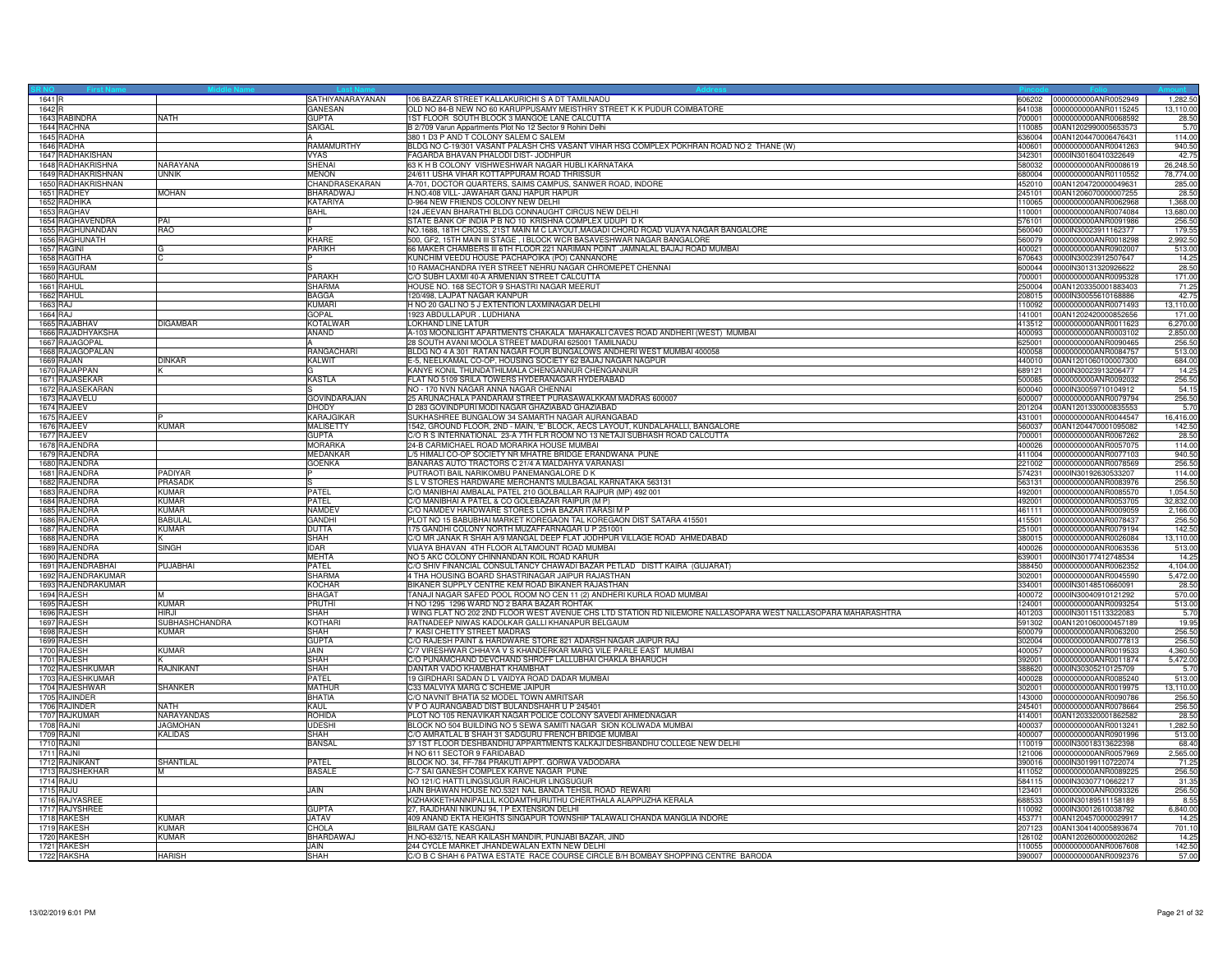| 1723 RAM             | PREMKUMAR         | GIANANI           | A-203 TULIP CO OP HOUSING SOCIETY CENTRAL AVENUE HIRANANDANI GARDEN POWAI MUMBAI                         | 400076 | 0000000000ANR0090416        | 256.5     |
|----------------------|-------------------|-------------------|----------------------------------------------------------------------------------------------------------|--------|-----------------------------|-----------|
| 1724 RAM             | <b>BAHADUR</b>    | <b>SINHA</b>      | 17-A ANIL ROY ROAD CALCUTTA                                                                              | 700029 | 0000000000ANR0018990        | 26,248.50 |
| 1725 RAM             | <b>BILASH</b>     | <b>SINGH</b>      | H NO 393 C BLOCK BHULI NAGAR DHANBAD                                                                     | 828104 | 0000IN30177417549085        | 142.50    |
| 1726 RAM             | AVTAR             | MARVAL            | S/O SH LAL CHAND MARWAL VILLAGE KHORI RAMPURA POST RAGHUNATHGARH DISTT SIKAR                             | 302001 | 0000000000ANR0902337        | 513.00    |
|                      | AVTAR             |                   |                                                                                                          | 302002 | 0000000000ANR0077820        | 85.50     |
| 1727 RAM             |                   | <b>GUPTA</b>      | KRISHNA MURARI AND COMPANY TRIPOLIA BAZAR JAIPUR RAJ 302002                                              |        |                             |           |
| 1728 RAMA            | PAI               |                   | 4-1-34C-GOWRI OPP SANDEEP NAGAR N H 17 AMBALPADY UDUPI-                                                  | 576103 | 0000000000ANR0020520        | 13,110.00 |
| 1729 RAMA            | <b>KRISHNAN</b>   |                   | NO 10 GAUTAM COTTAGE MITHAGAR ROAD MULUND EAST MUMBAI 400081                                             | 400081 | 0000000000ANR0084765        | 142.50    |
| 1730 RAMA            |                   | PADMANABHAN       | TERFALLS GRANT DUFF RD LOVEDALE OOTACAMUND                                                               | 643003 | 0000000000ANR0061112        | 570.00    |
| 1731 RAMA            | DEVI              | <b>VENISHETTI</b> | H NO 3-12-126 4 1 2ND FLOOR P S COLONY GANESH NAGAR RAMANTHAPUR HYDERABAD TELANGANA                      | 500013 | 0000IN30021418378830        | 5.70      |
| 1732 RAMACHANDRA     |                   |                   | MATHUR POST 577203 VIA SHIMOGA TK & DIST KARNATAKA STATE                                                 | 577203 | 0000000000ANR0089963        | 57.00     |
| 1733 RAMANA          | VENKATA           | <b>KOWDREDDI</b>  | 10-3-282/ VENKATADVI NAGAR COLONY HUMAYUN NAGAR HYDERABAD                                                | 500028 | 0000000000ANR0027034        | 26,248.50 |
| 1734 RAMANTHAN       |                   | MURALIDHARAN      | BLOCK 18 FLAT NO 001 SUNCITY APARTMENTS IBLUR JUNCTION OUTER RING ROAD BENGALURU                         | 560102 | 00AN1204720002300371        | 285.00    |
| 1735 RAMANUJA        | <b>MURTY</b>      | YAKKALA           | C /O MAYTAS NCC JV KONDAPURAM KADAPA                                                                     | 516444 |                             | 28.50     |
|                      |                   |                   |                                                                                                          |        | 0000IN30039415986129        |           |
| 1736 RAMASHRAY       |                   | <b>SINGH</b>      | C/O SRI JAGAT BHASKAR VERMA 46A DARBHANGA CASTLE COMPOUND ALLAHABAD                                      | 201003 | 0000000000ANR0065165        | 171.00    |
| 1737 RAMASHRAY       |                   | <b>SINGH</b>      | ALOPI HOSPITAL 49/6A ALOPI BAG (BISMIL ALLAHABAD MARG) ALLAHABAD                                         | 211005 | 0000IN30133019230293        | 228.00    |
| 1738 RAMASWAMY       |                   |                   | 193, KAMATCHIAMMAN KOIL STREET, BHAVANI (TK) BHAVANI BHAVANI                                             | 638301 | 00AN1203440000297691        | 5.70      |
| 1739 RAMBHAI         | VALLABHBHAI       | <b>PATEL</b>      | C/O SHIV FINANCIAL CONSULTANCY CHAWADI BAZAR PETLAD DIST KAIRA                                           | 388450 | 0000000000ANR0062266        | 1.368.00  |
| 1740 RAMBILAS        |                   | <b>MUNDRA</b>     | C/O RAMKUMAR JAIGOPAL DEALER IN ASIAN PAINT JHARSUGUDA                                                   | 768201 | 0000000000ANR0076765        | 256.50    |
| 1741 RAMCHAND        | RAJENDRA          | <b>KUMARHUI</b>   | DHADKA ROAD ASANSOL ASANSOL                                                                              | 713302 | 00AN1201910300069501        | 71.25     |
| 1742 RAMCHAND        | RAJENDRA          | <b>KUMARHUF</b>   | DHADKA ROAD, ASANSOL. ASANSOL                                                                            | 713302 | 00AN1201092600126121        | 114.00    |
|                      |                   |                   |                                                                                                          |        |                             |           |
| 1743 RAMESH          | <b>ROSHAN</b>     | <b>BORANA</b>     | NO 5 2ND CROSS MODEL COLONY BANGALORE BANGALORE                                                          | 560022 | 0000000000ANR0113446        | 28.50     |
| 1744 RAMESH          | LALCHANDBHAI      | <b>SHAH</b>       | 8 GREEN PARK APARTMENT NEW SAMA ROAD BARODA                                                              | 390008 | 0000000000ANR0018468        | 26,248.50 |
| 1745 RAMESH          |                   | HANUMANDAS        | H.NO. 21-2-81, 2-INCLAINE, BELLAMPALLY                                                                   | 504251 | 00AN1205140000018075        | 28.50     |
| 1746 RAMESH          |                   | CHALASANI         | 4-1-1233/3-C, SUBHODAYA APARTMENTS BOGGULKUNTA HYDERABAD                                                 | 500001 | 0000000000ANR0008857        | 13.110.00 |
| 1747 RAMESH          | <b>HANDRA</b>     | SAREEN            | 311 NAPIER TOWN OPPOSITE ANAND CINEMA JABALPUR                                                           | 482001 | 0000000000ANR0020031        | 19,665.00 |
| 1748 RAMESH          | RAMCHANDRA        | <b>THAKUR</b>     | C-23 HEMAL APTS JANAKALYAN NAGAR MALVANI NO 1 MALAD (W) MUMBAI                                           | 400095 | 0000000000ANR0036357        | 570.00    |
| 1749 RAMESH          | CHANDER           | <b>GUPTA</b>      | 201 VARUN NYATI GARDEN MOHAMMED WADI PUNE                                                                | 411028 | 0000000000ANR0901653        | 513.00    |
|                      |                   |                   |                                                                                                          |        |                             |           |
| 1750 RAMESH          | KRISHNA           | GAWDE             | 348-352, ZAVERI BLDG, 1st FLOOR A.R.STREET. MUMBAI                                                       | 400003 | 0000IN30135610058766        | 285.00    |
| 1751 RAMESH          |                   | <b>MEHTA</b>      | SRAMDEEP 17 MADHUR MILAN RACE COURCE BARODA                                                              | 390007 | 0000000000ANR0007647        | 741.00    |
| 1752 RAMESH          | SJAIN             | HUF               | 301, KAMAL DARSHAN, CHIWADA GALLI, NR LALBAUG LALBAUG MUMBAI                                             | 400012 | 00AN1204000000031529        | 285.00    |
| 1753 RAMESH          | <b>MOTILAL</b>    | <b>VYAS</b>       | C/1 PARAS NAGAR MAJAS ROAD JOGESHWARI (E) MUMBAI                                                         | 400060 | 0000000000ANR0001536        | 2,166.00  |
| 1754 RAMESH          |                   | CHATODKATH        | 27 JAY GOPAL LIBERTY GARDEN MALAD WEST MUMBAI 400064                                                     | 400064 | 0000000000ANR0902303        | 541.50    |
| 1755 RAMESH          |                   | KUMAR             | 19 C NEW LAL BAGH COLONY PATIALA                                                                         | 147001 | 0000IN30184610096900        | 2,023.50  |
| 1756 RAMESH          | SAKHARAM          | PANDIT            | E/10-8 S G BARVE NAGAR MUNICIPAL COLONY GHATKOPAR MUMBAI                                                 | 400084 | 0000000000ANR0085083        | 513.00    |
|                      |                   |                   |                                                                                                          |        |                             |           |
| 1757 RAMESH          |                   |                   | NO 58 BAGURU RASTHE PETE BEEDI CHANNARAYAPATNA TALUK                                                     | 573116 | 00AN1203760000035784        | 76.95     |
| 1758 RAMESHBHAI      | <b>BAKORBHAI</b>  | PATFI             | 23/A VASANT VIHAR SOCIETY OPP SURAJ PARK SOCIETY PIJ ROAD P O NADIAD TA NADIAD DIST KHEDA GUJARAT        | 387002 | 0000000000ANR0065612        | 456.00    |
| 1759 RAMESHCHANDRA   | DHANSUKH          | <b>BHOOT</b>      | C/O M/S RAMESH AUTOMOBILES SAEDAE CHOWK YAVATMAL 445001                                                  | 445001 | 0000000000ANR0077045        | 199.50    |
| 1760 RAMESHCHANDRA   | <b>DHANSUKH</b>   | <b>BHOOT</b>      | POOJA SMRUTI BAJORIYA NAGAR YAVATMAL                                                                     | 445001 | 0000000000ANR0114043        | 57.00     |
| 1761 RAMESHKUMAR     | <b>HAMPALALJ</b>  | SAKARIYA          | A-4 MASKATI MARKET AHMEDABAD 380 002                                                                     | 380002 | 0000000000ANR0087086        | 256.50    |
| 1762 RAMILA          | SEVANTILAL        | VORA              | VAID FALI VIRAMGAM                                                                                       | 382150 | 0000000000ANR0005831        | 855.00    |
| 1763 RAMKRISHNA      |                   | <b>BHONGALE</b>   | AT & POST MALINAGAR GHAT NO 2 TAL MALSHIRASH DIST SOLAPUR                                                | 413108 | 0000000000ANR0094747        | 256.50    |
|                      |                   |                   |                                                                                                          |        |                             |           |
| 1764 RAMNARESH       | SITARAM           | SOMANI            | GANDHI CHOWK BALLARPUR DIST- CHANDRAPUR BALLARPUR                                                        | 442701 | 00AN1203320003126736        | 142.50    |
| 1765 RAMNIKLAL       |                   | <b>SHAH</b>       | FLAT # 9 GIRIRAJ BLDG 3RD FLOOR 201 WALKESHWAR ROAD MUMBAI                                               | 400006 | 0000000000ANR0075557        | 855.00    |
| 1766 RAMNIKLAL       | <b>ISHVERBHAI</b> | CONTRACTOR        | NAIROBI COLONY NEAR VANIA VAD COLLEGE ROAD NADIAD                                                        | 387001 | 0000000000ANR0000963        | 18,297.00 |
| 1767 RAMNIKLAL       |                   | BHUTA             | NAGARDAS PARK OLD NAGARDAS ROAD ANDHERI E MUMBAI                                                         | 400069 | 0000000000ANR0022735        | 13,110.00 |
| 1768 RANGA           | <b>ILADHARA</b>   | RAO               | D NO 4 RAMA KRISHNA PURAM CHIRALA (RURAL) PRAKASAM DIST                                                  | 523155 | 0000IN30066910184919        | 57.00     |
| 1769 RANGAMANI       |                   | DEVANATHAN        | 12, 34TH STREET NANGANALLUR MADRAS 600 061                                                               | 600061 | 0000000000ANR0084455        | 114.00    |
| 1770 RANGIAH         |                   | PADMANABHAN       | 6 THANAPPA CHETTY STREET TRIPLICANE MADRAS                                                               | 600005 | 0000000000ANR0000922        | 3,420.00  |
|                      |                   |                   |                                                                                                          |        |                             |           |
| 1771 RANI            |                   | DEVI              | W/O SHRI GOPI KRISHNA AGARWAL KOTHI OLD CITY ETAWAH                                                      | 206001 | 0000000000ANR0009395        | 3,933.00  |
| 1772 RANJAN          |                   | VASAVA            | C/O GOVIND VASAVA REGIONAL OFFICE CENTRAL BANK OF INDIA STATION ROAD OPP NAVNIRALA BLDG ANAND DIST:KAIRA | 388001 | 0000000000ANR0078466        | 256.50    |
| 1773 RANJANA         |                   | <b>JOSHI</b>      | MEDICAL CENTRE MEDICAL OFFICER IN CHARGE ARDE PASHAN PUNE                                                | 411021 | 0000000000ANR0028317        | 4,360.50  |
| 1774 RANJANA         |                   | <b>MITRA</b>      | B-8/11, SAMADRITA HOUSING CORP. E.C.T.P. PHASE- 3, KOLKATA MUNICIPAL CORPORATION, KASBA KOLKATA          | 700107 | 0000IN30264610029690        | 133.95    |
| 1775 RANJANA         |                   | <b>MAHESHWARI</b> | C/O HARISHCHAND MAHESHWARI JAYANDRA GANJ GWALIOR                                                         | 474009 | 0000000000ANR0058645        | 1.710.00  |
| 1776 RANJANA         |                   | MAHESHWARI        | C/O HARISHCHAND MAHESHWARI JAYANDRA GANJ GWALIOR                                                         | 474009 | 0000000000ANR0058622        | 855.00    |
| 1777 RANJANBEN       |                   | <b>SHAH</b>       | C/O JAYANT & CO 844 BUDHAWAR PETH LAXMI ROAD OPP CITY P O POONA                                          | 411002 | 0000000000ANR0025557        | 1,168.50  |
| 1778 RANU            |                   | JAIN              | 7, BAJAJ KHANA RATLAM RATLAM                                                                             | 457001 | 00AN1203450000648376        | 156.75    |
|                      |                   |                   |                                                                                                          |        |                             |           |
| 1779 RASHIDA         | <b>TOFICK</b>     | KAGALWALA         | 33/1 MOHMMEDI CO HO SO SAIFFEE PARK CHURCH ROAD MAROL ANDHERI EAST MUMBAI                                | 400059 | 0000000000ANR0116188        | 3,990.00  |
| 1780 RASHIDA         | HATIM             | RANGWALA          | 50/52 RANDAT TAHERA MARG 4TH FLOOR MUMBAI 400 003                                                        | 400003 | 0000000000ANR0085540        | 513.00    |
| 1781 RASHIDA         |                   | BANU              | C/O SAIFEE TRADERS IRON, HARDWARE & PAINTS MERCHANT BHILWARA                                             | 311001 | 0000000000ANR0022355        | 855.00    |
| 1782 RASHIDA         | <b>TOFICK</b>     | KAGALWALA         | 33/1 MOHMMEDI CO HO SO SAILEE PARK CHURCH ROAD MAROL ANDHERI EAST MUMBAI                                 | 400059 | 0000000000ANR0116187        | 2,850.00  |
| 1783 RASHMI          |                   | <b>AGARWAL</b>    | AJANTA ENTERPRISES 18 MOTILAL ATAL ROAD JAIPUR                                                           | 302001 | 0000000000ANR0043621        | 114.00    |
| 1784 RASIKLAL        | CHUNILAL          | KOTHARI           | 203/B AAKAR APARTMENTS 2ND FLOOR TITHAL ROAD VALSAD                                                      | 396001 | 0000000000ANR0078533        | 256.50    |
| 1785 RASIKLAL        |                   | SHAH              | 1/20 BAKUL 79 LALLUBHAI PARK ANDHERI (W) MUMBAI                                                          | 400058 | 0000000000ANR0055145        | 285.00    |
| 1786 RASILA          | ANILKUMAR         | KANABAL           | NO 15 ISRAL'S CHAWL 19 ST MARY'S ROAD OPP CENTRAL BANK OF INDIA MAZGAON MUMBAI                           | 400010 | 0000000000ANR0094823        | 256.50    |
| 1787 RASILA          | <b>ANILKUMAR</b>  | <b>KANABAR</b>    | 15 ISRAL CHAWL 19 ST MARY ROAD MAZGAON MUMBAI                                                            | 400010 | 0000000000ANR0093768        |           |
|                      |                   |                   |                                                                                                          |        |                             | 256.50    |
| 1788 RATAN           | LAL               | SOMANI            | 306/14 BHANDARA GALI AJMER 305001                                                                        | 305001 | 0000000000ANR0077805        | 256.50    |
| 1789 RATAN           |                   | <b>MANTOSH</b>    | 3A HUMAYAN PLACE KOLKATA KOLKATA                                                                         | 700087 | 0000IN30036010591969        | 142.50    |
| 1790 RATHNAKAR       | BELLAMPALLI       | <b>SHETTY</b>     | 1219 STOCK EXCHANGE TOWERS DALAL STREET MUMBAI                                                           | 400023 | 0000IN30036021394400        | 1,396.5   |
| 1791 RATHNAVATHI     |                   | <b>SHETTY</b>     | NEAR KAMESHWARA TEMPLE BAIKADV VILLAGE POST BRAHMAVARA UDUPI BRAHMAVARA                                  | 576213 | 00AN1203320000500311        | 28.50     |
| 1792 RATNAKAR        | RAGHUNATH         | <b>NERKAR</b>     | SHIVAJI ROAD TAL SATANA NASHIK                                                                           | 423301 | 0000lN30051312999035        | 142.50    |
| 1793 RATNAVELPANDIAN |                   |                   | AB 41 6TH MAIN ROAD ANNANAGAR MADRAS TAMILNADU 600040                                                    | 600040 | 0000000000ANR0084411        | 513.00    |
| 1794 RATNI           |                   | <b>KEDIA</b>      | W/O K L KEDIA TAMBAKU PATTI P O CHAIBASA DIST SINGHBHUM BIHAR                                            | 833201 | 0000000000ANR0019571        | 2,736.00  |
|                      | DEVI              |                   |                                                                                                          |        |                             |           |
| 1795 RAVI            |                   | SRIHARI           | ROOM NO-307 SINDHU HOSTEL IIT MADRAS CHENNAI                                                             | 600036 | 0000lN30023913884223        | 28.5      |
| 1796 RAVI            | <b>KRISHAN</b>    | AGRAWAL           | C/O HARI KRISHAN AGRAWAL 325, KRISHNA NAGAR BULANDSHAHR                                                  | 203001 | 00AN1202620000017129        | 228.00    |
| 1797 RAVI            | <b>SHANKAR</b>    | <b>MADALA</b>     | KOMMINENI MATTAIAH COMPLEX OLD COURT COMPLEX KOREMPUDI ROAD GURAZALA POST AND MANDAL GUNTUR DIST         | 522415 | 0000IN30232410983398        | 5.70      |
| 1798 RAVICHANDRAN    |                   | SREENIVASAN       | 13 6 CV RAMAN ROAD ALWARPET CHENNAI                                                                      | 600018 | 00AN1204720002962789        | 2.85      |
| 1799 RAVIKUMAR       | <b>SHANTILAL</b>  | <b>DARAJI</b>     | A/30, SANTOSHNAGAR SOCIETY AT AND P.O.- VISNAGAR DIST- MEHSANA GUJARAT                                   | 384315 | 0000IN30216410230806        | 14.25     |
| 1800 RAVINDER        | NATH              | <b>BHARGAVA</b>   | A-49 ALLAHABAD BANK HOUS SOCIETY PLOT # 3 MAYUR KUNJ NR CHILLA REGULATOR DELHI                           | 110096 | 0000000000ANR0078594        | 256.50    |
|                      |                   | <b>JOSHI</b>      |                                                                                                          |        |                             |           |
| 1801 RAVINDRA        | SHARAD            |                   | B 5 YASHOSHREE SHREE NAGAR WAGLE ESTATE OPP SHIVANI HOSPITAL MUMBAI MAHARASHTRA                          | 400604 | 0000lN30051319516012        | 2.85      |
| 1802 RAVINDRA        | GOVIND            | PANDIT            | D-6 VIBHAV HSG COLONY S NO 55/5 55/2 BEHIND GANDHI BHAWAN KOTHRUD PUNE                                   | 411029 | 0000000000ANR0085387        | 513.00    |
| 1803 RAVINDRA        | SADASHIV          | <b>JADHA\</b>     | AT POST - DHAIWADI, TAL - MAN, DIST - SATARA SATARA                                                      | 415508 | 00AN1205600000013109        | 28.50     |
| 1804 RAVINDRA        |                   | <b>MANKAR</b>     | NIRMAL NIVAS NO 2 FLAT NO 51 6TH FLOOR AUGUST KRANTI MARG MUMBAI                                         |        | 400036 0000000000ANR0104733 | 285.00    |
|                      |                   |                   |                                                                                                          |        |                             |           |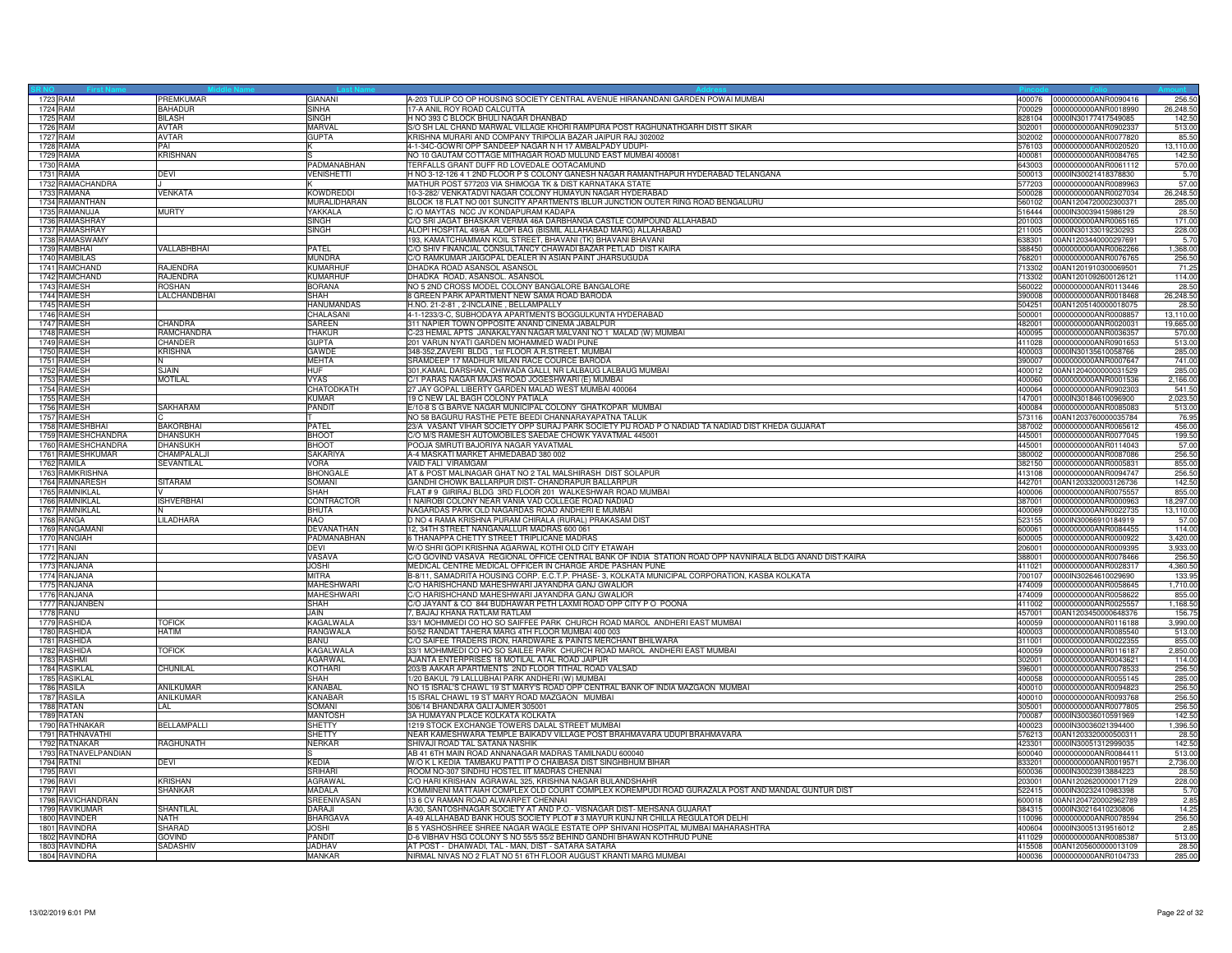|                   | 1805 RAVINDRA     | JAYANTILAL              | OZA             | C/O M H TRIVEDI 19/21 RATANSHI CHAMPSHI MAMA PATH 4TH FLOOR KALBADEVI MUMBAI             | 400002 | 0000000000ANR0003234        | 3,933.00  |
|-------------------|-------------------|-------------------------|-----------------|------------------------------------------------------------------------------------------|--------|-----------------------------|-----------|
|                   | 1806 RAVINDRA     |                         | PRASAD          | 1345 SECTOR 12E B3 CITY PO DIST BOKARO. BOKARO                                           | 827012 | 00AN1204720010800665        | 142.50    |
|                   | 1807 RAVINDRAN    |                         |                 | ETHYLENE PLANT QAPCO P BOX NO 50155 UMM SAID QATAR                                       |        | 0000000000ANR0902338        | 513.00    |
|                   | 1808 RAVINDRANATH |                         |                 |                                                                                          | 577435 | 00AN1203350000885063        | 11.40     |
|                   |                   |                         | <b>GULHARE</b>  | STATE BANK OF MYSORE JOGFALLA BRANCH THIMMANDHALLI S V P COLONY JOGFALLS                 |        |                             |           |
|                   | 1809 RAVISH       | <b>KUMAR</b>            |                 | NEAR GURUDWARA GONDPARA BILASPUR C G                                                     | 495001 | 0000IN30133020160989        | 57.00     |
|                   | 1810 REEMA        |                         | PATEL           | 77/I NEW AMRUT WADI ROOM NO 236 V P ROAD MUMBAI                                          | 400004 | 0000IN30021412413663        | 285.00    |
|                   | 1811 REENA        |                         | <b>JAIN</b>     | A 20 ANUPAM BUILDING L B S MARG GHATKOPAR (WEST) MUMBAI                                  | 400086 | 0000IN30260310115677        | 85.50     |
|                   | 1812 REENA        |                         | <b>SAXENA</b>   | A 61 SECTOR 23 NOIDA                                                                     | 201301 | 00AN1202990003054040        | 11.40     |
|                   | 1813 REETA        | KUMARI                  | SINGH           | Q B 307 PTS NTPC KAHALGAON KAHALGAON BHAGALPUR                                           | 813214 | 00AN1204720010136569        | 14.25     |
|                   | 1814 REGINALD     | <b>MOHANDAS</b>         | <b>ISAAC</b>    | 102 SPENCER ROAD BANGALORE                                                               | 560005 | 0000000000ANR0013993        | 16,416.00 |
|                   | 1815 REGINALD     | <b>MOHANDAS</b>         | SAAC            | 02 SPENCER ROAD BANGALORE 560 005                                                        | 560005 | 0000000000ANR0080984        | 114.00    |
|                   | 1816 REKHA        | PARASHRAM               | LAMJI           |                                                                                          |        |                             |           |
|                   |                   |                         |                 | 589, PATIL GALLI, BELGAUM BELGAUM                                                        | 590002 | 00AN1203500000356311        | 2.85      |
|                   | 1817 REKHA        |                         | SINDOL          | C/O SRI RAMESH SINDOL H NO 9-1-91 1ST FLR NANDI COLONY NEAR RAILWAY STATION BIDAR        | 585401 | 0000000000ANR0000969        | 9,576.00  |
|                   | 1818 REKHA        | VANGITURATU             | AMARNATH        | H NO A(2) D HUDA COMPLEX SUMAN TECHNOLOGIES (P) LTD TARNAKA HYDERABAD                    | 500017 | 0000IN30611421115847        | 627.00    |
|                   | 1819 REKHA        | DHIRAJLAL               | <b>HARIA</b>    | 7 LAXMI BLDG NORTH AVENUE SANTA CRUZ (W) MUMBAI                                          | 400054 | 0000000000ANR0035429        | 342.00    |
|                   | 1820 REKHA        |                         | <b>SHAH</b>     | 6 SANJAY SOCIETY PART-2 OPP MADHUPURA MARKET SHAHIBAUG ROAD AHMEDABAD                    | 380004 | 0000000000ANR0076548        | 256.50    |
|                   | 1821 REKHA        |                         | PAHWA           | 76 ADARSH NAGAR RAILWAY ROAD RISHIKESH                                                   | 249201 | 0000000000ANR0010318        | 26,248.50 |
|                   | 1822 REKHA        | KESHAWLAL               | <b>CHAWDA</b>   | GURUKRUPA BLDG 5TH FLOOR RAMCHANDRA LANE MALAD (W) MUMBAI                                | 400064 | 0000000000ANR0088092        | 1,368.00  |
|                   | 1823 REKHA        | <b>DINESH</b>           | SINGHAL         | 401 SHIVTIRTH NO-2 BHULABHAI DESAI ROAD MUMBAI 400026                                    | 400026 | 0000000000ANR0081963        | 256.50    |
|                   |                   |                         |                 |                                                                                          |        |                             |           |
|                   | 1824 REKHABEN     | <b>UDAYGIR</b>          | <b>GOSWAM</b>   | BAR STREET KAILAS DEVLAGATE SAVAR KUNDLA GUJRAT 364515                                   | 364515 | 0000000000ANR0078532        | 256.50    |
|                   | 1825 REMY         | N                       | ALEX            | CROWLANDS 4/222 JOSEPH ROAD KOZHIKODE KOZHIKODE                                          | 673001 | 00AN1301440001189912        | 14.25     |
|                   | 1826 REMY         | TC.                     | SAMUEL          | 1 THE SHELTER ST ANTHONY S ROAD CHEMBUR MUMBAI 400071                                    | 400071 | 0000000000ANR0084739        | 513.00    |
|                   | 1827 RENGANAYAKI  |                         |                 | B-109 & 110 SAMIR APARTMENTS S V ROAD ANDHERI WEST MUMBAI                                | 400058 | 0000000000ANR0085691        | 256.50    |
|                   | 1828 RENU         |                         | <b>MONGA</b>    | 101 SOUTH DELHI HOUSE 12 ZAMRUDPUR COMMUNITY CENTRE KAILASH COLONY NEW DELHI             | 110048 | 0000000000ANR0076312        | 6,840.00  |
|                   | 1829 RENU         | <b>KEWALNAIN</b>        | <b>SACHDEV</b>  | C/O S P BROOTA BLDG NO 72B FLAT NO 21 BRINDABAN SOCIETY THANE WEST                       | 400601 | 0000000000ANR8100010        | 256.50    |
|                   | 1830 RENU         |                         | <b>BANKA</b>    | SHYAM S AAGARWALLA & CO. CHARTERED ACCOUNTANTS P.O.JHARIA, DHANBAD JHARIA                | 828111 | 00AN1201060000691591        | 282.15    |
|                   | <b>1831 RENU</b>  |                         | JAIN.           | C/O SUSHIL KUMAR JAIN KATRA BAZAR MOHALLA WARD NO.-3, SULTANPUR LODHI, KAPURTHALA PUNJAB |        |                             |           |
|                   |                   |                         |                 |                                                                                          | 144626 | 0000IN30236510888401        | 142.50    |
|                   | 1832 RENU         |                         | ANAND           | 361 SUBHASH PURI KANKER KHERA MEERUT                                                     | 250001 | 00AN1204470000446182        | 57.00     |
|                   | 1833 RENUKA       | <b>HARKISHEN</b>        | VASWANI         | 121 12TH FLOOR MARKER CHAMBERS VI NARIMAN POINT MUMBAI                                   | 400021 | 0000000000ANR0091513        | 85.50     |
|                   | 1834 RENUKA       | <b>HARKISHEN</b>        | VASWANI         | 21 12TH FLOOR MAKER CHAMBERS VI NARIMAN POINT MUMBAI                                     | 400021 | 0000000000ANR0091514        | 85.50     |
|                   | 1835 RENUKA       | <b>SURESH</b>           | SHAH            | C/O M/S SURESH SHAH & CO. 39 COMMERCIAL CHAMBERS MASJID BUNDER ROAD MUMBAI               | 400003 | 0000000000ANR0041370        | 1,909.50  |
|                   | 1836 RESHU        |                         | <b>AGARWAL</b>  | 5/178, BAL BHAWAN AGRA GATE, OPP. SUBJI MANDI AJMER                                      | 305001 | 00AN1201770100179053        | 8.55      |
|                   | 1837 REVABEN      | <b>BHAILALBHAI</b>      | PATEL           | AA;MATRU SMRUTIAA; NEAR KUI NANA PORE PO NADIAD GUJARAT                                  | 387001 | 0000000000ANR0108502        | 1,368.00  |
|                   |                   |                         | CASTELINO       |                                                                                          | 999999 | 0000000000ANR0902642        | 513.00    |
|                   | 1838 RICHARD      |                         |                 | C/O NATIONAL TRANSPORT & CONTRACTING CO P O BOX 46332 ABU DHABI UAE                      |        |                             |           |
|                   | 1839 RIPUDAMAN    | <b>JOGINDAR</b>         | <b>JBEROI</b>   | 32 GURUNANAK COLONY NAGPUR NAGPUR                                                        | 440017 | 0000IN30311610037742        | 142.50    |
|                   | 1840 RITA         |                         | SOMANI          | 163 TAGORE PARK NR MODEL TOWN-I DELHI                                                    | 110009 | 0000000000ANR0092947        | 85.50     |
|                   | 1841 RITA         | RAMESHCHANDRA           | <b>TRIVEDI</b>  | 23/16 HAMSIKA KRUPA GARODIA NAGAR GHATKOPAR E MUMBAI 400077                              | 400077 | 0000000000ANR0078749        | 256.50    |
|                   | 1842 RITA         |                         | SEHGAL          | 12 ORIANA AVENUE LYNFIELD AUCKLAND 1042 NEW ZEALAND                                      |        | 0000000000ANR0901445        | 52,782.00 |
|                   | 1843 ROBERT       | Iм                      | <b>REBELLO</b>  | S/O JOHN REBELLO, MARNE POST, VIA MOODUBELLE, UDUPI                                      | 576120 | 00AN1203500000115471        | 142.50    |
|                   | 1844 ROHAN        | PRAMOD                  | <b>JONDHALE</b> | H NO12DIVYA APP KATHE LANE DWARKA TAL DIST NASIK DWARKA NASHIK                           | 422101 | 00AN1201060002399996        | 11.40     |
|                   | 1845 ROHIT        |                         | <b>BHATIA</b>   | 119 / 536 DARSHAN PURVA KANPUR,                                                          | 208012 | 0000IN30088814170656        | 2,137.50  |
|                   |                   |                         |                 |                                                                                          |        |                             |           |
|                   | 1846 ROHIT        | <b>KISHOREBHAI</b>      | <b>ADALJA</b>   | CHAMPA NIWAS 1ST FLR OPP GOKALIBHAI SCHOOL DADABHOY RD VILE PARLE (W) MUMBAI             | 400056 | 0000000000ANR0040745        | 8,464.50  |
|                   | 1847 ROHIT        | SINGH                   | <b>BAGHEL</b>   | H NO M 19 RAJIV NAGAR RAIPUR RAIPUR                                                      | 492001 | 00AN1204720003087530        | 62.70     |
|                   | 1848 ROHITKUMAR   | DHIRAJI AI              | <b>BHAKHAR</b>  | KHODIYAR NIVAS 3 GADHIYA NAGAR SOC. SANT KABIR ROAD, RAJKOT.                             | 360001 | 0000IN30097411114110        | 28.50     |
|                   | 1849 ROHITKUMAR   | <b>BABUBHAI</b>         | VAISHNAV        | 1285 RAGHASUTARIA'S POLE KHADIA GOLWAD AHMEDABAD                                         | 380001 | 0000000000ANR0078090        | 256.50    |
|                   | 1850 ROJAVATHY    | PANDURANGA              | <b>KOPPURAM</b> | 27 PERUMAL KOIL GARDEN 1ST LANE (NR 47 WALLTAX ROAD) CHENNAI                             | 600079 | 0000000000ANR0080261        | 256.50    |
|                   | 1851 ROMA         |                         | <b>BUDHRANI</b> | ARYA BHAVAN PLOT NO 166 NEAR BK 214 ULHASNAGAR 421 001                                   | 421001 | 0000000000ANR0089709        | 85.50     |
|                   | 1852 ROOP         |                         | CHAND           | 725 OLD KATRA ALLAHABAD U P 211002                                                       | 211002 | 0000000000ANR0078130        | 256.50    |
|                   | 1853 ROOPAKF      |                         |                 | NO.452, ARAHANTA 1ST BLOCK RAMAKRISHNA NAGAR MYSORE                                      | 570023 | 0000IN30169610035972        | 28.50     |
|                   |                   |                         |                 |                                                                                          |        |                             |           |
|                   | 1854 ROSAMMA      |                         | VARGHESE        | MALIACKAL PALARIVATTOM KOCHI                                                             | 682025 | 00AN1205730000110489        | 28.50     |
|                   | 1855 ROSHAN       | <b>ARDESHIR</b>         | <b>BHARUCHA</b> | A - 7 SHAPUR BAUG V PATEL ROAD MUMBAI                                                    | 400004 | 0000000000ANR0096578        | 16,245.00 |
|                   | 1856 ROUTHU       |                         | NEERAJA         | 4-4-266 GANDHINAGAR JAGTIAL KARIMNAGAR                                                   | 505327 | 00AN1207430000105642        | 5.70      |
|                   | 1857 ROY          |                         | <b>JOSEPH</b>   | PAZHAM PLACKEL HOUSE VELLARIKUNDU P O PARAPPA VIA KASARAGOD                              | 671533 | 0000IN30023911486394        | 11.40     |
|                   | 1858 RUBY         |                         | FERNANDES       | 3LORIVILLE FLAT NO 6 1ST FLR 6-B VALLABHAI PATEL RD. SANTACRUZ W MUMBAI                  | 400054 | 0000000000ANR0025255        | 18,268.50 |
|                   | 1859 RUDRANI      | <b>KUMARI</b>           | SINGH           | I SIJUA PO SIJUA NEAR SIJUA DURGA MANDIR DHANBAD JHARKHAND INDIA                         | 828121 | 0000IN30226913351670        | 39.90     |
|                   | 1860 RUKMANI      | VRAJLAI                 | PAREKH          | C/O H V PAREKH INDIAN OVERSEAS BANK BHAKTI NAGAR CIRCLE MEGHANI RANG BHUVAN RAJKOT (GUJ) | 360002 | 0000000000ANR0039869        | 1,197.00  |
|                   | 1861 RUKSHMANI    | RAMJI                   | <b>MEHTA</b>    | RENUKABAI RAGUNATH SHINDE CHWL PARSHIWADI GHATKOPAR W MUMBAI                             | 400086 | 0000000000ANR0090562        | 85.50     |
|                   |                   |                         |                 | D 153 PREET VIHAR DELHI                                                                  | 110092 |                             | 26,248.50 |
|                   | 1862 RUPA         |                         | AGGARWAI        | 201 RAHUL TOWERS DR R P ROAD OPP L I C COLONY MULUND WEST MUMBAI MAHARASHTRA             |        | 0000000000ANR0006558        |           |
|                   | 1863 RUPAL        | KETUL                   | <b>SHAH</b>     |                                                                                          | 400080 | 0000IN30015910578903        | 570.00    |
|                   | 1864 RUPAM        |                         | SINGH           | FLAT NO B 206 DOSTI ELITE BUILDING NEAR SION CIRCLE SION MUMBAI                          | 400022 | 00AN1304140005614783        | 14.25     |
|                   | 1865 RUSTOM       | <b>MINOCHER</b>         | <b>DASTOOR</b>  | A/10 BHAGWATI SOCIETY LINKING RD EXT SANTACRUZ W MUMBAI                                  | 400054 | 0000000000ANR0079339        | 256.50    |
|                   | 1866 RUTH         |                         | ANNAMALA        | 112-POONAMALLEE HIGH ROAD MADRAS                                                         | 600084 | 0000000000ANR0049782        | 39,387.00 |
|                   | 1867 Ranjita      |                         | Mondal          | P.O. + Vill - Mayapur 24, Parganas South                                                 | 743318 | 0000IN30265410015065        | 28.50     |
| 1868              |                   |                         | VYJAYANTHI      | ORPORATION BANK CGO COMPLEX LODHI ROAD NEW DELHI                                         | 10003  | 0000IN30260310109170        | 28.50     |
| 1869              |                   | <b>PUSHPA</b>           | KUMAR           | BOILER AND COGENERATION HINDALCO INDUSTRIES LTD RENUKOOT UTTAR PRADESH                   | 231217 | 0000IN30045013260082        | 42.75     |
| 1870              |                   |                         | <b>KHAN</b>     | 34-B PALI HILL NARGIS DUTT ROAD BANDRA (W) MUMBAI                                        | 400050 | 0000000000ANS0074638        | 6.840.00  |
|                   |                   |                         |                 |                                                                                          |        |                             |           |
| 1871 <sub>S</sub> |                   |                         | SINGH           | 26 304 MHADA COMPLEX CENTRAL EXCISE QTRS OSHIWARA ANDHERI WEST MUMBAI                    | 400053 | 00AN1304140003220674        | 57.00     |
| 1872              |                   |                         | MALANKAR        | 30 NALANDA SUPER MARKET 1ST FL BANDU GORE MARG GOREGAON WEST MUMBAI                      | 400062 | 0000IN30133018722265        | 199.50    |
| 1873              |                   | VVENKATARADHAKRISHNAIAH | SAKE            | 04 SECOND FLOOR BAZAAR STREET TIRUPATI                                                   | 517501 | 0000000000ANS0009866        | 9,832.50  |
| 1874              |                   |                         | <b>GOPINATH</b> | PLOT NO MIG 147 NEAR LITTLE ANGELS SCHOOL SECTOR 3, M V P COLONY VISAKHAPATNAM           | 530017 | 0000lN30232411057477        | 28.50     |
| 1875 <sub>S</sub> |                   | Is                      | PARSWANATH      | HOUSE NO 15-1/1 6TH MAIN ROAD J P NAGAR III PHASE NR MODERN ENGLISH SCHOOL BANGALORE     | 560078 | 0000000000ANS0060841        | 171.00    |
| 1876 <sub>S</sub> |                   |                         | SAYEED          | C/O SOUTHERN HARDWARES 591 ASOKA ROAD MYSORE                                             | 570001 | 0000000000ANS0054627        | 1,368.00  |
| 1877              |                   |                         | SUBRAMANIAN     | SAMVANA 92/2 RAGHAVENDRASWAMY MUTT ROAD JAYALAKSHMIPURAM MYSORE                          | 570012 | 0000000000ANS0059012        | 5,472.00  |
| 1878              |                   |                         | AKSHMINARAYANAN | -22B MIT CAMPUS KAILAS QUARTERS SHIVALLI MANIPAL UDUPI                                   | 576104 | 0000IN30039416927509        | 2.85      |
|                   |                   |                         |                 |                                                                                          |        |                             |           |
| 1879              |                   | SUDHEENDRA              | NAYAK           | INDIRA GANDHI SHREE MAHALASA S N NAGARA OPP LADIES COLLEGE NEW EXTENTION SAGAR           | 577401 | 00AN1203320005482054        | 28.50     |
| 1880              |                   |                         | <b>VASHULA</b>  | C/O PRINCESS 210 FOUNTAIN PLAZA PANTHEON ROAD EGMORE CHENNAI                             | 600008 | 0000000000ANS0099253        | 85.50     |
| 1881 <sub>S</sub> |                   |                         | RAJALAKSHMI     | NO 42/18 SHREE FLATS 2ND FLOOR MOTILAL STREET T NAGAR CHENNAI                            | 600017 | 0000000000ANS0110625        | 8,464.50  |
| 1882              |                   |                         | VIJAYALAKSHMI   | D/6C JAIN ANTARIKSA 12 BATNAMMAL STREET KODAMBAKKAM CHENNAI                              | 600024 | 0000000000ANS0114874        | 171.00    |
| 1883              |                   |                         | <b>ANBUSAM</b>  | 2/453 2ND FLOOR 22ND STREET 5TH SECTOR K K NAGAR CHENNAI                                 | 600078 | 0000lN30039412813384        | 28.50     |
| 1884              |                   |                         | PARTHASARATHY   | 274-C TYPE -III QUARTERS BLOCK-5 NEYVELI CUDDALORE DISTRICT                              | 607803 | 0000lN30021412037927        | 786.60    |
| 1885              |                   | IN                      | VASUDEVAN       | 15 RANGANATAPURAM SRIRANGAM TRICHY                                                       | 620006 | 0000000000ANS0109985        | 171.00    |
|                   |                   |                         |                 |                                                                                          |        |                             |           |
| 1886 <sub>S</sub> |                   |                         | MEIYAPPAN       | B-6 RAMA KRISHNA NAGAR KALLUKUZHI TRICHY                                                 |        | 620020 0000IN30039415296994 | 2.85      |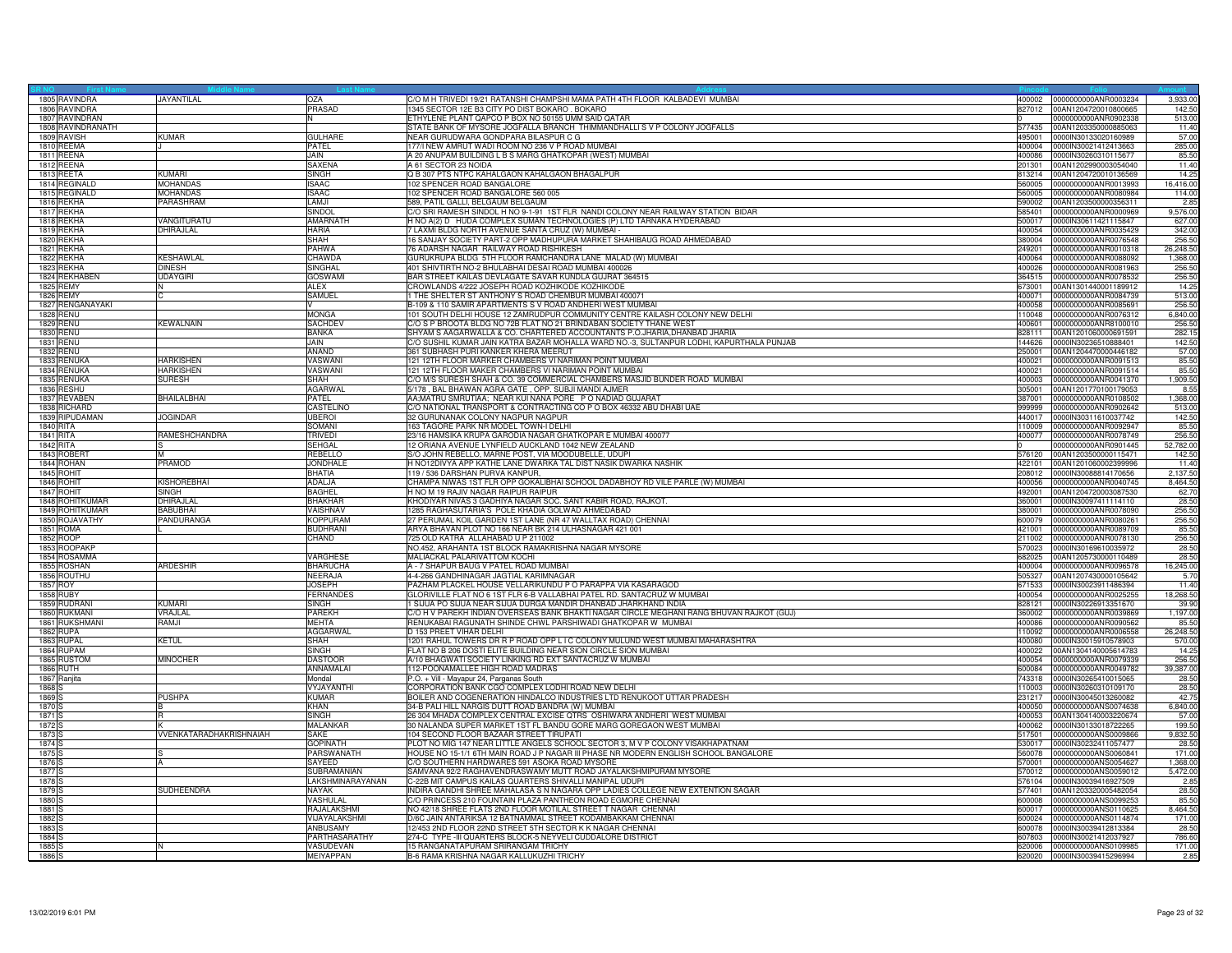| 1887 <sub>S</sub>                     |                   | NAGAPPAN                      | NO.8, JAYA NAGAR, 2ND STREE L.I.C COLONY K.K.NAGAR TRICHY                                                        | 620021 | 0000000000ANS0074067                         | 684.00           |
|---------------------------------------|-------------------|-------------------------------|------------------------------------------------------------------------------------------------------------------|--------|----------------------------------------------|------------------|
| 1888                                  |                   | KARUNAMBIGAI                  | B-366 BHEL TOWNSHIP RANIPET VELLORE                                                                              | 632406 | 0000IN30108022481148                         | 128.25           |
| 1889 <sub>S</sub>                     |                   | <b>RAJMOHAN</b>               | H NO 6 106 B 1A PADASALAI STRE PANDALUR CHERANCODE NILGIRIS PANDALUR                                             | 643253 | 00AN1301440002592863                         | 5.70             |
| 1890 S                                | VENKATARAMA       | <b>IYER</b>                   | S K S HOUSE DR A R MENON ROAD NAICKANAL TRICHUR                                                                  | 680001 | 0000000000ANS0017060                         | 5,472.00         |
| 1891 <sub>S</sub>                     |                   | SOORAJ                        | KARIMPALOOR PUTHENKULAM KOLLAM KOLLAM                                                                            | 691302 | 0000IN30023913550311                         | 14.25            |
| 1892 \$                               |                   | ANAND                         | FLAT NO 5 7/1A TOWER CIRCULAR ROAD OPP KALAMANDIR CALCUTTA                                                       | 700017 | 0000000000ANS0098014                         | 1,140.00         |
|                                       |                   |                               |                                                                                                                  | 623553 |                                              |                  |
| 1893 <sup>S</sup><br>1894 SABBAVARAPU |                   | RAMANATHAN<br><b>USHARANI</b> | FIRST STREET ALAVAKOTTAI SIVAGANGA<br>QUATER NO F 37 KTPPAP GENCO COLONY CHELPUR WARANGAL GHANPUR WARANGAL       | 506168 | 0000000000ANS0074133<br>00AN1203320012071353 | 6,840.00<br>2.85 |
|                                       |                   |                               |                                                                                                                  |        |                                              |                  |
| 1895 SABBIR                           |                   | SHAIDABHAI                    | 303 3RD FLOOR ADVANCE COMPLEX BHADRA LAL-DARWAJA AHMEDABAD                                                       | 380001 | 0000000000ANS0096128                         | 1.368.00         |
| 1896 SACHIN                           | DHARAMRAJ         | PATIL                         | 42 HINDWADI BELGAUM BELGAUM                                                                                      | 590011 | 00AN1201330000161661                         | 28.50            |
| 1897 SACHIN                           |                   | <b>TYAGI</b>                  | 15/II VIVEK VIHAR ROORKEE ROAD MEERUT UTTAR PRADESH                                                              | 250001 | 0000IN30051317193507                         | 14.25            |
| 1898 SADASIVAN                        |                   | SIVAPRASAD                    | PRASAD HOUSE VISWAMBARAN RD PAPPANAMCODE THIRUVANTHAPURAM                                                        | 695018 | 0000000000ANS0900884                         | 1,425.00         |
| 1899 SADHANA                          | <b>ANIL</b>       | AUNDHAKAR                     | 1101 E, SHAHUPURI, SYKES EXTENSION KOLHAPUR                                                                      | 416001 | 0000000000ANS0092785                         | 85.50            |
| 1900 SAFIULLA                         |                   | KHAN                          | C/O ABDULLAH HASHIM INDL GASES & EQUIP CO LTD P O BOX 42868 RIYADH-11551 KSA                                     |        | 0000000000ANS0902362                         | 256.50           |
| 1901 SAHAJUL                          |                   | <b>HAQUE</b>                  | BSNL ELECT. S/DN. - 1 416, S F ROAD SILIGURI                                                                     | 734005 | 00AN1302590001275534                         | 142.50           |
| 1902 SAIFUDDIN                        | AKBRALI           | BADAMI                        | C/O SAIFUDDIN AKBARALI & BROS BOHRA BAZAR JALGAON 425001                                                         | 425001 | 0000000000ANS0081894                         | 256.5            |
| 1903 SAIFUDDIN                        | AKBRALI           | <b>BADAMI</b>                 | C/O SAIFUDDIN AKBARALI & BROS BOHRA BAZAR JALGAON                                                                | 425001 | 0000000000ANS0001015                         | 31,150.50        |
| 1904 SAIFUDDIN                        | <b>MUSAJI</b>     | <b>MASTER</b>                 | C/O HAJI HASANALI KADIBHAI & CO CHOWK BAZAR BHUSAWAI                                                             | 425201 | 0000000000ANS0001096                         | 1,767.00         |
| 1905 SAIKAT                           |                   | ROY                           | C 110 GAIL HOUSING SOCIETY G H 9 SECTOR 56 GURGAON GURGAON HARYANA INDIA                                         | 122011 | 0000IN30051318998042                         | 28.50            |
| 1906 SAILABALA                        |                   | <b>SUTAR</b>                  | ANGUL RWSS DIVISION PO HATA TOTA TULCHER ANGUL                                                                   | 759122 | 00AN1304140005492755                         | 31.35            |
| 1907 SAINATH                          |                   | ANDOLA                        | SHOP NO 01 IMA HOUSE OPP CENTRE KAMATH GULBARGA                                                                  | 585105 | 0000IN30192630174737                         | 5.70             |
|                                       |                   |                               | MENOTHU PARAMBIL HOUSE ANTHIKAD P O THRISSUR                                                                     |        |                                              | 114.00           |
| 1908 SAJEEV                           |                   |                               |                                                                                                                  | 680641 | 00AN1204760000275358                         |                  |
| 1909 SAJJAN                           | PARTHVIRAJ        | <b>MEHTA</b>                  | ADESHWAR BLDG FLAT NO 9 10TH ROAD OPP JAIN TEMPLE CHEMBUR MUMBAI                                                 | 400071 | 0000000000ANS0062896                         | 2,280.00         |
| 1910 SAKINA                           | SAIFUDDIN         | LODHGAR                       | EXCELSIOR PAINT STORES 5 C P TANK ROAD MUMBAI                                                                    | 400004 | 0000000000ANS0048128                         | 1,425.00         |
| 1911 SAKINA                           | <b>ALIHUSSAIN</b> | <b>RANGOONWALA</b>            | 15A SALIM COMPOUND 12 KHETWADI X LANE 3RD FLOOR MUMBAI MAHARASHTRA INDIA                                         | 400004 | 0000000000ANS8100056                         | 2,166.00         |
| 1912 SAKPAL                           | <b>DEEPAK</b>     | <b>BAJIRAO</b>                | 10 SAGAR APTS LAXMINARAYAN NAGAR OPP MAHENDALE GARAGE ERANDWANA PUNE                                             | 411004 | 0000IN30039413049594                         | 427.50           |
| 1913 SALIM                            | NURUDDIN          | <b>BOXWALA</b>                | BOMBAY SALES CORPORATION NO 1/1F BANKI NAWAB STREET S P ROAD CROSS BANGALORE                                     | 560002 | 0000000000ANS0081708                         | 256.5            |
| 1914 SALIM                            | NURUDDIN          | <b>BOXWALA</b>                | BOMBAY SALES CORPORATION NO 1/1F BANKI NAWAB STREET S P ROAD CROSS BANGALORE                                     | 560002 | 0000000000ANS0081709                         | 256.5            |
| 1915 SAMEEF                           |                   | NARAIN                        | 240 MUTTHIGANJ RAMPRASAD GARDEN ALLAHABAD                                                                        | 211003 | 00AN1201860000131757                         | 285.00           |
| 1916 SAMIK                            |                   | PAUL                          | 251/1 NAGENDRA NATH RAOD KOLKATA                                                                                 | 700028 | 00AN1202990000197520                         | 5.70             |
| 1917 SAMIR                            |                   | <b>SARKAR</b>                 | MALLIK SHOBHA SAKOYA JHORA - 2 DHUPGURI JALPAIGURI DHUPGURI                                                      | 735210 | 00AN1205320000051291                         | 42.75            |
| 1918 SAMIR                            | <b>JAYANT</b>     | NANAVATY                      | 8 ST MARY S ROAD BACHU BHUVAN VILE PARLE W MUMBAI                                                                | 400056 | 0000000000ANS0026113                         | 13,110.00        |
| 1919 SAMIR                            | LAXMIKANT         | VAISHNAV                      | DHIRAJ E/73 AYOJAN NAGAR SOCIETY PALDI AHMEDABAD 380007                                                          | 380007 | 0000000000ANS0085368                         | 256.50           |
| 1920 SAMIR                            |                   | SHAH                          | 502 MAHAVIR DARSHAN MAHAVIR NAGAR KANDIVALI WEST MUMBAI                                                          | 400067 | 0000000000ANS0062350                         | 4,104.00         |
| 1921 SAMIRCHANDRA                     |                   | LAHIRI                        | 13A DEODAR STREET 1ST FLOOR CALCUTTA                                                                             | 700019 | 0000000000ANS0073886                         | 13,680.00        |
| 1922 SAMTA                            |                   | <b>TRIPATHI</b>               | PLOT NO 60 WARD 9-B BHARAT NAGAR GANDHIDHAM GANDHIDHAM                                                           | 370201 | 00AN1202890000995997                         | 28.50            |
| 1923 SAMTA                            |                   | SHARMA                        | 205 A SHASTRI NAGAR JAMMU                                                                                        | 180004 |                                              | 5.70             |
|                                       |                   |                               |                                                                                                                  |        | 0000lN30011811172977                         |                  |
| 1924 SANDEEF                          |                   | <b>PARAKH</b>                 | SADAR BAZAR ROAD RAJIM RAIPUR                                                                                    | 482001 | 0000IN30045012146102                         | 57.00            |
| 1925 SANDEEP                          |                   | JOSE                          | PALLATTU HOUSE CATHEDRAL CHURCH ROAD PALAI KOTTAYAM                                                              | 686575 | 0000IN30023912998602                         | 71.25            |
| 1926 SANDEEP                          | KUMAR             | <b>GHOSH</b>                  | VILL. MAHADEVPUR PO RAMCHANDRAPUR, P.S. PAGNAN DIST HOWRAH WEST BENGAL                                           | 711303 | 0000IN30036020314503                         | 28.50            |
| 1927 SANDEEP                          |                   | <b>GUPTA</b>                  | HNO 113 RANIPUR MANIYAHU MARIYAHU                                                                                | 222161 | 00AN1208160001306190                         | 19.95            |
| 1928 SANDEEP                          | M                 |                               | NO 405 G BLOCK MANTRI ALPYNE APARTMENT UTTARAHALLI KENGERI ROAD BANASHANKARI 5TH STAGE BANGALORE KARNATAKA INDIA | 560061 | 0000IN30051316017522                         | 19.95            |
| 1929 SANDHYA                          | SHAM              | PEVEKAR                       | AT DEOGHAR PO MARGATAMHANE TAL GUHAGAR DIST RATNAGIRI                                                            | 415703 | 0000000000ANS0077727                         | 256.50           |
| 1930 SANDHYA                          |                   | SETHI                         | 43 BHERA ENCLAVE PASCHIM VIHAR OUTER RING ROAD DELHI                                                             | 110041 | 0000000000ANS0078337                         | 256.50           |
| 1931 SANDHYA                          | <b>/ITHAL</b>     | <b>NAIK</b>                   | 302 SKYWAY APTS YAC NAGAR KONDIVITA ROAD ANDHERI (E) MUMBAI                                                      | 400059 | 0000IN30021411000099                         | 14.25            |
| 1932 SANDHYA                          |                   | CHAUHAN                       | PKT NU -88-C DDA FLATS PITAMPURA DELHI                                                                           | 110088 | 0000IN30165310130629                         | 14.25            |
| 1933 SANDIP                           |                   | <b>THAKAR</b>                 | AA;SHIVAMAA; MANEK PARA AMRELI                                                                                   | 365601 | 0000000000ANS0092156                         | 256.50           |
| 1934 SANDIP                           |                   | VIMADALAI                     | 301/B NEELKKANTH COMP PARSIWADA 122 SAHAR ROAD PARLE (EAST) MUMBAI                                               | 400099 | 0000000000ANS0108867                         | 2,052.00         |
| 1935 SANDIP                           |                   | SHARMA                        | RAIL PAR SARADA PALLY PANAGARH BAZAR PANAGARH BARDHAMAN                                                          | 713148 | 00AN1201330000113993                         | 57.00            |
| 1936 SANGANABASAPPA                   | <b>OKAPPA</b>     | SAMALAD                       | BLDG NO.1,B/4 SANKALP SIDDHI NR. DHANVANTARI HOSPITAL, KULGAON,BADLAPUR(E) BADLAPUR                              | 421503 | 00AN1201090004546510                         | 28.50            |
| 1937 SANGAVI                          | PRAMILLAA         |                               | FLAT NO 3/4 GIRIJAKRUPA HOUSING SOCIETY PAUD RD KOTHRUD PUNE PUNE MAHARASHTRA INDIA                              | 411038 | 0000IN30051312999945                         | 2.85             |
| 1938 SANGEETA                         | <b>SATISH</b>     | <b>BUDHAKAR</b>               | A/51, PALM ACRES CHS GAVANPADA MULUND (EAST) MUMBAI                                                              | 400081 | 0000IN30074910177636                         | 1,425.00         |
|                                       | MANIT             |                               |                                                                                                                  |        |                                              |                  |
| 1939 SANGEETA                         |                   | <b>SHROFF</b>                 | BLDG NO 10 2ND FLOOR 2ND BHATWADI LANE GIRGAON MUMBAI                                                            | 400004 | 0000000000ANS0058202                         | 1,881.00         |
| 1940 SANGEETA                         | MANIT             | <b>SHROFF</b>                 | BLDG 10 2ND FLOOR 2ND BHATWADI LANE GIRGAON MUMBAI                                                               | 400004 | 0000IN30075711322022                         | 1,111.50         |
| 1941 SANGEETA                         |                   | MANN                          | FLAT NO A5 PLOT NO GH 69 PROGRESSIVE APPARTMENT SECTOR 55 GURGAON                                                | 122003 | 0000IN30064410410132                         | 285.00           |
| 1942 SANGEETA                         |                   | GARG                          | C/O VIKAS GARG E/311 VERTEX PRESTIGE NIZAMPET ROAD KUKATPALLY HYDERABAD ANDHRA PRADESH                           | 500072 | 0000IN30051314465445                         | 85.50            |
| 1943 SANGEETA                         |                   | <b>GUPTA</b>                  | NALA PAR NEAR RATAN LAL SILIWALEY KOTHIWAL NAGAR MORADABAD                                                       | 244001 | 00AN1204470002541912                         | 142.50           |
| 1944 SANGITA                          |                   | <b>SAHOO</b>                  | W/O SAROJ KUMAR SAHOO AT-MAHATAB ROAD, OLD TOWN PLOT NO 273, ANADI KUTIR BHUBANESWAR                             | 751002 | 0000IN30232410393079                         | 570.00           |
| 1945 SANJAY                           |                   | <b>KUMAR</b>                  | CHIEF OFFICE SUPDT. (OPTG.) DRMS OFFICE EAST CENTRAL RAILWAY SONEPUR DIST. SARAN                                 | 841101 | 0000IN30133020470888                         | 28.50            |
| 1946 SANJAY                           |                   | <b>KUMAR</b>                  | PANCHAYAT DHENGADIH PARKHAND D DHENGADIH MANJHLADIH POST GHOR GIRIDIH                                            | 815314 | 00AN1208160001002214                         | 42.75            |
| 1947 SANJAY                           |                   | SOMANI                        | SOMMI BHAWAN GANESH COLONY GWALIOR GWALIOR                                                                       | 474009 | 00AN1203320007091594                         | 8.55             |
| 1948 SANJAY                           |                   | SOGANI                        | 210/2 VIDHYANAND COM VASTA DEVADI ROAD KOTARGAM SURAT                                                            | 395004 | 0000IN30075711566846                         | 28.50            |
| 1949 SANJAY                           |                   | SHARMA                        | SEKSARIA CHAWL NO 4 ROOM NO S/4 S V ROAD MALAD(W) MUMBAI                                                         | 400064 | 0000000000ANS0058761                         | 28.50            |
| 1950 SANJAY                           | KIIMAR            | <b>BACHCHANI</b>              | SEVARAM ANAND NAGAR COLONY WARD NO.22 KHAIRTHAL DIST-ALWAR KHAIRTHAL                                             | 301404 | 00AN1203350000964865                         | 22.80            |
| 1951 SANJAY                           | <b>JEMCHAND</b>   | <b>SHAH</b>                   | 22 VELANI BHUVAN 3RD FLOOR SEVARAM LALVANI ROAD MULUND WEST MUMBAI                                               | 400080 | 0000IN30154914479269                         | 11.40            |
| 1952 SANJAY                           | NARAYAN           | KULKARNI                      | BUTTE PATIL PRESTIGE FLAT NO. 5 NEXT TO HOTEL SPAN REVENUE COLONY SHIVAJI NAGAR PUNE                             | 411005 | 0000lN30051311254689                         | 313.50           |
| 1953 SANJAY                           | LAXMAN            | RANE                          | 11/57 B I T TADWADI MAZGOAN MUMBAI 400010                                                                        | 400010 | 0000000000ANS0083225                         | 256.50           |
| 1954 SANJAY                           |                   | RAINA                         | RH/1 JITENDRA CHS PLOT NO 91 SEC 3 KOPER KHAIRANE NAVI MUMBAI                                                    | 400705 | 0000IN30051311812919                         | 285.00           |
| 1955 SANJAY                           | <b>KUMAR</b>      | JAIN                          | SANTOSH JAIN & CO AMBICA PATTY SILCHAR CACHAR ASSAM                                                              | 788004 | 0000000000ANS0058122                         | 4,104.00         |
| 1956 SANJEET                          |                   | SINGH                         | C/O ASIAN PAINTS (I) LTD 16 PATEL CHOWK JALANDAR 676 SCETOR 11B                                                  | 160001 | 0000000000ANS0051816                         | 855.00           |
|                                       |                   |                               |                                                                                                                  |        |                                              |                  |
| 1957 SANJEET                          |                   | <b>SINGH</b>                  | H NO 676 SECTOR 11B CHANDIGARH                                                                                   | 160011 | 0000000000ANS0078424                         | 256.50           |
| 1958 SANJEET                          |                   | <b>SINGH</b>                  | H NO 676 SECTOR 11B CHANDIGARH                                                                                   | 160011 | 0000000000ANS0085424                         | 513.00           |
| 1959 SANJEEV                          |                   | <b>PACHIESIA</b>              | M/S TOPLINE EXIM PVT LTD IST FLOOR RIDHI CHAMBERS KOTHARI POLE GANDHI ROAD AHMEDABAD                             | 380001 | 0000000000ANS0095035                         | 798.00           |
| 1960 SANJEEV                          |                   | <b>PACHIESIA</b>              | C/O TOPLINE EXIM PVT LTD IST FLOOR RIDHI CHAMBERS KOTHARI POLE GANDHI ROAD AHMEDABAD                             | 380001 | 0000000000ANS0093622                         | 1,881.00         |
| 1961 SANJEEVANI                       | SATISH            | AUTY                          | D-601, CRYSTAL GARDEN, BANER PASHAN LINK ROAD, NR WHISPERING WIND SOCIETY, BANER PASHAN, PUNE                    | 411021 | 00AN1205810000117121                         | 28.50            |
| 1962 SANJIV                           |                   | <b>BHAMBR</b>                 | 18/6 SUN BEAM 2ND FLOOR R A KIDWAI ROAD WADALA MUMBAI                                                            | 400031 | 0000000000ANS0034275                         | 1,311.00         |
| 1963 SANJIV                           |                   | <b>KRISHEN</b>                | FLAT NO 1 E-69 VASANT MARG VASANT VIHAR NEW DELHI                                                                | 110057 | 0000000000ANS0036906                         | 2,565.00         |
| 1964 SANJIVAN                         |                   | MEDANKAR                      | L/5 HIMALI CO-OP SOCIETY ERANDAVANA PUNE                                                                         | 411004 | 0000000000ANS0077136                         | 256.50           |
| 1965 SANJIVANI                        | RAJENDRA          | MEDANKAR                      | L/5 HIMALI SOCIETY ERANDAWANA PUNE                                                                               | 411004 | 0000000000ANS0096064                         | 3,420.00         |
| 1966 SANJIVANI                        |                   | MEDANKAR                      | 5 HIMALI CO-OP SOCIETY ERANDAVANA PUNE                                                                           | 411004 | 0000000000ANS0095348                         | 256.5            |
| 1967 SANKAR                           |                   |                               | H NO 04, RAVINDRA NAGAR NR KONDAYAPALEM RLY GATE DARGAMITTA NELLORE                                              | 524004 | 00AN1201330000184776                         | 65.55            |
| 1968 SANKARA                          | VARAPRASAD        | <b>BODDU</b>                  | 18-1-80C YASHODA NAGAR WARD 18 K T ROAD TIRUPATI                                                                 |        | 517501 0000IN30023914298800                  | 71.25            |
|                                       |                   |                               |                                                                                                                  |        |                                              |                  |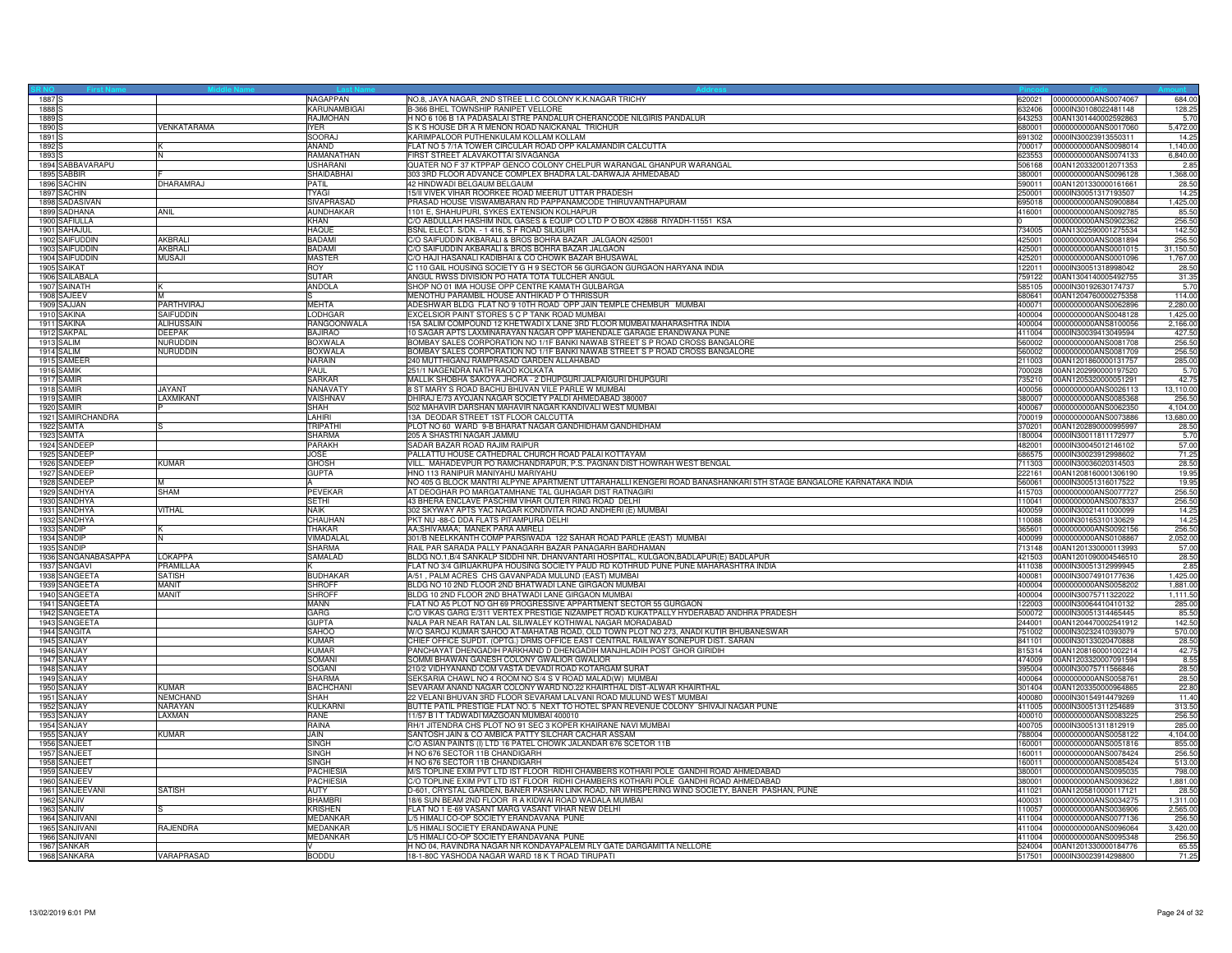| 1969 SANTHA                   |                     |                        | 1 PONNIE STREET RAJAJI NAGAR VILLIVAKKAM CHENNAI                                                                         | 600049           | 0000000000ANS0082674        | 256.50         |
|-------------------------------|---------------------|------------------------|--------------------------------------------------------------------------------------------------------------------------|------------------|-----------------------------|----------------|
| 1970 SANTHOSH                 |                     |                        | NO 78/1 3RD FLOOR VENKATADRI APPTS ITI LAYOUT BSK 3RD STAGE BANGALORE KARNATAKA                                          | 560085           | 0000IN30051318632572        | 28.50          |
| 1971 SANTOSH                  | <b>SUKAN</b>        | OSWAL                  | S NO 585/26 SUNIL SNEH APTS FLAT NO 8 NEAR SAMBHAVNATH JAIN TEMPLE SALISBURY PARK PUNE                                   | 411037           | 0000IN30036022418583        | 142.50         |
| 1972 SANTOSH                  |                     | KUMAR                  | VILL UNTA MADARPUR NEAR POLICE CHAUKI NO 1 JEHANABAD JEHANABAD BIHAR INDIA                                               | 804408           | 0000IN30226912295401        | 31.35          |
| 1973 SANTOSH                  |                     | <b>ARORA</b>           | P O BOX 145 NEUTRALBAY NSW-2089                                                                                          |                  | 0000000000ANS0900342        | 57.00          |
| 1974 SANTOSH                  |                     | <b>KAUR</b>            | 288 SALEEM TABRI LUDHIANA 141 005                                                                                        | 141005           | 0000000000ANS0089716        | 256.50         |
| 1975 SANTOSH                  | KUMAR               | AGRAWAL                | 15 RUBINA 3 RD FLOOR 3RD GOLIBAR ROAD SANTACRUZ(E) MUMBAI                                                                | 400055           | 00AN1201090000322352        | 342.00         |
| 1976 SANTOSH                  |                     | <b>KUMAR</b>           | FLAT NO 8 D SECTOR 21 RELIANCE GREENS MOTI KHAVDI JAMNAGAR                                                               | 361142           | 00AN1304140002850608        | 71.25          |
| 1977 SANTOSH                  |                     | MAHENDRL               | L 14 MEDICAL COLLEGE CAMPASS SWARUP NAGAR KANPUR(U P) 208 002                                                            | 208002           | 0000000000ANS0086078        | 256.50         |
| 1978 SANTU                    |                     | SHARMA                 | 431, SR. SCHOOL KE PASS SALASAR CHURU                                                                                    | 331506           | 00AN1204490000046985        | 142.50         |
| 1979 SARAH                    |                     | <b>MANSOOF</b>         | 2/688 SAFIA MANSION MANTHARA ROAD COCHIN                                                                                 | 682002           | 0000IN30023912787426        | 37.05          |
| 1980 SARALA                   | DEVI                | <b>KHUNTETA</b>        | C/O NANDLAL MOOLCHAND 14 ARMENIAN STREET CALCUTTA                                                                        | 700001           | 0000000000ANS0060356        | 1,453.50       |
| 1981 SARANJEE                 |                     | <b>KAUR</b>            | 1167 SECTOR 37 ARUN VIHAR NOIDA 201303                                                                                   | 201303           | 0000000000ANS0091528        | 85.50          |
| 1982 SARANYA                  |                     |                        | 230 SELVI MILK FARM EAST YMR PATTY DINDIGUL                                                                              | 624001           | 0000IN30131321955232        | 28.50          |
| 1983 SARASWATHI               | <b>KAMATH</b>       |                        | W/O V JANARDHAN KAMATH PANCHMAHAL MULKI D K 574154                                                                       | 574154           | 0000000000ANS0077013        | 256.50         |
| 1984 SARASWATHY               |                     |                        | 8 B TYPE II QUARTERS BLOCK 7 NEYVELI TAMIL NADU                                                                          | 607803           | 0000000000ANS0087623        | 256.50         |
| 1985 SARITA                   |                     |                        | VPO SEHI KALAN VIA SURAJGARH ROA CHIRAWA DIST JHUNJHUNU RAJASTHAN                                                        | 333026           | 0000IN30311610816912        | 17.10          |
| 1986 SARLA                    | <b>ISHVERLAL</b>    | <b>MEHTA</b>           | KUSUM VILLA I FLOOR S V ROAD X8TH ROAD KHAR MUMBAI                                                                       | 400052           | 0000000000ANS0087169        | 256.50         |
| 1987 SARLA                    | <b>ISHWERLAL</b>    | <b>MEHTA</b>           | KUSUM VILLA S V ROAD KHAR MUMBAI 400052                                                                                  | 400052           | 0000000000ANS0081785        | 256.50         |
| 1988 SAROJ                    | <b>RAMNIKI AI</b>   | CHARNIA                | C/O RAMNIKLAL & BROS MAIN BAZAR CHOTILA                                                                                  | 363520           | 0000000000ANS0052458        | 1,140.00       |
| 1989 SAROJ                    | KANUBHAI            | DESAI                  | 493 ARTHUR ROAD GHASWALA BLDG TARDEO MUMBAI                                                                              | 400034           | 0000000000ANS0040727        | 684.00         |
| 1990 SAROJ                    | DEVI                | TODI                   | 4 JAGMOHAN MULLICK LANE CALCUTTA                                                                                         | 700007           | 0000000000ANS0019068        | 2,736.00       |
| 1991 SAROJA                   |                     | <b>KRISHNAN</b>        | FLAT NO 100 LAKSHMI NIKETAN SCHEME 6 ROAD NO 5 MATUNGA MUMBAI                                                            | 400019           | 0000000000ANS0115694        | 3,420.00       |
| 1992 SAROJA                   | RAMAPPA             | HADPAD                 | 257 GREEN ACRES N S RO NO 5 J V P D MUMBAI 400 049                                                                       | 400049           | 0000000000ANS0086983        | 256.50         |
| 1993 SAROJBEN                 | <b>LAXMICHANDJI</b> | <b>SHAH</b>            | C/O. RAJULBEN C. DESAI SHREEDHAR, NAIROBI COLONY COLLEGE ROAD NADIAD                                                     | 387001           | 0000IN30063620053417        | 171.00         |
| 1994 SAROJINI                 |                     | DEVI                   | W/O.SHRAVAN KUMAR GUPTA H.NO-454,TANDA UJJAIN 6,KAVINAGAR KASHIPUR                                                       | 44713            | 00AN1201090003125704        | 57.00          |
| 1995 SARVESH                  | <b>KIIMAR</b>       | TIWARI                 | 323 SENANI VIHAR TELI BAGH KHARIKA LUCKNOW                                                                               | 226001           | 0000IN30177413862109        | 42.75          |
| 1996 SARVESHNATH              | <b>GUPTA</b>        | SHATAVELL              | H NO 16 2 78 1 S S COLONY HYDERANAGAR KUKATPALLY HYDERABAD ANDHRA PRADESH                                                | 500072           | 0000IN30021411632552        | 14.25          |
| 1997 SASHIBEN                 |                     | GUPTA                  | A-1 MARUTI APT ODHAV NARODA AHMEDABAD                                                                                    | 382418           | 00AN1203320005688201        | 28.50          |
| 1998 SATHIDEV                 |                     |                        | UDUMBANATTU MADOM PALLIPPURAM P O CHERTHALA                                                                              | 688541           | 0000IN30023910665412        | 2.85           |
| 1999 SATHISH                  | PRABUA              |                        | 8 G P M NAGAR VISWANATHAPURAM COIMBATORE                                                                                 | 641027           | 00AN1204470004167252        | 14.25          |
| 2000 SATISH                   | YASHWANTI AI        | <b>ACHARYA</b>         | ARUN 'A' FLAT NO 11 2ND FLOOR 278 MOGAL LANE MAHIM (W) MUMBAI                                                            | 400016           | 0000000000ANS0055867        | 4,104.00       |
| 2001 SATISH                   | YASHWANTLAL         | <b>ACHARYA</b>         | ARUN-A/11 AGARWAL ESTATE MOGAL LANE MATUNGA ROAD WEST MUMBAI                                                             | 400016           | 0000000000ANS0114852        | 427.50         |
| 2002 SATISH                   |                     | <b>MISRA</b>           | C/O LALSONS RAGHUWANSHI COMPLEX 85 -A CIVIL LINES BAREILLY                                                               | 243001           | 0000000000ANS0065978        | 570.00         |
| 2003 SATISH                   |                     | <b>MUSALE</b>          | 89/5270 PANT NAGAR GHATKOPAR E MUMBAI                                                                                    | 400075           | 0000000000ANS0030573        | 13,110.00      |
| 2004 SATYA                    | NARAYAN             | CHAKRABARTY            | 49/1, BALDEO PARA ROAD P.O. BEADON STREET CALCUTTA                                                                       | 700006           | 0000IN30085310029117        | 114.00         |
| 2005 SATYAJEET                | <b>KUMAR</b>        | <b>TALAPATRA</b>       | C/O ASIAN PAINTS INDIA LTD 22/2 MOTILAL NEHRU ROAD AGRA U P                                                              | 282004           | 0000000000ANS0085342        | 256.50         |
| 2006 SATYANARAYAN             |                     |                        |                                                                                                                          | 452009           | 0000000000ANS0088847        | 342.00         |
|                               |                     |                        | C/O K L DAMMANI 1568 SECTOR B SCHEME NO 71 INDORE                                                                        | 573114           |                             | 256.50         |
| 2007 SATYANARAYANA            | <b>SETTYK</b>       | KATAKAMSETTI           | GENERAL MERCHANTS & ASIAN PAINTS DEALERS POST BELAGUR HOSADURGA K ST<br>DNO 8 3 2 A N STREET 13TH WARD NARASAPUR WG DIST |                  | 0000000000ANS0076704        |                |
| 2008 SATYANARAYANA            |                     |                        |                                                                                                                          | 34275            | 0000IN30102220625210        | 142.50         |
| 2009 SATYAWATI<br>2010 SAUMIL | <b>ANIL</b>         | SINGH<br><b>SHROFF</b> | D-34 NIGAHI PROJECT DIST SINGRAULI MADHYA PRADESH MADHYA PRADESH<br>9, SNEH KUNJ 5TH FLOOR, LABURNUM ROAD GAMDEVI MUMBAI | 486884<br>400007 | 0000IN30311610841970        | 71.25<br>22.80 |
|                               |                     |                        |                                                                                                                          |                  | 00AN1202900000008768        |                |
| 2011 SAURAV                   |                     | <b>MOHAPATRA</b>       | EB 51 STAGE 1 BRIT COLONY LAXMI SAGAR BHUBANESHWAR ORISSA                                                                | 751006           | 0000IN30021415097912        | 19.95          |
| 2012 SAYED                    | <b>KAYYUMSAYED</b>  | <b>ISMAIL</b>          | NAAZ STORE P O BOX 186 QATAR                                                                                             | 999999           | 0000000000ANS0900397        | 3,420.00       |
| 2013 SEEMA                    |                     | PATHAK                 | MOH GHAJENDRAPURI TEERTH GOLA KHERI GOLA UTTAR PRADESH                                                                   | 262802           | 0000lN30051319321377        | 17.10          |
| 2014 SEEMA                    |                     | AGRAWAL                | 43 ZINIRET CHOWK SURAJ POLE UDAIPUR 313001                                                                               | 313001           | 0000000000ANS0076944        | 256.50         |
| 2015 SEETA                    |                     | <b>MADHUSUDHAN</b>     | E-2 AFI BLDG MUMBAI HOSPITAL AVENUE MUMBAI                                                                               | 400020           | 0000000000ANS0059699        | 4,104.00       |
| 2016 SEETHALAKSHMI            | AMMAL               |                        | 975 - LEKSHMANA SWAMY ROAD WEST K K NAGAR CHENNAI                                                                        | 600078           | 0000000000ANS0019310        | 26,248.50      |
| 2017 SEETHAMAHALAKSHMI        |                     | VALLABHANENI           | DOOR NO 9/70 GUDLAVALLERU P O GUDIVADA TO KRISHNA                                                                        | 521356           | 0000000000ANS0012037        | 26,248.50      |
| 2018 SELINA                   | DILIPBHAI           | <b>KAPADIA</b>         | 11-A/B ARJAV APT-2 NR SARJAN SOCIETY ICHCHHANATH SURAT                                                                   | 395007           | 0000000000ANS0064849        | 142.5          |
| 2019 SESHADRI                 | <b>KRISHNASWAM</b>  | <b>IYER</b>            | SUBHADRA CO OP HOUSING SOCIETY LTD DWARKHA BLDG FLAT NO 8 AGRA ROAD GHATKOPAR (W) MUMBAI                                 | 400086           | 0000000000ANS0029980        | 26,505.00      |
| 2020 SEVANTILAL               | <b>GOPALDAS</b>     | SHAH                   | KHANDWALA NIWAS V P ROAD VILE PARLE WEST MUMBAI 400056                                                                   | 400056           | 0000000000ANS0078921        | 85.50          |
| 2021 SEWAK                    | RAM                 | MANUJA                 | OPP MASJID NAJIBABAD ROAD KOTDWARA GARHWAL                                                                               | 246149           | 0000IN30011810213294        | 14.25          |
| 2022 SHAGIR                   | <b>BABULAL</b>      | SHAIKH                 | 11 MARUTI TEMPLE NEAR GRAM PANCHAYAT KUSHI TAL SATARA DIST SATARA SATARA                                                 | 415015           | 00AN1203600000935935        | 28.50          |
| 2023 SHAH                     | SHAILESH            | CHINUBHA               | 501 SUPAN ELEGANCE 70 VASANTKUNJ SOCIETY NEW SHARDA MANDIR ROAD PALDI AHMEDABAD                                          | 380007           | 0000IN30034310155037        | 142.50         |
| 2024 SHAHNAZ                  | IN.                 | <b>KOTHAWALA</b>       | NO 365 AIRPORT WHITE FIELD ROAD WHITEFIELD BANGALORE                                                                     | 560066           | 0000000000ANS0093045        | 256.50         |
| 2025 SHAIK                    | <b>ALLA</b>         | <b>BAKSHI</b>          | FLAT NO 205 A BLOCK PARAMOUT RESIDENCY KEESARA MANDAL NAGARAM RANGAREDDY                                                 | 500083           | 00AN1203840001553831        | 28.50          |
| 2026 SHAIK                    | CHAND               | <b>BASHA</b>           | 25 419 5 3 25 WARD NANDYAL MANDAL KURNOOL ANDHRA PRADESH                                                                 | 518501           | 0000IN30163741284149        | 14.25          |
| 2027 SHAIK                    | <b>FARZANA</b>      | <b>BEGUM</b>           | 44-29-8/3 RAILWAY COLONY VISAKHAPATNAM URBAN WALTAIR RS VISAKHAPATNAM                                                    | 530004           | 00AN1304140008322684        | 5.70           |
| 2028 SHAIKH                   | <b>ATIFI</b>        |                        | NO 223 HOSPITAK ANNEXE CMC HOSPITAL VELLORE                                                                              | 632004           | 0000IN30163741198972        | 8.55           |
| 2029 SHAIKH                   | <b>SAMSUL</b>       | <b>HUDA</b>            | C/O DIAMOND BAKERY ANAND NAGAR DISPUR GUWAHATI                                                                           | 781005           | 0000IN30125028264027        | 74.10          |
| 2030 SHAIKH                   | <b>MOHAMMED</b>     | <b>TARIQUE</b>         | 907, DIAMOND APARTMENT, JASMINE MILL ROAD, MAHIM (EAST) MUMBAI                                                           | 400017           | 0000IN30266210146606        | 57.00          |
| 2031 SHAILAJA                 | <b>SUBHASH</b>      | <b>BANDIVADEKAR</b>    | 3/B, KENI BLDG., S.K. BOLE ROAD, AGAR BAZAR, DADAR MUMBAI                                                                | 400028           | 00AN1301420000033634        | 28.50          |
| 2032 SHAILESH                 | NANDLAL             | SODHA                  | HANDRA BHAVAN ROOM NO 5 GROUND FLOOR GORASWADI MALAD WEST MUMBAI                                                         | 400064           | 0000000000ANS0094134        | 256.50         |
| 2033 SHAILESH                 | <b>KUMAR</b>        | <b>JHA</b>             | A-703 PRATEEK LAUREL SECTOR 120 NOIDA                                                                                    | 201301           | 0000IN30039417722335        | 42.75          |
| 2034 SHAILESH                 | <b>KANTILAL</b>     | <b>SHAH</b>            | 592 RAVIVAR PETH TALEGAON DABHADE DISTRICT PUNE 410506                                                                   | 410506           | 0000000000ANS0078451        | 256.50         |
| 2035 SHAJI                    | M                   |                        | THUSHARAM CHALA EAST P O CHALA KANNUR                                                                                    | 670621           | 00AN1205730000121471        | 99.75          |
| 2036 SHAKUNTALA               |                     | <b>SHAH</b>            | C/O MAYUR PLYWOODINDUSTRIES PVT LTD PO TAPESIA VIA SONAPUR DIST KAMRUP-ASSAM                                             | 782402           | 0000000000ANS0030865        | 5,472.00       |
| 2037 SHALIESH                 | <b>DIWAKAR</b>      | KULKARNI               | FL A 502 NEELKAANTH GARDEN PL 29/5 BHOOMI CONST PNL PANUEL PANVEL MAHARASHTRA                                            | 410206           | 0000lN30051312192132        | 2.85           |
| 2038 SHALINI                  |                     | <b>ARORA</b>           | K D 68 B DDA FLATS ASHOK VIHAR PHASE - I DELHI 110 052                                                                   | 110052           | 0000000000ANS0079208        | 256.50         |
| 2039 SHALIN                   |                     | JAIN                   | 14 TULSIGALI JHABUA 457661 (MP)                                                                                          | 457661           | 0000000000ANS0090319        | 256.50         |
| 2040 SHAM                     | <b>SUNDER</b>       | <b>GUPTA</b>           | WARD NO 8 HOUSE NO 270 BALLABGARH DIST FARIDABAD                                                                         | 121004           | 0000000000ANS0010743        | 2,622.00       |
| 2041 SHAMA                    | <b>SUDHIR</b>       | KULKARN                | <b>4 H 40 CIDCO AURANGABAD</b>                                                                                           | 431005           | 0000IN30018313100555        | 57.00          |
| 2042 SHAMBHU                  | PRASAD              | BIYANI                 | %O NEW COMMERCIAL AGENCIES 3 COMMERCIAL BUILDING 23 N S ROAD CALCUTTA                                                    | 700001           | 0000000000ANS0034750        | 13,110.00      |
| 2043 SHAMIMA                  |                     | <b>JETAJIWALA</b>      | C/O HAZI NAZARALI YUSUFALI PAINTS MERCHANT PIPLE CHOWK BANSWARA                                                          | 327001           | 0000000000ANS0075653        | 6,840.00       |
| 2044 SHAMJI                   | NARANDAS            | DASANI                 | MADHURAM BLDG VAGHESHWARI PLOT PORBANDAR                                                                                 | 360575           | 0000000000ANS0039758        | 342.00         |
| 2045 SHAMSUNDER               |                     | NAIK                   | B-6 ARUNACHAL CO-OP HSG SOCIETY PAHADI GORAGAON (EAST) MUMBAI                                                            | 400063           | 0000000000ANS0032566        | 13,110.00      |
| 2046 SHANKAR                  | LALL                | <b>AGARWALA</b>        | SWAIKA CENTRE 3RD FLOOR 4A POLLACK STREET CALCUTTA                                                                       | 700001           | 0000000000ANS0027862        | 2.736.00       |
| 2047 SHANKAR                  | LAL                 | SHARMA                 | BACK SIDE OF TRUCK UNION BARAIPALI SAMBALPUR                                                                             | 768003           | 0000IN30177417454059        | 28.50          |
| 2048 SHANKER                  |                     | <b>SINGH</b>           | H-3 HINDALCO COLONY WARD-11 RENUKOOT SONBHADRA RENUKOOT UTTAR PRADESH                                                    | 231217           | 0000lN30045013591852        | 5.70           |
| 2049 SHANMUGAM                |                     |                        | NO 240 MINT STREET MADRAS 600003                                                                                         | 600003           | 0000000000ANS0084717        | 513.00         |
| 2050 SHANMUGAM                |                     |                        | C/O ASIAN PAINTS I LTD NO 502 MINT STREET NEW NO 240 MADRAS                                                              |                  | 600003 0000000000ANS0082227 | 85.50          |
|                               |                     |                        |                                                                                                                          |                  |                             |                |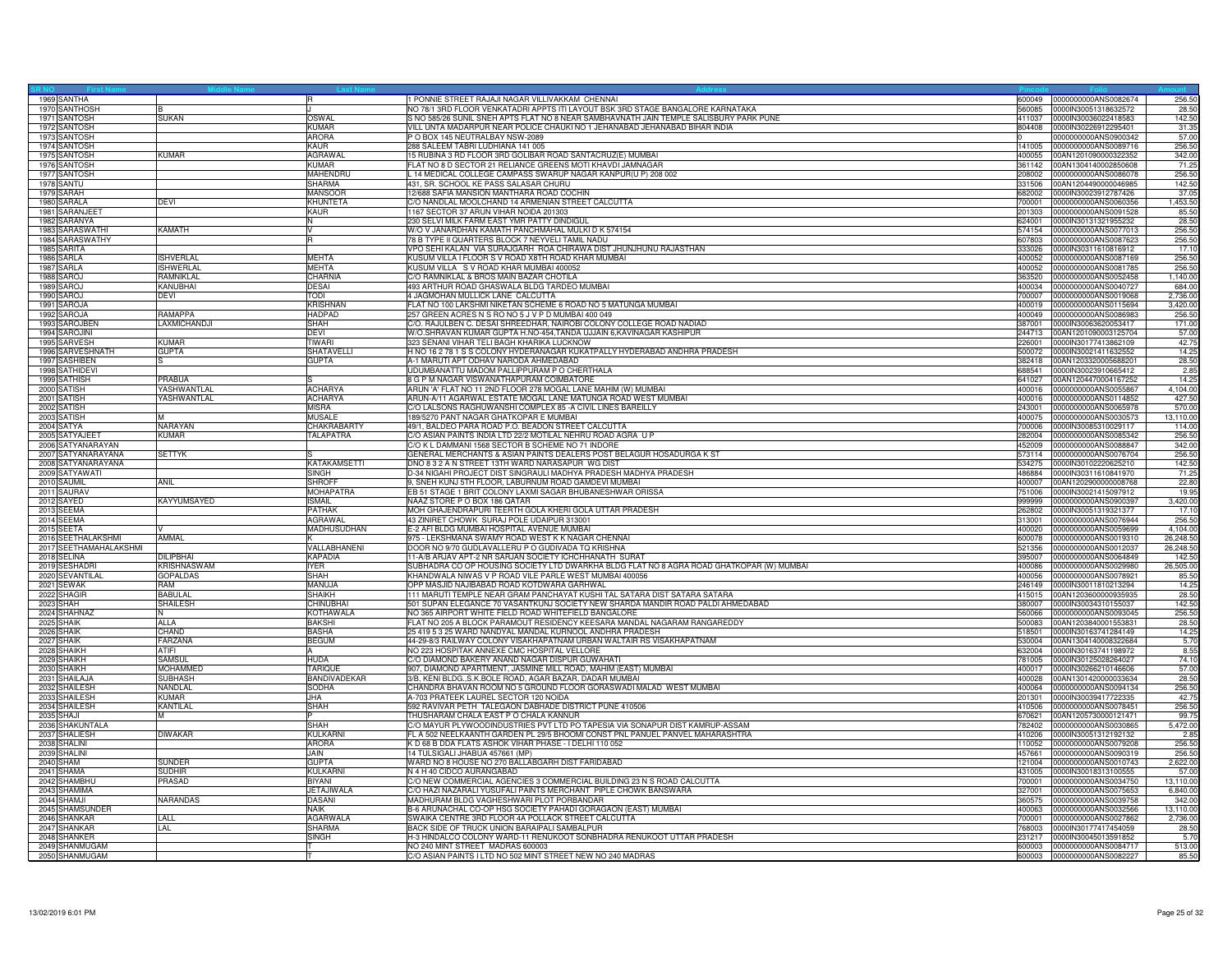| 2051 SHANMUGAM                 |                     |                                     | NO 240 MINT STREET MADRAS 600003                                                                                                     | 600003           | 0000000000ANS0082228                         | 256.50         |
|--------------------------------|---------------------|-------------------------------------|--------------------------------------------------------------------------------------------------------------------------------------|------------------|----------------------------------------------|----------------|
| 2052 SHANMUGASUNDARAM          |                     | <b>DURAI</b>                        | B-1-F-8 FACT TOWNSHIP UDYOGAMANDAL ERNAKULAM                                                                                         | 683501           | 0000IN30177416980417                         | 42.75          |
| 2053 SHANTABEN                 | RAMANBHAI           | PATEL                               | 5 KREISEL WALK RICHMOND SURRY TW93 AN U K                                                                                            |                  | 0000000000ANS0901550                         | 7.353.00       |
| 2054 SHANTANU                  | <b>GUNWANT</b>      | KOKARDEKAR                          | KAM-GANESH CO-OP HSG SOC LTD,BLOCK NO 10 SANE GURUJI NGR,VASUDEO BALVANT PHADKE MARG MULUND E MUMBAI                                 | 400081           | 0000000000ANS0085722                         | 256.50         |
| 2055 SHANTHARAM                |                     | N.                                  | M/S PAI & RAO CHARTERED ACCOUNTANTS NO-4 YAMUNA BAI RD MADHAVANAGAR BANGALORE                                                        | 560001           | 0000000000ANS0079555                         | 256.50         |
| 2056 SHANTHI                   |                     | NAYAK                               | C/O PARTNER KIRAN FURNITURE WOODHOUSE DR ANSARI ROAD BUNDER MANGALORE                                                                | 75001            | 0000000000ANS0080567                         | 114.00         |
| 2057 SHANTI                    | <b>DEVI</b>         | <b>BINNAN</b>                       | 11 JADU LALL MULLICK ROAD CALCUTTA 700006                                                                                            | 700006           | 0000000000ANS0083313                         | 256.50         |
| 2058 SHANTI                    | <b>DEVI</b>         | SARDANA                             | 25/21 WEST PATEL NAGAR NEW DELHI                                                                                                     | 110008           | 0000000000ANS0108869                         | 2.565.00       |
| 2059 SHANTILAL                 | <b>MORARJI</b>      | <b>TANK</b>                         | 11/214, TRIBHUVAN HINGWALA CROSS LANE (5), NEAR SWIMMING POOL, GHATKOPAR (EAST), MUMBAI                                              | 400077           | 0000IN30074910019398                         | 855.00         |
|                                |                     |                                     |                                                                                                                                      |                  |                                              |                |
| 2060 SHANTINATH                |                     | <b>INDI</b>                         | C/O DEPT OF MICROBIOLOGY & CELL BIO INDIAN INSTITUTE OF SCIENCE BANGALORE                                                            | 560012           | 0000000000ANS0107667                         | 1,054.50       |
| 2061 SHARAD                    | <b>JAYANTILAL</b>   | <b>MANIYAR</b>                      | D/7 SHIV NAGAR SOC KABILPOR NAVSARI GUJARAT                                                                                          | 396424           | 0000IN30051319491866                         | 28.5           |
| 2062 SHARAD                    | <b>KUMAR</b>        | <b>ARORA</b>                        | 3/9 GYAN GHAR SINDHI SOCIETY SION TROMBAY ROAD CHEMBUR MUMBAI                                                                        | 400071           | 0000000000ANS0035449                         | 342.00         |
| 2063 SHARAD                    |                     | GANGAL                              | 10 SADHANA RAMWADI NAUPADA THANE                                                                                                     | 400602           | 0000000000ANS0085150                         | 171.00         |
| 2064 SHARAD                    | <b>VISHNU</b>       | <b>BEHERAY</b>                      | A/607 SKYLARK SWAMI SAMARTH NAGAR 89 LOKHANDWALA COMPLEX ROAD NO 4 ANDHERI (WEST) MUMBAI                                             | 400053           | 0000000000ANS0074743                         | 5,415.00       |
| 2065 SHARAD                    |                     | <b>BEHERAY</b>                      | A/607 SKYLARK APPTS SWAMI SAMARTH NAGAR X RD NO 4 89 L COMPLEX ANDHERI (W) MUMBAI                                                    | 400053           | 0000000000ANS0073688                         | 7,980.00       |
| 2066 SHARAD                    | <b>KUMAR</b>        | <b>ARORA</b>                        | 3/9 GYAN GHAR SINDHI SOCIETY SION TROMBAY ROAD CHEMBUR MUMBAI 400071                                                                 | 400071           | 0000000000ANS0082815                         | 85.50          |
| 2067 SHARADINI                 |                     | <b>TENDULKAF</b>                    | YASHODA 30 KALA NAGAR BANDRA EAST MUMBAI 400051                                                                                      | 400051           | 0000000000ANS0079406                         | 256.5          |
| 2068 SHARDA                    |                     | SINHA                               | C/O BISHWANATH PRASAD (RTD. INSP.) NEW ALKAPURI P O ANISHABAD PATNA                                                                  | 800002           | 0000000000ANS0075136                         | 2,992.50       |
| 2069 SHARDA                    | <b>PRAMOD</b>       | <b>SHETH</b>                        | 10 JASUD BHUVAN PLOT NO 120 SION WEST MUMBAI                                                                                         | 400022           | 0000000000ANS0013051                         | 228.00         |
| 2070 SHARDA                    | PRAMOD              | <b>SHETH</b>                        | 10 JASUD BHUVAN PLOT NO 120 SION WEST MUMBAI 400022                                                                                  | 400022           | 0000000000ANS0083219                         | 85.50          |
| 2071 SHARDA                    |                     | DEVI                                | C/O M/S KANHYA LAL BANSI LAL CHAURA BAZAR LUDHIANA 141008                                                                            | 141008           | 0000000000ANS0078340                         | 85.50          |
| 2072 SHARDABEN                 | <b>GIRDHARLAL</b>   | THAKKAR                             | AA; KALPVRUX AA; PUNIT CHOWK PADRA DIST VADODARA                                                                                     | 391440           | 0000000000ANS0008291                         | 5,472.00       |
| 2073 SHARMILA                  | <b>VIVEK</b>        | <b>SALOOJA</b>                      | 175-E KAMALA NAGAR DELHI 110007                                                                                                      | 10007            | 0000000000ANS0090066                         | 1,368.00       |
| 2074 SHARMILA                  | BHAGACHAND          | <b>BAFANA</b>                       | 22, NAVA MONDHA PARTUR MONDHA PARTUR, DIST JALNA PARTUR MAHARASHTRA                                                                  | 431501           | 0000IN30021416725648                         | 14.25          |
| 2075 SHARVINI                  |                     | <b>PATEL</b>                        | PRANETA 4TH FLOOR 23-B JUHU TARA RD JUHU MUMBAI                                                                                      | 400049           | 0000000000ANS0115775                         | 256.50         |
| 2076 SHASHI                    | <b>BALA</b>         | <b>KHANNA</b>                       | B-1 KUMAR CLASSICS D P ROAD AUNDH PUNE                                                                                               | 411007           | 0000000000ANS0025522                         | 8,749.50       |
| 2077 SHASHI                    |                     | <b>BANSAL</b>                       | 1500/1 AZIZ GANJ ASHOK GAD DELHI                                                                                                     | 110006           | 0000IN30299410010297                         | 71.25          |
| 2078 SHASHI                    |                     | <b>SETH</b>                         | 49 MIGI BIDA COLONY RAJPURA PHASE 1 AURAI RD SANT RAVI DAS NAGAR BHADOHI                                                             | 221401           | 00AN1201320000403539                         | 159.60         |
| 2079 SHASHIDHAR                | <b>SHIVAYOGAPPA</b> | RAJANAL                             | M/S. WELKINS SYSTEMS, SPAN ENTERPRISES BUILDING, UNKAL, HUBLI                                                                        | 580031           | 00AN1203500000125663                         | 5.70           |
| 2080 SHASHIKANT                |                     | <b>MAINDARG</b>                     | 16/A AA:MADHUBANAA: NISEN HUT SOCIETY PUNE                                                                                           | 411030           | 0000000000ANS0073184                         | 3.420.00       |
| 2081 SHASHIKAR                 | GAJANAN             | TENDULKAR                           | YASHODA 30 KALA NAGAR BANDRA EAST MUMBAI 400051                                                                                      | 400051           | 0000000000ANS0079405                         | 256.50         |
| 2082 SHASHIKIRAN               | <b>MURLIDHAR</b>    | <b>NAVSARIKAR</b>                   |                                                                                                                                      |                  | 0000lN30074910111210                         | 114.00         |
|                                |                     |                                     | 203, ARADHANA C.H.S.LTD. BLDG.NO.14 B-WING GOKULDHAM, GOREGAON(E) MUMBAI                                                             | 400063           |                                              |                |
| 2083 SHASHIKIRAN               | MURLIDHAR           | NAVSARIKAR                          | 203 ARADHANA 14A GOKULDHAM GOREGAON (E) MUMBAI                                                                                       | 400063           | 0000000000ANS0001139                         | 1,425.00       |
| 2084 SHEELA                    | KANAYALAL           | ADVANI                              | J/22 GOKUL VATIKA OPP NEW HARNI AIRPORT HARNI ROAD BARODA                                                                            | 390022           | 0000000000ANS0098073                         | 6,840.00       |
| 2085 SHEELAM                   |                     | <b>JAIN</b>                         | VIR SHABARKAR WARD BINA                                                                                                              | 470113           | 00AN1203320001151937                         | 2.85           |
| 2086 SHEETAL                   | MANEESH             | THAAKUR                             | 2/06, AALAY APPT., VASTRAPUR, AHMEDABAD                                                                                              | 380015           | 00AN1203030000013824                         | 28.50          |
| 2087 SHEFALI                   | <b>MAHENDRABHAI</b> | PATEL                               | 7 SARELA SOCIETY OPP NIIT ST XAVIERS COLLAGE NAVRANGPURA AHMEDABAD                                                                   | 380009           | 0000IN30051310454648                         | 142.50         |
| 2088 SHEHNAZ                   | <b>MASOOD</b>       | <b>IMAM</b>                         | A/30 ROSARY HOUSE GUNPOWDER ROAD MAZAGAON MUMBAI                                                                                     | 400010           | 0000000000ANS0025896                         | 1,140.00       |
| 2089 SHEKHAR                   | <b>GUDDA</b>        | <b>SHETTY</b>                       | R NO 2 RAM PYARE YADAV CHAWL BHANDUP JANATA MARKET SUBHASH ROAD BHANDUP MUMBAI                                                       | 400078           | 0000000000ANS0085093                         | 256.50         |
| 2090 SHEKHAR                   | SHASHIKANT          | CHAUDHARI                           | A-7 NITYANAND SOCIETY RAMBAUG LANE NO 4 KALYAN WEST                                                                                  | 421304           | 0000000000ANS0094956                         | 513.00         |
| 2091 SHIBU                     | SHANKAR             | <b>NAIR</b>                         | PLOT NO 59 E SAI PARK 2 MOGRAWADI VALSAD VALSAD                                                                                      | 396001           | 00AN1204720001274051                         | 14.25          |
| 2092 SHIBU                     |                     | <b>THOMAS</b>                       | H NO 1 21 284 10 WEST VANKATAPURAM NEAR ANDHRA BANK ATM ALWAL SECUNDERABAD                                                           | 500015           | 00AN1203330000684965                         | 17.10          |
| 2093 SHIJU                     |                     |                                     | SASTHAMKUNNEL H UDUMBANNOOR THODUPUZHA KERALA                                                                                        | 685595           | 0000IN30089610499788                         | 14.25          |
| 2094 SHIKHAR                   |                     | <b>BHARDWAJ</b>                     | 33/151 HIG DUPLEX CREATIVE BEAUTY PARLOR VARUN PATH MANSAROVAR JAIPUR RAJASTHAN                                                      | 302020           | 0000IN30039410009964                         | 57.00          |
| 2095 SHILPA                    | PRASHANT            | SHAH                                | ROOM NO D3/2 BHANDRAN NAGAR MALAD BEHIND N L HIGH SCHOOL MUMBAI MAHARASHTRA                                                          | 400064           | 0000IN30051318216057                         | 114.00         |
| 2096 SHILU                     | <b>MARIAM</b>       | ZACHARIAH                           | SUNIRMA 1ST FLOOR PANDARAKKAAVU MANAPPULLIKAVU PALAKKAD                                                                              | 678013           | 00AN1204720004497453                         | 5.70           |
| 2097 SHIRIN                    |                     | <b>KANASWALA</b>                    | 5 PRINCIPAL SHAIKI HOSOA MAG 2 MOHBOOB MANTION 1ST FL NEAR KESER BAUG DONGRI MUMBAI                                                  | 400009           | 0000000000ANS0029880                         | 13.110.00      |
| 2098 SHIRIN                    | ABDULLAH            | DALAL                               | PAGHDIWALA BLDG 2ND FLOOR R NO 15 97/101 SAIFEE JUBILEE STREET MUMBAI                                                                | 400003           | 0000000000ANS0032498                         | 15,988.50      |
| 2099 SHIRIN                    |                     | <b>GUZDER</b>                       | 2 BANAJI HOUSE CONTRACTOR BAUG MORI ROAD MAHIM MUMBAI                                                                                | 400016           | 0000000000ANS0107595                         | 6,840.00       |
| 2100 SHIRINBA                  |                     | GANDHI                              | DHAN SHERI OPP SHAKTI GAS JAMNAGAR                                                                                                   | 361001           | 0000IN30051310864710                         | 171.00         |
|                                |                     |                                     |                                                                                                                                      |                  |                                              |                |
| 2101 SHIRINBEN<br>2102 SHIRISH | FAZALEABBAS         | <b>GANDHI</b><br><b>SHANISCHARA</b> | S FAZALEABBAS AND CO OPP MANUMARKET BEDI GATE JAMNAGAR<br>17 RUBY COLONY NEAR VEDH SHALA NARANPURA RAILWAY CROSSING AHMEDABAD 380013 | 361001<br>380013 | 0000IN30103924011814<br>0000000000ANS0078112 | 85.5<br>256.50 |
|                                |                     |                                     |                                                                                                                                      |                  |                                              |                |
| 2103 SHIRISH                   | SHANTARAM           | PRADHAN                             | E/3 AVANTI FLATS B/H CIRCUIT HOUSE SHAHIBAUG AHMEDABAD                                                                               | 380004           | 0000000000ANS0065128                         | 5,244.00       |
| 2104 SHIRISH                   |                     | <b>SARKHOT</b>                      | 14/B DATTAVIHAR SOCIETY SHIVAJI NAGAR B CABIN NAUPADA THANE                                                                          | 400602           | 0000IN30133018773474                         | 256.50         |
| 2105 SHIRISH                   | SHANTARAM           | <b>GHURYE</b>                       | 206/8 NANDADEEP WESTERN EXP HWY BANDRA E MUMBAI 400051                                                                               | 400051           | 0000000000ANS0084977                         | 513.0          |
| 2106 SHIRISHCHANDRA            |                     | <b>BHATT</b>                        | 14 GUNDAWADI GAYATRIKRUPA NEAR KUVA RAJKOT GUJARAT 360002                                                                            | 360002           | 0000000000ANS0078483                         | 256.5          |
| 2107 SHITAL                    | <b>PRASAD</b>       | <b>MAHAWAR</b>                      | C/O OM PRAKASH MAHAWAR 46 GORA BAZAR POST JABALPUR                                                                                   | 482001           | 0000000000ANS0100228                         | 256.50         |
| 2108 SHITALBEN                 |                     | <b>GANDHI</b>                       | DALAL INDUSTRIES P O BODELI DIST BARODA 391135                                                                                       | 391135           | 0000000000ANS0076739                         | 85.50          |
| 2109 SHIV                      | <b>KUMAR</b>        | <b>BHATIA</b>                       | 72D KAMLA NAGAR DELHI                                                                                                                | 110007           | 0000000000ANS0011038                         | 1,425.00       |
| 2110 SHIV                      | <b>SHANKER</b>      | <b>JAJOO</b>                        | 3 VIRIT APARTMENT PRABHA COLONY NR USHAMANPURA CROSSING, AHMEDABAD14                                                                 | 380014           | 0000000000ANS0086077                         | 256.50         |
| 2111 SHIV                      | <b>PRAKASH</b>      | CHATURVEDI                          | 185 G 20 SECTOR 7 ROHINI DELHI                                                                                                       | 110085           | 0000IN30018311037494                         | 57.00          |
| 2112 SHIV                      | RAJ                 | <b>SHARMA</b>                       | KUSHAAL NAGAR COLLEGE ROAD BEAWAR BEAWAR                                                                                             | 305901           | 00AN1201330000176091                         | 14.25          |
| 2113 SHIVA                     |                     | JAISWAL                             | OPP. GOYAL MARBLES, ROSHNI GHAR ROAD, GWALIOR                                                                                        | 474009           | 00AN1204470000410789                         | 28.50          |
| 2114 SHIVAJI                   |                     | <b>KUMBHAF</b>                      | GAMDEVI ROAD BEHIND KAPOOR MILLS DEVI ROAD PATIL CHAWL R NO 6 BHANDUP MUMBAI 400078                                                  | 400078           | 0000000000ANS0085176                         | 256.50         |
| 2115 SHIVANAND                 |                     | <b>NAIK</b>                         | BLDG NO K 3/54 3RD FLOOR PUSHKAR NIKETAN HSG SOC BEHIND MADHUBAN ANDHERI (W) MUMBAI                                                  | 400058           | 0000000000ANS0013902                         | 13,680.00      |
| 2116 SHIVANI                   |                     | SHAH                                | 51-52 SHANTI-NI-KETAN 1ST ROAD PRABHAT COLONY SANTACRUZ (EAST) MUMBAI                                                                | 400055           | 0000000000ANS0084488                         | 513.00         |
| 2117 SHIVARAM                  | SHANKARASHASTHRI    | <b>INAMADAR</b>                     | AT INAMLAKAMAPUR PO TILAVALLI HANGAL INAMLAKANAPUR                                                                                   | 581120           | 0000IN30039418242373                         | 57.00          |
| 2118 SHIVAYOGI                 | CHANDRASHEKHAR      | AMINGAD                             | 4F BLOCK J C NAGAR JAYACHAMARAJ NAGAR HUBLI                                                                                          | 580020           | 00AN1203840000470122                         | 57.00          |
| 2119 SHIVLAXMIBEN              |                     | SONI                                | SONIWADO NEAR KRISHNA CINEMA PATAN N G                                                                                               | 384265           | 0000000000ANS0017911                         | 2.992.50       |
| 2120 SHOBHA                    |                     | <b>GROVER</b>                       | NATIONAL INSURANCE BUILDING 4TH FLOOR KINGSWAY NAGPUR                                                                                | 440001           | 0000000000ANS0080635                         | 85.50          |
| 2121 SHOBHANABEN               |                     | <b>PARFKH</b>                       | ANIL GF SAYAJI GUNJ 41 PAYAL SOCIETY OPP STOCK EXCHANGE VADODARA                                                                     | 390020           | 0000000000ANS0077181                         | 256.50         |
| 2122 SHOMNATH                  |                     | CHAKRAVARTY                         | A-31 MANDAKINI ENCLAVE ALAKNANDA NEW DELHI                                                                                           | 110019           | 0000000000ANS0004197                         | 28.50          |
| 2123 SHRADDHA                  | <b>ASHOK</b>        | <b>NAIK</b>                         | A/18 ANJANA PESTOM SAGAR ROAD NO 6 2ND FLOOR CHEMBUR MUMBAI                                                                          | 400089           | 0000IN30267935161742                         | 5.70           |
| 2124 SHRENIK                   |                     | <b>SHAH</b>                         | , JOLLY CENTRE 2ND FLOOR 286 TILAK ROAD SANTACRUZ (W) MUMBAI                                                                         | 400055           | 0000000000ANS0089330                         | 114.00         |
| 2125 SHRIDEVI                  | <b>SHRIKANT</b>     | <b>DESHPANDE</b>                    | C/O SHRI S G DESHPANDE 157 SHANIPETH JALGAON                                                                                         | 425001           | 0000000000ANS0052551                         | 2,736.00       |
| 2126 SHRIKANT                  | CHANDULAL           | <b>BHALAKIA</b>                     | REKHA- NO. 2, APARTMENT NO.19 4TH FLOOR, 46- RIDGE ROAD, WALKESHWAR, MUMBAI                                                          | 400006           | 0000IN30074911010340                         | 4,189.50       |
| 2127 SHRIKANT                  |                     | <b>NAGAR</b>                        | 158, ADARSH NAGAR AJMER RAJASHTHAN                                                                                                   | 305008           | 0000lN30199110790144                         | 1,353.75       |
|                                | CHANDULAL           | <b>BHALAKIA</b>                     | REKHA 2 APT 19 46 RIDGE ROAD WALKESHWAR MUMBAI                                                                                       | 400006           |                                              |                |
| 2128 SHRIKANT                  |                     |                                     |                                                                                                                                      |                  | 0000lN30014210743077                         | 14,250.00      |
| 2129 SHRIKANT                  |                     | <b>DEOSKAR</b>                      | 17 ROYAL BANGLOW OPP SUMMAR PARK NIPANIA INDORE                                                                                      | 452010           | 00AN1204720010046097                         | 28.50          |
| 2130 SHRIKANT                  | G                   | KALYANKAF                           | C/O MR B M PAWAR SARTHAK 7TH CROSS BHAGYANAGAR TILAKWADI BELGAUM KARNATAKA                                                           | 590006           | 0000000000ANS0085416                         | 256.50         |
| 2131 SHRIRANG                  | RAMARAC             | <b>RAOTE</b>                        | RAOTE BLDG 106 R B C K BOLE ROAD DADAR MUMBAI 400028                                                                                 | 400028           | 0000000000ANS0081468                         | 256.50         |
| 2132 SHRIRANG                  | RAMARAO             | <b>RAOTE</b>                        | RAOTE BLDG 106 R B C K BOLE ROAD DADAR MUMBAI                                                                                        | 400028           | 0000000000ANS0016093                         | 13,110.00      |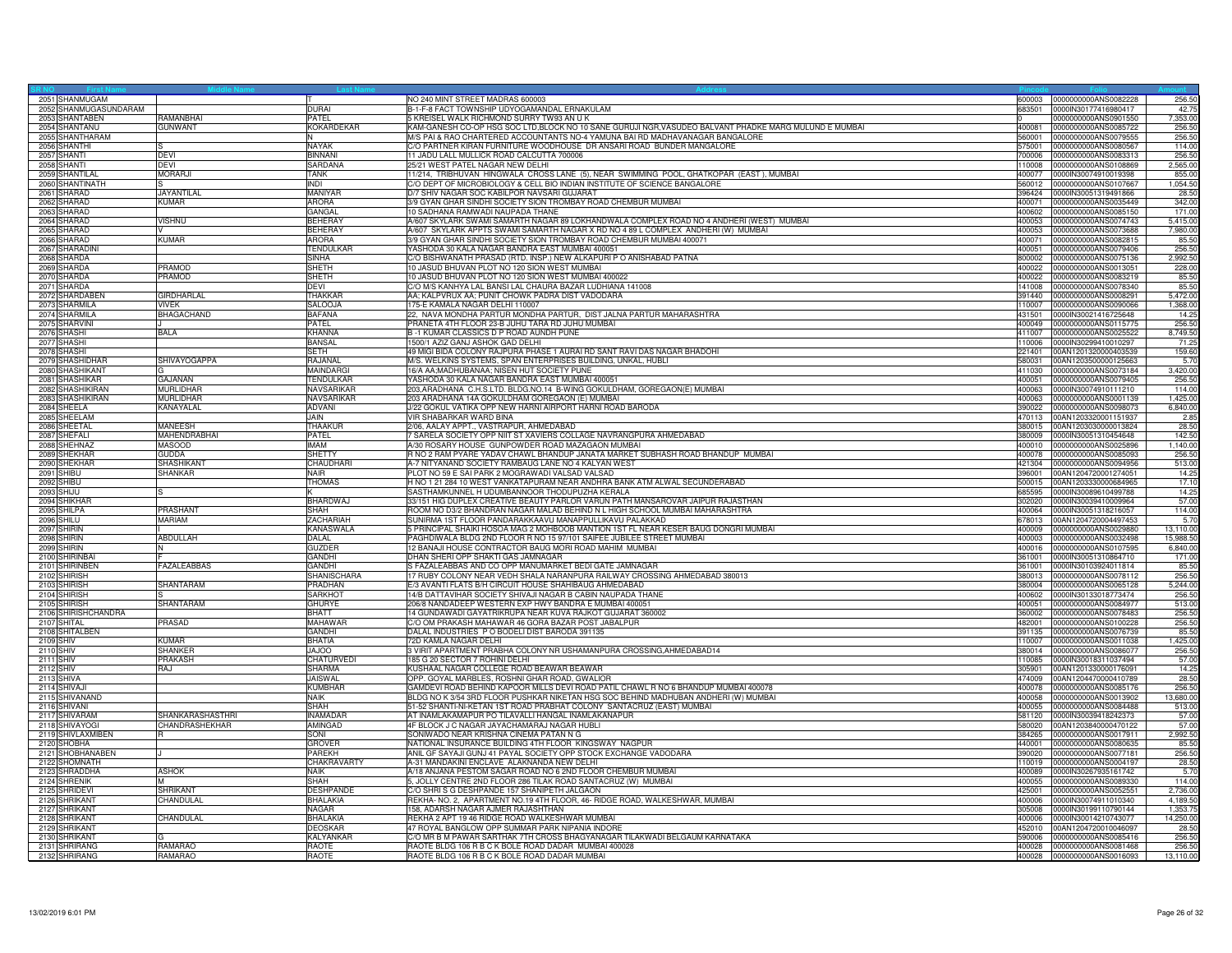|           | 2133 SHRUTI           |                             | KHANDWALA              | C/103 SAI ASHISH BLDG SAIKRISHMA COMPLEX MIRA BHAYANDER RD LIBERTY CORNER RAMDEV PARK RD MIRA RD THANE MAHARASHTRA | 401202 | 0000IN30051316760380        | 14.25     |
|-----------|-----------------------|-----------------------------|------------------------|--------------------------------------------------------------------------------------------------------------------|--------|-----------------------------|-----------|
|           | 2134 SHUBHA           |                             | <b>KASIVISWESWARAN</b> | B/201 ATRIUM 49 KALAKSHETRA ROAD THIRUVANMIYUR CHENNAI                                                             | 600041 | 0000000000ANS8100014        | 6,840.00  |
|           | 2135 SHUBHA           | <b>JANARDAN</b>             | PRABHU                 | B/23/102 ANAND NGR DAHISAR E MUMBAI                                                                                | 400068 | 00AN1203320007499911        | 85.50     |
|           | 2136 SHUBHADA         | <b>JAYANT</b>               | SHETH                  | C/O BAHULIWALA EMPORIUM POLADPUR RAIGAD                                                                            | 402303 | 0000000000ANS0047823        | 16,416.00 |
|           | 2137 SHYAM            | <b>BEHARI</b>               | IL AL                  | ADDL DISTT & SESSIONS JUDGE J-1 OFFICERS COLONY CIVIL LINES SITAPUR                                                | 400001 | 0000000000ANS0011945        | 13,110.00 |
|           | 2138 SHYAM            | LAL.                        | <b>AGRAWAI</b>         | SHREE MAHALAXMI RICE MILL P O KHARIAR ROAD DIST KALAHAND                                                           | 66104  | 0000000000ANS0010475        | 6,013.50  |
|           | 2139 SHYAM            | <b>SUNDAR</b>               | <b>AGRAWAL</b>         | RAJGANGPUR RAJGANGPUR SUNDARGARH RAJGANGPUR                                                                        | 770017 | 00AN1201860000025991        | 114.00    |
|           | 2140 SHYAM            | <b>SUNDAR</b>               | <b>SHARMA</b>          | SRI SHYAM BHAVAN NAZIRPUR AKHARA GHAT ROAD MUZAFFARPUR                                                             | 842001 | 00AN1202020000008649        | 5,700.00  |
|           | 2141 SHYAM            | <b>SUNDER</b>               | <b>GOENKA</b>          | NO 731 17TH CROSS J P NAGAR 6TH PHASE BANGALORE                                                                    | 560078 | 0000000000ANS0036597        | 2,137.50  |
|           | 2142 SHYAM            | LAL.                        | <b>SHARMA</b>          | 59 GRAMA-HATHI PURA UMAR GRAM UMRA TEHSIL JAVAD NIMACH                                                             | 458226 | 0000IN30177417947665        | 71.25     |
|           | 2143 SHYAM            | SUNDER                      | <b>TOTLA</b>           | 156 VIJAY BARI PATH NO. 6, SIKAR ROAD JAIPUR                                                                       | 302023 | 0000lN30270020032394        | 142.50    |
|           | 2144 SIDDHARTH        |                             | <b>CHOWDHARY</b>       | C 294 ARAWALI MARG INDIRA NAGAR LUCKNOW                                                                            | 226016 | 00AN1204720010372001        | 2.85      |
|           | 2145 SILLU            | JEMY                        | <b>DOCTOR</b>          | 434 HIRAMANEK STREET NANPURA SURAT GUJARAT                                                                         | 395001 | 0000000000ANS0057018        | 456.00    |
|           | 2146 SIMMI            |                             | <b>BHATIA</b>          | HOUSE NO-183 D-2-1404 WARD NO-2 MODEL COLONY YAMUNA NAGAR                                                          | 135001 | 0000IN30220110431792        | 28.50     |
|           | 2147 SIMON            | CHERU                       |                        | SANGEETA MONEY LENDERS RICE MARKET KUNNAMKULAM THRISSUR DIST KERALA                                                | 680503 | 0000000000ANS0090746        | 256.50    |
|           | 2148 SIMON            | PETER                       | <b>DSOUZA</b>          | C/O MICHAL MASCARENHAS 301 MANAV CASTLE D'MONTE LANE ORLEM MALAD (W) MUMBAI                                        | 400064 | 0000000000ANS0091899        | 256.50    |
|           | 2149 SINGH            |                             |                        | A - 215 SAKET MEERUT                                                                                               | 250003 | 0000000000ANS0114199        | 513.00    |
| 2150 SITA |                       | <b>KUMAR</b>                | SAHDEV                 | A-127 DEFENCE COLONY NEW DELHI                                                                                     | 10024  | 0000000000ANS0086924        | 256.50    |
|           | 2151 SITALA           | <b>PRASAD</b>               | <b>JAISWAL</b>         | 1A GURU PRASAD CHOWDHURY LANE CALCUTTA                                                                             | 700006 | 0000000000ANS0092106        | 256.50    |
|           | 2152 SITARAM          | <b>DATTATRYA</b>            | <b>WAIKAR</b>          | SHIVAJI TALAV 13/B BHANDUP WEST MUMBAI                                                                             | 400078 | 0000IN30051313357162        | 2.85      |
|           |                       |                             |                        |                                                                                                                    |        |                             |           |
|           | 2153 SIVANKUTTY       | NAIR                        |                        | CHITHRANJALI THOZHUKKAL NEYYATTINKARA NEYYATTINKARA                                                                | 695121 | 0000IN30023913757508        | 142.50    |
|           | 2154 SIVASANKARA      | <b>REDDY</b>                | MABBU                  | 12-346 BANDLA STREET TIRUPATHI                                                                                     | 517501 | 0000000000ANS0012081        | 26,248.50 |
|           | 2155 SIVVA            | JAGGANNA                    | <b>CHETTY</b>          | HARDWARE MERCHANT VIZIANGARAM 531201                                                                               | 531201 | 0000000000ANS0077897        | 256.50    |
|           | 2156 SMITA            | <b>SATISH</b>               | <b>WAGH</b>            | 31 PRABHA MANDIR PRABHANAGAR PRABHADEVI MUMBAI                                                                     | 400025 | 0000000000ANS0092202        | 171.00    |
|           | 2157 SMITA            | DHUNDIRA.                   | <b>NABAR</b>           | 11 ROOPALI DIXIT ROAD VILE PARLE (E) MUMBAI                                                                        | 400057 | 0000000000ANS0059469        | 13,110.00 |
|           | 2158 SMITA            | <b>SURESH</b>               | <b>DESAI</b>           | 1/29 SHIVSAHYADRI BLDG SANGUINJI MARG CHINCHOPOKLI MUMBAI                                                          | 400012 | 0000000000ANS0089332        | 256.50    |
|           | 2159 SMITHA           |                             |                        | EDAKKAD HOUSE 12/355 CHITHALI (PO) COYALMANNAM PALAKKAD                                                            | 678702 | 0000IN30163741009838        | 11.40     |
|           | 2160 SMRITI           |                             | <b>HARI</b>            | VIKAS HOTEL KULRI MUSSOORIE DEHRADUN UTTRAKHAND                                                                    | 248179 | 0000IN30167010253612        | 5.70      |
| 2161 SNEH |                       | LATA                        | <b>MIRG</b>            | 4 HEMOO KALANI SOCIETY PIMPRI POOONA                                                                               | 411017 | 0000000000ANS0054232        | 4,417.50  |
|           | 2162 SNEH             | LATA                        | LODHA                  | 18 INCOME TAX OFFICERS COLONY CHANDRA NAGAR CIVIL LINES JAIPUR RAJ 302006                                          | 302006 | 0000000000ANS0077819        | 256.50    |
|           | 2163 SNEHAKHATRI      |                             |                        | 121 ADARASH NAGAR NARBADA ROAD JABALPUR 1                                                                          | 450001 | 0000000000ANS0090074        | 256.50    |
|           | 2164 SOHAN            | LAL.                        | <b>PASSEY</b>          | 392 SECTOR 21-B FARIDABAD                                                                                          | 121001 | 0000000000ANS0010351        | 5,472.00  |
|           | 2165 SOLOMON          |                             |                        | ATHIRA MARAKKAMUTTOM ROAD NEYYATINKARA PO TRIVANDRUM                                                               | 695121 | 0000IN30039418284172        | 5.70      |
|           | 2166 SOMABHAI         | <b>DEVRAM</b>               | PRAJAPATI              | TULSINAGAR, SABARMATI, AHMEDABAD.                                                                                  | 380005 | 0000IN30065210055754        | 2,166.00  |
|           | 2167 SOMASUNDARAN     |                             |                        | SOPANAM NEAR THENAMKUNNU AMBALAM MANKAVU KOZHIKODE                                                                 | 373007 | 0000000000ANS0085106        | 513.00    |
|           | 2168 SOMNATH          |                             | <b>NANDI</b>           | BHABANIPUR COLLEGE PARA 3NO WARD NO 13 NEAR PARADISE SPORTS CLUB BASIRHAT                                          | 743411 | 00AN1201060002334741        | 28.50     |
|           | 2169 SOMYA            |                             | <b>TIBREWALMINOR</b>   | 230 A J C BOSE ROAD CHITRAKOOT BUILDING SOUTH BLOCK 2ND FLOOR KOLKATA                                              | 700020 | 0000000000ANS0116237        | 26,248.50 |
|           | 2170 SONAL            |                             | <b>PATHAK</b>          | R NO 10, SHRI SHIDDHIVINAYAK CHAWL SHAHJI RAJE ROAD SHIVAJI NAGAR VILE PARLE EAST MUMBAI                           | 400057 | 00AN1201090006296104        | 2.85      |
|           | 2171 SONAL            | NAVINCHANDRA                | PATFI                  | 12A AJANTA APARTMENTS 7TH FLOOR 124 WALKESHWAR ROAD MUMBAI                                                         | 400006 | 0000000000ANS0063668        | 2,964.00  |
|           | 2172 SONIYA           |                             | <b>TANDON</b>          | S-399, SANSKRITI ENCLAVE UDYAN-II ELDECO, RAEBARELI ROAD. LUCKNOW                                                  | 226025 | 00AN1201060001217259        | 48.45     |
|           | 2173 SONTINEN         |                             | SATYANARAYANA          | 401 MEENAKSHI RESIDENCY CHAITANYA COLLEGE KAMALA NAGAR ECIL (PO) HYDERABAD                                         | 500062 | 0000IN30039412410864        | 102.60    |
|           | 2174 SOUDAMINI        |                             | <b>DHAL</b>            | W / O - NIRMAL KUMAR NAYAK C / O - GOVT. HOSPITAL AT AND PO - BARBIL, CHAMPUA DIST - KEONJHAR                      | 758035 | 0000IN30220110768323        | 57.00     |
|           | 2175 SOUMEN           |                             | <b>PACHAL</b>          | 47/1, KALI PRASAD BANERJEE LANE KADAMTALA HOWRAH                                                                   | 711101 | 0000IN30289810002362        | 14.25     |
|           |                       |                             | ΙK                     | 28 SASTRI IST CROSS STREET APAOO NAGAR SAIDAPET MADRAS                                                             | 600015 | 0000000000ANS0091658        | 256.50    |
|           | 2176 SOUNDARARAJAN    |                             | <b>TOMAR</b>           |                                                                                                                    | 152002 |                             |           |
|           | 2177 SOURABH          | SINGH                       |                        | G 1 MOURYA PALCE SOCEITY DIAMOND CLY INDORE INDORE MADHYA PRADESH                                                  |        | 0000IN30371910573531        | 71.25     |
|           | 2178 SREEKRISHNAMURTY |                             | MADIPALL               | MARELLA VARI STREET BHIMAVARAM WEST GODAVARI (A P)                                                                 | 534201 | 0000000000ANS0063993        | 8,721.00  |
|           | 2179 SREEKUMAR        | M                           | <b>NAIR</b>            | PALLIYALIL HOUSE ATHAVANAD P O MALAPURAM KERALA                                                                    | 676310 | 0000IN30023910548723        | 2.85      |
|           | 2180 SREEKUMAR        |                             | <b>KRISHNAN</b>        | B 104 MHALSA HEIGHTS PLOT NO 37 SECTOR 19 AIROLI NAVI MUMBAI MAHARASHTRA                                           | 400708 | 0000lN30051380741487        | 5.70      |
|           | 2181 SREENARAYANA     | PILLAI                      | IR.                    | POWATHPARAMBIL KOTHALA P.O. VIA PAMPADY KOTTAYAM, KERALA                                                           | 686502 | 0000IN30023910191623        | 114.00    |
|           | 2182 SREENIVASA       | <b>MURTHYK</b>              |                        | S/O K G SURYA NARAYANA GUPTA 117/6 BULL TEMPLE ROAD BANGALORE 560019                                               | 560019 | 0000000000ANS0078190        | 256.50    |
|           | 2183 SREENIVASULU     | <b>REDDY</b>                |                        | NO 23 ARUNACHALAM STREET CHINTADRIPET MADRAS                                                                       | 600002 | 0000000000ANS0090917        | 85.50     |
|           | 2184 SRIDHAR          | HARUR                       | <b>VISVANATHAN</b>     | 17-F RAYAPPA MUDALY STREET KRISHNAGIRI TAMILNADU                                                                   | 635001 | 0000000000ANS0008504        | 5,472.00  |
|           | 2185 SRIDHAR          | MAHADEO                     | CHAWAN                 | SHATKUNTALA APRT PLOT NO 206 2ND FLOOR OPP POLICE STATION BHAYANDER WEST THANE DISTRICT                            | 401101 | 0000000000ANS0084994        | 513.00    |
|           | 2186 SRIHARI          |                             | <b>GOPALAN</b>         | JTI BANK 20 BHAGVAT NAGAR PRABHA RD GODHRA DAHOD HIGHWAY ROAD GODHRA GUJARAT                                       | 389001 | 0000IN30051313938618        | 34.20     |
|           | 2187 SRIKANTH         |                             |                        | 1ST FLOOR KAPIL COMPLEX 208-B SOHABATIA BAGH ALLAHABAD 211 006                                                     | 211006 | 0000000000ANS0089534        | 256.50    |
|           | 2188 SRIMATHI         |                             | <b>LINGAMPELLY</b>     | 2-2-197/1 NAIM NAGAR WARD NO 2 WARANGAL WARANGAL TELANGANA                                                         | 506001 | 0000IN30311611451802        | 128.25    |
|           | 2189 SRINIVAS         |                             | <b>KOWTA</b>           | 2 2 10/G4 TRT QUARTERS DD COLONY NEAR MOTHER SCHOOL VIDYANAGAR HYDERABAD                                           | 500044 | 0000IN30102220663416        | 513.00    |
|           | 2190 SRINIVAS         | REDDY                       | <b>PASHAM</b>          | H NO 61/B MARREDPALLY OPP SHENOY NURSING HOME SECUNDERABAD 500026                                                  | 500026 | 0000000000ANS0082251        | 256.50    |
|           | 2191 SRINIVASAN       |                             |                        | 13/138 USHA VILLA GARODIA NAGAR GHATKOPAR E MUMBAI 400077                                                          | 400077 | 0000000000ANS0079931        | 256.50    |
|           | 2192 STATE            | <b>BANKOF</b>               | <b>INDIA</b>           | A/C OF SMT HANSA SURESH SHAH PERSONAL BANKING DIV ADVANCE CELL O/D A/C NO P/9/23227 MAIN BR MUMBAI                 | 400023 | 0000000000ANS0106734        | 1,282.50  |
|           | 2193 STATE            | <b>BANKOF</b>               | <b>INDIA</b>           | A/C OF MRS JASBIR GILL PERSONAL BANKING DIV ADVANCE CELL O/D A/C NO P/9/23202 MAIN BR MUMBAI                       | 400023 | 0000000000ANS0106745        | 1.282.50  |
|           | 2194 STATE            | <b>BANKOF</b>               | <b>INDIA</b>           | A/C OF MRS JASBIR GILL SBI PERSONAL BNKG DIV ADVANCES CELL O/D A/C NO P4/10449 MAIN BR MUMBAI                      | 400023 | 0000000000ANS0105739        | 1,282.50  |
|           | 2195 STATE            | <b>BANKOF</b>               | <b>INDIA</b>           | A/C OF KOSHY KOSHY MUTHALALI PERSONAL BNKG DIVN ADV CELL O/D A/C NO P/5/11956 MAIN BR MUMBAI                       | 400023 | 0000000000ANS0103100        | 2,308.50  |
|           | 2196 STEPHEN          |                             | <b>DMELLO</b>          | B/209 BLDG 3 N M M CO OP HSG SOC MUMBAI POONA ROAD KALVA (THANE)                                                   | 400605 | 0000000000ANS0076208        | 3,420.00  |
|           | 2197 STOCK            | HOLDINGCORPORATIONOF        | <b>INDIALIMITED</b>    | ASIAN PAINTS LIMITED SANTACRUZ EAST VAKOLA MUMBAI                                                                  | 400054 | 0000000000ANS0053317        | 21,175.50 |
|           | 2198 STOCK            | <b>HOLDINGCORPORATIONOR</b> | <b>INDIALIMITED</b>    | ASIAN PAINTS LIMITED ASIAN PAINTS HOUSE 6A, SHANTI NAGAR SANTACRUZ (E) MUMBAI                                      | 400055 | 0000000000ANS0060509        | 2.736.00  |
|           | 2199 SUBASH           |                             | CHANDRA                | <b>133 KUSTIYANA JHANSHI</b>                                                                                       | 201001 | 0000000000ANS0087653        | 798.00    |
|           | 2200 SUBASH           | CHANDRAMOHANBHAI            | <b>CHOHAN</b>          | GOYA BAZAR DHABI KHADKI ANKELSHWAR DIST BHARUCH 393001                                                             | 393001 | 0000000000ANS0085394        | 513.00    |
|           | 2201 SUBHADRA         | BALAN                       | SABARINATHAN           | BALAKRISHNA XXV-876-A KANNAMPUZHA ROAD CHALAKUDY P. O. THRISSUR                                                    | 680307 | 0000IN30181110135710        | 5.70      |
|           | 2202 SUBHADRABEN      | NARBHERAM                   | PANCHAL                | C/O KIRAN ELECTRICALS NEAR SCW HIGH SCHOOL NEW DEESA BK GUJARAT 385535                                             | 385535 | 0000000000ANS0080223        | 171.00    |
|           | 2203 SUBHASH          | CHANDER                     | PRUTHI                 | H NO 1295, 1296 WARD NO 2 BARA BAZAR ROHTAK                                                                        | 124001 | 0000000000ANS0093138        | 256.50    |
|           | 2204 SUBHASH          | KUMAR                       | <b>BHARDWAJ</b>        | QRS. NO. 17B, STREET NO. 10, PO CHITTARANJAN PHULJURI KANKSA BARDDHAMAN                                            | 713331 | 00AN1201130000448893        | 28.50     |
|           | 2205 SUBHASHCHANDRA   | <b>JASHBHAI</b>             | PATEL                  | 9/533 J B HOUSE MOTA PORE P O NADIAD KAIRA DIST (GUJARAT)                                                          | 387001 | 0000000000ANS0086684        | 57.00     |
|           | 2206 SUBHASHISH       |                             | <b>SAHA</b>            | 82, GEET BHARATI PARA TOWN-UDAIPUR PO-R K PUR PS-R K PUR, GOMATI UDAIPUR                                           | '99120 | 00AN1203320007298095        | 5.70      |
|           | 2207 SUBODH           | <b>KUMAR</b>                | <b>DEY</b>             | BINOY SARKAR ROAD P.S - ENGLISH BAZAR MALDA                                                                        | 732101 | 00AN1204630000049085        | 285.00    |
|           | 2208 SUBODH           |                             | <b>KONAI</b>           | KACHARIPOTTY NR ADHARCHANDRA PRIMARY SCHOOL DIST-BIRBHUM PO-BOLPUR                                                 | 731204 | 00AN1203840000754126        | 22.80     |
|           | 2209 SUBRAMANYAGUPTA  |                             |                        | 14, CHIKKAJAJOORU-1 HOLALKERE TALUK CHITRADURGA DISTRICT CHITRADURGA                                               | 577523 | 00AN1202180000080639        | 28.50     |
|           | 2210 SUBRAMANYAM      |                             | <b>BASKARAN</b>        | 14 KAMAL PLOT NO 8 CHEDDA NAGAR CHEMBUR MUMBAI                                                                     | 400089 | 0000IN30002010917674        | 285.00    |
|           | 2211 SUCHARITA        |                             |                        | C/O DR NITYANANDA ACHARYA PLOT NO 164/391 GAJAPATHI NAGAR P O SAINIK SCHOOL BHUBANESHWAR                           | 751005 |                             | 1,140.00  |
|           |                       |                             | <b>DASH</b><br>PAL     |                                                                                                                    |        | 0000000000ANS0098706        |           |
|           | 2212 SUCHITRA         |                             |                        | B 201 JAMUNA APARTMENTS SAHARA CARGO ESTATE COMPOUND J B NAGAR ANDHERI(EAST) MUMBAI                                | 400099 | 0000IN30260310092805        | 57.00     |
|           | 2213 SUDARSHAN        | <b>NARAYAN</b>              | KARHADKAR              | 59 GANAPATTI MANDIR PARISAR BHANGARWADI LONAVALA TAL MAVAL PUNE                                                    | 410401 | 0000lN30177416948581        | 14.25     |
|           | 2214 SUDARSHAN        |                             | <b>GROVER</b>          | I-110 ASHOK VIHAR PHASE I DELHI                                                                                    |        | 110052 0000000000ANS0031178 | 26,248.50 |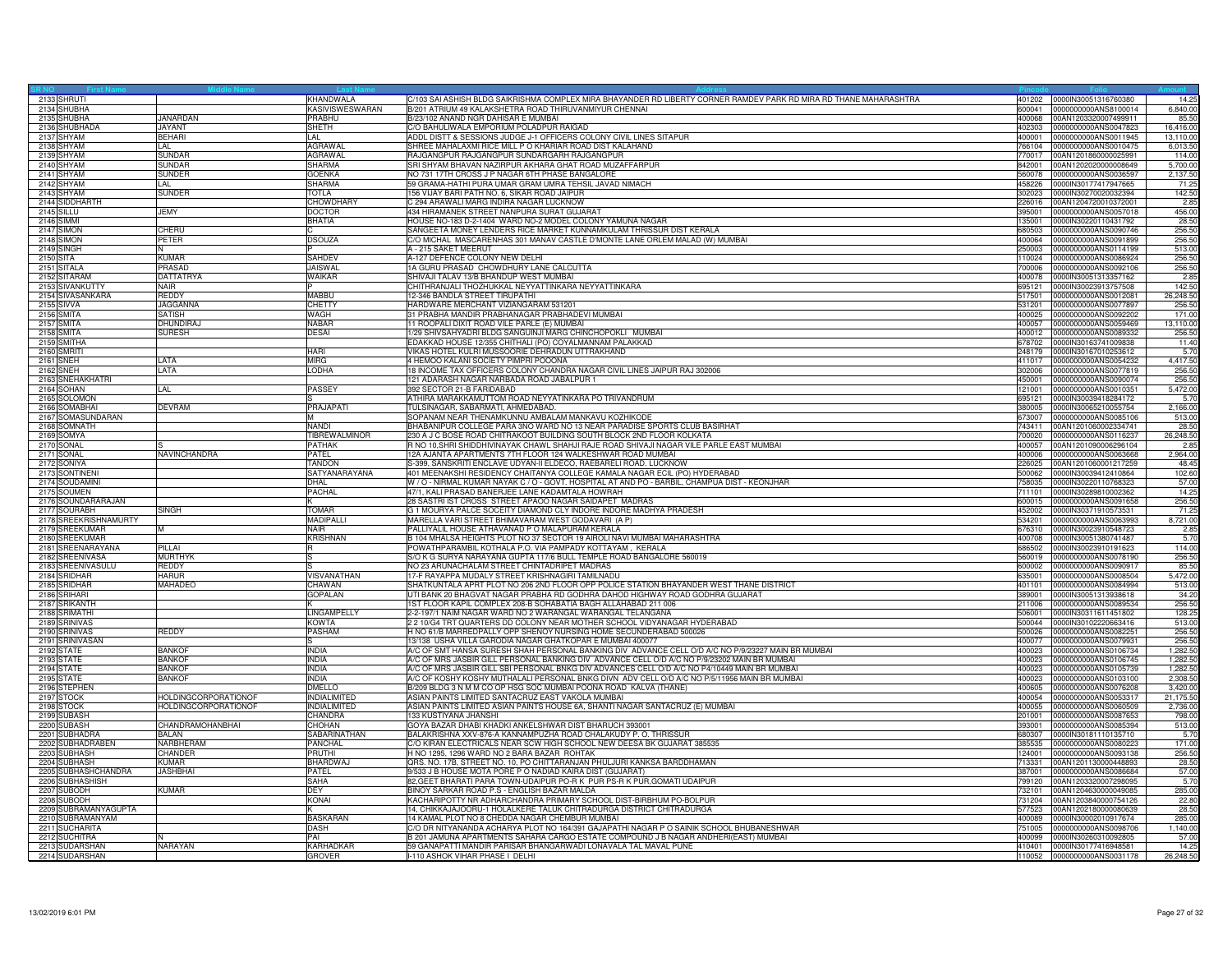| 2215 SUDESH                      |                    | RANA               | C-173 D.D.A MIG-FLATS SAKET NEW DELHI 110017                                                                                                                                                                                        | 110017 | 0000000000ANS0088568                         | 256.5          |
|----------------------------------|--------------------|--------------------|-------------------------------------------------------------------------------------------------------------------------------------------------------------------------------------------------------------------------------------|--------|----------------------------------------------|----------------|
| 2216 SUDHA                       |                    | <b>GURTOO</b>      | B 187 SECTOR 19 NOIDA U P                                                                                                                                                                                                           | 201301 | 0000000000ANS0063134                         | 2,565.00       |
| 2217 SUDHABEN                    |                    | <b>MEHTA</b>       | 1 GEET GOVIND APARTMENT 1ST FLOOR ZAVERI SADAK NAVSARI                                                                                                                                                                              | 396445 | 0000000000ANS0073635                         | 3,420.00       |
| 2218 SUDHIR                      | <b>GOKULDAS</b>    | <b>SHAH</b>        | 23 NAVI WADI DEVIDAS BHUVAN 1ST FLOOR DADY SHETH AGIARY LANE MUMBAI MAHARASHTRA INDIA                                                                                                                                               | 400002 | 0000000000ANS8100045                         | 256.50         |
| 2219 SUDHIR                      | KUMAR              | SINGH              | VILL AND POST TERWA DAHIGAWAN TEHSIL SANDILA DISTT HARDOI HARDOI                                                                                                                                                                    | 241001 | 00AN1201320001133385                         | 62.70          |
| 2220 SUDHIR                      | RAJNIKANT          | <b>PARIKH</b>      | 203, REENA APARTMENTS 6TH ROAD, MAMLATDAR WADI MALAD WEST MUMBAI                                                                                                                                                                    | 400064 | 00AN1301380000019573                         | 4,246.50       |
| 2221 SUDIPTA                     |                    | <b>DATTA</b>       | 123 D J ROAD PO BHADRAKALI DIST HOOGHLY NR BHADRAKALI PATKUATALA UTTARPARA                                                                                                                                                          | 712232 | 00AN1203600000900114                         | 28.50          |
| 2222 SUGANDHA                    | <b>SUHAS</b>       | <b>JOSHI</b>       | A 302, 2ND FLOOR, ALAKNANDA, TELECOM QTRS, OPP IIT MAIN GATE POWAI MUMBAI                                                                                                                                                           | 400076 | 0000IN30023911227264                         | 28.50          |
|                                  |                    |                    |                                                                                                                                                                                                                                     | 400068 |                                              |                |
| 2223 SUJATA<br>2224 SUJATHASHREE | <b>ASHOK</b>       | <b>SHETTY</b>      | FLAT NO 203 C WING OM YOGESHWAR CO OP HSG SOC LINKING ROAD HOLY CROSS ROAD- L.C EXTN KANDARPADA DAHISAR WEST MUMBAI<br>NO 13 AMEYA 1ST MAIN OLD 4TH MAIN KAREKALLU BH SBI OFFICERS COLONY KAMAKSHIPALYA BASAVESHWARANAGAR BANGALORE | 560079 | 0000000000ANS0091744<br>0000IN30214811128631 | 85.50<br>28.50 |
|                                  |                    |                    |                                                                                                                                                                                                                                     |        |                                              |                |
| 2225 SUKHDEEP                    |                    | <b>SINGH</b>       | H NO 1891 SECTOR 34 D CHANDIGARH                                                                                                                                                                                                    | 160022 | 0000IN30021411844079                         | 31.35          |
| 2226 SUKHDEV                     | <b>GANPAT</b>      | <b>NIGVEKAF</b>    | 2042 A WARD DHOTTRI GALLI KOLHAPUR                                                                                                                                                                                                  | 416001 | 0000000000ANS0001034                         | 2,280.00       |
| 2227 SUKHVINDER                  |                    | <b>SINGH</b>       | S/O SH. SOHAN SINGH MOHALLA GALUA UNA                                                                                                                                                                                               | 174303 | 00AN1202540000342652                         | 270.75         |
| 2228 SUKRIT                      | MAHESHBHAI         | UDANI              | SIDDHARTH TENAMENT BLOCK NO, 8, NR. NIRAV APPT., JAMNAGAR.                                                                                                                                                                          | 361008 | 0000IN30097411177112                         | 570.00         |
| 2229 SUKUMAR                     |                    | CHAKRABORTY        | PATEL NAGAR, NEAR DIPAK KIRANA STORES, MANEGAON, KHAMARIA, JABALPUR                                                                                                                                                                 | 482005 | 00AN1204470000821277                         | 11.40          |
| 2230 SULAIHA                     |                    | <b>FAKHRUDDIN</b>  | 7/72 BIG AMBALAM STREET KILAKARAI RAMNAD DIST                                                                                                                                                                                       | 623517 | 0000IN30169611628960                         | 5.70           |
| 2231 SULOCHANA                   | <b>SAMPATHEV</b>   |                    | NO 62 E V K SAMPATH ROAD VEPERY MADRAS                                                                                                                                                                                              | 600007 | 0000000000ANS0084383                         | 513.00         |
| 2232 SULOCHNA                    | BAI                | <b>GODHA</b>       | C/O RAJENDRA JAIN PEN HOUSE GANESH COMPLEX KHAJURI BAZAR INDORE                                                                                                                                                                     | 452002 | 0000000000ANS0076896                         | 256.50         |
| 2233 SUMAN                       |                    |                    | C/O VIJAY KUMAR KPAHI H NO 2 MODEL COLONY YAMUNANAGAR HARYANA                                                                                                                                                                       | 135001 | 0000000000ANS0094305                         | 114.00         |
| 2234 SUMAN                       |                    | SAREEN             | 7 NEW RAJINDER NAGAR POLICE LINES ROAD JALANDHAR                                                                                                                                                                                    | 44001  | 0000IN30133019839211                         | 14.25          |
| 2235 SUMAN                       |                    | <b>SHARMA</b>      | EK 85/B SHIVRAJ GARH PANJ PEER JALANDHAR CITY 144001                                                                                                                                                                                | 144001 | 0000000000ANS0078372                         | 256.50         |
| 2236 SUMANA                      |                    | <b>SADANAND</b>    | POOJA DENTAL CLINIC HIG 17 K H B COLONY 2ND STAGE BASAVESHWARA NAGAR BANGALORE                                                                                                                                                      | 560079 | 0000000000ANS0098656                         | 399.00         |
| 2237 SUMANTA                     |                    | <b>KUMAR</b>       | VILL-BAZAR RAHAMAT GANG (KUMRABAD) PO-KUMRABAD                                                                                                                                                                                      | 814119 | 00AN1201320000186360                         | 42.75          |
|                                  |                    | KAMATH             | 3/3/199 OPP:GOPALA KRISHNA MUTT KADRI KAMBLA ROAD MANGALORE                                                                                                                                                                         | 575004 |                                              | 57.00          |
| 2238 SUMATHI                     | KUMAR              |                    |                                                                                                                                                                                                                                     |        | 0000000000ANS0092584                         |                |
| <b>2239 SUMIT</b>                |                    | <b>GUPTA</b>       | 51-A JHOTWARA INDUSTRIAL AREA JAIPUR 0 JAIPUR                                                                                                                                                                                       | 02012  | 00AN1203230000298258                         | 552.90         |
| 2240 SUMIT                       |                    | PAHUJA             | C 7/5 RANA PRATAP BAGH NEW DELHI                                                                                                                                                                                                    | 10007  | 0000IN30051312642390                         | 57.00          |
| 2241 SUMITRA                     |                    | <b>MUKHERJEE</b>   | NAVKALA APARTMENT FLAT NO 203 ANAND NAGAR PLOT NO 17 NAVGHAR VASAI W DIST THANA                                                                                                                                                     | 401202 | 0000000000ANS0032821                         | 26,248.50      |
| 2242 SUMITRA                     |                    | SALUNKE            | H NO 30-1566/52 STREET NO-1 VED BHAVAN ROAD CHANDRAGIRI COLONY NEREDMET SECUNDERABAD                                                                                                                                                | 500056 | 0000IN30039414704180                         | 28.50          |
| 2243 SUMITRABEN                  | <b>DASHRATHLAL</b> | BHAVSAR            | CHHIPAVAD VADNAGAR                                                                                                                                                                                                                  | 384355 | 0000000000ANS0017947                         | 2,736.00       |
| 2244 SUMITRABEN                  | DASHRATHLAL        | <b>BHAVSAR</b>     | DARBAR ROAD CHHIMPA OLE VADNAGAR N G                                                                                                                                                                                                | 384355 | 0000000000ANS0115534                         | 57.00          |
| 2245 SUMITRABEN                  | DASHRATHLAL        | <b>BHAVSAR</b>     | CHHPAVAD VADNAGAR N G                                                                                                                                                                                                               | 384355 | 0000000000ANS0024850                         | 2,736.00       |
| 2246 SUNANDA                     | CHANDRASHEKAR      | <b>SHETTY</b>      | A/502 AMALFI RAHEJA GARDEN L.B.S MARG THANE-W THANE                                                                                                                                                                                 | 400604 | 00AN1201090005045180                         | 185.25         |
| 2247 SUNANDA                     | <b>DURGADAS</b>    | <b>BHENDE</b>      | PLOT NO 101 ATOMIKA CHS SECTOR 17, NERUL NAVI MUMBAI                                                                                                                                                                                | 400706 | 0000IN30023950042046                         | 2,166.00       |
| 2248 SUNANDA                     | SUBHASH            | TENDULKAR          | FLOOR NO 1 PLOT NO 39F BAPAT NIWAS SARASWATIBAI JOSHI MARG NEAR KABUTARKHANA DADAR W MUMBAI                                                                                                                                         | 400028 | 0000IN30036020264227                         | 3,420.00       |
| 2249 SUNDARESWARAN               |                    |                    | DOOR NO 9, THATTAN THOTTAM 2ND STREET TIRUPUR                                                                                                                                                                                       | 641604 | 0000IN30017510259802                         | 19.95          |
| 2250 SUNDER                      | <b>INDRU</b>       | <b>MANSUKHANI</b>  | ASHER MANSION A BLOCK 4TH FLOOR FORJET STREET GOWALIA TANK MUMBAI 400036                                                                                                                                                            | 400036 | 0000000000ANS0083755                         | 256.50         |
| 2251 SUNEEL                      | CHANDRASHEKAR      | <b>HESARUR</b>     | 155-B 7TH CROSS SHANTINIKETAN BHAIRIDEVARKOPPA HUBLI                                                                                                                                                                                | 580025 | 0000000000ANS0057764                         | 940.50         |
| 2252 SUNEETA                     |                    | <b>SEKHRI</b>      | 3RD FLOOR SAHAKAR BAZAR OPP RAILWAY STATION BANDRA WEST MUMBAI                                                                                                                                                                      | 400050 | 0000000000ANS0067813                         | 3,078.00       |
| <b>2253 SUNIL</b>                | PRAVINCHANDRA      | <b>VAKII</b>       | 65, PUNIT NAGAR, OLD PADRA ROAD, VADODARA                                                                                                                                                                                           | 390015 | 0000IN30088813107126                         | 85.50          |
| <b>2254 SUNIL</b>                | <b>KUMAR</b>       | YADAV              | C 17 PURU APTS BLUCK R ROHINI SECTOR 13 ROHINI DELHI                                                                                                                                                                                | 10085  | 0000IN30292710237650                         | 99.75          |
|                                  | <b>KUMAR</b>       |                    |                                                                                                                                                                                                                                     | 204101 |                                              |                |
| <b>2255 SUNIL</b>                |                    | <b>AGARWAL</b>     | JAGANNATH VISHAMBHAR DAYAL SADABAD GATE HATHRAS UP                                                                                                                                                                                  |        | 0000IN30240410069843                         | 256.50         |
| <b>2256 SUNIL</b>                |                    | <b>ANCHALIA</b>    | 60/8 S N ROY ROAD 1ST FLOOR BEHALA KOLKATA                                                                                                                                                                                          | 700038 | 0000000000ANS0069991                         | 3,705.00       |
| <b>2257 SUNIL</b>                |                    | <b>AGARWAL</b>     | 64/1 STREET # 11 P O JAGATDAL DIST 24 PGS (NORTH                                                                                                                                                                                    | 743125 | 0000000000ANS0106529                         | 171.00         |
| 2258 SUNIL                       | <b>ARUNKUMAR</b>   | PANDYA             | 39 CORNWALL GARDENS CLIFTONEVILE MARGATE KENT CT9-2JQ ENGLAND                                                                                                                                                                       |        | 0000000000ANS0900054                         | 78,774.00      |
| <b>2259 SUNIL</b>                |                    | KARAMCHANDANI      | 607-608 SATI APTS NR SAPNA GARDEN ULHASNAGAR                                                                                                                                                                                        | 421003 | 0000000000ANS0074609                         | 4,560.00       |
| <b>2260 SUNIL</b>                | <b>RASIKLAL</b>    | SHAH               | AYYAPPA CONSTRUCTION CO. GROUND FLOOR BLDG NO-8 S N SARVODAYA CHS LTD SHASTRI NAGAR GOREGAON (W) MUMBAI                                                                                                                             | 400104 | 0000000000ANS0116702                         | 1,368.00       |
| <b>2261 SUNIL</b>                | <b>KESHAV</b>      | <b>THAKUR</b>      | B/208, QUEENS PARK C.H.S,LTD BLD I AZAD ROAD PARNAKA, VASAI TAL VASAI                                                                                                                                                               | 401201 | 0000IN30048411747275                         | 54.15          |
| 2262 SUNITA                      | KUMARI             | <b>AGARWAL</b>     | C/O,OM SAREE CENTRE, LITHURIA ROAD, NEAMATPUR, P.O.- SITARAMPUR, DIST- BURDWAN (W.B.)                                                                                                                                               | 713359 | 0000IN30210510396873                         | 142.50         |
| 2263 SUNITA                      |                    | <b>GKRIPALANI</b>  | C-20/B GREEN PARK EXTENSION NEW DELHI                                                                                                                                                                                               | 110016 | 0000000000ANS0037602                         | 12,568.50      |
| 2264 SUNITHA                     |                    | <b>SYLVESTER</b>   | NO. 86, 8 TH MAIN H.M.T LAYOUT R.T NAGAR BANGALORE                                                                                                                                                                                  | 560032 | 0000IN30023911595993                         | 142.5          |
| 2265 SUNITI                      |                    | <b>GHOSH</b>       | 48/22/3 SWISS PARK CALCUTTA                                                                                                                                                                                                         | 700033 | 0000IN30044110138403                         | 4,360.50       |
| 2266 SUNITY                      | LAXMAN             | PHADKE             | 999/B-2 MAYURESH CO-OP HSG SOC NAVI PETH PUNE                                                                                                                                                                                       | 411030 | 0000000000ANS0011537                         | 2,850.00       |
| 2267 SUNNA                       | <b>HIMATLAL</b>    | SHAH               | 31 DEEPKUNJ SOCIETY PALDI AHMEDABAD 380007                                                                                                                                                                                          | 380007 | 0000000000ANS0078008                         | 256.50         |
| 2268 SUNNY                       | CHANDUBHAI         | PATEL              | 670 2 PANCHVATIPARK SOCIETY SECTOR 23 GANDHINAGAR GUJARAT                                                                                                                                                                           | 382023 | 0000IN30051316526957                         | 25.65          |
| 2269 SUNORA                      |                    | PAUL               | NEROTH HOUSE THIRUMALA WARD CHUNGOM ALLEPPEY, KERALA                                                                                                                                                                                | 688010 | 0000IN30023910556959                         | 2.85           |
| 2270 SUPRIYA                     |                    | <b>NARKAR</b>      | 2/186 RAMDOOT MAHADEV PALAV MARG CURRY ROAD MUMBAI                                                                                                                                                                                  | 400012 | 0000IN30023911917003                         | 28.50          |
| 2271 SURAJMAI                    | PYARCHAND          | JAIN               | KARANJA CHOWK KHANGAON DIST BULDHANA MS                                                                                                                                                                                             | 444303 | 0000000000ANS0094558                         | 256.50         |
| 2272 SURAPANEN                   |                    | KALYANI            | 6-1-276/A/7 PADMARAO NAGAR SCUNDERABAD                                                                                                                                                                                              | 500025 | 0000000000ANS0051677                         | 10,944.00      |
|                                  | PANDHARINATH       | <b>KASHID</b>      | 5/6, NEHRU NAGAR, GANPATRAO KADAM MARG, WORLI MUMBAI                                                                                                                                                                                | 400013 |                                              | 28.50          |
| 2273 SURDAS                      |                    |                    |                                                                                                                                                                                                                                     |        | 00AN1201860000013350                         |                |
| 2274 SUREKHA                     |                    | <b>AGRAWAL</b>     | C/O DR MANOJ KUMAR SINGHAL 10 KUNDAN MARKET DHULIAGANJ AGRA                                                                                                                                                                         | 282003 | 0000000000ANS0006643                         | 798.00         |
| 2275 SUREKHA                     | <b>ARUN</b>        | <b>DUDUSKAR</b>    | E 80/16 SHRIRANG SOCIETY NR VRINDAVAN MAJIWADE THANE THANE                                                                                                                                                                          | 400601 | 00AN1201320000665539                         | 2.85           |
| 2276 SUREN                       |                    | <b>SHETTY</b>      | ARUNODAYA SOCIETY 39/1241 TAGORE NAGAR VIKHROLI EAST MUMBAI                                                                                                                                                                         | 400083 | 0000000000ANS0095139                         | 256.50         |
| 2277 SURENDRA                    |                    | MANOCHA            | 1 ANIL ROY ROAD CALCUTTA 700029                                                                                                                                                                                                     | 700029 | 0000000000ANS0902122                         | 513.00         |
| 2278 SURENDRAN                   |                    |                    | GOKULAM, OOZHAYIKKODU VARINJAM KALLUVATHUKKAL KOLLAM                                                                                                                                                                                | 691578 | 00AN1205730000261292                         | 57.00          |
| 2279 SURENDRAN                   |                    | <b>KRISHNAPPAN</b> | 393B 6 318 F VELIYIL 3 KODAMTHURUTH GRAMA PANCHAYATH CHERTHALA                                                                                                                                                                      | 88533  | 0000IN30177418064049                         | 2.85           |
| 2280 SURESH                      | YASHWANT           | <b>GHADAGE</b>     | A-1 RAHIMATPUR RD SUBHASHNAGAR KOREGAON BHAGWA CHOWK KOREGAON                                                                                                                                                                       | 415501 | 00AN1202890001095274                         | 142.50         |
| 2281 SURESH                      | CHAND              | <b>GUPTA</b>       | C/O SHRI RAM AVTAR U-201 VIKAS MARG NATIONAL HIGHWAY ROAD SHAKARPUR DELHI                                                                                                                                                           | 110092 | 0000000000ANS0031099                         | 13,110.00      |
| 2282 SURESH                      |                    | KUMAR              | D-5/6 VASANT VIHAR NEW DELHI                                                                                                                                                                                                        | 110057 | 0000IN30096610066528                         | 57.00          |
| 2283 SURESH                      |                    | KUMAR              | D-5/6 VASANT VIHAR NEW DELHI                                                                                                                                                                                                        | 10057  | 0000000000ANS0079876                         | 199.50         |
| 2284 SURESH                      | <b>GOVINDLAL</b>   | GHEEWALA           | GHEEWALA NI SHERI SALVIWADO PATAN (N.GUJ)                                                                                                                                                                                           | 384266 | 0000000000ANS0069393                         | 1,425.00       |
| 2285 SURESH                      | M                  | <b>MOCHI</b>       | DHARAM CHAKLA BAZAR ALANKAR BOOT HOUSE, SIDHPUR N G                                                                                                                                                                                 | 384151 | 0000000000ANS0077769                         | 256.50         |
| 2286 SURESH                      | <b>KUMAR</b>       | CHAVDA             | 364/1994 SHIVSHAKTI NAGAR GUJ HOUSING BOARD CHANDKHEDA DIST GANDHINAGAR                                                                                                                                                             | 382425 | 0000000000ANS0076543                         | 256.50         |
| 2287 SURESH                      | KUMAR              | KABRA              | M/S DEEN DAYAL OMPRAKASH KABRA SADAR BAZAR P O DIDWANA 341303                                                                                                                                                                       | 341303 | 0000000000ANS0076922                         | 256.50         |
| 2288 SURESH                      |                    | KOTHARI            | 1705 VALENCIA PARADISE 17TH FLOOR CHUNAM LANE NEAR DB MARG POLICE STATION GRANT ROAD MUMBAI                                                                                                                                         | 400007 | 0000000000ANS0091236                         | 57.00          |
| 2289 SURESH                      | CHAND              | JAIN               | UCO BANK SECTOR I BHILAI (M P)                                                                                                                                                                                                      | 450001 | 0000000000ANS0089507                         | 57.00          |
| 2290 SURESH                      |                    |                    | PANAMBUKADU HOUSE ERAMALLUR.P.O. ALAPPUZHA DIST.                                                                                                                                                                                    | 688537 | 0000lN30023913601986                         | 51.30          |
| 2291 SURESH                      | <b>HARIDAS</b>     | <b>RAICHURA</b>    | 187 CROSS DADAR GALLI M J MARKET MUMBAI 400002                                                                                                                                                                                      | 400002 | 0000000000ANS0090927                         | 256.50         |
|                                  |                    |                    |                                                                                                                                                                                                                                     |        |                                              |                |
| 2292 SURESH                      | <b>KUMARK</b>      |                    | OORKOLY KALAM KOLLUPARAMBU VERKOLY (PO) POLPULLY, PALAKKAD                                                                                                                                                                          | 678552 | 0000IN30163740395970                         | 42.75          |
| 2293 SURESH                      | <b>KUMAR</b>       |                    | NO A2 IIIRD STREE THENMOZHI NAGAR KEELKATALAI AYANAVARAM CHENNAI TAMIL NADU INDIA                                                                                                                                                   | 600117 | 0000lN30051316802970                         | 2.85           |
| 2294 SURESH                      | SANNARAMAPPA       | ANTARAGATTI        | 725 BA DU TAL GOKAK DURADUNDI BELGAUM                                                                                                                                                                                               | 591310 | 0000lN30177413779835                         | 19.95          |
| 2295 SURESH                      |                    | <b>MFKIN</b>       | PLOT NO 5 HOUSE NO 2-910/65-5 DHANVANTRI LAYOUT KUSNOOR ROAD JAYANAGAR GULBARGA                                                                                                                                                     | 585105 | 00AN1204720010820099                         | 5.70           |
| 2296 SURESH                      | <b>MOHINIRAJ</b>   | <b>AMBHOR</b>      | KOLHAR BK TA SHRIRAMPUR DIST AHMEDNAGAR                                                                                                                                                                                             |        | 414001 0000000000ANS0077119                  | 256.50         |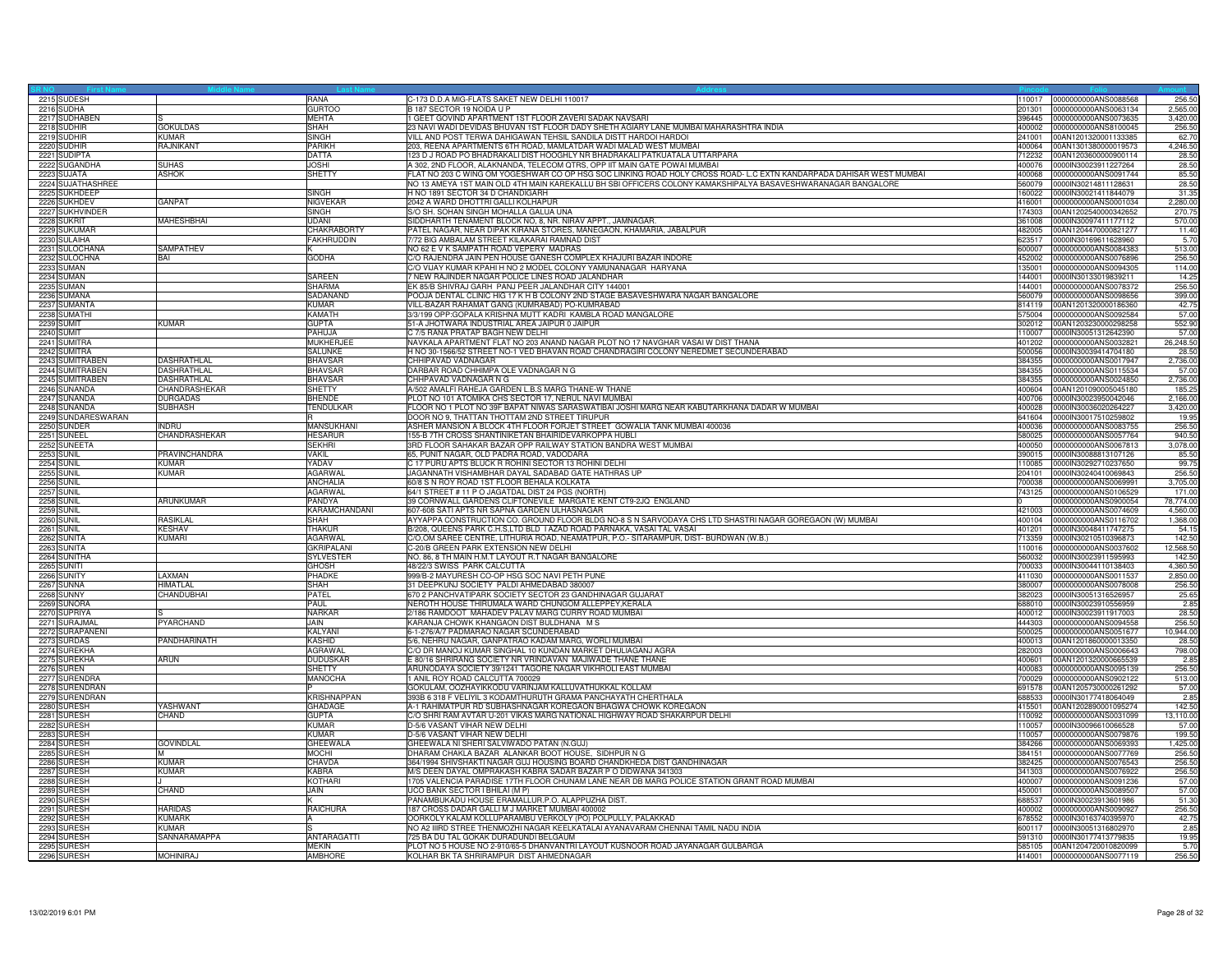| 2297 SURESH               | <b>BALAKRISHNAN</b>  | NAIR                  | 201 SATLAJ VASANT HSG COMPLEX MAHAVIR NAGAR DHANUKARWADI KANDIVLI (W) MUMBAI            | 400067           | 0000000000ANS0085134                         | 513.00        |
|---------------------------|----------------------|-----------------------|-----------------------------------------------------------------------------------------|------------------|----------------------------------------------|---------------|
| 2298 SURESHCHANDRA        |                      | <b>PAREKH</b>         | 6 ABHISAJNI SOCIETY KHANPUR AHMEDABAD                                                   | 380001           | 0000000000ANS0066173                         | 114.00        |
| 2299 SURLA                |                      | <b>DEMUDU</b>         | 58-9-68/1 NEW KARASA VISAKHAPATNAM                                                      | 530007           | 0000IN30232410819460                         | 28.50         |
| 2300 SURYABALA            | <b>DINESHCHANDRA</b> | SHAH                  | A/12 ON ROAD KRUPASAGAR SOCY NEAR SHANTIVAN STAND NARAYAN NAGAR ROAD PALDI AHMEDABAD    | 380007           | 0000000000ANS0082438                         | 256.50        |
| 2301 SURYAKANT            | SHIVABHAI            | PATFI                 | NEAR CHORA AT NAR TA PETLAD DIST ANAND DAIMAWAD GUJARAT                                 | 388150           | 0000lN30045012019397                         | 256.50        |
| 2302 SURYAKANTA           | RAJENDRAKUMAR        | SHAH                  | VAIBHAV' 2ND FLOOR VALLABHBHAI ROAD VILE PARLE MUMBAI                                   | 100056           | 0000000000ANS0088480                         | 256.5         |
| 2303 SURYANARAYAN         |                      | DAS                   | DASNAGAR KASHIPUR SHIB MANDIR PATH HOWRAH                                               | 711110           | 0000IN30077310275920                         | 2.85          |
| 2304 SUSAN                |                      | ZACHARIAH             | C/O ZACHARIAH GEORGE MRF LTD TIRUVOTTIYUR MADRAS 600019                                 | 600019           | 0000000000ANS0084655                         | 114.00        |
| 2305 SUSHEE               | <b>HARICHAND</b>     | SAMAT                 | JANATA CLOTH STORES, S.R. MILLS CHAWL AKOLA                                             | 444001           | 00AN1302310000006819                         | 14.25         |
| 2306 SUSHIL               | <b>KUMAR</b>         | DOGRA                 | HOUSE NO 205 SECTOR NO 15-A CHANDIGARH                                                  | 160015           | 0000000000ANS0094687                         | 798.00        |
| 2307 SUSHIL               |                      | KUMAR                 | H.NO.- 170 VILL.- MADINA GINDHRAN TEH. MEHAM, DISTT.- ROHTAK HARYANA                    | 124001           | 0000IN30236510742638                         | 5.70          |
| 2308 SUSHIL               | <b>VIJOY</b>         | <b>ARORA</b>          | 7C J M TOWERS PALLIKKAVU TEMPLE ROAD NEAR CHINMAYA VIDYALAYA VADUTHALA KOCHI ERNAKULAM  | 682023           | 0000000000ANS0065099                         | 2,850.00      |
| 2309 SUSHILA              | <b>NAVALRA</b>       | SADHWAN               | D-204 RAMAYAN NAGAR O T SECTION ROAD ULHASNAGAR 421003                                  | 421003           | 0000000000ANS0077511                         | 256.50        |
| 2310 SUSHILA              | <b>DEVI</b>          | <b>AGARWAL</b>        | 125 DARUKUTA MOHALLA GALI NO 3 ALWAR                                                    | 301001           | 00AN1201210100550997                         | 68.40         |
| 2311 SUSHMA               |                      | SINGHAI               | C/O SHRI HARI KISHAN SHAH 78 RAYOM COLONY BIRLA NAGAR GWALIOR                           | 474004           | 0000000000ANS0056118                         | 9,832.50      |
| 2312 SUSHMA               |                      | KAWLE                 | FLAT NO.5 MANGALVILLA APT OPP WATER SUPPLY OFF, BELAVLI BADLAPUR                        | 421504           | 00AN1201090003600365                         | 28.50         |
| 2313 SUSHMA               |                      | <b>DUA</b>            | 74, EK JOT APARTMENTS ROAD NO - 44 PITAM PURA DELHI                                     | 110034           | 0000IN30020610359719                         | 142.50        |
| 2314 SUSHMA               | <b>JITENDRA</b>      | <b>SHAH</b>           | 1/C/17 KRISHNA NAGAR CHANDAVARKAR ROAD BORIVALI WEST MUMBAI                             | 400092           | 0000000000ANS0099785                         | 3,420.00      |
| 2315 SUSHMITA             | <b>SUTANU</b>        | DEY                   | 19/A PRADHAN NAGAR JAYABAI COLONY ROAD VIJAY MAMTA NASHIK ROAD NASHIK                   | 422101           | 00AN1204470000763521                         | 28.50         |
| 2316 SUTARIA              | <b>DHARMAN</b>       | M                     | 9 PARITOSH SOCIETY NEAR ST XAVIER SCHOOL NARANPURA AHMEDABAD                            | 380013           | 0000000000ANS0092546                         | 256.50        |
| 2317 SUVASIS              |                      | <b>MUKHERJEE</b>      | 235 SAN ANTONIO RD PALO ALTO CALIFORNIA USA 94306                                       |                  | 0000IN30021418644284                         | 142.50        |
| 2318 SUVENDU              |                      | CHATTERJEE            | 117/1, BORAL MAIN ROAD ATTABAGAN, FLAT NO 5, 1ST FLOOR GARIA KOLKATA                    | 700084           | 0000IN30032710081348                         | 28.50         |
| 2319 SWANANDI             | SWAPNIL              | WARVATKAR             | A 3 302 YASHASVI NAGAR LAXMAN KUTIR BALKUM THANE WEST 400608 THANE                      | 400608           | 00AN1201330000520740                         | 14.25         |
| 2320 SWAPAN               | <b>KUMAR</b>         | SIKDAR                | C/O MRS. C.P.SIKDAR CHIRA MILL, VIVEKANANDA AVENUE MONGOLBARI MALDA                     | 732142           | 0000000000ANS0010370                         | 5,472.00      |
| 2321 SWAPNIL              | VIJAY                | <b>SHINKAR</b>        | 605 SHRI SANTOSHIMATA CO OP HGS SOC KJUPADA GHATKOPAR WEST MUMBAI MAHARASHTRA           | 800084           | 0000IN30051319463445                         | 14.25         |
| 2322 SWARANLATA           |                      | <b>PURI</b>           | ASHAVARI 3RD FLOOR 222 JODHPUR PARK CALCUTTA                                            | 700068           | 0000000000ANS0112859                         | 13,680.00     |
| 2323 SWATI                | PARAG                | <b>RANE</b>           | 14, RAGHAWALIYA PARK, CHAITANYA NAGAR, G. P. ROAD, NASHIK                               | 422013           | 00AN1203000000070618                         | 2.85          |
| 2324 SWATI                | <b>ASHOK</b>         | <b>BHIDE</b>          | C 19 NUTAN VISHAL CO OP SOCIETY BHAGAT LANE MAHIM MUMBAI 400 016                        | 400016           | 0000000000ANS0087147                         | 256.50        |
| 2325 SWATI                | SADANAND             | KARALE                | 302 SARTHAK APARTMENTS SHIV MANDIR ROAD RAM NAGAR DOMBIVLI EAST 421201                  | 421201           | 0000000000ANS0079357                         | 256.50        |
| 2326 SWETA                | <b>DEVENDRA</b>      | JAIN.                 | 24 VANKA MOHALLA KOLBHAT LANE 1ST FLOOR CHIRABAZAR MUMBAI                               | 400002           | 0000IN30160410506374                         | 28.50         |
| 2327 SYDNEY               |                      | <b>MENDENS</b>        | ELSYD NO 1 CLAPHAM STREET RICHMOND TOWN BANGALORE                                       | 560025           | 0000000000ANS0115545                         | 78,774.00     |
| 2328 SYDNEY               | <b>STEPHEN</b>       | <b>PINTO</b>          | 1109/10 MAGNUM TOWER LOKHANDWALA COMLEX ANDHERI (W) MUMBAI                              | 400053           | 0000000000ANS0902090                         | 513.00        |
| 2329 SYED                 | <b>ZIAUDDIN</b>      | ASIM                  | 20 5 348/1 SHAH ALI BANDA SHAKER GUNJ HYDERABAD ANDHRA PRADESH                          | 500002           | 0000IN30051312881119                         | 14.25         |
| 2330 SYED                 |                      | AMARULLAH             | #584 M E S ROAD GOKUL EXTENSION BANGALORE                                               | 560054           | 0000000000ANS0096883                         | 855.00        |
| 2331 SYED                 | <b>ABDUL</b>         | WAHEED                | C/O SOUTHERN HARDWARE 591 ASHOKA ROAD MYSORE                                            | 570001           | 0000000000ANS0058032                         | 1,368.00      |
| 2332 Sanjay               | Prabhaka             | Gadgil                | A/16, Parle Nimesh. Sant Janabai Path. Vile Parle (E) Mumbai                            | 400057           | 00AN1205220000000621                         | 142.50        |
| 2333 Shiv                 | Kumar                | Kamaliya              | 5 PREM BHAVAN, VINAYAK NAGAR STATION ROAD BHAYANDAR (W) DT THANA M S                    | 401101           | 0000000000ANS0089385                         | 256.50        |
| 2334 T                    | SUNDARI              | <b>DFVI</b>           | PLOT NO 17 PART ROAD NO 3A SAMATHAPURI COLONY LB NAGAR RANGA REDDY DIST HYDERABAD       | 500035           | 0000IN30039419057149                         | 28.50         |
| 2335 T                    | A                    | Indiramma             | T P Kailasam Road Sapthagiri Extn Amshula Tumkur                                        | 572102           | 0000IN30177410171289                         | 5.70          |
| 2336                      |                      | SHANMUGAM             | NO 240 MINT STREET MADRAS                                                               | 600003           | 0000000000ANT0003433                         | 6,526.50      |
| 2337                      |                      | SHANMUGAM             | C/O ASIAN PAINTS I LTD NO 502 MINT STREET NEW NO 240 MADRAS                             | 600003           | 0000000000ANT0001196                         | 399.00        |
| 2338                      |                      | RATHINAVELU           | B 4 ROHINI GARDENS SANTHOME HIGH ROAD R A PURAM CHENNAI                                 | 600028           | 00AN1601010300001829                         | 85.50         |
| 2339                      | VPRADEEP             | <b>KUMAR</b>          | POPULAR HOUSE 617 T H ROAD TONDIARPET CHENNAI TAMILNADU                                 | 600081           | 0000lN30021411512827                         | 28.50         |
| 2340                      |                      | <b>JAISANKAR</b>      | E-9 JIPMER QUARTERS PONDICHERRY                                                         | 605006           | 0000000000ANT0103637                         | 2,137.50      |
| 2341                      |                      | <b>UBENDRAN</b>       | 97 B WEST MASI STREET MADURAI                                                           | 625001           | 0000000000ANT0020441                         | 2,736.00      |
| 2342                      | <b>AMALIA</b>        | <b>POOMANI</b>        | 15 YAZHINI ILLAM SECOND STREET TAMILTHAI KOVIL ROA ARUNA NAGAR KARAIKUDI                | 630001           | 0000IN30039416191936                         | 14.25         |
| 23431                     | $\mathbf{S}$         | <b>GEETHA</b>         | 30 MAJITH STREET EXTENSION GOPALAPURAM GUDYATHAM VELLORE VELLORE                        | 632602           | 0000IN30133021886469                         | 14.25         |
| 2344 T                    |                      | SUDHAKAR              | OLD NO 1/55 A NEW NO 1/60 PARADARAMI BLACK 1 PARADARAMI GUDUYATHAM VELLORE              | 632303           | 0000lN30177413561187                         | 5.70          |
| 2345 TAHER                | <b>TAYEBAL</b>       | LOKHANDWALA           | 492D MONTE STREET BANDRA MUMBAI                                                         | 400050           | 0000000000ANT0001184                         | 21,888.00     |
| 2346 TAHER                | TAYEBAL              | OKHANDWALA            | 492D MONTE STREET BANDRA MUMBAI                                                         | 400050           | 0000000000ANT0081455                         | 256.50        |
| 2347 TAHER                | ALI.                 | <b>BARWANIWALA</b>    | 87/2 SIYAGANJ MAIN ROAD INDORE M.P                                                      |                  | 0000IN30074910493573                         | 142.50        |
| 2348 TALLURI              |                      | <b>SHAKUNTALA</b>     | DWARKAMANI GANDHINAGAR GAJUWAKA VISAKHAPATNAM                                           | 452007<br>530026 | 0000000000ANT0064090                         | 684.00        |
|                           |                      |                       | SAGAR HERITAGE GAGAN BLDG FLAT NO 205 THANKAR PADA NR B S N L OFFICE KALYAN WEST KALYAN |                  |                                              |               |
| 2349 TAMBADE              | DEEPALI              | ABHAY                 | FLAT NO B 8 6 6 SHILPA RESI GANDHI NAGAR KAKINADA EAST GODAVARI DIST KAKINADA SAMALKOT  | 421301           | 00AN1201320000805694                         | 5.70<br>11.40 |
| 2350 TANIKELLA            | <b>VENKATA</b>       | SIVARAMAKRISHNA       |                                                                                         | 533440           | 00AN1204720007999090                         |               |
| 2351 TANUGA               |                      | <b>GOLKIYA</b>        | C/O RAMESH ELECTRICALS PANSARI BAZAR JAISALMER                                          | 345001           | 0000000000ANT0093347                         | 513.00        |
| 2352 TANUVI               |                      | <b>GARIMELLAMINOR</b> | 149 STANCOMBE ROAD FLAT BUSH MANUKAU AVCKLAND                                           | 999999           | 0000000000ANT0116271                         | 31,806.00     |
| 2353 TAPAN                | <b>KUMAR</b>         | <b>DAS</b>            | 276 SEC-2 SHAKTI NAGAR PO - HE HOSPITAL BHOPAL                                          | 462024           | 0000IN30038610216709                         | 14.25         |
| 2354 TAPATI               |                      | <b>DUTTA</b><br>SHAH  | 8/1D, BARANASHI GHOSH 2ND LANE KOLKATA                                                  | 700007           | 0000IN30069310022191<br>0000000000ANT0082440 | 2,052.00      |
| 2355 TARABEN              | RAMANLAL             |                       | PANCH HATDI PANDYA NI KHADAKI KHUSHAL JAGA NO VAS BAZAR KALOL NORTH GUJ 382721          | 382721           |                                              | 256.50        |
| 2356 TARACHAND            |                      | JAIN                  | AMISHA PLASTICS 33 ARMENIAN STREET 1ST FLOOR CALCUTTA                                   | 700001           | 0000000000ANT0073522                         | 5,244.00      |
| 2357 TARAMATI             | <b>VITHALDAS</b>     | AJUGIA                | PATEL BAUG MARVE ROAD MALAD WEST MUMBAI 400064                                          | 400064           | 0000000000ANT0077945                         | 256.50        |
| 2358 TARMOHAMED           | <b>HAJIABDULLA</b>   | KHAKHU                | 25 DR A NAIR ROA IRFAN HOUSE I FLOOR AGRIPADA MUMBAI                                    | 400011           | 0000000000ANT0084514                         | 114.00        |
| 2359 TARVINKUMAR          | <b>JUGALKISHORE</b>  | NANDWANI              | DEUTSCHE BANK, DB HOUSE, HAZARIMAL SOMANI MARG, POST BOX 1142, FORT, MUMBAI             | 400001           | 00AN1601480000955097                         | 148.20        |
| 2360 TASNIM               |                      | <b>MERCHANT</b>       | 144 KALIM BLDG ROOM NO 11 3RD FLOOR ABDUL REHAMAN STREET MUMBAI                         | 400003           | 0000000000ANT0071601                         | 2.565.00      |
| 2361 TEJALBEN             | <b>JAGDISHKUMAR</b>  | BARO <sub>1</sub>     | ZALAWADI SANOTORIUM, 238, KHINGER ROAD, DIST - SATARA, PANCHGANI                        | 412805           | 00AN1203000000235304                         | 22.80         |
| 2362 TEJAS                | <b>PANKAJ</b>        | <b>PARFKH</b>         | 402 RAM SHANTI CHS LTD GHANTALI ROAD NAUPADA THANE WEST                                 | 400602           | 0000IN30133021031650                         | 14.25         |
| 2363 TEJAS                |                      | <b>KULKARN</b>        | GACHHINKATTI ROAD BIJAPUR BIJAPUR BIJAPUR                                               | 586103           | 0000IN30113526751279                         | 28.50         |
| 2364 TEJINDER             |                      | <b>KAUR</b>           | 10B ASHUTOSH MUKHERJEE ROAD CALCUTTA 700020                                             | 700020           | 0000000000ANT0079060                         | 256.50        |
| 2365 TEJPAL               | <b>HIRALAL</b>       | <b>PATWA</b>          | NEAR SMALL JAIN TEMPLE P O UNJHA 384 170                                                | 384170           | 0000000000ANT0087723                         | 114.00        |
| 2366 THAIVAMATHI          |                      |                       | A 23 PANDIAN ROAD ALAGAPPAN NAGAR MADURAI 625003                                        | 625003           | 0000000000ANT0078412                         | 256.50        |
| 2367 THAKUR               |                      | MANUJA                | 305 KAMDAR COMPLEX SEWASADAN SQUAR C A ROAD NAGPUR                                      | 440018           | 0000IN30073210103498                         | 2.85          |
| 2368 THIRUVENKADAM        |                      |                       | XVIII/157 THAMARAPPALLY LANE THIRUNAKKARA, KOTTAYAM 686 001                             | 686001           | 0000000000ANT0087549                         | 85.50         |
| 2369 THIRUVENKATESWARAN E |                      |                       | 1/46, ERUMAKKARAN PALAYAM, KADATHUR PO, GOBI TK, ERODE DISTRICT                         | 638466           | 0000IN30226911145028                         | 5.70          |
| 2370 THIYAGARAJAN         |                      |                       | B 104 OAK CANOPY VISWASRI APARTMENTS KALLIMADAI SINGANALLUR COIMBATORE                  | 641005           | 00AN1204720011501931                         | 2.85          |
| 2371 TILOK                |                      | LALWANI               | CTS 1276 P 56 ASHWINI APT FLAT 01 PIMPRI PUNE                                           | 411017           | 0000IN30036022180366                         | 256.50        |
| 2372 TINA                 |                      | <b>AGARWAL</b>        | PANSARI BHAWAN GHI WALON KA RASTA JOHRI BAZAR JAIPUR                                    | 302001           | 00AN1201770100294921                         | 28.50         |
| 2373 TIRATHRAM            |                      | <b>SHARMA</b>         | 8 9 MADHUKUNJ S P S ROAD BHANDUP MUMBAI 400078                                          | 400078           | 0000000000ANT0077654                         | 256.50        |
| 2374 TIRTHESH             | LALITKUMAR           | SHAH                  | 4 GOVIND MADHAV SOCIETY BINDU SAROVAR ROAD SIDHPUR (N G )                               | 384151           | 0000000000ANT0100984                         | 3,420.00      |
| 2375 TITIKSHA             | <b>JASHVANT</b>      | <b>DESAI</b>          | 42 ANAND NAGAR SOCIETY CHIKHILI ROAD BILIMORA DIST VALSAD                               | 396321           | 0000000000ANT0004459                         | 1,795.50      |
| 2376 TRIKAMBHAI           | VITTHALBHAI          | PATEL                 | AT-MANDOTRI PO-HANSAPUR TA-PATAN, DIST-PATAN PATAN                                      | 384265           | 00AN1207710000003348                         | 28.50         |
| 2377 TRIPTA               |                      | <b>SHARMA</b>         | A 36 NEW MULTAN NAGAR NEW DELHI                                                         | 110056           | 0000000000ANT0079171                         | 256.50        |
| 2378 TRIPTA               |                      | <b>DUTTA</b>          | 175 GANDHI COLONY NORTH PACHENDA ROAD MUZAFFAR NAGAR 251 001                            | 251001           | 0000000000ANT0087605                         | 142.50        |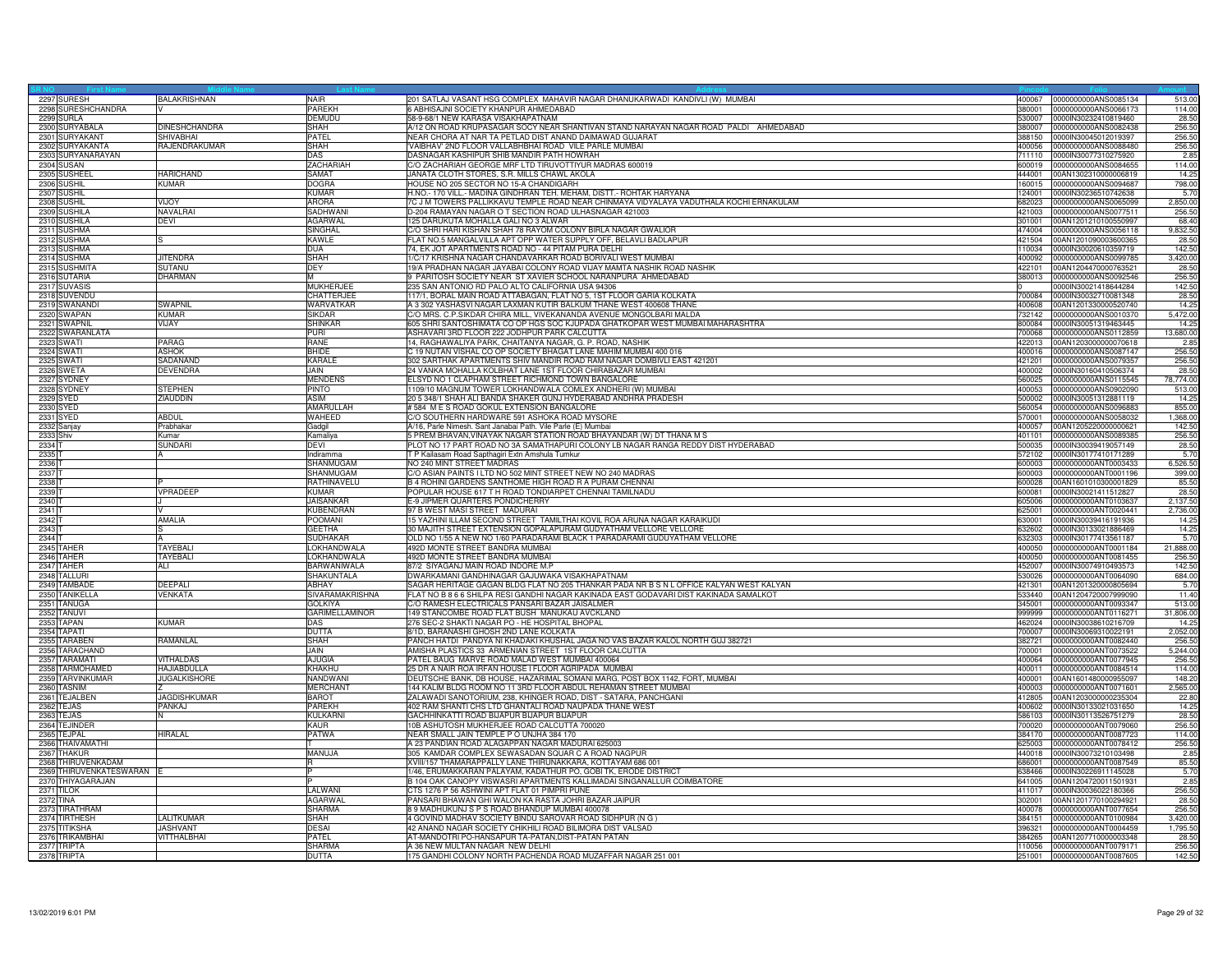| 2379 TRIPTI        |                        | <b>KHETTRY</b>     | 140 ASUTOSH MUKHERJI ROAD, BHOWANIPUR, KOLKATA                                                                         | 700025          | 00AN1203500000099976 | 142.50    |
|--------------------|------------------------|--------------------|------------------------------------------------------------------------------------------------------------------------|-----------------|----------------------|-----------|
| 2380 TRUPTI        | <b>INDRAJIT</b>        | <b>DESAI</b>       | NAVNIT KUNJ VANIA VORA STREET NEAR TOWER AMRELI                                                                        | 365601          | 0000lN30103924153411 | 71.25     |
| 2381 TRUPTI        | <b>JAYESH</b>          | SHAH               | BRINDAVAN FLAT NO 4 1ST FLR 27 KHETWADI 12TH LANE MUMBAI 400004                                                        | 400004          | 0000000000ANT0077379 | 256.50    |
| 2382 TUKARAM       | <b>YASHWANT</b>        | <b>BEHERE</b>      | GANESH SAHKAR SOCIETY 3/8 KONKAN NAGAR BHANDUP MUMBAI                                                                  | 400078          | 0000000000ANT0085195 | 513.00    |
| 2383 TULSIDAS      | RAMANBHAI              | PATEL              | MUKHIVAS AT POST ADALAJ DIST GANDHINAGAR GUJARAT                                                                       | 382421          | 0000000000ANT0059667 | 171.00    |
| 2384 TUSHAR        |                        | KANDALAGAONKAR     | FLAT NO 303 PLOT NO 62 SECTOR 44A NERUL OPPOSITE PODDAR SCHOOL NAVI MUMBAI MAHARASHTRA INDIA                           | 400706          | 0000IN30051315599132 | 57.00     |
| 2385 TUSHAR        | <b>GOVINDBHAI</b>      | <b>NAIK</b>        | 2, PRAGNA SOCIETY, NAVRANGPURA. Ahmedabad                                                                              | 380009          | 00AN1302080000430436 | 798.00    |
| 2386 TUSHAR        | LAXMIPRASAD            | <b>DAVE</b>        | C-1004, GARDEN HILLS APARTMENT, RAYJINAGAR, JUNAGADH JUNAGADH                                                          | 362001          | 00AN1203380000093490 | 57.00     |
| 2387 TVIJAY        |                        |                    | F-102, SRI SAI SRINIVASA APARTMENT 5, LANE BRAHMANAWADI BEGUMPET HYDERABAD                                             | 500016          | 0000IN30057210027515 | 42.75     |
| 2388 U             | RAJARAM                | <b>SHENOY</b>      | AA;VASUDEV SADANAA; V T ROAD TENKAPET UDUPI D K                                                                        | 576101          | 0000000000ANU0071813 | 427.50    |
| 2389 UDAY          |                        |                    | NO 3 36TH CROSS 8TH BLOCK JAYANAGAR BANGALORE                                                                          | 560082          | 0000000000ANU0039985 | 3,676.50  |
| 2390 UDAY          | <b>SURESHRAO</b>       | PHALKE             | AT POST SATARA ROAD TAL KOREGAON DIST SATARA SATARA                                                                    | 415010          | 0000IN30051317657138 | 85.50     |
| 2391 UDAYA         | <b>BHASKARY</b>        | н                  | 154 YELEKERI ST NR ASHWINI HOSPITAL WARD NO 5 YELANDUR CHAMARAJANAGAR                                                  | 571441          | 00AN1208160000998424 | 2.85      |
|                    |                        |                    |                                                                                                                        |                 |                      |           |
| 2392 UDAYA         | <b>SANKAR</b>          |                    | FLAT NO 4 4TH FLOOR SATYA APTS KANDHARI HOTEL STREET REVENUE COLONY MOGHALRAJPURAM VIJAYAWADA KRISHNA ANDHRA PRADESH   | 520010          | 0000IN30023911545863 | 14.25     |
| 2393 UDYAVAR       | <b>POOVAPPA</b>        | <b>SUVARNA</b>     | I C AGENT K M MARG DIST UDUPI                                                                                          | 576101          | 0000000000ANU0020565 | 12,568.50 |
| 2394 UGWALA        | <b>SURESH</b>          | PATIL              | C/O RAMA HOSPITAL DHULE ROAD AMALNER                                                                                   | 125401          | 0000000000ANU0093140 | 256.50    |
| 2395 UJAS          |                        | SHAH               | 402 SHRUTI AVENUE 23A KHADAYATA SOCIETY B/H BALVATIKA MANINAGAR AHMEDABAD                                              | 380008          | 0000000000ANU0100007 | 4,617.00  |
| 2396 ULLAS         | <b>KANTILAL</b>        | SHETH              | C/O DR SUDHIR N PARIKH A/7 PARAS NAGAR SOCIETY OPP SANSKAR BHARTI SCHOOL NEW RANDER ROAD SURAT                         | 395009          | 0000000000ANU0111844 | 256.50    |
| 2397 UMA           |                        | <b>GUPTA</b>       | 66 VINDHYAVASINI NAGAR ORDERLY BAZAR CANTT VARANASI                                                                    | 221002          | 0000000000ANU0011960 | 8,322.00  |
| 2398 UMA           | <b>SHANKER</b>         | <b>ASOPA</b>       | 3 CHAPEL ROAD HASTINGS CALCUTTA                                                                                        | 700022          | 0000000000ANU0079072 | 199.50    |
| 2399 UMA           |                        | JAIN.              | C/O BHOLARAM PURANMAL 180 MAHATMA GANDHI ROAD CALCUTTA                                                                 | 700007          | 0000000000ANU0068391 | 285.00    |
| 2400 UMA           |                        | SAHASRANAM         | NEW NO 10 NO 14 F VEMBULIAMMAN APTS VEMBULI AMMAN STREET WEST K K NAGAR CHENNAI                                        | 600078          | 0000000000ANU0094412 | 1,054.50  |
| 2401 UMA           |                        | SAHASRANAM         | NEW NO 10 NO 14 F VEMBULIAMMAN APTS VEMBULI AMMAN STREET WEST K K NAGAR CHENNAI                                        | 600078          | 0000000000ANU0073071 | 17,470.50 |
| 2402 UMA           | SUDHANSHU              | BHAMBURKAR         | 431-B P.O.FERTILIZER NAGAR DIST BARODA                                                                                 | 391750          | 0000000000ANU0027835 | 20,776.50 |
| 2403 UMESH         |                        | DAVE               | 28 MAHUDIMAHAVIR SOC 1/SIDE TEJENDRANAGAR VIBHAG-1 VALLABH PARK D CABIN SABARMATI AHMEDABAD GUJARAT                    | 380019          | 0000000000ANU0005635 | 13,110.00 |
| <b>2404 UNIT</b>   | <b>TRUSTOF</b>         | <b>INDIA</b>       | INV ACCTS SECTION DEPT OF ACCOUNTS 17 MERCHANT CHAMBERS 13 V T MARG NEW MARINE LINES MUMBAI                            | 400020          | 0000000000ANU0001493 | 9.661.50  |
| 2405 UNIT          | <b>TRUSTOF</b>         | <b>INDIA</b>       | INV ACCTS SECTION DEPT OF ACCOUNTS 41 MERCHANT CHAMBERS SIR V T MARG NEW MARINE LINES MUMBAI                           | 400020          | 0000000000ANU0012961 | 2,280.00  |
| 2406 UNNIKRISHNAN  |                        |                    | C/O P P GOPALAKRISHNAN H-1/15 JAN KALYAN CO OP HSG SOCIETY BANGUR NAGAR GOREGAON WEST MUMBAI                           | 400090          | 0000000000ANU0086112 | 57.00     |
|                    |                        |                    |                                                                                                                        |                 |                      |           |
| 2407 UPENDRA       | AMRATLAL               | PANDYA             | C/O. F-38, HOUSING BOARD, AMRELI.                                                                                      | 365601<br>80002 | 0000IN30097410056590 | 2.85      |
| 2408 UPMA          |                        | <b>SHARMA</b>      | 12-INDIRA COLONY TALAB TILLO JAMMU-TAWI                                                                                |                 | 0000000000ANU0099066 | 855.00    |
| 2409 URMILA        |                        | SANGANI            | SHIV HOSPITAL GOLDCOIN COMPLEX 'B' 1ST FLOOR JODHPUR CHAR RASTA SATELLITE ROAD AHMEDABAD                               | 380015          | 0000000000ANU0046902 | 1,282.50  |
| 2410 URMILA        | M                      | <b>JARIWALA</b>    | 10/1163 LALUJI NI GALLY GOPIPURA SURAT                                                                                 | 395001          | 0000000000ANU0059072 | 684.00    |
| 2411 URMILABEN     | <b>BHANUPRASAD</b>     | <b>PARIKH</b>      | 45 A KARAMCHARI NAGAR NO 2 GHATLODIA AHMEDABAD                                                                         | 380061          | 0000000000ANU0099828 | 28.50     |
| 2412 URVASHI       |                        | MAHAJAN            | C/O RAMBHA MAHAJAN 73-A CUNNINGHAM APTS 5- EDWARD ROAD BANGALORE                                                       | 560052          | 0000000000ANU0087841 | 171.00    |
| 2413 URVASHI       | <b>JAGMOHANDAS</b>     | SHAH               | 16/5 BIMA NAGAR SOCIETY SATELLITE ROAD AHMEDABAD GUJARAT                                                               | 380015          | 0000000000ANU0080037 | 256.50    |
| 2414 URVASHI       | <b>DHIRENDRA</b>       | SHAH               | 16/5 BIMANAGAR SATELLITE RD AHMEDABAD                                                                                  | 380015          | 0000000000ANU0001221 | 370.50    |
| 2415 URVI          |                        | <b>MATALIA</b>     | 9 KARANPARA PRABHANIKETAN RAJKOT                                                                                       | 360001          | 0000000000ANU0067975 | 3.420.00  |
| 2416 USHA          |                        | <b>BASKARAN</b>    | BRINDAVAN NO 2 VINAYAKA LAYOUT 5TH CROSS BOOPSANDRA BANGALORE                                                          | 560094          | 0000000000ANU0087830 | 114.00    |
| 2417 USHA          |                        | <b>AGARWAL</b>     | AJANTA ENTERPRISES 18 MOTILAL ATAL RD. JAIPUR                                                                          | 302001          | 0000000000ANU0043619 | 114.00    |
| 2418 USHA          | DEVI                   | <b>BHAGERIA</b>    | D-112 SHANTI NAGAR KHATIPURA ROAD JAIPUR                                                                               | 302006          | 0000000000ANU0072313 | 285.00    |
| 2419 USHA          |                        | <b>GUPTA</b>       | 447 SAIKRIPA COLONY INDORE (M.P)                                                                                       | 452010          | 0000000000ANU0088607 | 256.50    |
| 2420 USHA          |                        | VALVANI            | 50 KAILASH COLONY UDAIPUR 313 001                                                                                      | 313001          | 0000000000ANU0088762 | 256.50    |
| 2421 USHA          | <b>KRISHNA</b>         | <b>GOKHALE</b>     | 271/3 AA;SHRADHAAA; SHRIDHAR NAGAR CHINCHWAD PUNE                                                                      | 411033          | 0000000000ANU0037384 | 9,832.50  |
| 2422 USHA          | <b>JITENDRA</b>        | <b>GOGHANI</b>     | A/4 SURAJ APARTMENTS KASTURPARK SHIMPOLI ROAD BORIVLI (W) MUMBAI                                                       | 400092          | 0000000000ANU0092639 | 256.50    |
|                    | <b>RAMESH</b>          | SHAH               |                                                                                                                        | 400058          |                      |           |
| 2423 USHA          |                        |                    | B/2 Tushar Park GR Floor, Juhu lane Anderi West MUMBAI                                                                 |                 | 00AN1204370000207391 | 28.50     |
| 2424 USHA          |                        | GUPTE              | C/O MRS VEENA S KOLHATKAR FLAT NO 9 DAMODAR SMRUTI 382 14TH ROAD KHAR MUMBAI                                           | 400052          | 0000000000ANU0089558 | 256.50    |
| 2425 USHA          | <b>MAHENDRA</b>        | <b>BINDAL</b>      | 1 VASANT 3B PEDDAR ROAD MUMBAI                                                                                         | 400026          | 0000000000ANU0036035 | 15,048.00 |
| 2426 USHA          | <b>BHARAT</b>          | <b>SHAH</b>        | 123 ARDESHIR DADY STREET 2ND FLOOR V P ROAD BOMAY                                                                      | 400004          | 0000000000ANU0067443 | 256.50    |
| 2427 USHA          |                        | RAMAKRISHNAN       | LAVUNYA 5 TURNBULLS ROAD EXTENSION NANDANAM MADRAS 600035                                                              | 600035          | 0000000000ANU0084379 | 513.00    |
| 2428 USHABEN       |                        | <b>DAMANI</b>      | 27 KARAN PARA JINAGNA RAJKOT                                                                                           | 360001          | 0000000000ANU0089511 | 256.50    |
| 2429 USHABEN       | <b>THAKORLAL</b>       | <b>PATEL</b>       | KUMAR FALIA, KHAROPAT, KHAMBHAT DIST.: ANAND KHAMBHAT                                                                  | 388620          | 00AN1203000000261121 | 285.00    |
| 2430 USMANI        | ANVERMOHAMMED          | <b>BASHIRUDDIN</b> | 5/1367 BOLTI GHOR DUDHIA TALAV NAVSARI GUJARAT                                                                         | 396445          | 0000IN30045012034409 | 28.50     |
| 2431 UTPAL         |                        | PAL                | OLD POST OFFICE LANE REHABARI TINIALI REHABARI GUWAHATI ASSAM                                                          | 781008          | 0000IN30125028743053 | 28.50     |
| 2432 Urmish        | Sanat                  | Vora               | 132 B V S Marg Mahim Mumbai                                                                                            | 400016          | 0000lN30177410177058 | 57.00     |
| 2433 V             |                        | <b>DESAI</b>       | NR NAVRANGPURA TELEPHONE EXCHANGE OPP MADHUSUDAN HOUSE AHMEDABAD                                                       | 380006          | 0000000000ANV0104655 | 370.50    |
| 2434 V             | RRAMAKRISHNA           | PRABHI             | C/O CAN FIN HOMES LTD, IIND FLOOR SAI TOWER BLDG NEAR AZAD CHOWK POLICE STATION, G E ROAD AMAPARA RAIPUR (CHATTISGARH) | 492001          | 0000IN30039411448876 | 42.75     |
| 2435 <sub>V</sub>  | AJAY                   | <b>KUMAR</b>       | PLOT NO 15 JANAKPURI SECUNDERABAD ANDHRA PRADESH                                                                       | 500009          | 0000IN30007910439892 | 8.55      |
| 2436 V             |                        | ANNAPURNA          | 1882 C MAIN ROAD 9TH BLOCK JAYANAGAR BANGALORE                                                                         | 560069          | 0000000000ANV0026608 | 13,110.00 |
| 2437 V             |                        | RAMALAKSHMI        | C/O S RAMAMURTHY 410 1 B CROSS 8 TH MAIN 3RD STAGE 4 TH BLOCK BASAVESHWARNAGAR BANGALORE                               | 560079          | 0000000000ANV0095687 | 3,420.00  |
|                    |                        |                    | VAIBHAVA SWEETS FORT ROAD DODDBALLAPUR                                                                                 |                 |                      |           |
| 2438 V             |                        | <b>SRINIVAS</b>    |                                                                                                                        | 561203          | 0000000000ANV0075408 | 6,840.00  |
| 2439 V             | <b>VB</b>              | SRINIVASAN         | 308 WEST MASI STREET MADURAL                                                                                           | 625001          | 0000000000ANV0020460 | 26,248.50 |
| 2440 VAIDAYANATHAN | lu                     | <b>M</b>           | EAST MOOR GFA WINGATE GDNS 2 SCHOOL ROAD R A PURAM MADRAS                                                              | 600028          | 0000000000ANV0084449 | 114.00    |
| 2441 VAIDEHI       |                        | CHANDRASEKAR       | HONG KING BANK 314D N ROAD FORT MUMBAI                                                                                 | 400001          | 0000000000ANV0029827 | 1,539.00  |
| 2442 VAISHAL       |                        |                    | 262 GREEN AVENUE AMRITSAR 143 001                                                                                      | 43001           | 0000000000ANV0088493 | 256.50    |
| 2443 VAISHNAVI     | <b>VIVEK</b>           | <b>DESHPANDE</b>   | A / 2- 5 DAMODAR NAGAR, HINGANE KH SINHGAD ROAD. PUNE                                                                  | 411051          | 00AN1201170000068507 | 14.25     |
| 2444 VALLABHDAS    |                        | <b>SHAH</b>        | C/O ACME RADIO CORPN 318 M G ROAD PUNE CAMP PUNE                                                                       | 411001          | 0000000000ANV0053007 | 6,840.00  |
| 2445 VANDANA       | <b>SITARAM</b>         | SANDAV             | B/205 NEW PARK AVENUE CHS LTD DAHANUKARWADI M G ROAD KANDIVALI (W) MUMBAI                                              | 400067          | 0000000000ANV0022443 | 13,110.00 |
| 2446 VARAHA        | NARASIMHASATYANARAYANA | <b>KOMMOJU</b>     | QTR NO C-3, BSNL-P AND T, STAFF QUARTERS, MAMILLA GUDEM, KHAMMAM, ANDHRA PRADESH                                       | 507001          | 0000IN30226911865229 | 28.50     |
| 2447 VARJAVAND     |                        | <b>MODDIE</b>      | NO 4 1ST CROSS INDIRA NAGAR MAL II STAGE BANGALORE                                                                     | 560038          | 0000000000ANV0044583 | 22,572.00 |
| 2448 VARKEY        |                        | CHERIAN            | C/O THE VYSYA BANK LTD RAVIPURAM M G ROAD KOCHI                                                                        | 682016          | 0000000000ANV0096704 | 1,140.00  |
| 2449 VARSHA        | VARAD                  | <b>BAPAT</b>       | 110 DHANANJAY PRASAD DUDH NAKA GUPTE CHAWL KALYAN (W) KALYAN                                                           | 421301          | 00AN1201090003506391 | 5.70      |
| 2450 VARSHA        | KANAIYALAL             | SHAH               | C/6 DHARMAYUG SOC NR VASUNDHARA SOCIETY GULBAI TEKRA AHMEDABAD                                                         | 380006          | 0000000000ANV0076549 | 256.50    |
| 2451 VARSHA        |                        | AIRUN              | 226, SADAR BAZAR NASIRABAD AJMER                                                                                       | 305601          | 00AN1201770100549636 | 14.25     |
| 2452 VARUNBHAI     |                        | GANDHI             | AMBAMATA'S ROAD AT POST PADRA DIST BARODA                                                                              | 391440          | 0000000000ANV0069728 | 6,840.00  |
| 2453 VASANJI       | <b>JAGABHAI</b>        | PATFI              | 55 TRINITY ROAD BRICH FIELD BIRMINGHAM 6 B6-6LW U K                                                                    | 999999          | 0000000000ANV0900944 | 52,497.00 |
| 2454 VASANT        |                        | PATFI              | 316 PATEL VAS MANDIR VALO AT-VARMOR, TA-MANDAL DIST-AHMEDABAD                                                          |                 |                      |           |
|                    | BHAVANBHAI             |                    |                                                                                                                        | 382130          | 0000IN30123310253159 | 76.95     |
| 2455 VASANT        |                        | <b>JOSHI</b>       | NEAR GANAPATI TEMPLE TITAWALA TA KALYAN DIST THANA                                                                     | 421605          | 0000000000ANV0017604 | 26,248.50 |
| 2456 VASANT        |                        | SHEGUNSHI          | 3/A KEDARNATH CO OP HSG SOC 78 RAMBAUG COLONY PAND ROAD KOTHEND PUNE                                                   | 411038          | 0000000000ANV0077137 | 256.50    |
| 2457 VASANT        | NARAYAN                | <b>PONKSHE</b>     | 692 NEW SADASHIV PETH NEAR CHITRASHALA PONKSHE WADA PUNE                                                               | 411030          | 0000000000ANV0011462 | 4,360.50  |
| 2458 VASANT        | <b>NATHURAM</b>        | <b>BENERE</b>      | 8/A/1 EKVIRA CO-OP HSG SOCIETY UTKARSH NAGAR TEMBI PADA ROAD BHANDUP MUMBAI                                            | 400078          | 0000000000ANV0115963 | 513.00    |
| 2459 VASANTBEN     | <b>GHANSHYAMBHAI</b>   | PATEL              | 10 AKSHAR COLONY BEHIND JALARAM COMPLEX DIST BHARUCH ANKLESHWAR                                                        | 393001          | 0000000000ANV0006691 | 114.00    |
| 2460 VASANTBEN     |                        | TF.IANI            | B-7 MEHTA APARTMENTS TILAK ROAD PUNJABI GALLI BORIVALI WEST MUMBAI                                                     | 400092          | 0000000000ANV0032526 | 6,270.00  |
|                    |                        |                    |                                                                                                                        |                 |                      |           |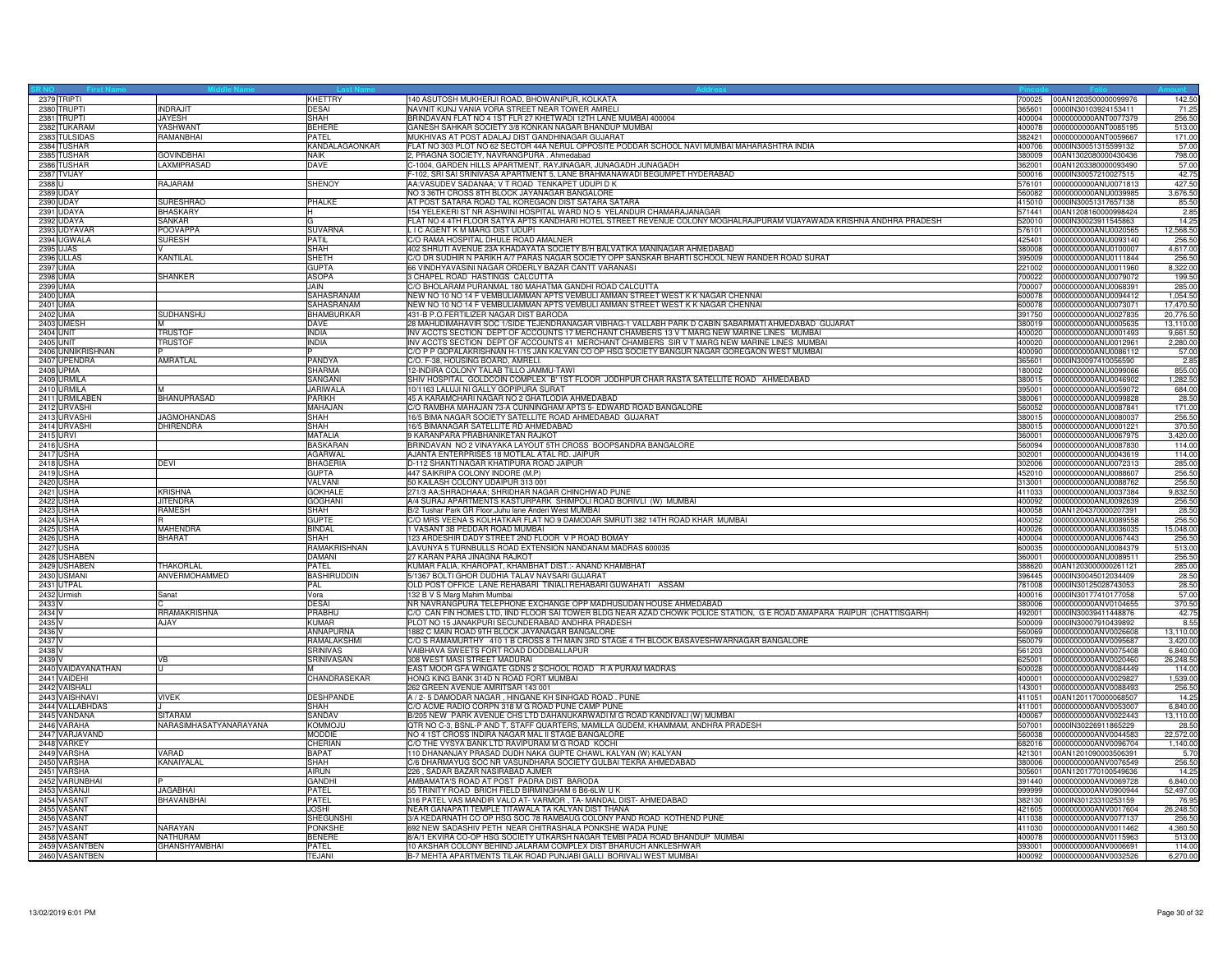| 2461 VASANTRAO          | RAJARAM               | PAWAR             | 538/12 MANGALWAR PETH CHAITANYA COLONY SATARA                                                           | 415002 | 0000IN30045080531306 | 5.70      |
|-------------------------|-----------------------|-------------------|---------------------------------------------------------------------------------------------------------|--------|----------------------|-----------|
| 2462 VASU               |                       | <b>TILOKANI</b>   | PLOT NO 5 KALURAM JI KI BAGICHI KE SAMNE GURJAR BASTI PAHAR GANJ AJMER                                  | 305001 | 00AN1201330000697108 | 14.25     |
| 2463 VED                | PARKASH               | SUD               | 237 SUD SADAN MOHALLA GARHI GATE HOSHIARPUR                                                             | 146001 | 0000IN30177414506345 | 256.50    |
| 2464 VEENA              |                       | WALKE             | PLOT NO 3 SHARADA KUTIR JADHAVNAGAR BELGAUM                                                             | 590011 | 0000000000ANV0034565 | 7,011.00  |
|                         |                       | <b>GUPTA</b>      |                                                                                                         | 385002 | 0000000000ANV0006465 | 13.110.00 |
| 2465 VEENA              | VINOD                 |                   | 20 MAHALAXMI SOCIETY PALANPUR DISTT B K                                                                 |        |                      |           |
| 2466 VEENITA            |                       | <b>GUPTA</b>      | Z BLOCK VITH STREET OLD NO 231 NEW NO 06 SIVAM SUBRAMANAYAM APARTMETS 1ST FLOOR ANNA NAGAR WEST CHENNAI | 600040 | 0000000000ANV0096263 | 1,539.00  |
| 2467 VEERARAGHAVA       | RAJU                  | NANDYAF           | P/O ANEGUNDI BLOCK 3 GANGAVATHI TO KOPPAL DIST KOPPAL                                                   | 583227 | 0000IN30177417867289 | 42.75     |
| 2468 VENKATARAMAN       |                       | PATTU             | 5 MYSORE COLONY MAHUL MUMBAI                                                                            | 400074 | 0000000000ANV0064585 | 2,280.00  |
| 2469 VENKATASESHACHALAM |                       | <b>ANANDARAO</b>  | S/O A S PRAKASA RAO SUPERINTENDENT LIC OF INDIA PLOT NO-3 L I C COLONY VIJAYAWADA                       | 520008 | 0000000000ANV0082268 | 256.50    |
| 2470 VENKATASESHACHALAM |                       | ANANDARAO         | S/O A S PRAKASA RAO SUPERINTENDENT LIC OF INDIA PLOT NO-3 L I C COLONY VIJAYAWADA                       | 520008 | 0000000000ANV0012071 | 13,110.00 |
| 2471 VENKATESH          | <b>RAMESH</b>         | SANGULAGE         | 552 TIRUPATI SOCEITY RELWE SIGNAL NA 2 MAGE PURW PAS UDGIR LATUR                                        | 413517 | 0000lN30177414776822 | 14.25     |
| 2472 VENKATESH          | <b>SUBHASHCHANDRA</b> | ZAWAR             | 48, SHANIWAR WARD, CHINDHADE GALLI, DIST- NASHIK, MALEGAON                                              | 423203 | 00AN1207100000079857 | 14.25     |
| 2473 VENKATESH          | SUBRAMANIUM           | TIMMARAJAPURAM    | C/502 VRINDAVAN B/H DINDOSHI BUS DEPOT MALAD (EAST) MUMBAI                                              | 400097 | 0000000000ANV0116782 | 114.00    |
| 2474 VENKATESWARA       | RAO                   | TALLURI           |                                                                                                         | 530026 | 0000000000ANV0082280 | 114.00    |
|                         |                       |                   | C/O SATYASRI TRADERS OLD GUJUWAKA JUNCTION VISHAKAPATNAM 530026                                         |        |                      |           |
| 2475 VENKATESWARA       | <b>ROA</b>            | <b>ABILISETTY</b> | No:22-13-18 VENKAYYA NAIDU STREET 22nd WARD BHIMAVARAM                                                  | 34201  | 00AN1203900000079611 | 28.50     |
| 2476 VENKATESWARA       | <b>RAO</b>            | CHERUKURI         | 3-8-115 CHANDRAPURI COLONY ROAD NO-4 L B NAGAR HYDERABAD ANDHRA PRADESH INDIA                           | 500074 | 0000IN30039414756659 | 4,446.00  |
| 2477 VENKATESWARA       | <b>RAO</b>            | KODE              | Flat No F-1, Plot No 555 Rd No 92 Jubilee Hills Hyderabad                                               | 500033 | 0000000000ANV0116620 | 14.25     |
| 2478 VENUGOPAL          |                       | <b>VENKATESH</b>  | C/O OMAN OIL CO SAOC PB 261 MUSCAT 118 OMAN                                                             | 118000 | 0000IN30057210002616 | 8,550.00  |
| 2479 VERMA              |                       |                   | FLAT NO 19 NEW DELHI APTS C H S LTD VASUNDHARA ENCLAVE DELHI                                            | 110096 | 000000000ANV0086833  | 256.50    |
| 2480 VIDHYABEN          | <b>SUHAGBHAI</b>      | PATEL             | SHITAL PARK NEAR VITTHALNAGAR PIJ ROAD NADIAD                                                           | 387002 | 0000IN30065210199215 | 285.0     |
| 2481 VIDHYUT            | <b>LATA</b>           | JAIN              | C-332 MAHESH NAGAR JAIPUR                                                                               | 303706 | 00AN1203320000555015 | 57.00     |
| 2482 VIDYA              | <b>KAMATH</b>         |                   | 22 BALAJI SINGH STREET, FLAT NO1, BALAJI APTS., SAIDAPET, CHENNAI, TAMIL NADU                           | 600015 | 0000IN30226910075587 | 285.00    |
| 2483 VIDYA              | SANDEEP               | <b>KULKARNI</b>   | G 5 KIRTINAGAR HSG SOCIETY NO 3 VADGAON BUDRUK PUNE                                                     | 411041 | 00AN1203600000849341 | 28.50     |
|                         |                       |                   |                                                                                                         |        |                      |           |
| 2484 VIDYADEVI          |                       | GARG              | 13/1 RACE COURSE ROAD G-1 SARJU APPARTMENT INDORE MP                                                    | 462003 | 0000000000ANV0091991 | 256.50    |
| 2485 VIDYAWATI          |                       | SAXENA            | F 2169 NETAJI NAGAR NEW DELHI 110023                                                                    | 110023 | 0000000000ANV0078580 | 256.50    |
| 2486 VIJAY              | <b>BABUBHAI</b>       | <b>DOSHI</b>      | 202/203, MAHAVIR VAIBHAV KIROL ROAD GHATKOPAR(W) MUMBAI                                                 | 400086 | 00AN1202900000002105 | 57.00     |
| 2487 VIJAY              | <b>MOTIRAM</b>        | WADNERKAR         | SAHAKAR APPTT NAVKALPANA SOC 1201/12 DECCAN GYMKHANA OPP FERGUSON COLLEGE MAIN GATE PUNE                | 411004 | 0000000000ANV0115769 | 114.00    |
| 2488 VIJAY              | <b>KACHARDAS</b>      | SANKLECHA         | PITRU MANGAL, OPP. DURGA UDYAN, NASIK ROAD, NASIK                                                       | 422101 | 00AN1201090700020965 | 142.50    |
| 2489 VIJAY              | <b>KUMAR</b>          | <b>SHUKLA</b>     | QR NO B/357 O P M COLONY AMLAI PAPER MILLS SHAHDOL                                                      | 484117 | 0000000000ANV0080474 | 256.50    |
| 2490 VIJAY              | <b>SINGH</b>          | <b>BHATERA</b>    | 39 VENKATA MAISTRY STREET MADRAS                                                                        | 600001 | 0000000000ANV0093056 | 256.50    |
| 2491 VIJAY              |                       | <b>BHASKAR</b>    | 323 NARMADA APPARTMENT ALKANANDA NEW DELHI                                                              | 110019 | 0000000000ANV0091038 | 256.50    |
| 2492 VIJAY              |                       | <b>KANWAR</b>     | 422 1ST D ROAD SARDARPURA NEAR NEHRU PARK JODHPUR RAJ 342002                                            | 342002 | 0000000000ANV0076943 | 256.50    |
|                         |                       |                   |                                                                                                         |        |                      |           |
| 2493 VIJAY              | <b>SURESHCHANDRA</b>  | SONI              | 111, DHARAM NAGAR SOC, PART-II, SABARMATI AHMEDABAD                                                     | 380005 | 00AN1203300000066402 | 14.25     |
| 2494 VIJAY              | PURUSHOTAM            | <b>PATEL</b>      | 41, SAGAR BUNGLOW, NR.MRUDUL PARK, SOLA ROAD. AHMEDABAD                                                 | 380059 | 00AN1204620000014901 | 71.25     |
| 2495 VIJAY              | <b>BALKRISHNA</b>     | <b>GURAM</b>      | G-17 AMBEKAR NAGAR GOLANJI HILLS EKNATH GANDHI MARG PAREL MUMBAI                                        | 400012 | 00AN1201090000295262 | 712.50    |
| 2496 VIJAY              | <b>NARAYAN</b>        | <b>UMRANIKAR</b>  | NO 56-E LOKHMANYA NAGAR KOTARIA MARG MAHIM MUMBAI                                                       | 400016 | 0000000000ANV0086820 | 256.50    |
| 2497 VIJAY              | VITHALDAS             | <b>BHATIA</b>     | MANI BHUVAN 27 PRARTHANA SAMAJ ROAD VILE PARLE MUMBAI                                                   | 400057 | 0000000000ANV0081464 | 256.50    |
| 2498 VIJAY              | <b>VITHALDAS</b>      | RHATIA            | MANI BHUVAN 27 PRARTHANA SAMAJ ROAD VILE PARLE MUMBAI 400057                                            | 400057 | 0000000000ANV0085454 | 513.00    |
| 2499 VIJAY              | LAXMIKANT             | SHAYAL            | LAXMAN BAUG DURGA RD MULUND COLONY MUMBAI 400082                                                        | 400082 | 0000000000ANV0084941 | 513.00    |
| 2500 VIJAYA             | <b>JOSEPH</b>         | <b>EIPE</b>       | FLAT - 502 SUNDERVAN G/2 LOKHANDWALA ROAD ANDHERI (WEST) MUMBAI                                         | 400053 | 0000000000ANV0092270 | 256.50    |
| 2501 VIJAYABEN          |                       | <b>DHOLARIA</b>   | AA;SWASTIKAA; RAJMOTI NAGAR UPLETA                                                                      | 360490 | 0000000000ANV0054367 | 456.00    |
|                         |                       |                   |                                                                                                         | 682035 |                      |           |
| 2502 VIJAYALAKSHMI      | M                     |                   | 40/4454, MAKAM ST ALBERTS SCHOOL LANE BANERJI ROAD KOCHI                                                |        | 00AN1202390000226167 | 213.75    |
| 2503 VIJAYALAKSHMI      |                       | <b>PISHARODY</b>  | 21 AMJAD MANZIL PANDYA LANE OPP ROYAL HOTEL JUHUTHARA MUMBAI                                            | 400049 | 0000000000ANV0094695 | 171.00    |
| 2504 VIJAYALEKSHMI      |                       |                   | CHAROOR BUNGALOW KAITHA NORTH CHETTIKULANGARA P O MAVELIKARA KERALA                                     | 690106 | 0000IN30171532012792 | 427.50    |
| 2505 VIJAYANAND         |                       | <b>KOLLURU</b>    | H NO 14-262B DOYENS TOWNSHIP OPP ALIND SERILINGAMPALLY R R DIST HYDERABAD                               | 500019 | 0000000000ANV0091040 | 256.50    |
| 2506 VIJAYASARATHY      |                       |                   | 12 GNAPPAN NAGAR LAKSHMIPURAM II COLONY TIRUNINRAVUR                                                    | 602024 | 0000000000ANV0085271 | 513.00    |
| 2507 VIJAYASHREE        |                       | SHIRHATTI         | FLAT # 3 BLDG # B-2 B-WING CHINTAMNANAGAR CO OP HSG SOC ANAND PARK AUNDH PUNE                           | 411007 | 0000000000ANV0102647 | 712.50    |
| 2508 VIJAYBHAI          | <b>DAHYABHAI</b>      | <b>PATFL</b>      | 43 BHAGU NAGAR MATA WADI L H ROAD SURAT                                                                 | 395006 | 00AN1203320000444901 | 48.45     |
| 2509 VIJAYKUMAF         | <b>SHRIDHAR</b>       | <b>SIRSAT</b>     | S 6 HELEKAR COMPLEX CHINCH WADA CHIMBEL GOA GOA                                                         | 403006 | 0000IN30021412576398 | 28.50     |
| 2510 VIJAYKUMAR         |                       | <b>BARUDE</b>     | E/99 TELKAR COLONY KUSANUR H NO.E TO E/614 GULBARGA TALUK GULBARGA DIST GULBARGA                        | 585105 | 00AN1202700000228819 | 28.50     |
| 2511 VIJENDRA           | <b>KUMAR</b>          | <b>TOMAR</b>      | STATION ARMOURY NO 47 SU AF VIA KALOL GANDHINAGAR AHMEDABAD                                             |        | 00AN1203350000053707 | 1,567.50  |
|                         |                       |                   |                                                                                                         | 382721 |                      |           |
| 2512 VIKAS              |                       | <b>KHAJURIA</b>   | HOUSE NO.12 INDIRA COLONY TALAB JAMMU GOL GUJRAL ROAD JAMMU                                             | 180002 | 0000IN30234910299505 | 28.50     |
| <b>2513 VIKIL</b>       | OMPRAKASH             | BIYALA            | B/3 ALISHAN APARTMENT AMBADI ROAD VASAI ROAD WEST THANE                                                 | 401202 | 0000IN30177413488668 | 142.50    |
| 2514 VIKRAM             | <b>BALDEV</b>         | KALIA             | LOO LOO PLOT NO.20 NUTAN LAXMI CHS N S ROAD NO.9 J V P D SCHEME JUHU MUMBAI                             | 400049 | 00AN1203000000563377 | 4,317.75  |
| 2515 VIKRAMKUMAR        |                       | <b>JAIN</b>       | 3 RD FLOOR H NO 404 OM APARTMENT GOODSHED RD SHASHTRI NAGAR BELGAUM                                     | 590003 | 00AN1201330000136035 | 11.40     |
| 2516 VILAS              | <b>KENAI</b>          | THAKKAF           | D-9, BALGOVIND SOC. NR.PUJA PARK SOC.DARBAR CHOKDI MANJALPUR VADODARA                                   | 390011 | 00AN1201060000512068 | 427.50    |
| 2517 VILAS              | <b>VISHNUPANT</b>     | <b>JOSHI</b>      | 1074, UMA NARAYAN COMPLEX, HARBHAT ROAD, OPP ARWADE HIGHSCHOOL, SANGLI                                  | 416416 | 00AN1201060000410999 | 28.50     |
| 2518 VIMAL              |                       | <b>SHARMA</b>     | B 2/425 YAMUNA VIHAR DELHI                                                                              | 110053 | 00AN1201910100187320 | 570.00    |
| 2519 VIMAL              |                       | CHAND             | JAIN ENTERPRISES MAIN ROAD NARSAPUR (A P)                                                               | 534275 | 0000000000ANV0062330 | 684.00    |
| 2520 VIMALABEN          |                       | <b>DESAI</b>      | DESAI HAVELI P.O. BAKROL ANAND GUJARAT                                                                  | 388315 | 0000000000ANV0063425 | 26,248.50 |
|                         |                       |                   |                                                                                                         |        |                      |           |
| 2521 VIMALABEN          |                       | PAREKH            | STATION PLOT, OPP. POWER HOUSE, NARSHIBHAI'S HOUSE, GONDAL (GUJARAT)                                    | 360311 | 0000000000ANV0063248 | 3,078.00  |
| 2522 VINAY              | <b>GOVIND</b>         | GADGIL            | B/404 KAVITAKUNJ MITHBUNDER RD CHENDANI KOLIWADA THANE EAST THANE                                       | 400603 | 00AN1201330000385465 | 19.95     |
| 2523 VINAY              |                       | <b>CHATURVEDI</b> | 56-57/30 PUNJABI GALI VIJAY NAGAR MEERUT                                                                | 201001 | 0000000000ANV0100151 | 114.00    |
| 2524 VINAY              |                       | AGARWAL           | 3/14/968 DILLIDARWAZA FAIZABAD                                                                          | 224001 | 0000IN30177415237114 | 5.7(      |
| 2525 VINAY              |                       | GARG              | KOTWALI CHOWK, AMRITSAR ROAD, KAPURTHALA, PUNJAB                                                        | 144601 | 0000IN30226911529236 | 142.50    |
| 2526 VINAYAK            | SHIVARAM              | <b>BHATMULE</b>   | 270/1 CAR STREET GOKARN                                                                                 | 581326 | 00AN1203840001084169 | 31.35     |
| 2527 VINAYAK            | <b>GANAPAT</b>        | <b>SOLANKAR</b>   | A/P- PABAL, TAL- SHIPUR, DIST- PUNE PUNE                                                                | 412403 | 00AN1202350000220802 | 57.00     |
| 2528 VINAYAK            |                       | HEGDE             | C/O M/S BAPPANALLI BROTHERS MARKET YARD SIRSI                                                           | 581402 | 0000000000ANV0109763 | 342.00    |
| 2529 VINAYAK            | <b>PRAKASH</b>        | <b>SURVE</b>      | 404 TULIPS VILLA CO HG SOC LTD NEAR SHRIKRISHNA NAGAR POST OFFICE SHANTIVAN BORIVALI EAST MUMBAI        | 400066 | 00AN1203790000016796 | 65.55     |
|                         |                       |                   | GOYAL HANDLOOM UDYOG DHAMPUR DISTT BIJNOR 246761                                                        |        |                      |           |
| 2530 VINDVASINI         |                       | DEVI              |                                                                                                         | 246761 | 0000000000ANV0078661 | 85.50     |
| <b>2531 VINIT</b>       | RAGHUNATH             | <b>BANKAR</b>     | 935, DHARAMPURI, WAI, TAL-WAI, SATARA                                                                   | 412803 | 00AN1201091900062139 | 136.80    |
| 2532 VINITA             |                       | <b>SINHA</b>      | 70 5 BALLUPUR, NEAR ONGC HOSPITAL, DEHRADUN                                                             | 248001 | 0000IN30226910222520 | 285.00    |
| 2533 VINITA             | MADHUKAR              | MAHAJAN           | PEHEDE WADA BHALOD BHALOD                                                                               | 425304 | 00AN1202770000437276 | 25.65     |
| 2534 VINITA             |                       | <b>PATIL</b>      | 1202/5 YESHWANT GHOLE ROAD PUNE                                                                         | 411004 | 0000000000ANV0074333 | 6.840.00  |
| 2535 VINOD              | KUMARCHADHA           | <b>FCA</b>        | F-11 N D S E II, NEW DELHI 110 049                                                                      | 110049 | 0000000000ANV0087955 | 256.50    |
| 2536 VINOD              | <b>KUMAR</b>          | <b>BAID</b>       | HNO 18 JAIN MANDIR ROAD BALAJI WARD JAGDALPUR                                                           | 494001 | 00AN1201860000178458 | 57.00     |
| 2537 VINOD              |                       | PASSI             | 448 SEC 7 PANCHKULA HARYANA                                                                             | 134109 | 0000IN30184610282475 | 2.85      |
| 2538 VINOD              |                       | <b>KUMAR</b>      | 608 SHANTI NAGAR SAHAKAR NAGAR 2 CHEMBUR MUMBAI 400071                                                  | 400071 | 0000000000ANV0077589 | 256.50    |
|                         |                       | <b>KOTHAR</b>     | 101 KENDARNATH APT COOP HSG SOC MISTRY LANE ADARSH DUGHDHALAYA MARVE RD MALAD WEST MUMBAI               | 400064 |                      | 3.420.00  |
| 2539 VINODCHANDRA       | <b>GOKALDAS</b>       |                   |                                                                                                         |        | 0000000000ANV0098370 |           |
| 2540 VINODCHANDRA       |                       | <b>KOTHARI</b>    | 101 KENDARNATH APT COOP HSG SOC MISTRY LANE ADARSH DUGHDHALAYA MARVE RD MALAD WEST MUMBAI               | 400064 | 0000000000ANV0098368 | 3,420.00  |
| 2541 VINODCHANDRA       | <b>GOKALDAS</b>       | <b>KOTHARI</b>    | 101 KENDARNATH APT COOP HSG SOC MISTRY LANE ADARSH DUGHDHALAYA MARVE RD MALAD WEST MUMBAI               | 400064 | 0000000000ANV0098369 | 3,420.00  |
| 2542 VINODKUMAR         | <b>BHOGILAL</b>       | PATANI            | 2470 PATANI LANE YEOLA NASIK                                                                            | 423401 | 0000000000ANV0025184 | 13,110.00 |
|                         |                       |                   |                                                                                                         |        |                      |           |